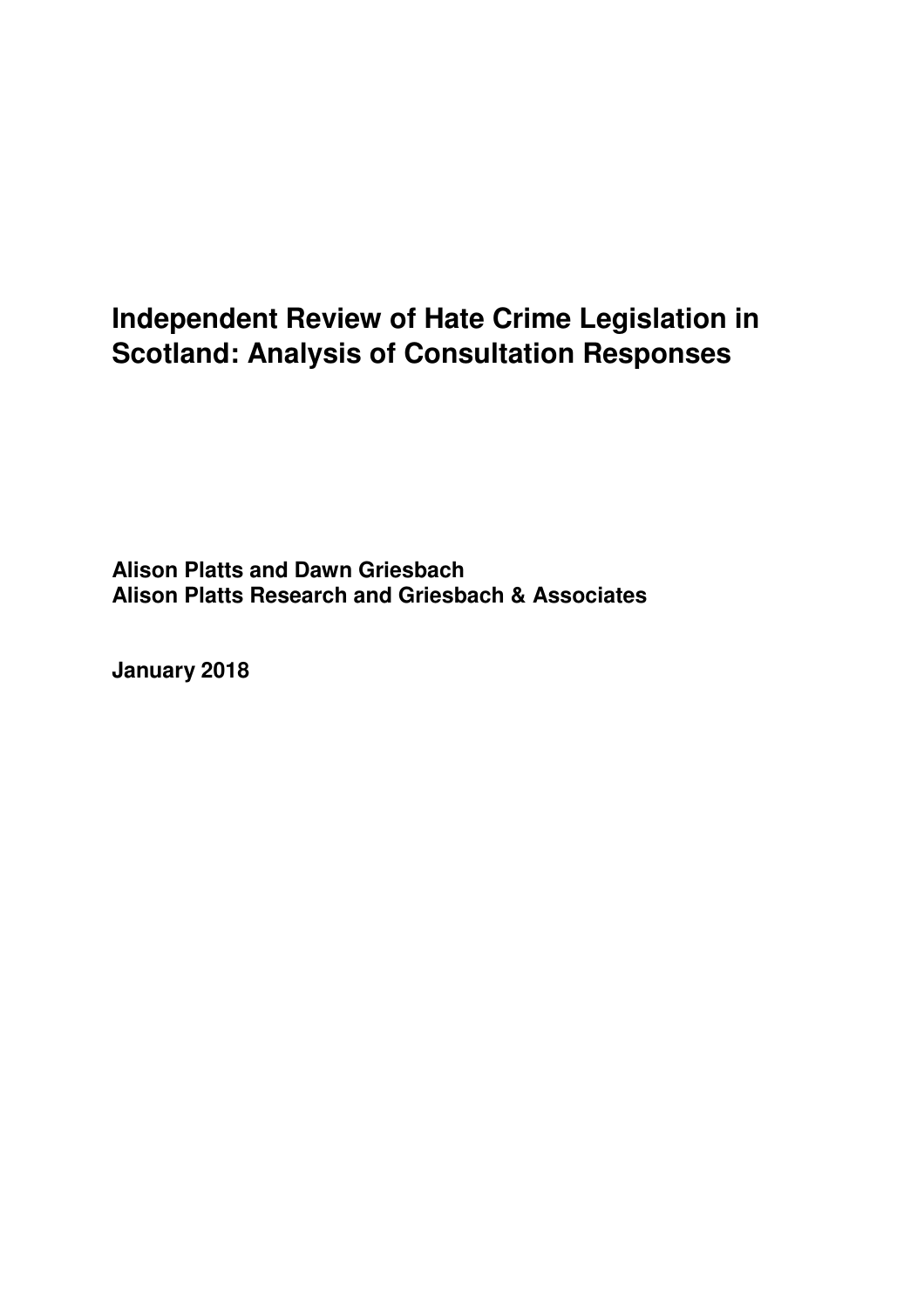# **Table of contents**

| 1. |                                                                                                                                        |                |
|----|----------------------------------------------------------------------------------------------------------------------------------------|----------------|
|    | Policy context                                                                                                                         | 5              |
|    | About the analysis                                                                                                                     | $\overline{7}$ |
|    | The report                                                                                                                             | 8              |
| 2. |                                                                                                                                        | . 9            |
|    | Number of responses received                                                                                                           | 9              |
|    | About the respondents                                                                                                                  | 9              |
|    | About the responses                                                                                                                    | 10             |
|    | The content of responses                                                                                                               | 10             |
|    | Responses to individual questions                                                                                                      | 10             |
| 3. |                                                                                                                                        |                |
|    | The working definition of hate crime $(Q1)$                                                                                            | 11             |
|    | Preventing tensions and misunderstandings (Q2)                                                                                         | 15             |
|    | Should Scotland have specific hate crime legislation? (Q3)                                                                             | 17             |
| 4. |                                                                                                                                        | 21             |
|    | Bringing hate crime provisions and offences together (Q4)                                                                              | 21             |
|    | Thresholds for establishing hate crime (Q5)                                                                                            | 23             |
|    | Wording relating to the thresholds (Q6)                                                                                                | 26             |
|    | Malice and ill-will towards a political entity (Q7)                                                                                    | 27             |
|    | Malice and ill-will towards religious beliefs held by individuals (Q8)                                                                 | 29             |
|    | Referring to transgender identity and / or intersex in the law (Q9)<br>Malice and ill-will based on more than one characteristic (Q10) | 31<br>33       |
|    | Recording of statutory aggravations (Q11)                                                                                              | 34             |
|    | Explanation of sentences in hate crime cases (Q12)                                                                                     | 36             |
| 5. |                                                                                                                                        | 38             |
|    |                                                                                                                                        |                |
|    | A standalone charge of racially aggravated harassment (Q13)<br>Standalone charges for other groups (Q14)                               | 38<br>40       |
|    | Calls for parity of approach regarding standalone charges                                                                              | 43             |
|    |                                                                                                                                        |                |
| 6. |                                                                                                                                        | 44             |
|    | Offences relating to the stirring up of hatred against groups (Q15)                                                                    | 44             |
|    | Need for specific provision protecting freedom of expression (Q16)                                                                     | 48             |
|    | Effectiveness of the current law in relation to online hate (Q17)                                                                      | 50             |
|    | Gaps in existing legislation regarding online activity (Q18)                                                                           | 54             |
|    | Target for prosecution in relation to online hate crime (Q19)                                                                          | 56             |
| 7. |                                                                                                                                        | 59             |
|    | Clarity of 2012 Act (Q20)                                                                                                              | 60             |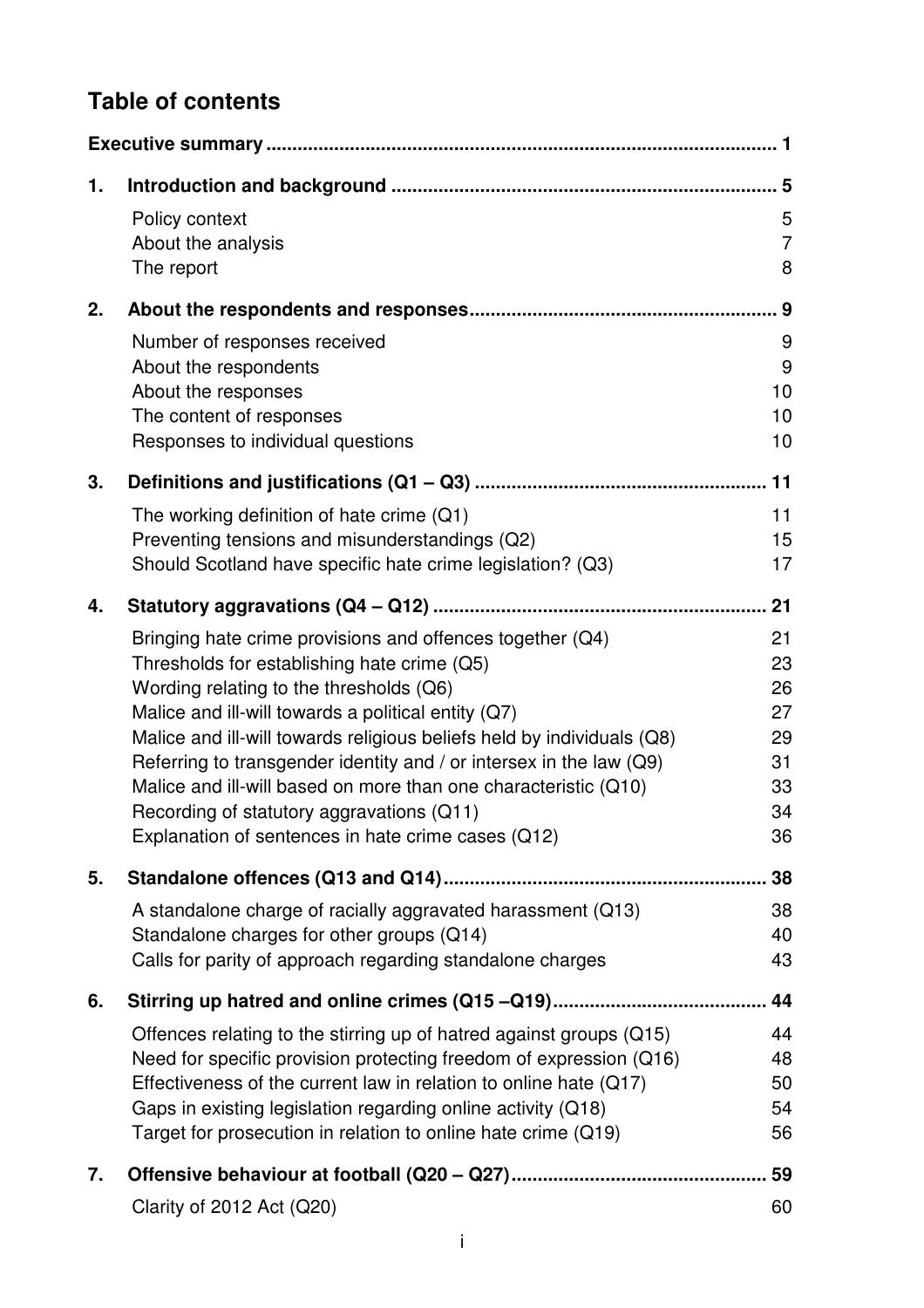|    | Sectarian singing, waving banners, making gestures (Q21)               | 63 |  |  |  |
|----|------------------------------------------------------------------------|----|--|--|--|
|    | Sectarian behaviour in a non-football context (Q22)                    | 66 |  |  |  |
|    | Extra-territorial provisions of the 2012 Act (Q23)                     | 68 |  |  |  |
|    | Extra-territorial provisions for non-football related hate crime (Q24) | 70 |  |  |  |
|    | Implications of MacDonald (PF Dingwall) v Cairns 2013 (Q25)            | 72 |  |  |  |
|    | Coverage of section 1 offences in other legislation (Q26)              | 76 |  |  |  |
|    | Use of football banning orders by football clubs (Q27)                 | 78 |  |  |  |
| 8. | Extending the law to other groups (Q28 and Q29)                        | 82 |  |  |  |
|    | Distinguishing between bullying behaviour and hate crimes (Q28)        | 82 |  |  |  |
|    | Requirement for specific legislation for other groups (Q29)            | 86 |  |  |  |
| 9. |                                                                        | 92 |  |  |  |
|    | Addressing under-reporting of hate crimes (Q30)                        | 92 |  |  |  |
|    | Reporting of the identity of the complainer in hate crimes (Q31)       | 94 |  |  |  |
|    | Third party reporting schemes (Q32)                                    | 96 |  |  |  |
|    | Diversion and restorative justice (Q33 and 34)                         | 98 |  |  |  |
|    |                                                                        |    |  |  |  |
|    | Annex 2: Response rates for individual consultation questions  104     |    |  |  |  |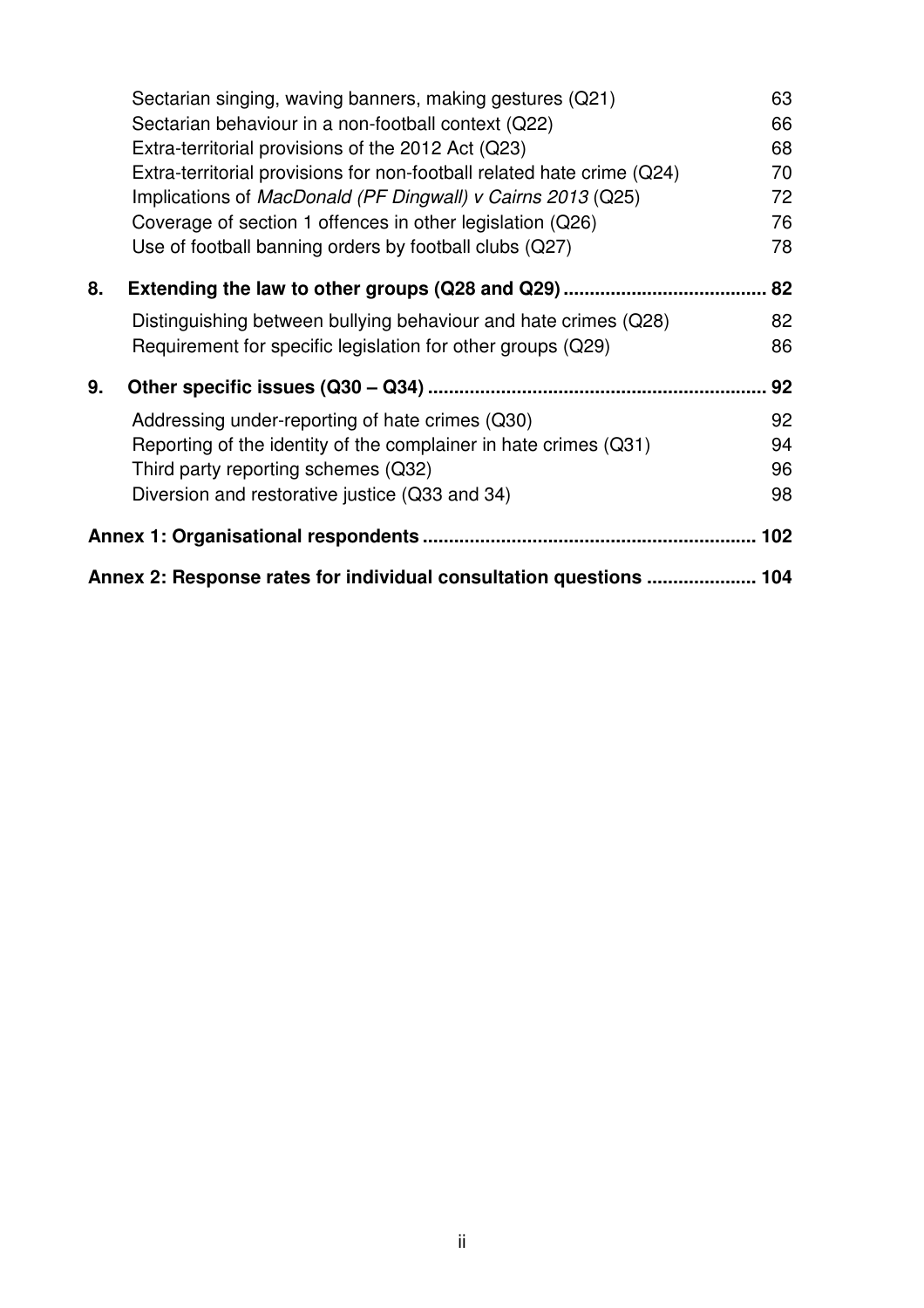#### **Note to terminology**

Throughout this report, the following conventions are used.

- Individual versions of the three consultation papers are referred to as:
	- o The technical consultation paper
	- o The non-technical consultation paper
	- o The easy read consultation paper
- Unless stated otherwise, references to 'the consultation paper' should be taken to mean both the technical and non-technical consultation papers issued by the review team.
- Unless stated otherwise, references to the 'consultation questionnaire' should be taken to mean the full online response form containing all 34 consultation questions.
- Although the questions in the consultation questionnaire (and in the technical and non-technical consultation papers) were not numbered, they have been numbered for ease of reference in this report.
- Easy read questions use the follow numbering convention: Question ER1, Question ER2, etc.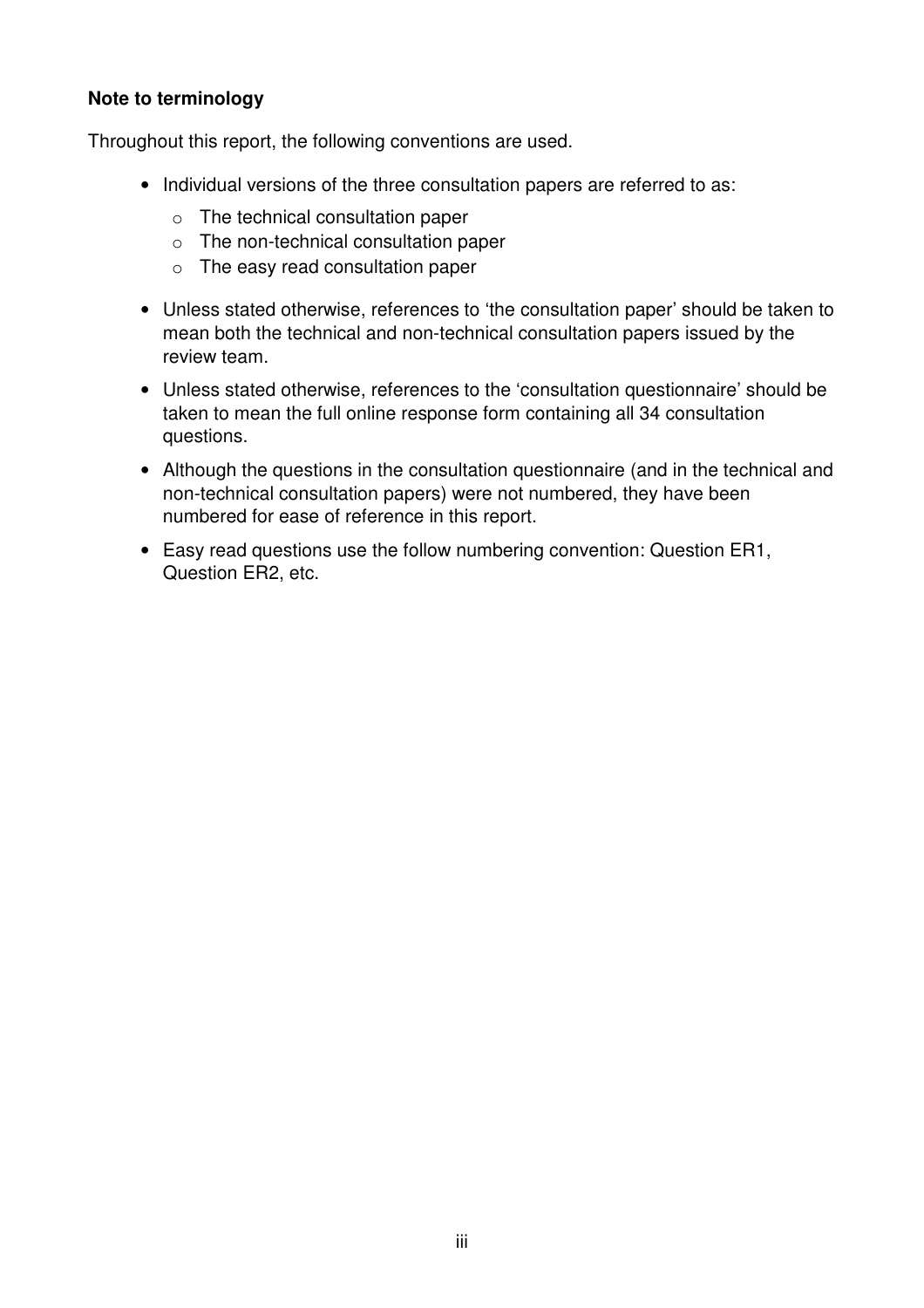# **Executive summary**

1. In January 2017, the Scottish Government invited Lord Bracadale to conduct an independent review of hate crime legislation in Scotland. As part of this review, a public consultation was carried out, the main findings of which are summarised here. Full details of the responses and views expressed in relation to individual questions can be found in the full analysis report.

## **The review**

2. Hate crime is crime motivated by hate of, or prejudice against, particular groups in society, or where the person shows prejudice or hostility towards a victim of crime because of their membership of a particular group.

3. The remit of the independent review of hate crime legislation was to 'consider whether existing hate crime law represents the most effective approach for the justice system to deal with criminal conduct motivated by hatred, malice, ill-will or prejudice'. In particular it aimed to examine the current mix of statutory aggravations, common law offences and specific hate crime legislation; the scope of existing laws; the need for new categories of hate crime; the scope for simplifying, rationalising or harmonising current laws; and how a new legislative framework might best address any identified issues. The review gathered evidence and information from a wide range of sources, and also involved a public consultation which ran from 31 August to 23 November 2017.

## **About the consultation**

4. The consultation paper set out the current law regarding hate crime, and highlighted relevant developments and issues for consideration. It included 34 questions covering: definitions and justification; statutory aggravations; standalone offences; stirring up hatred and online hate crimes; offensive behaviour at football; extending the law to other groups; and other more procedural issues (including under-reporting and the use of diversion and restorative justice).

5. The review team took steps to ensure the consultation was accessible to a wide audience and issued three versions of the consultation paper targeted at different audiences (technical, non-technical, and easy read). Additionally, the team attended a series of events across Scotland in order to promote the consultation.

## **Response to the consultation**

6. The consultation received 457 responses from 76 organisations and 381 individuals. Organisational respondents included third sector bodies (42), local authorities, partnership bodies and other public sector organisations (16), legal, justice and law enforcement bodies (9), and a range of other organisations with an interest in this issue (9).

7. Not all of the questions were answered by all respondents. In addition, a large proportion of the responses, mainly from individuals, had a 'campaign-like' quality, in that they focused on specific issues and reflected very specific viewpoints. For example, a substantial number of individual respondents raised concerns at a range of consultation questions about the potential adverse impact of hate crime legislation on freedom of expression, and freedom of religious expression in particular. A second smaller group of respondents addressed the questions relating to conduct at football matches (Questions 20–27), highlighting what they saw as the unfair targeting of football fans within hate crime laws. A third, relatively small group of respondents focused on Question 7 which sought views about introducing an aggravation relating to malice and ill-will towards a political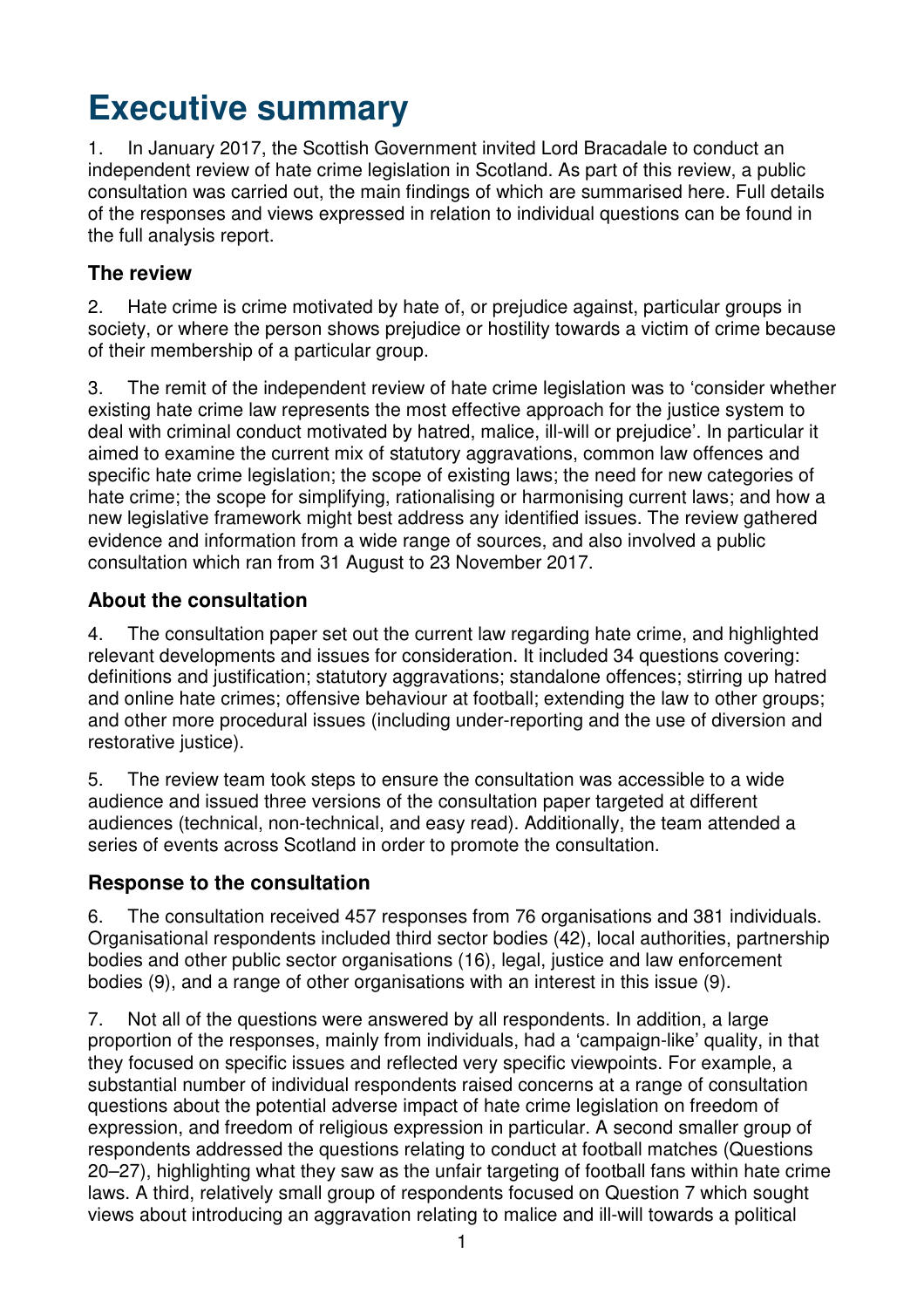entity. This group highlighted the importance of maintaining a distinction between anti-Semitism and criticism of the state of Israel, and the implications of endorsing the International Holocaust Memorial Association's definition of anti-Semitism.

8. As with all consultations, the views expressed by respondents are not necessarily representative of the views of the wider public. Thus, the main focus in analysing the responses was to understand the range of views expressed, rather than to identify how many people held particular views.

## **Main findings and key themes**

9. Responses to many of the consultation questions showed a clear difference in the views of organisations and individuals. This was particularly the case for questions that raised issues – directly or indirectly – about freedom of speech, or which discussed extending hate crime laws (standalone charges or aggravations) to other groups.

10. On the whole, the individuals who responded to the consultation tended to be opposed to (or have reservations about) current hate crime legislation, and any broadening of its scope or its extension to other groups. This was because of their concerns about how this might affect freedom of speech and freedom of religious expression, or because they felt that the law should treat all groups the same, and there was, therefore, no need for special laws to protect specific groups. Further, they thought such laws had the effect of creating a hierarchical legal system which prioritised the protection of some groups over others. Those who held these views thought this would ultimately be divisive for society. This group of respondents wished to see the repeal of current hate crime laws and / or were opposed to extending the law to other groups.

11. In contrast, most organisations were supportive of the principle of having hate crime legislation and of adopting a victim-orientated approach. They thought it was important that society protected groups who are vulnerable to victimisation, and they saw hate crime law as a useful tool in achieving this. Organisations were largely supportive of the working definition of hate crime discussed in the consultation paper, and in favour of extending the law to other groups or to other types of behaviours, although there were differences in opinions about how this might be done (e.g. by extending the current statutory aggravations, or by introducing additional standalone offences).

12. Main themes and issues discussed by respondents are presented below.

## Protecting freedom of expression

13. As discussed above, the issue of freedom of expression was a particular concern for some respondents, especially within the context of religious or political debate. However, there was strong support among **all** respondents for protecting the right to free speech, which was seen as fundamental to all democratic societies. Those who were generally supportive of the need for hate crime legislation made a clear distinction between 'stirring up hate' on the one hand, and the lawful exercise of the right to freedom of expression on the other. However, other respondents argued that the distinction can become blurred, particularly where individuals express views not widely held by the general public.

## Definitions and thresholds

14. There were mixed views on how to define hate crime. Among those supportive of the concept of hate crime, some thought that the working definition set out in the consultation captured appropriate behaviours while also offering sufficient flexibility in its application; other thoughts that the definition needed to be broadened to explicitly include specific circumstances and groups. While some respondents thought the legal thresholds offered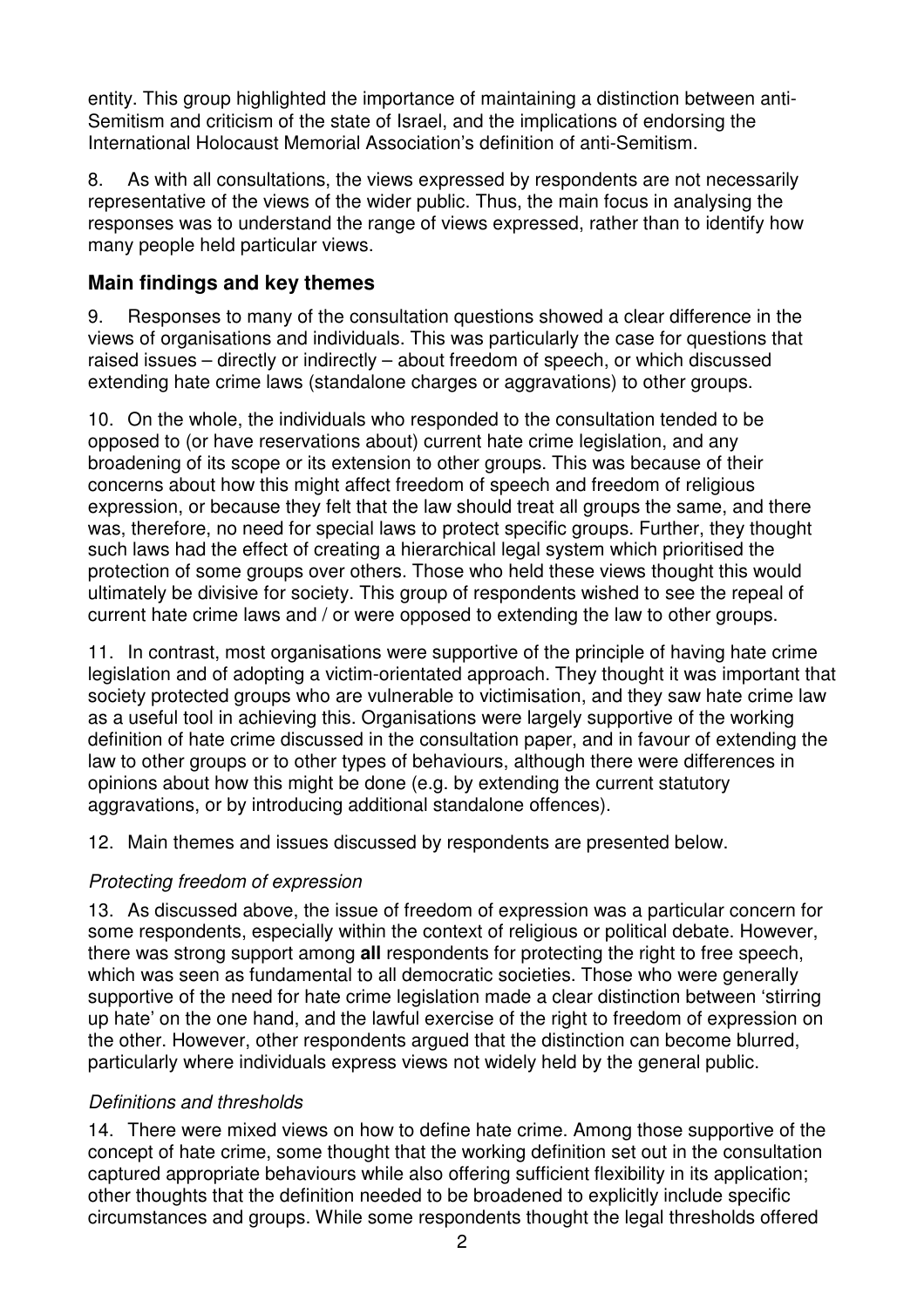clarity and objectivity, others thought they were too 'high' in that they were difficult to evidence or potentially excluded certain types of crimes which respondents thought should be regarded as hate crimes.

15. Those opposed to, or with reservations about, the concept of hate crime in general were critical of the working definition and legal thresholds as being too 'broad' or too 'low', or too subjective and open to interpretation.

16. Respondents often stressed the importance of clarity about the types of conduct – verbal, written, online – which constituted hate crime, including in relation to the distinction between freedom of speech and debate on the one hand, and hate speech and criminal behaviour on the other. There were different views about how bullying should be seen within a hate crime legal framework.

#### Language and terminology

17. Language, terminology and the need for clarity in definitions and legislation were issues which recurred across the consultation questions. Respondents frequently discussed the ways in which different offences were defined, and whether these definitions were appropriate, sufficiently objective, and / or clear. There were frequent calls for more user-friendly language, and a range of suggestions for legislation to be accompanied by appropriate guidance and / or examples in order to assist professionals working in this area and raise public awareness and understanding of hate crimes.

#### Extending hate crime legislation to other groups

18. Several of the consultation questions invited views on whether hate crime legislation in its various forms should be extended to other groups, and if so, which groups.

19. Among respondents (and particularly organisations), there was widespread support for creating specific legislation to deal with gender-related hate crime (or misogyny), which should cover both online and face-to-face offences. There were differences of opinion about whether this should be achieved through a new standalone offence, or an extension of the list of statutory aggravations.

20. There was also general agreement that certain groups in society (including older people, and people with disabilities) are often targeted by 'criminals' because they are seen to be vulnerable. There were, though, differences of opinion about whether this type of criminal behaviour should constitute a hate crime and / or whether there were sufficient protections already available in law to deal with it.

## Parity of treatment in hate crime legislation vs different laws for different groups

21. In considering which groups should be covered by hate crime legislation and how this might be done, there was a recurring debate among respondents about whether the law should aim to achieve greater parity of treatment among groups, or whether different groups should be covered by different laws. Among those who favoured parity of treatment within hate crime legislation, some argued for the removal of the standalone offence for racial harassment and the use of statutory aggravations for all hate crimes. Others, however, favoured the extension of the standalone concept to all groups with protected characteristics (this included the suggestion that a single standalone hate crime offence should be introduced, with aggravations which covered each of the protected groups).

#### Online hate crime

22. Respondents highlighted the growing problem of online abuse, the perception that this was not taken as seriously as face-to-face abuse, and the many difficulties of policing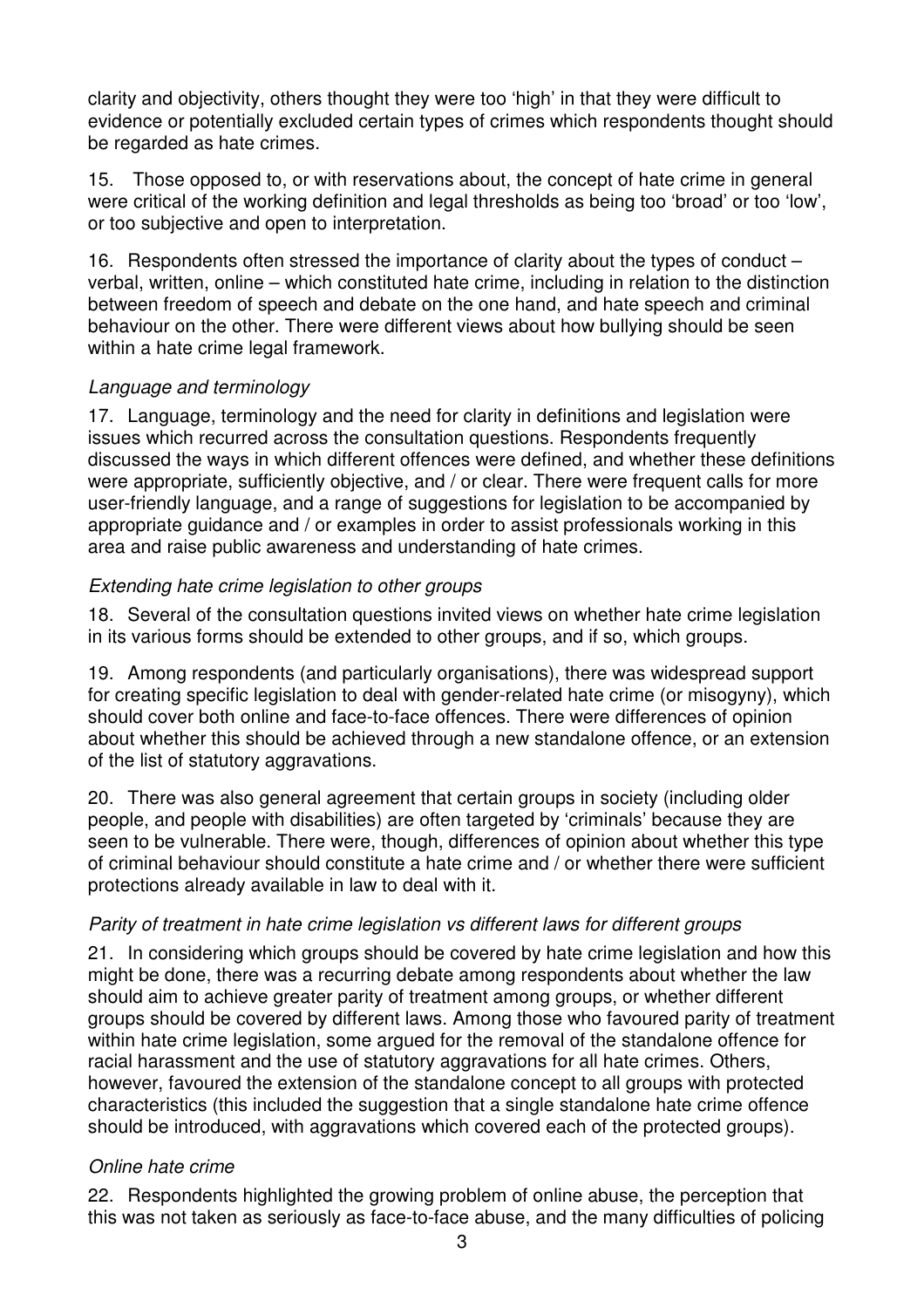online hate crime. There was debate about the most effective way of tackling this issue. Some called for improved legislation, and a combined focus on the prosecution of individuals and better regulation of social media companies. Others thought such approaches were impractical and thought that non-legislative solutions aimed at improving education and awareness would be more effective.

#### Offensive behaviour at football matches

23. The consultation sought views in relation to several aspects of the Offensive Behaviour at Football and Threatening Communication (Scotland) Act 2012 (the 2012 Act).<sup>1</sup> There was general agreement that the 2012 Act (or some aspects of it) required greater clarity. Respondents also repeatedly expressed concern that the Act appeared to single out football fans for special treatment under the law. There was some debate about whether legislation was needed to address sectarian behaviour at football matches. However, there was broad agreement that such behaviour exists in other contexts (outside football), and that it should be treated the same way regardless of where it occurred.

#### Support for victims of and a system wide approach to tackling hate crime

24. There was a great deal of consensus about the importance of providing appropriate support for victims of hate crimes. Respondents advocated multi-stranded approaches involving improved procedures, information and communication which were sensitive to the needs of different groups; training for those working in the justice system; a range of routes for reporting hate crimes, including some support for third part reporting centres; and anonymity for those reporting hate crime crimes.

25. Across a range of questions, there were calls for a society- or system-wide approach to tackling hate crime, involving education, information and awareness raising activities. Respondents were keen that action was taken to address under-reporting but they also wished to see a focus on promoting equality and diversity in order to reduce offending.

## Other specific aspects of legislation relating to hate crimes

 $\overline{a}$ 

In addition to offering their views on the concept of hate crime legislation, and the principles on which this should be based, respondents also made a range of more technical points on the current operation of existing hate crime laws (including the 2012 Act) and the implications of possible changes. Additionally, respondents emphasised the need for consistency and transparency of process – e.g. in recording of aggravations and providing of explanations about sentencing – and the importance of good quality statistics and evidence to inform policy and practice in this area. Organisational respondents in particular often thought that consolidation of legislation in this area would provide an opportunity for modernising and improving the law.

<sup>&</sup>lt;sup>1</sup> Note that, at the time the consultation was carried out, the Scottish Parliament Justice Committee was also considering the possible repeal of the 2012 Act.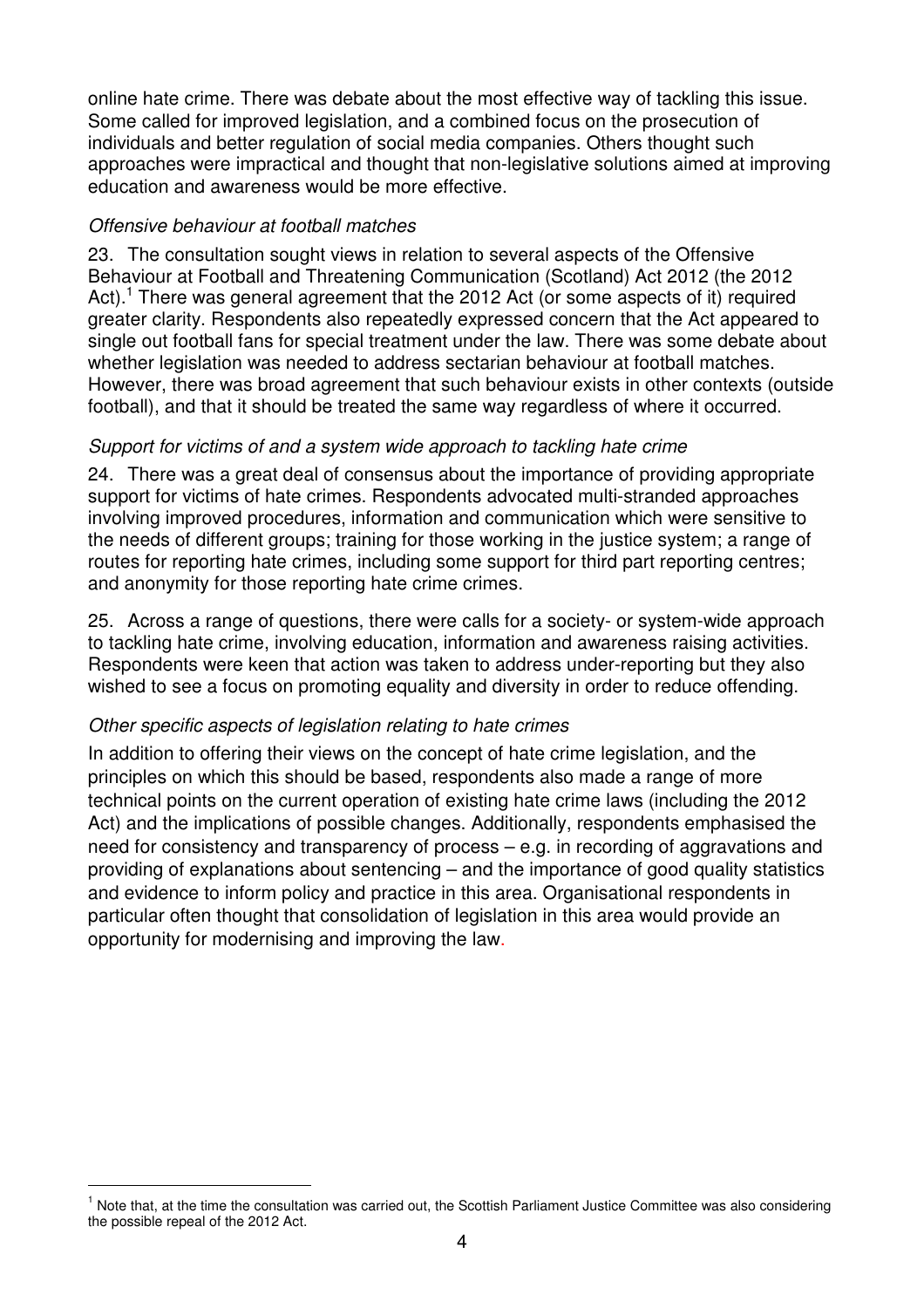# **1. Introduction and background**

1.1 In January 2017, the Scottish Government invited Lord Bracadale to conduct an independent review of hate crime legislation in Scotland. The review included a public consultation which ran from 31 August to 23 November 2017. This report presents findings from the analysis of the responses received to the consultation.

# **Policy context**

1.2 Hate crime is crime motivated by hate of, or prejudice against, particular groups in society, or where the person committing the crime shows prejudice or hostility towards the victim because of their membership of a particular group. Hate crime legislation in Scotland has developed in a piecemeal way over a period of about 50 years, and includes a mix of standalone offences, and statutory 'aggravations' based on race, religion, disability, sexual orientation or transgender identity which must be taken into account in sentencing those convicted of crimes.

## **The review**

1.3 The current independent review of hate crime legislation led by Lord Bracadale commenced in February 2017. The review follows on from the report of the Independent Advisory Group on Hate Crime, Prejudice and Community Cohesion, published in September 2016, which recommended that the Scottish Government undertake further work exploring the language used in relation to hate crime, and the scope of current hate crime legislation.<sup>2</sup>

1.4 The remit of the current review is to 'consider whether existing hate crime law represents the most effective approach for the justice system to deal with criminal conduct motivated by hatred, malice, ill-will or prejudice'. In particular, it is considering the appropriateness of the current mix of statutory aggravations, common law powers and specific hate crime legislation; the scope of the existing laws; the need for new categories of hate crime; the scope for simplifying, rationalising or harmonising current laws in this area; and how a new legislative framework might best address any identified issues.

1.5 The first stage of the review involved gathering evidence and information in order to better understand what people consider to be hate crime and how well the current criminal justice system deals with this. This included meeting with relevant individuals, groups and organisations; reviewing currently available information; commissioning academic work; and conducting an online survey. This work informed a consultation paper that was subsequently issued by the review team. The findings of the consultation will be considered along with other relevant evidence and information gathered throughout the review process in preparing a final report and recommendation for Scottish Ministers.

## **The consultation**

 $\overline{a}$ 

1.6 The consultation paper issued by the review team set out the current law regarding hate crime, and highlighted recent relevant developments and issues for consideration. The consultation paper covered the following broad issues:

<sup>&</sup>lt;sup>2</sup> http://www.gov.scot/Resource/0050/00506074.pdf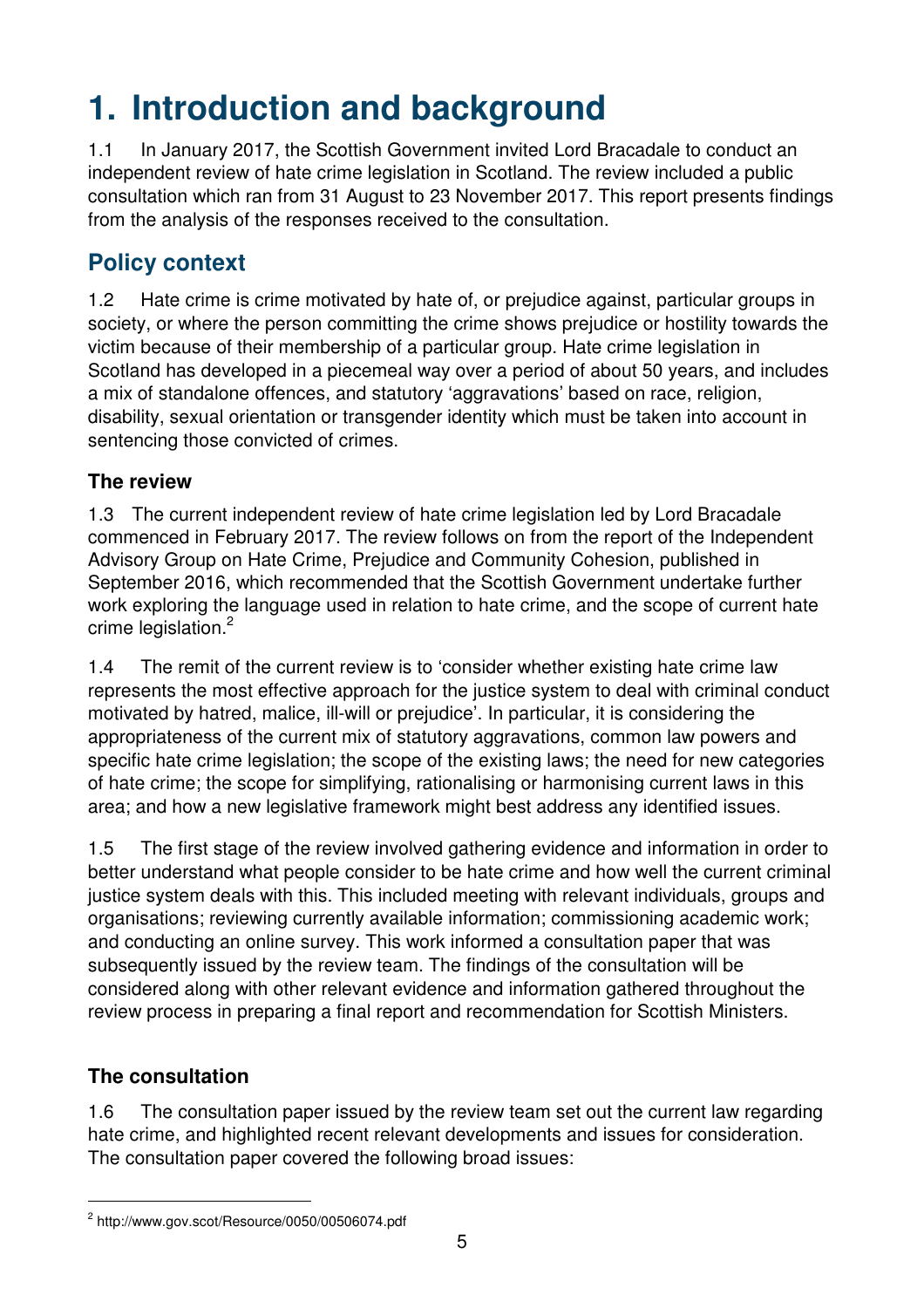- Definitions and justification
- Statutory aggravations
- Standalone offences
- Stirring up hatred and online hate crimes
- Offensive behaviour at football matches
- Extending the law to other groups
- Other more procedural issues (under-reporting of hate crime, and the use of diversion and restorative justice).

1.7 The review team took steps to ensure the consultation was accessible to a wide audience, including those in communities who might be vulnerable to hate crimes. In particular, they produced three versions of the consultation paper: a full technical consultation paper containing 34 consultation questions, a non-technical consultation paper aimed at a more general readership that contained 27 of the consultation questions (the questions omitted from this version of the paper were of a more technical nature); and an easy read consultation paper using simple language and illustrations with 12 questions of a more general nature.

1.8 Background information on the work of the review was also provided on the team's webpages.

1.9 All three versions of the consultation paper were available on the Scottish Government consultation hub, along with a consultation questionnaire which could be completed and submitted online. The online questionnaire contained all 34 consultation questions. All but four of the questions comprised two parts – a tick-box question (two tickbox questions in one instance) and a follow-up open question seeking further comment; the remaining four questions asked for comments only. A version of the consultation questionnaire could also be downloaded for completion and submission by post or email; this version of the questionnaire contained only open questions (i.e. there were no tick-box questions). The 12 questions in the easy read consultation paper comprised 11 two-part questions with a tick-box question (or questions) and a space for comments, and one open question.

1.10 Lord Bracadale's team contacted a wide range of organisations and individuals to direct them to the consultation hub and the range of papers produced.

1.11 Additionally, the review team attended a series of events to raise awareness of the consultation and to encourage well-informed responses. The consultation was launched at a Central Scotland Regional Equality Council (CSREC) event in Stirling, and Lord Bracadale and the review team attended 17 further events across the country, spanning Shetland to Dumfries. These included a mix of open and 'by-invitation' events hosted by bodies representing various equality groups and organisations with a professional interest in the operation of hate crime legislation. Details of events which were open to the public were featured on the consultation hub pages. A full list of events which the review team attended is included in Lord Bracadale's final report.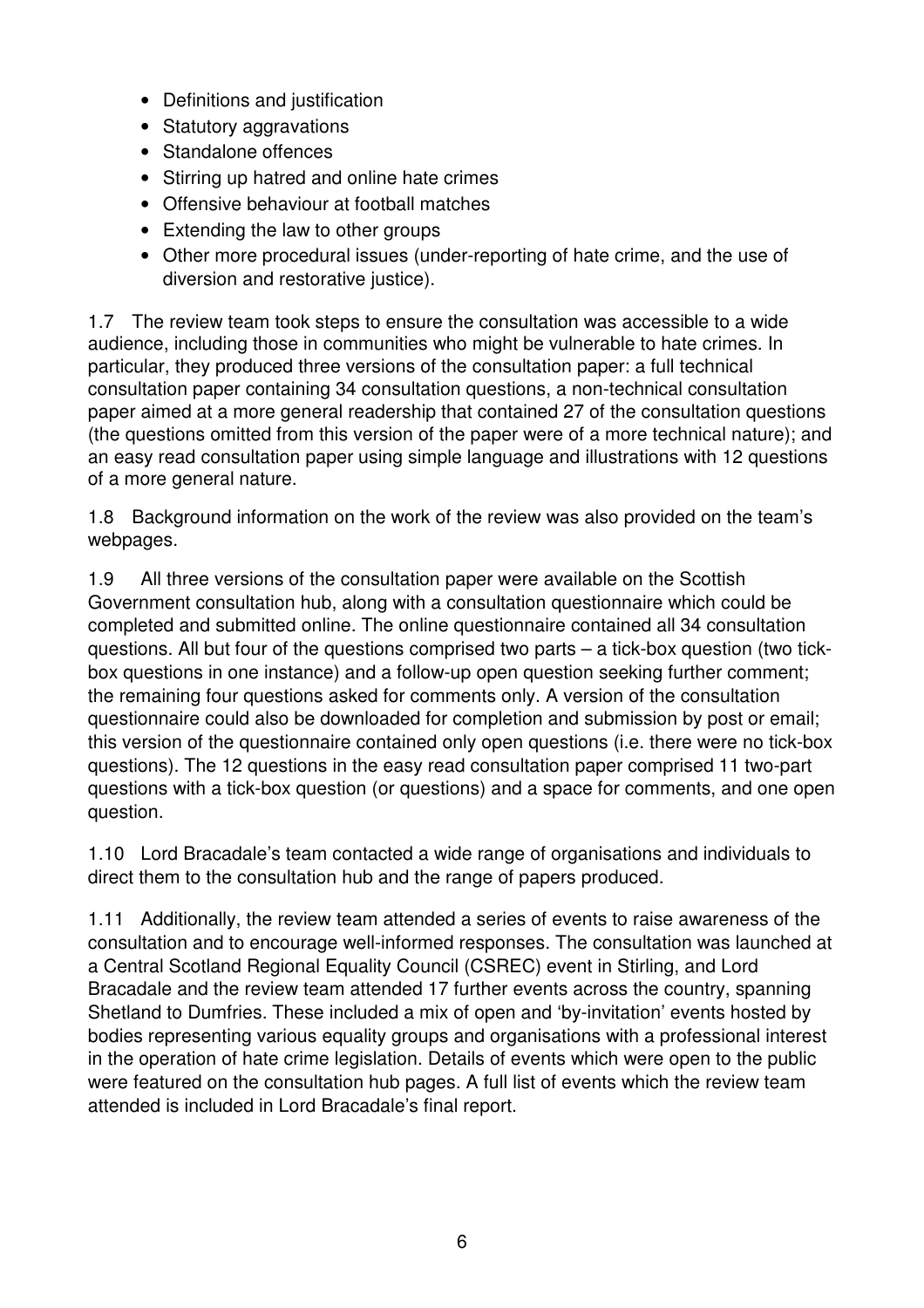## **About the analysis**

 $\overline{a}$ 

1.12 This report presents the findings of an analysis of the responses to the consultation.<sup>3</sup> The 34 questions in the consultation questionnaire provide the structure for the report. The 12 easy read questions broadly mapped across to key questions in the main consultation questionnaire and are included at relevant points in the report.

1.13 Frequency analysis was undertaken in relation to all the closed (tick-box) questions in the consultation questionnaire and the findings are shown in tables throughout this report. (As noted above, four questions did not have an initial closed question, and so there are no tables for Questions 2, 9, 20 and 29.)

1.14 Comments made in response to each question were analysed qualitatively. The aim was to identify main themes and the full range of views submitted in response to each question or group of questions, and areas of agreement and disagreement in views between different groups of respondents.

1.15 Not all respondents answered all questions, and some made comments in relation to a question without ticking a response at the relevant closed question. As noted above, the questionnaire which could be downloaded from the consultation website did not include any of the tick-box questions; thus a relatively large proportion of responses consisted of comments only. In these responses, if the respondent's reply to the tick-box question was clearly stated in their written comments, the response to the tick-box question was imputed. The tables throughout this report include these imputed responses. Irrespective of whether it was possible to impute a response to the closed question, all comments from respondents were included in the qualitative analysis.

1.16 The easy read responses are included in the analysis at relevant points throughout the report. However, easy read responses are not included in the tables presented in the report, as the easy read consultation questions did not always use the same wording or address quite the same issues as the questions in the main consultation questionnaire. Instead, responses to the easy read tick-box questions are reported in the text. All comments made by easy read respondents are included in the qualitative analysis for appropriate questions.

1.17 As already noted (paragraph 1.7), seven of the consultation questions were targeted at technical / legal respondents in particular. These questions were included in the technical consultation paper and the consultation questionnaire, but were not included in the non-technical consultation paper. These questions were, though, answered by a full range of respondents (e.g. legal and justice bodies, public and third sector bodies as well as individuals) who drew on varying perspectives and levels of knowledge and experience in making their responses. The analysis for these questions takes account of all comments submitted but, as with other questions, information is provided about the types of respondent making particular points where this is relevant to the views expressed, or the

 $^3$  All consultation responses received have been considered as part of the review process. However, inclusion in the analysis report, consideration by the review team or publication of a response should not be taken to indicate endorsement or acceptance of any information or views put forward. All responses (where the respondent has given permission) will be published on the Scottish Government website. Responses will be published in full, apart from where they have been redacted (or withheld) to remove offensive language, personal information, or potentially defamatory information.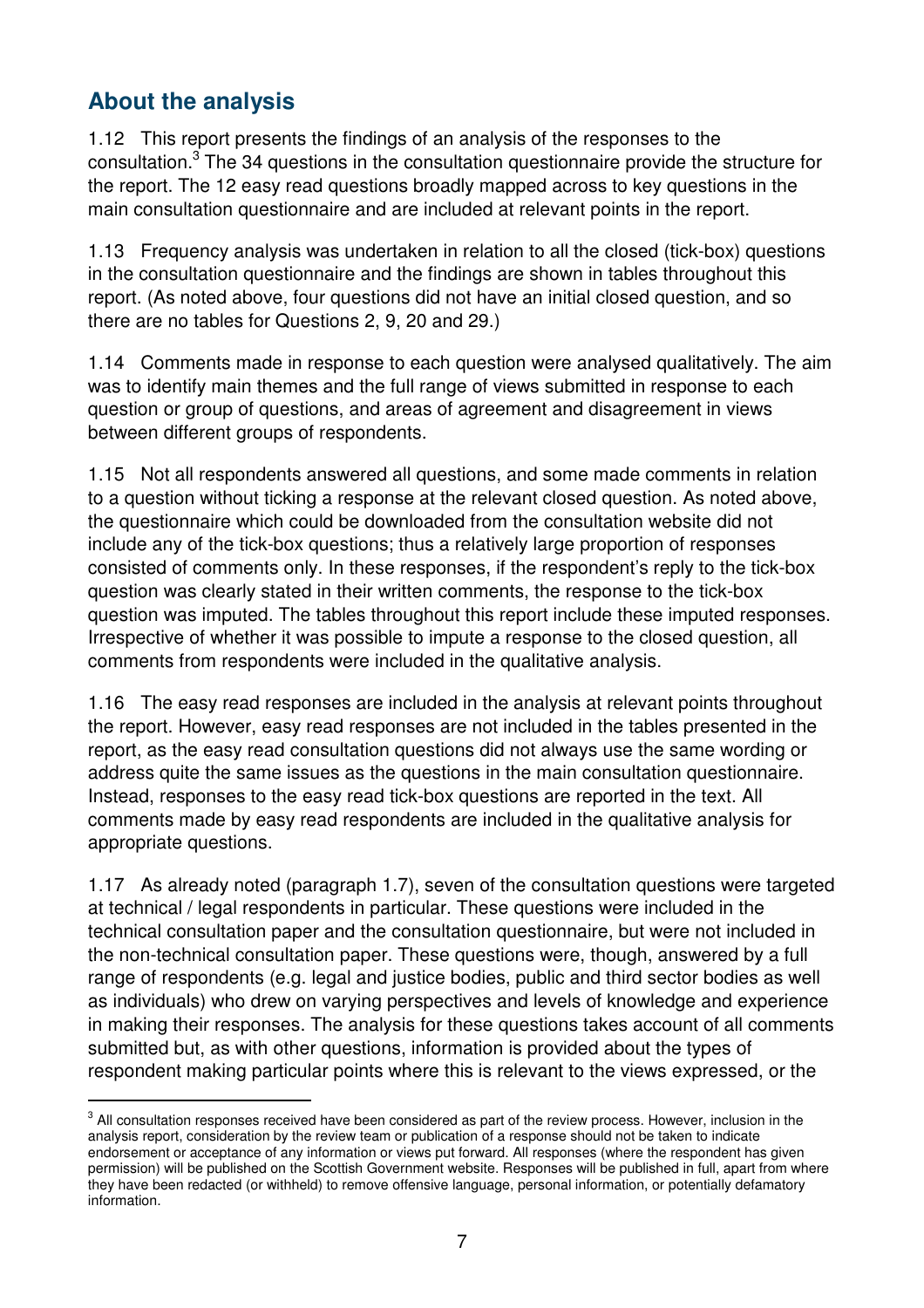point being made. In some instances organisational respondents are named where their specific statutory role means that it is helpful to do so.

1.18 In interpreting the quantitative findings, the relatively high proportion of 'don't know' responses across the tables should be noted.

1.19 As with all consultations, the views submitted and presented in this report are not necessarily representative of the views of the wider public. Anyone can submit their views to a consultation, and individuals (and organisations) who have a keen interest in a topic – and the capacity to respond – are more likely to participate in a consultation than those who do not. This self-selection means that the views of consultation participants cannot be generalised to the wider population. For this reason, the main focus in analysing consultation responses is not to identify how many people held particular views, but rather to understand the range of views expressed.

## **The report**

1.20 The remainder of this report is structured as follows:

- Chapter 2 presents information on the respondents to the consultation and the responses submitted.
- Chapters 3 to 9 present the results of the analysis of the responses to each of the consultation questions.
- Annexes to the report are included as follows: Annex 1 presents a list of organisational respondents; and Annex 2 presents the response rates for individual questions. The latter shows how the easy read questions align with the questions in the main questionnaire.

1.21 It should be noted that the purpose of this report is to provide an overview of the responses received in the consultation. It cannot include all the detailed points made in responses, or present all relevant context and background information. Further explanation about the policy area and the issues under consideration is included in the three consultation papers issued by the review team. In addition, the review report provides a full overview of the work undertaken by the review team, the recommendations made, and the consideration given to different evidence and views in reaching those recommendations.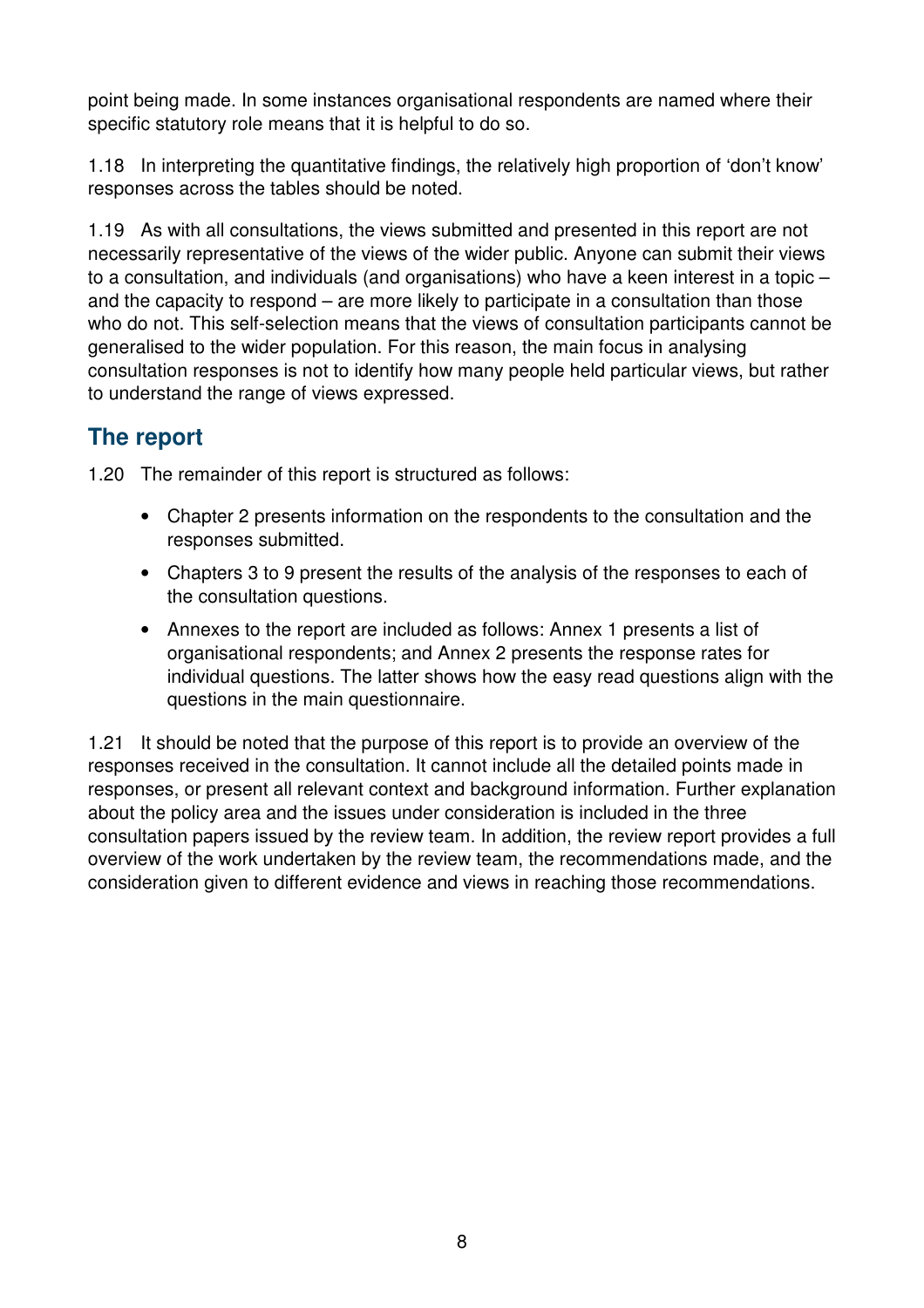# **2. About the respondents and responses**

2.1 This chapter provides information about the respondents to the consultation and the responses submitted.

## **Number of responses received**

2.2 The consultation received 476 responses. Nineteen respondents submitted more than one response to the consultation (e.g. they responded using the online questionnaire and also submitted an email response with comments, or submitted more than one email response to the consultation). In one case, the respondent withdrew one of their submissions. In all other cases, multiple responses from the same respondent were combined to create a single amalgamated response.

2.3 Thus, the analysis in this report is based on **457** responses.

## **About the respondents**

2.4 Responses were submitted by 381 individuals and 76 organisations or groups. (See Table 2.1.)

| Type of respondent      | Number of<br>respondents | % of total<br>$(base=457)$ |
|-------------------------|--------------------------|----------------------------|
| Individuals             | 381                      | 83%                        |
| Organisations or groups | 76                       | 17%                        |
| Total                   | 457                      | 100%                       |

#### **Table 2.1: Types of respondent (substantive responses only)**

2.5 Table 2.2 below provides further information about the organisational respondents.

#### **Table 2.2: Organisation / group types**

| Organisation / group type                                                      | <b>Number of</b><br>respondents | % of total<br>$(base=76)$ |
|--------------------------------------------------------------------------------|---------------------------------|---------------------------|
| Third sector organisations                                                     | 42                              | 55%                       |
| Local authorities, partnership bodies and other public<br>sector organisations | 16                              | 21%                       |
| Legal, justice and law enforcement organisations                               | 9                               | 12%                       |
| Other organisational or group respondents                                      | 9                               | 12%                       |
| <b>Total</b>                                                                   | 76                              | 100%                      |

2.6 More than half of the organisations (42 out of 76) responding to the consultation were third sector bodies. This category included faith groups, organisations with a general interest in equalities, and organisations working with or on behalf of particular groups (e.g. the LGBTI (lesbian, gay, bisexual, transsexual and intersex) community, those with disabilities) The remaining organisational respondents comprised local authorities, partnership bodies, and other public sector bodies; legal, justice and law enforcement organisations including both statutory agencies and bodies representing different sectors within the legal profession; and a range of other organisations with an interest in issues related to hate crime. A complete list of organisational respondents is included at Annex 1.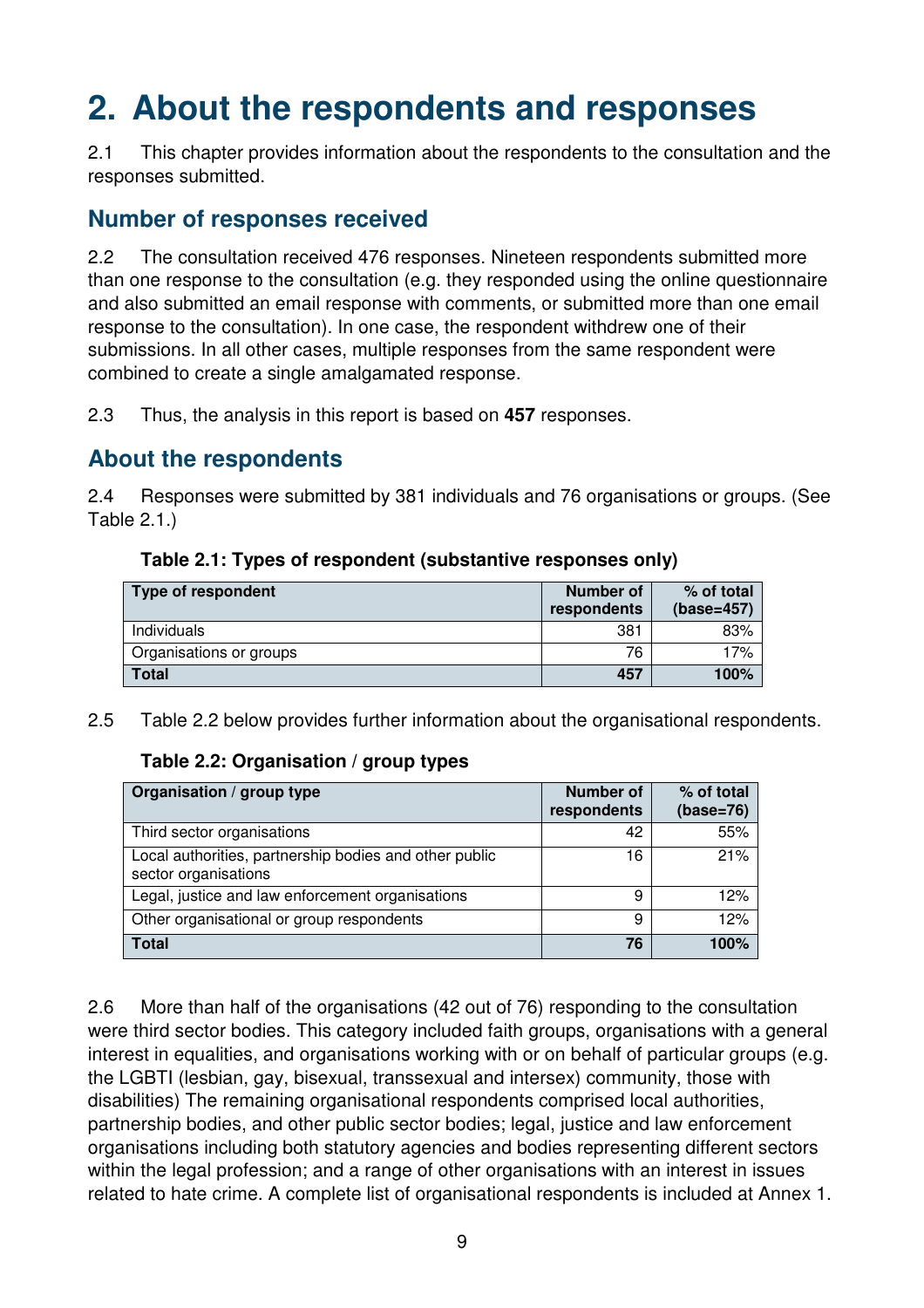## **About the responses**

2.7 Around two-thirds of responses were submitted through the Scottish Government's online consultation hub. The remaining responses were submitted by email or post.

2.8 Three-quarters of the responses were 'standard' in that they followed the structure of the consultation questionnaire. This figure includes all responses submitted using the online consultation questionnaire, and a quarter of those submitted by post or email. The remaining responses did not follow the structure of the questionnaire. These included submissions (mainly short) focusing on specific issues of concern to the respondents, as well as lengthier responses covering a range of issues and consultation questions. In relation to these responses, the content of the response was read and then allocated to appropriate consultation questions for the purposes of analysis.

2.9 Six responses submitted by organisations were based on consultation and discussion with groups of individuals. These are included among the organisational responses shown in Table 2.1 above. A number of other organisations indicated that their responses were informed by consultation with members, stakeholders, etc.

2.10 Nineteen respondents completed the easy read questionnaire. This comprised 13 individuals and 6 organisations. (Note that these responses are included in Table 2.1.) In all cases, the organisations had used the easy read questions as the basis for discussion with groups of individuals, and the responses contained summaries of the views of these groups.

## **The content of responses**

2.11 A significant proportion of the responses, mainly from individuals, focused on specific questions or issues and reflected very specific viewpoints. In many cases these responses had a campaign-like quality in that they tended to make the same points, and express broadly the same views using variations on a standard text, although they did not use identical language. For example, there was a large number of responses from individuals who raised concerns about the potential adverse impact of hate crime legislation on freedom of expression, and freedom of religious expression in particular. This group made similar points at a range of questions throughout the questionnaire. A second group of respondents focused on the questions relating to conduct at football matches (Questions 20 to 27), and raised concerns about the unfair targeting of football fans within hate crime laws. A third group of respondents focused on the question relating to the option of introducing an aggravation relating to malice and ill-will towards a political entity (Question 7). These respondents discussed the distinction between anti-Semitism and criticism of the state of Israel, and the implications of endorsing the International Holocaust Memorial Association definition of anti-Semitism.

## **Responses to individual questions**

2.12 As noted above (paragraph 1.15), not all respondents answered all the questions in the consultation questionnaire. The response rate for individual questions ranged from 5% for Question 26b to 74% for Question 3b. (See Annex 2 for details). Questions 20 to 27, which focused on offensive behaviour at football matches, generally attracted fewer responses than other groups of questions. (Possible reasons for this are discussed in Chapter 7.)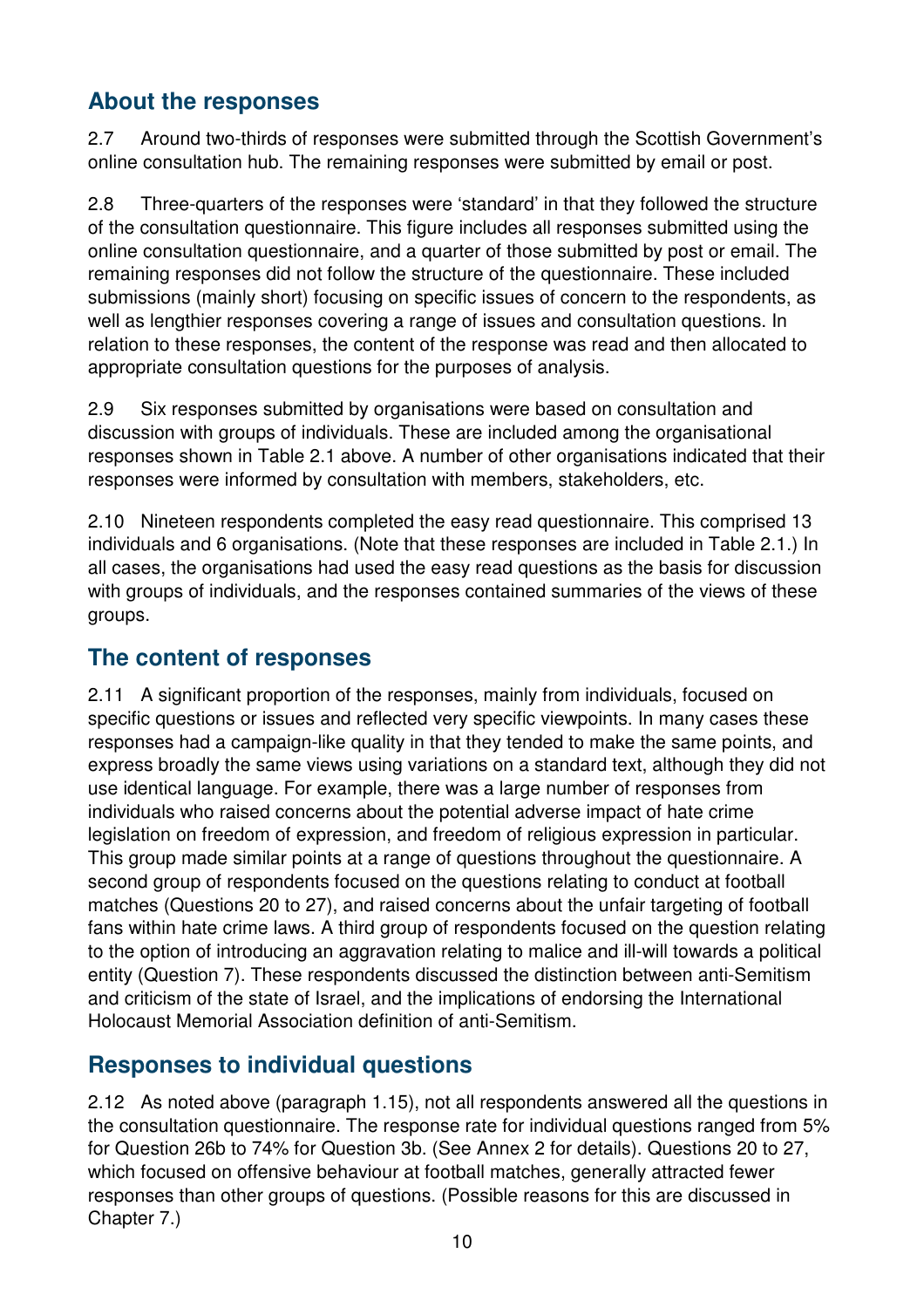# **3. Definitions and justifications (Q1 – Q3)**

3.1 Chapter 1 of the consultation paper explained what is meant by 'hate crime' and considered the reasons for having hate crime legislation. In particular the chapter: (i) set out a working definition of hate crime; (ii) described the victim-orientated approach to hate crime recommended by the Macpherson report;<sup>4</sup> and (iii) discussed the justification for hate crime laws, drawing on academic work and the responses to the survey carried out by the review team. Questions 1 to 3 in the consultation questionnaire invited views on the working definition (Q1), the tensions and misunderstandings that can arise from adopting a victim-orientated approach (Q2), and whether Scotland should have specific hate crime legislation (Q3).

3.2 This chapter looks at each of these questions in turn, although there was a great deal of commonality in the views expressed across all three of these questions. In addition, many of the themes identified in relation to these questions recurred repeatedly in responses to questions throughout the consultation.

## **The working definition of hate crime (Q1)**

3.3 The consultation set out a working definition of hate crime, as outlined by Chakraborti and Garland in their book Hate Crime: Impact, Causes and Responses:<sup>5</sup>

> …the creation of offences, or sentencing provisions, 'which adhere to the principle that crimes motivated by hatred or prejudice towards particular features of the victim's identity should be treated differently from "ordinary" crimes' although legislation may define hate crimes by reference to concepts other than motivation, such as the demonstration of hostility based on a particular feature of the victim's identity, or the selection of the victim on the basis of a particular feature.

3.4 Question 1 in the consultation questionnaire asked for views on this working definition:

**Question 1a:** Do you consider that the working definition, discussed in this chapter [Chapter 3 of the consultation paper], adequately covers what should be regarded as hate crime by the law of Scotland? [Yes / No / Don't know]

**Question 1b:** Please give reasons for your answer.

 $\overline{a}$ 

3.5 A total of 184 respondents answered Question 1a. Table 3.1 below shows that the majority of respondents disagreed that the working definition adequately covered what should be regarded as hate crime by the law of Scotland (31% answered 'yes', 59% answered 'no' and 10% answered 'don't know'). There was, though, a notable difference in the views of organisations and individuals. Organisations were divided in their views on whether the working definition of hate crime was adequate (43% answered 'yes' and 54%

<sup>&</sup>lt;sup>4</sup> The Stephen Lawrence Inquiry: Report of An Inquiry by Sir William Macpherson of Cluny:

https://www.gov.uk/government/uploads/system/uploads/attachment\_data/file/277111/4262.pdf.

<sup>&</sup>lt;sup>5</sup> Neil Chakraborti and John Garland (2015) Hate Crime: Impact, Causes and Responses, 2nd edn.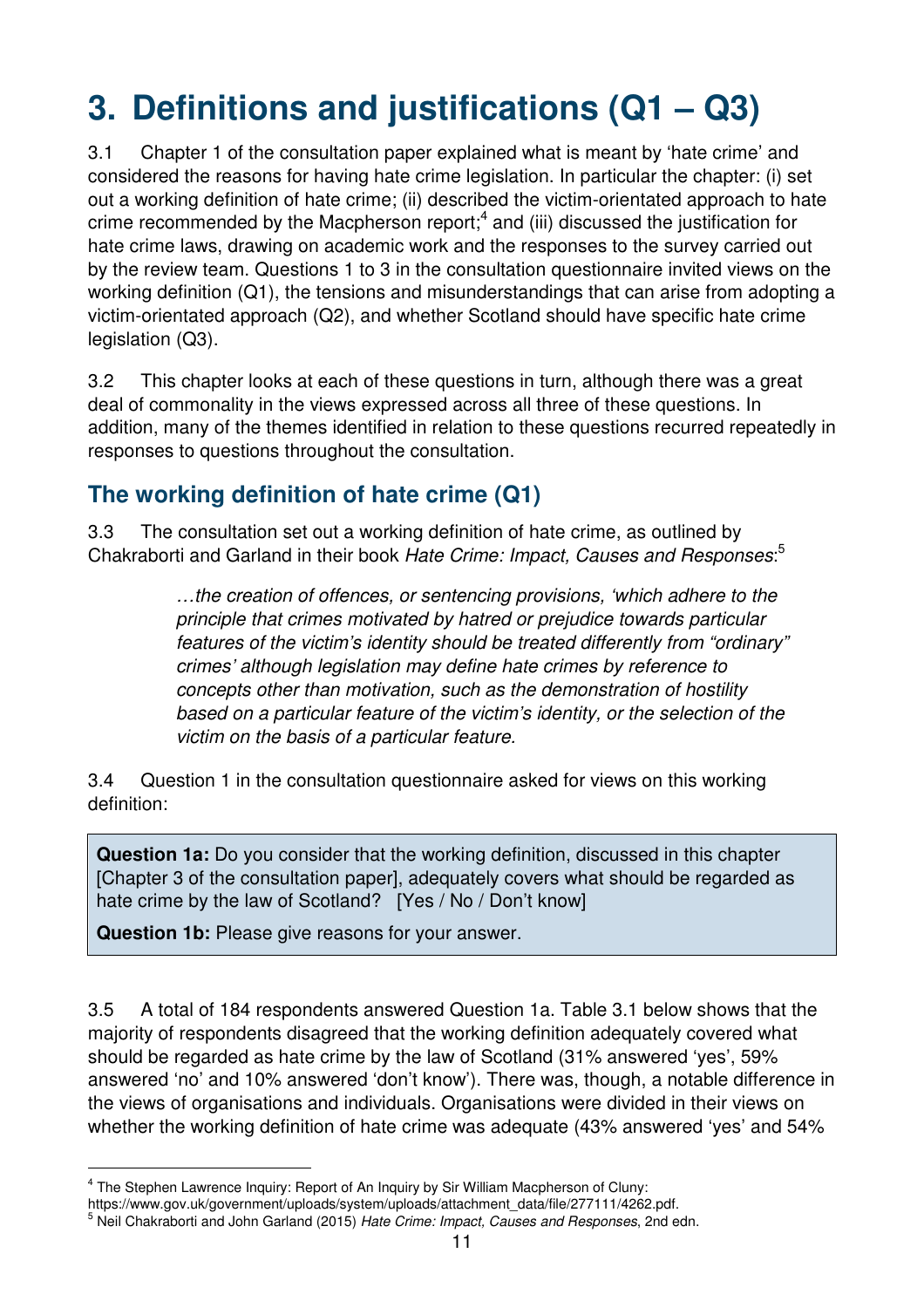answered 'no'), while individuals were more likely to think that the working definition was not adequate (28% answered 'yes', while 60% answered 'no'). It should be noted that the comments made by some individuals who answered 'yes' (i.e. they considered the working definition to be adequate) suggested that they shared the concerns of many of those who answered 'no' (see paragraphs 3.15 to 3.17). The figures presented in Table 3.1 should therefore be treated with caution.

| <b>Respondent type</b> | <b>Organisations</b> |      | <b>Individuals</b> |      | Total |      |
|------------------------|----------------------|------|--------------------|------|-------|------|
|                        | n                    | $\%$ |                    | %    | n     | $\%$ |
| Yes                    | 15                   | 43%  | 42                 | 28%  | 57    | 31%  |
| No                     | 19                   | 54%  | 89                 | 60%  | 108   | 59%  |
| Don't know             |                      | 3%   | 18                 | 12%  | 19    | 10%  |
| <b>Total</b>           | 35                   | 100% | 149                | 100% | 184   | 100% |

#### **Table 3.1: Question 1 – Do you consider that the working definition adequately covers what should be regarded as hate crime by the law of Scotland?**

\* Percentages may not total 100% due to rounding.

3.6 The easy read consultation paper did not ask for views on the working definition of hate crime. Instead, the consultation paper provided a description of what constitutes hate crime, and respondents were asked if they thought the meaning of hate crime should be better explained:

**Question ER1a:** Do you think the meaning of hate crime needs to be better explained? [Yes / No]

**Question ER1b:** Please tell us why.

3.7 Fourteen respondents (4 organisations and 10 individuals) answered Question ER1a, with 10 answering 'yes' (i.e. they thought hate crime needed to be better explained) and 4 answering 'no'.

3.8 Comments were made by 215 respondents (51 organisations and 164 individuals) at Question 1b, and 15 respondents (5 organisations and 10 individuals) at Question ER1b. The views discussed are presented in the sections below under three main headings: views of those who thought the working definition was adequate; those who thought the definition needed further consideration or development; and views of those who did not think the definition was adequate. Two additional sections discuss other hate crime definitions, and understanding the meaning of hate crime. The views of those who responded using the easy read questionnaire are largely covered in this final section.

## **Views of those who thought the working definition was adequate**

3.9 Those who thought the working definition was adequate offered the following main reasons for their views:

- They thought that the definition was broad enough to ensure all relevant crimes and all relevant groups in society were included within the scope of the law.
- They welcomed the fact the definition recognised that crimes could be triggered by someone's identity, and that this could include: (i) crimes motivated by hatred,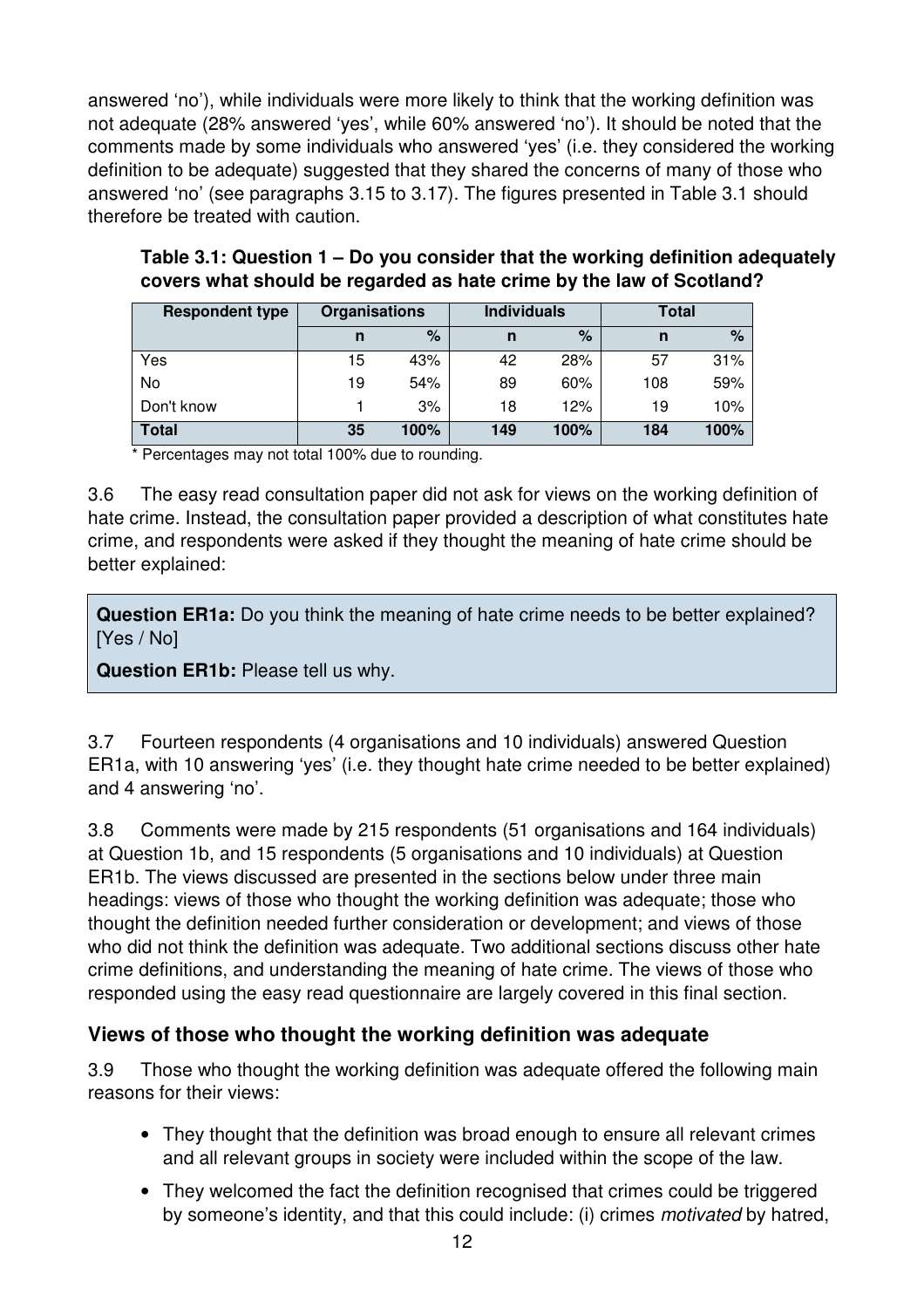(ii) crimes involving the demonstration of hostility, and (iii) crimes where the victim was *selected* on the basis of a particular feature.

- They thought the definition provided clarity about the distinction between 'ordinary' crimes motivated by dislike or hate of an individual, and those motivated by hostility, prejudice or hatred towards a wider group.
- They thought the definition was consistent with other equality legislation.

3.10 Some respondents also found the references to 'prejudice' and 'hostility' to be helpful in building awareness and understanding of hate crime in communities, and more appropriate in establishing the 'thresholds' for hate crime than the terms 'hate' or 'hatred'.

3.11 In some cases respondents who indicated general support for the working definition also suggested that it might include reference to:

- The perceptions of victims / third parties as the basis for establishing if a hate crime had been carried out
- The importance of circumstance and context in interpreting the law (e.g. language and the acceptability of different terms to different communities can change over time, and communities may 'reclaim' negative terms for their own use – examples were given of words such as 'dyke' or 'faggot' being used by the LGBTI community; and tone, body language and gestures can be as important as any specific words used).

3.12 It was also suggested that the definition may be appropriate for aggravations where the primary offence committed provides context which helps in determining the presence of hostility or hatred, but could nevertheless be problematic in relation to standalone offences.

3.13 It was also common for those who were supportive of the definition to acknowledge that this was a difficult area in which to legislate, and the definition was in some cases regarded as being 'as good as it gets'.

## **Views of those who thought the definition needed further consideration or development**

3.14 Included among those who answered 'yes' and those who answered 'no' to Question 1 were respondents who argued that the definition needed to be further considered or developed to take account of different groups and circumstances. These included:

- The particular nature and hierarchical dynamics of abuse and violence against women and girls – some respondents representing women's groups of various types argued that there needed to be a distinct approach to dealing with misogynistic or gender-motivated hate crime within the law
- Situations where the victim (i) is perceived to be part of a group; (ii) is associated with a particular group (e.g. as a family member or carer), or (iii) has characteristics associated with a particular group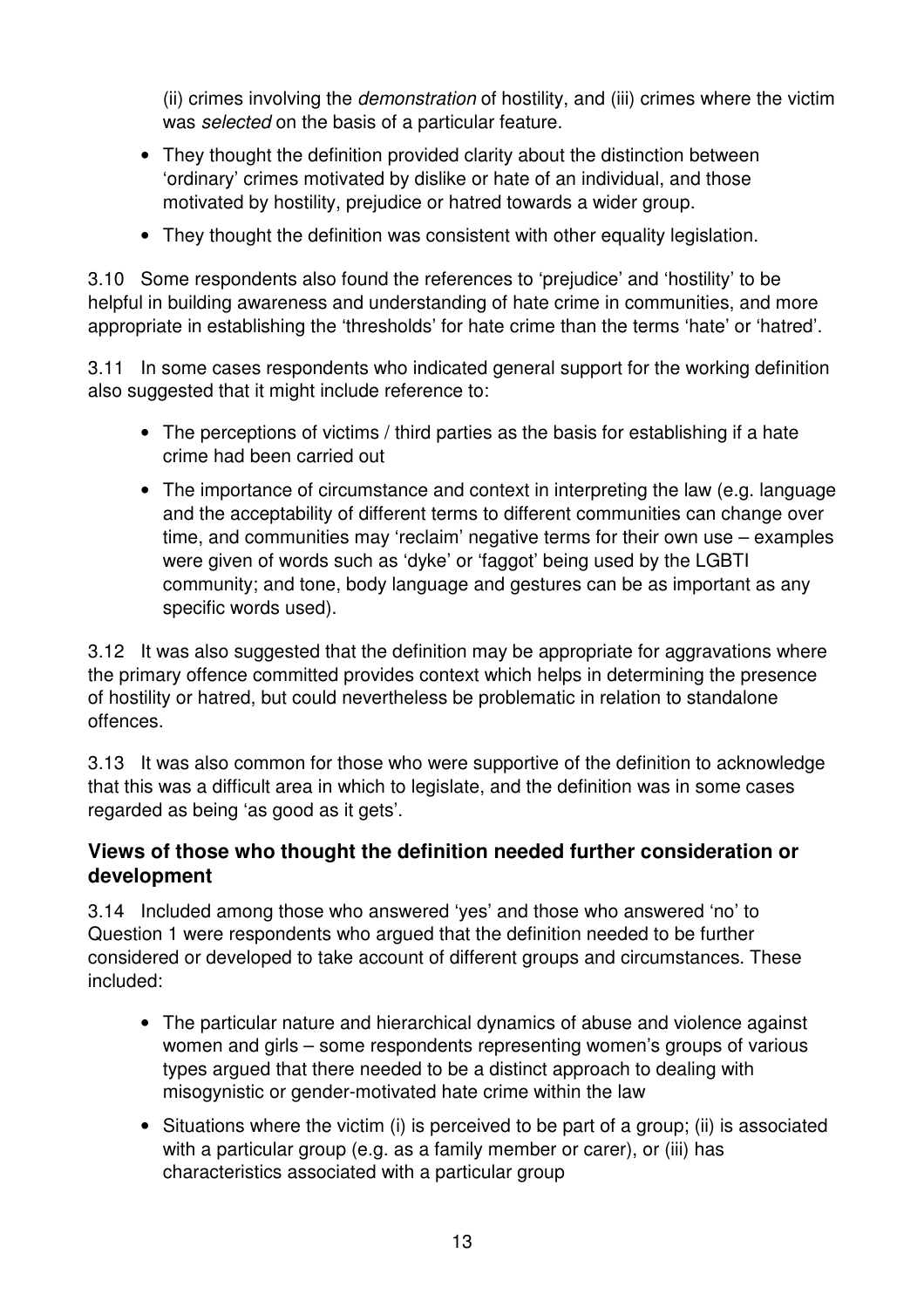- Situations where the perpetrator of a crime demonstrates hostility or prejudice against a particular group (i.e. they use homophobic or racist language), regardless of whether the victim is a member of the group in question
- Crimes where the victim is a member of a protected group (e.g. older people or those with disabilities), but is targeted because of their vulnerability, rather than any hostility towards the protected group per se. (Some thought the term 'identitybased crime' might be more appropriate in covering this type of crime.)

## **Views of those who did not think the working definition was adequate**

3.15 The views of respondents who were opposed to the definition were often linked with wider concerns about hate crime legislation. These respondents thought the definition was too subjective, and open to reinterpretation and extension over time. They expressed particular concern about the use of terms such as 'hostility' and 'prejudice', the impact on human rights and free speech, and the potential criminalisation of people expressing different opinions and views. In most cases, respondents offering such comments focused on the impact on freedom of religious beliefs and expression. Respondents in this group frequently contested the concept of hate crime or the need for specific laws to deal with such crimes. This was the predominant view among individuals who responded to the consultation.

3.16 In discussing the working definition more specifically, some respondents in this group argued that the use of 'subjective' words, and a lack of definitional clarity (e.g. relating to words such as 'hatred' and 'hostility') would inevitably lead to a lack of **legal** clarity, and an unacceptable degree of ambiguity for those involved in the justice system. Thus, respondents argued that the definition did not meet the test of providing 'legal certainty'. Additionally, some drew attention to the statement in the consultation paper that there was 'no single accepted definition of what constitutes a "hate crime"' in support of their view that it was not possible to construct a clear, workable definition.

3.17 Additional points made by those who opposed the definition included the following:

- That it was not possible to develop sound law based on emotion (i.e. 'hate') which can be difficult to evidence
- That the definition should allow for a defence of 'fair and honest debate'
- That establishing crimes on the basis of the demonstration of hostility or hatred undermined the principle that crimes should involve 'intent' ('mens rea')
- That any definition of hate crime should incorporate protection of important fundamental human rights.

## **Reference to other current definitions of or guidance on hate crime**

3.18 Some respondents who answered Question 1 (including those who were supportive of the working definition and those who had reservations about it) referred to a range of other definitions of hate crime and operational guidelines or protocols on dealing with hate crimes used by different organisations in Scotland and elsewhere (e.g. local authorities, police and criminal justice agencies, and third sector organisations). Respondents suggested these alternative definitions and guidelines could provide pointers for the current review.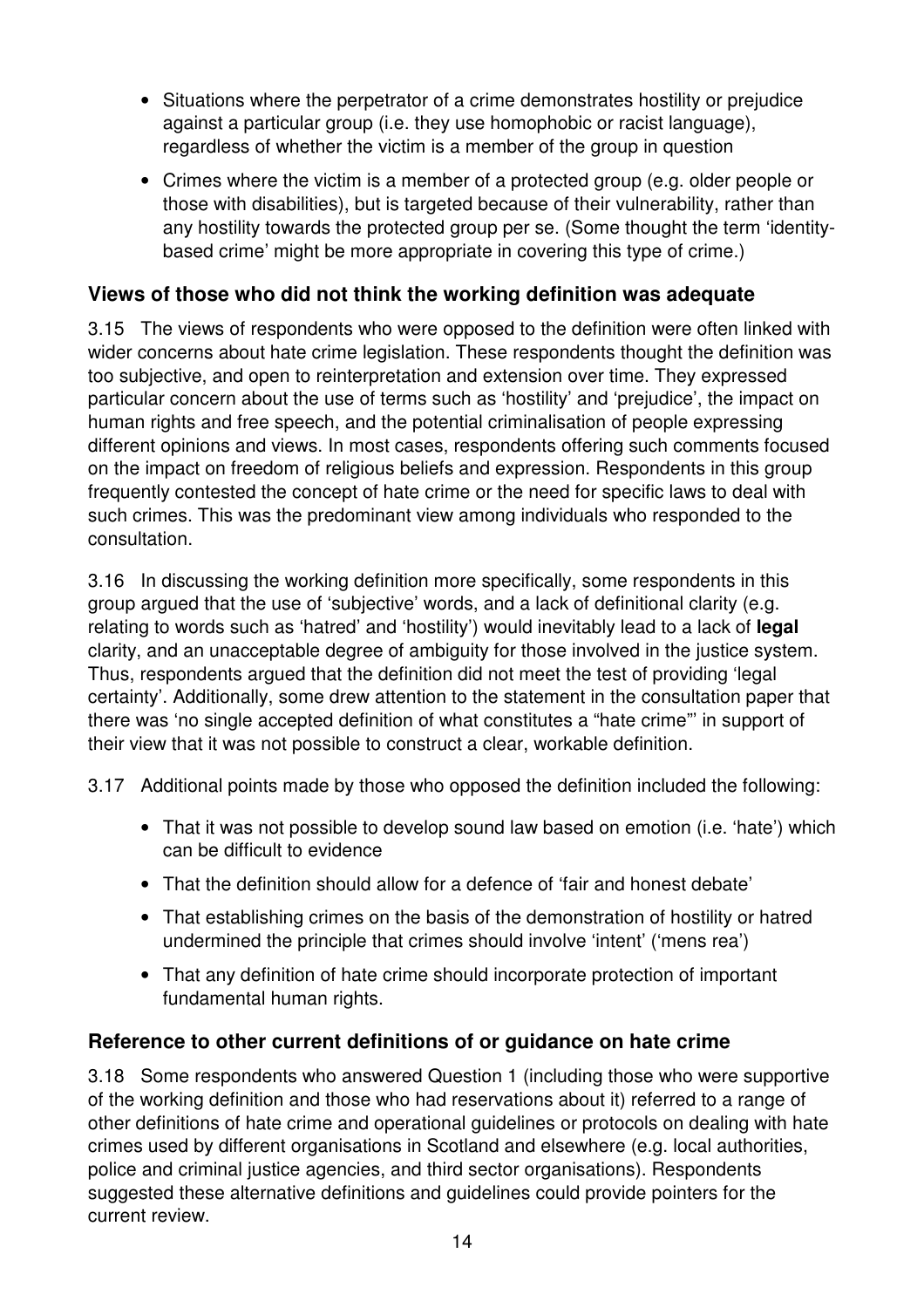## **Understanding the meaning of hate crime**

3.19 A wide range of respondents stressed the importance of making the meaning of 'hate crime' as clear as possible. Although some respondents thought the working definition put forward in the consultation paper was clear or stated that they understood the meaning of hate crime (as explained in the easy read consultation paper), others said this was not the case, and some organisational respondents reported low levels of understanding among their client groups.

3.20 Increasing understanding of hate crime was seen as important for potential victims and communities in general, but also for potential offenders who should understand that their behaviour could be regarded as criminal. There was a range of calls for: (i) the working definition to be broken down further and expressed in plainer language, (ii) a simple definition expressed in plain language to be developed, and / or (iii) information and guidance which explained hate crime laws and the type of conduct which would fall within the scope of the law using simple language and accessible formats suitable for those with different needs. There was a specific suggestion that the difference between conduct which constituted discrimination and fell within the scope of civil law and conduct which fell within the scope of the criminal law should be made clear.

## **Preventing tensions and misunderstandings (Q2)**

3.21 Question 2 explored the implications of adopting a 'victim-orientated' approach to hate crime, as advocated by the Macpherson report. It asked for views on how tensions and misunderstandings arising from this approach can be prevented:

**Question 2:** How can we prevent tensions and misunderstandings arising over differences in what is perceived by victims, and others, to be hate crime, and what can be proved as hate crime? Please give reasons for your answer.

3.22 This question asked for comments only (i.e. there was no tick-box to complete) and was answered by 176 respondents – 40 organisations and 136 individuals.

3.23 Respondents answering this question expressed two main views, broadly aligned to whether or not they accepted the concept of hate crime and / or the working definition put forward in the consultation paper, as discussed below. It should be noted that it was common for respondents to talk generally about tensions and misunderstandings related to hate crime rather than to attribute these directly to a 'victim-orientated' approach.

3.24 Respondents who were **supportive** of the concept of hate crime and / or the working definition generally endorsed the victim-orientated approach advocated by the Macpherson report. They recognised, however, that there was potential for tensions and misunderstandings to arise in an approach which gives prominence to the perceptions of victims and third parties. They advocated a range of steps which they thought would minimise tensions and misunderstandings, and ensure appropriate expectations among complainants. These included:

- Clear legislation expressed in user-friendly language
- Clarity of definitions, thresholds and processes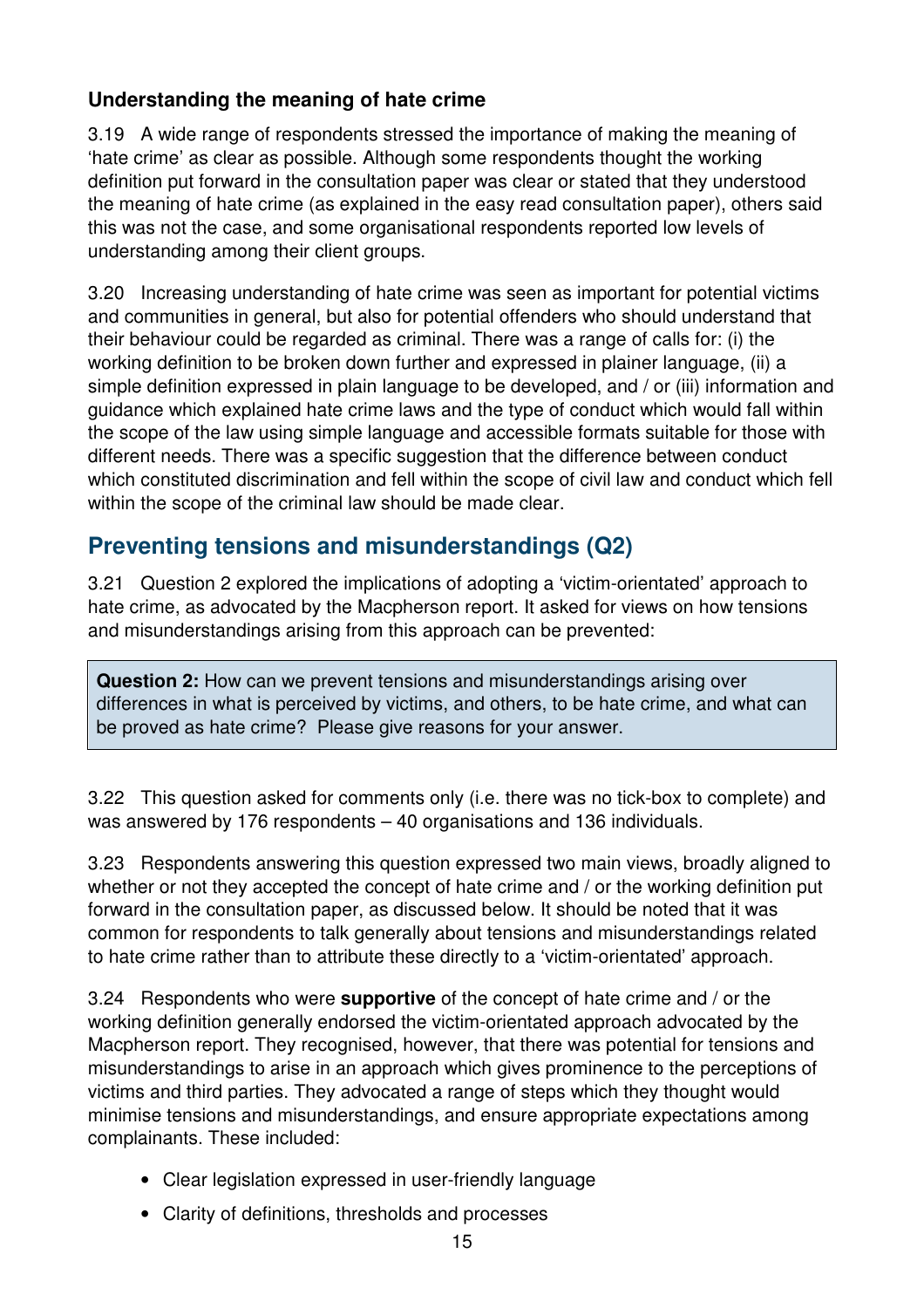- Appropriate guidance and training for all those involved in the criminal justice process
- Education and awareness raising among the public and particular groups about hate crime, acceptable behaviour and language, and the processes involved in making a hate crime complaint
- Appropriate services and support for those involved in hate crime cases specific suggestions related to information and resources which met the needs of all groups, and effective communication during the progress of a case.

3.25 In a small number of cases respondents in this group stated that they did not think tensions and misunderstandings were a significant issue.

3.26 Respondents **opposed to or expressing reservations about** hate crime made the following common points:

- Tensions and misunderstandings were inevitable if hate crime law depended on a 'subjective' definition and subjective thresholds, and took account of victim and third party perceptions.
- The criminal law did not provide an effective way of tackling 'hate', or 'prejudice', or changing attitudes and behaviours. This group thought that tolerance, respect for others, and tackling prejudice and inequality could all be addressed through education, discussion and debate. Some respondents specifically saw a role for discussion and debate and 'finding common ground' rather than prosecution through the criminal courts in response to individual complaints.
- The law needed to be based on a narrow objective definition of hate crime which provided (i) a reasonable balance between protecting freedom of expression and protecting individuals from abuse, and (ii) clarity on the distinction between legitimate differences of opinion, and speech that would fall within the scope of hate crime.

3.27 Some respondents went on to argue for the retention of the current hate crime definition and thresholds; others argued for scrapping the concept of 'hate crime' altogether. In a small number of cases, though, respondents offered more specific technical comments on the perceived problems with hate crime legislation, making the following points:

- Legislation should be developed based on 'bigotry' (an objective state involving views held contrary to fact) rather than 'hatred' (an emotional state).
- Legislation should incorporate a 'reasonable person' test, as used in other areas of the law (i.e. would a reasonable person be offended by the conduct or speech in question?).
- Hate crime offences based on aggravations should require corroboration like other offences.
- It was not possible to construct a legally robust concept of hate crime, which depended on motivation rather than action.
- Hate crime legislation should focus on incitement of criminal activity.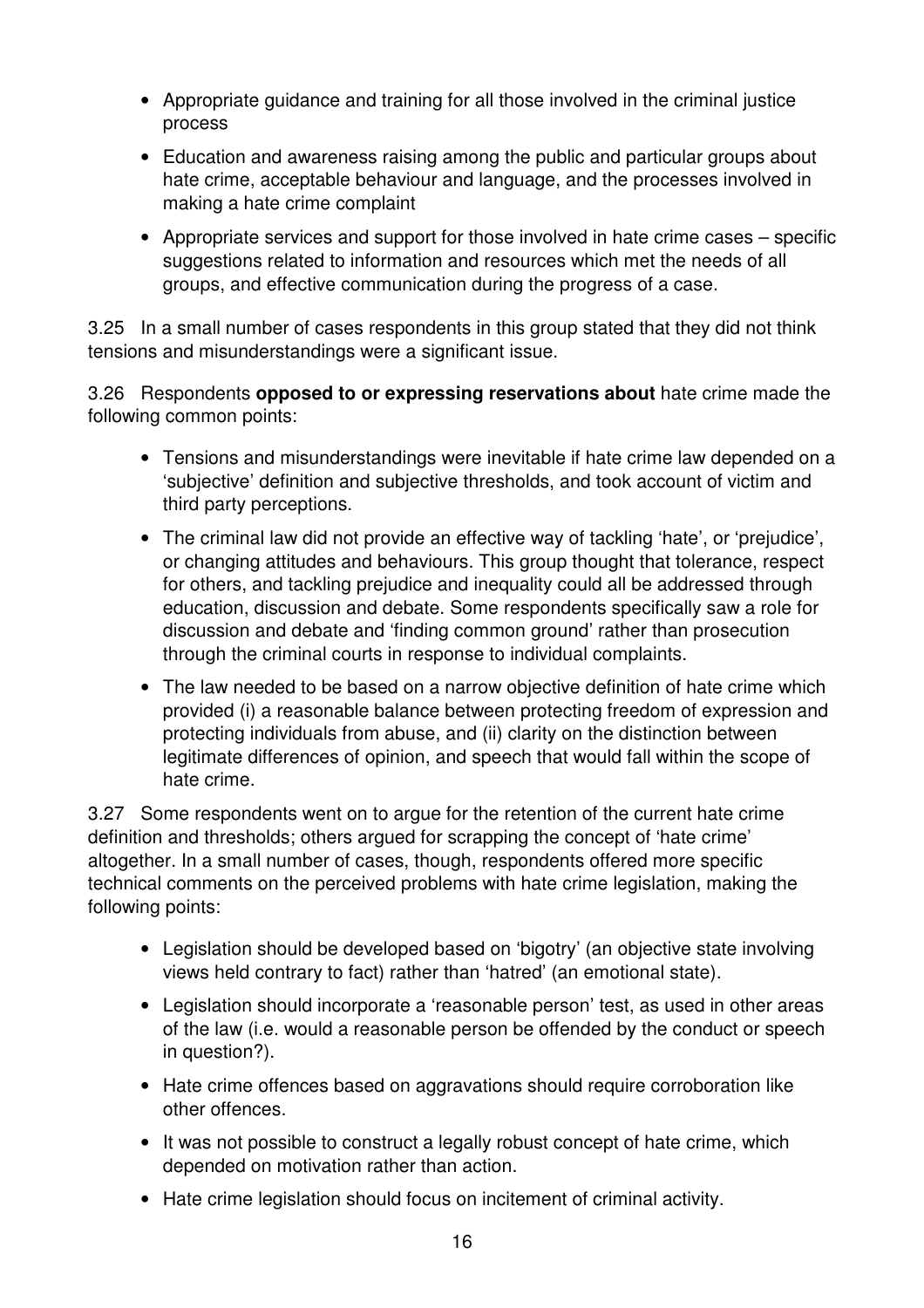#### **Other comments**

3.28 There were a number of other points made across all groups of respondents (i.e. those supportive of and those concerned about hate crime legislation):

- Any legislation in this area should be carefully worded to avoid tensions and misunderstandings.
- The term 'hate crime' was not helpful and could contribute to tensions and misunderstandings. Some respondents argued that the use of the word 'hate' deterred victims from reporting incidents as it (i) 'set the bar too high', particularly in relation to low-level incidents experienced over a period of time; (ii) was misleading as not all hate crimes were in fact motivated by 'hate'; or (iii) was not a term that was recognised by affected communities. Such respondents preferred terms such as 'prejudice-based' or 'bias-based' crimes. Alternatively, other respondents argued that the term 'hate crime' was inappropriate as many crimes, regardless of the characteristics of the victim, were motivated by hate.
- Clarity was needed about the distinction between a 'hate incident' and a 'hate crime'.

## **Should Scotland have specific hate crime legislation? (Q3)**

3.29 The final question in this section of the consultation questionnaire asked whether Scotland should have specific hate crime legislation:

**Question 3a:** Should we have specific hate crime legislation? [Yes / No / Don't know] **Question 3b:** Please give reasons for your answer.

3.30 The easy read questionnaire included a corresponding question as follows:

**Question ER2a:** Do you think we should have hate crime law? [Yes / No] **Question ER2b:** Please tell us why.

3.31 A total of 317 respondents answered either Question 3a – 302 respondents answered Question 3 and a further 15 respondents answered Question ER2a.

3.32 Table 3.2 shows that the majority of respondents answering Question 3a disagreed that Scotland should have specific hate crime legislation (23% answered 'yes', 73% answered 'no' and 4% said 'don't know)'. Organisations and individuals, however, offered contrasting views on this question – 89% of organisations thought there should be hate crime legislation compared to 11% of individuals. In addition, all the respondents who answered Question ER2a in the easy read questionnaire (4 organisations and 11 individuals) agreed that Scotland should have hate crime laws.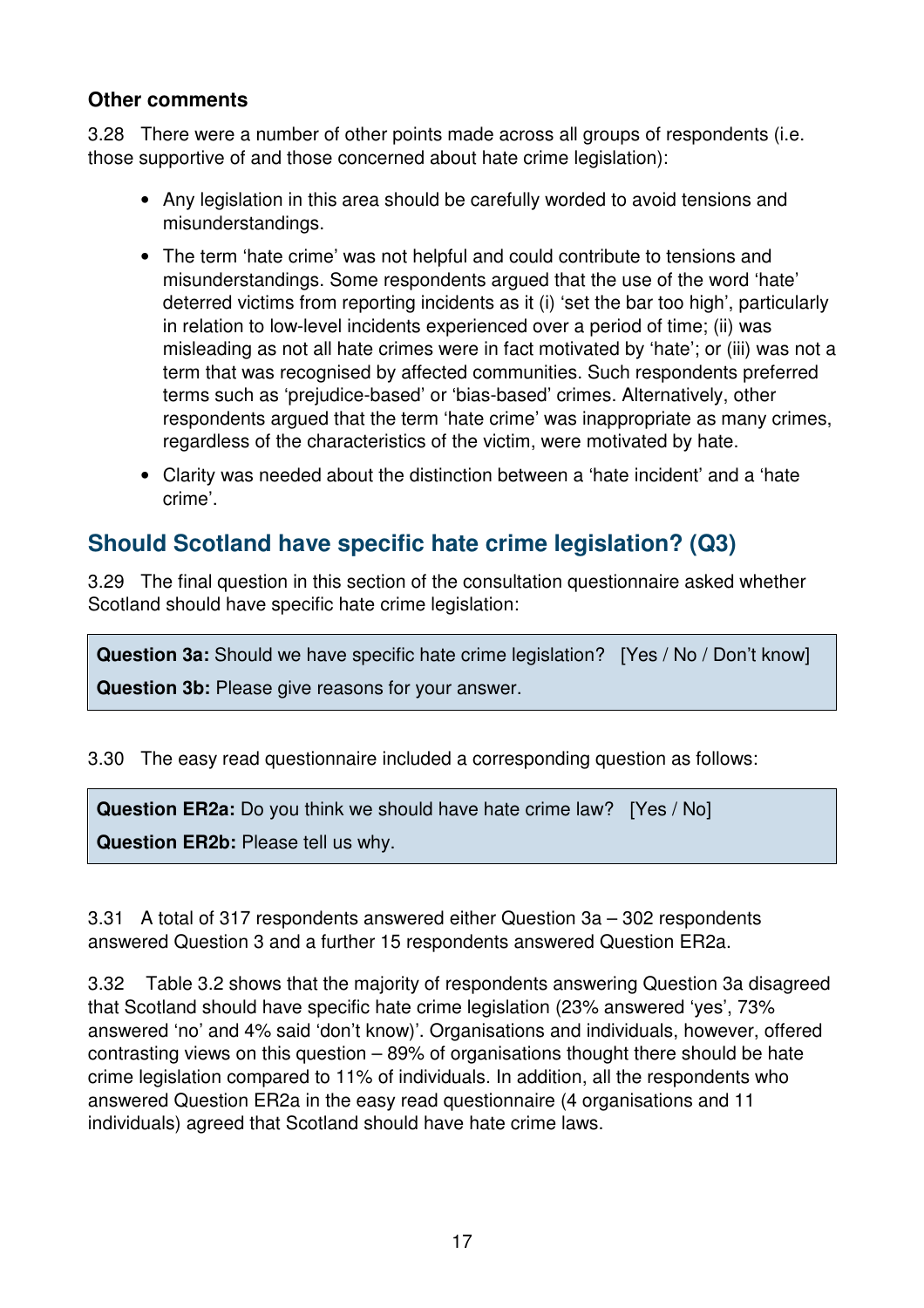| <b>Respondent type</b> | <b>Organisations</b> |      |     | <b>Individuals</b> | Total |       |  |
|------------------------|----------------------|------|-----|--------------------|-------|-------|--|
|                        | n                    | %    | n   | $\%$               | n     | %     |  |
| Yes                    | 40                   | 89%  | 29  | 11%                | 69    | 23%   |  |
| No                     | 4                    | 9%   | 217 | 84%                | 221   | 73%   |  |
| Don't know             |                      | 2%   |     | 4%                 | 12    | $4\%$ |  |
| <b>Total</b>           | 45                   | 100% | 257 | 100%               | 302   | 100%  |  |

#### **Table 3.2: Question 3 – Should we have specific hate crime legislation?**

\* Percentages may not total 100% due to rounding.

3.33 A total of 326 respondents – 54 organisations and 272 individuals – provided comments at Question 3b explaining their views on whether Scotland should have hate crime legislation. A further 16 respondents – 5 organisations and 9 individuals – commented at Question ER2b. The views of all respondents are discussed below. Some individuals stated that their views were based on personal experience.

## **Views of those who thought Scotland should have hate crime legislation**

3.34 Respondents who thought Scotland should have hate crime legislation offered the following reasons for their views:

- Legislation in this area demonstrated a commitment to equality, and was in line with domestic and international equality and human rights legislation and conventions.
- It was important that society offered protection to minorities and vulnerable groups.
- Legislation sent out a strong message to potential victims and wider communities that crimes of this type would be taken seriously by the criminal justice system, and provided a legal framework for dealing with perpetrators.
- It was right to recognise the specific nature of hate crime, the disproportionate targeting experienced by particular groups, and the impact such crime had on victims, communities and wider society.

3.35 In addition, respondents thought that having specific hate crime laws brought important benefits such as:

- Increasing the profile and visibility of such behaviour, and the existence of a legal remedy, and encouraging reporting by victims
- Acting as a deterrent to potential offenders
- Allowing the recording and monitoring of such behaviour.

3.36 In offering their support for hate crime legislation, some respondents also advocated:

- A society-wide approach to tackling prejudice and combating hate crime, and promoting equality and diversity
- A move away from the term 'hate crime' (see also paragraph 3.28)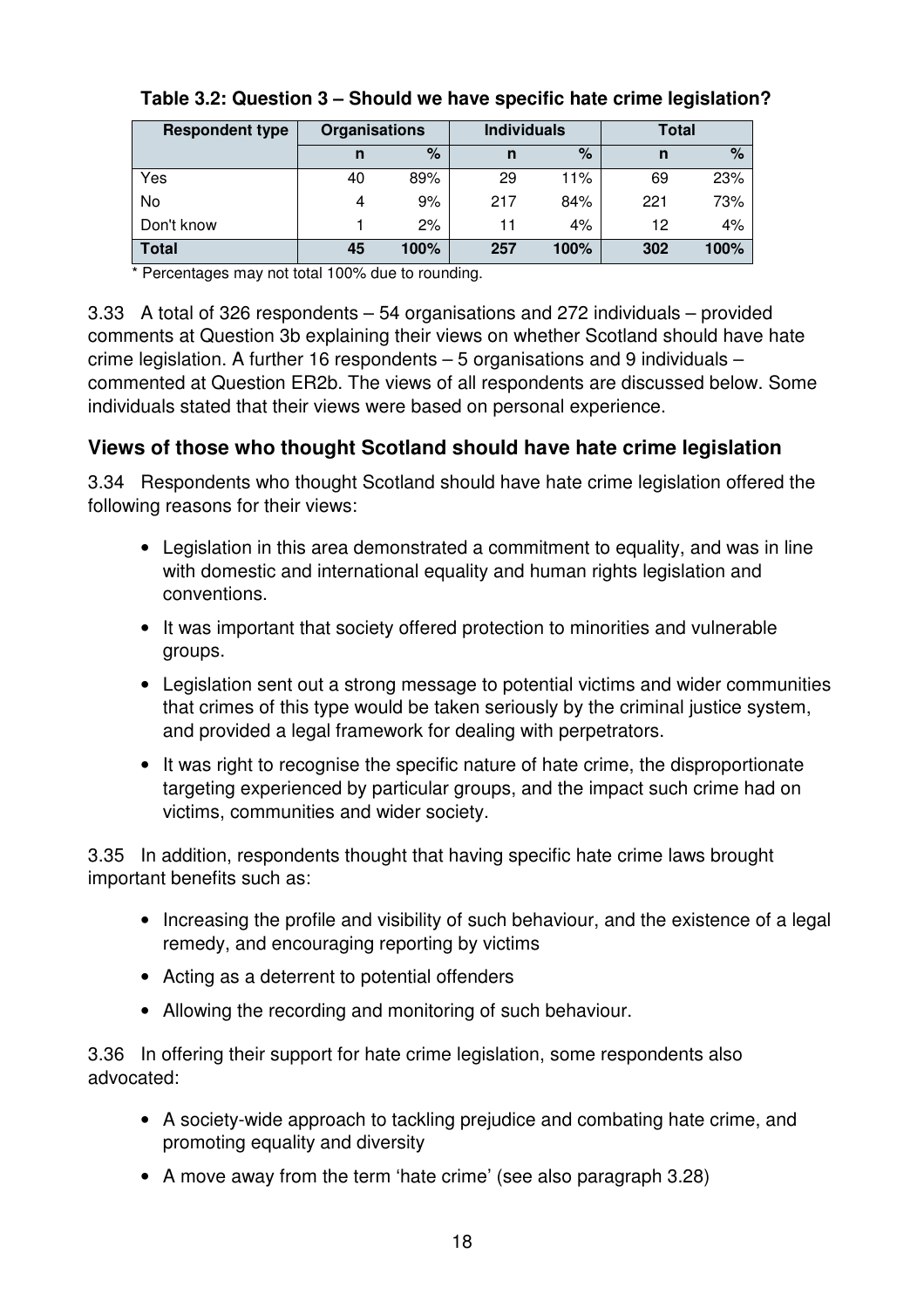- The issuing of quidance to assist with the implementation of hate crime legislation (see also paragraph 3.24)
- Greater clarity and consistency across hate crime laws, with some specific calls for codification and consolidation of legislation in this area (see paragraphs 4.5 to 4.6)
- Continued coverage of existing groups and development of the law to cover other groups, including by extending statutory aggravations.

## **Views of those who did not think Scotland should have hate crime legislation**

3.37 Respondents who did not think Scotland should have hate crime laws offered comments focusing on four inter-linked issues:

- Human rights and legal principles: Respondents frequently argued that hate crime laws were too subjective and open to abuse, and put important human rights such as freedom of speech and freedom of religious expression at risk. Some argued that such laws represented a move away from legal principles such as the importance of 'intent' on behalf of the perpetrator, of crimes being judged by actions rather than motivations, and of the law being based on objectivity, and offering clarity and certainty. It was additionally argued that the law should not be used by governments to send out messages or make political statements. Some suggested that, by undermining such principles, hate crime laws were a risk to democratic society.
- Impacts and implications: Some respondents were concerned about the implications of hate crime laws. As noted above, the impact on freedom of speech and religious expression was a major concern for some. However, other concerns included the creation of different classes of victims and crimes, and the perceived privileging of some groups in society over others; the potential divisiveness of laws which created or reinforced subgroups within society; and the perpetuation of a state of 'victimhood' among some groups.
- The need for hate crime laws: Some respondents disputed the need for hate crime laws. Instead they thought the law should (and did) offer the same protection to all individuals regardless of protected characteristics, and that existing law (i.e. non-hate crime laws) was adequate in this respect. Some also disputed the claim that hate crimes had any greater impact on the victims than other sorts of crimes. Respondents also suggested that the reportedly low number of recorded hate crime offences indicated that there was no great need for such laws.
- Alternative ways of dealing with hatred / intolerance: Some felt that the criminal law, and hate crime law in particular, did not offer an effective way of dealing with hatred and intolerance, and were concerned about the potential demands placed on the criminal justice system by such laws. Instead, respondents thought that education and debate offered better routes for dealing with such behaviour, and teaching tolerance of the views of others.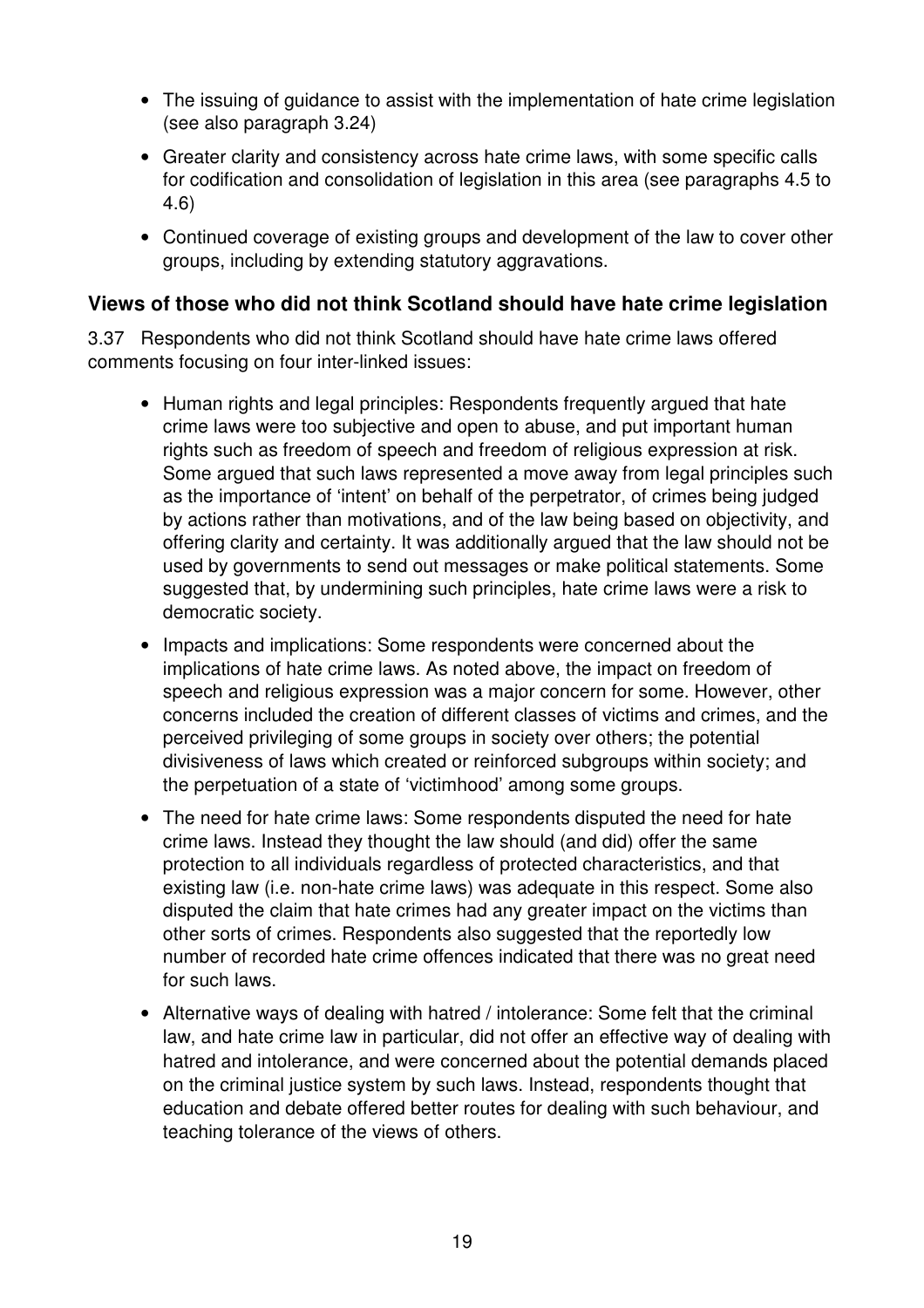## **Other views**

3.38 Among those who answered 'yes' and those who answered 'no' to Question 3, there were some respondents who offered a degree of support for having hate crime legislation, but thought that the current laws were sufficient and / or that no **new** hate crime laws should be introduced. Additionally, some respondents (i) singled out race hate crime legislation for support, on the basis that race was an objective characteristic and / or that race hate crime was a significant issue which merited special attention, (ii) supported hate crime laws dealing with incitement, or (iii) thought that laws should be available, but only for dealing with 'serious' cases.

## **Other comments**

3.39 Additional points were raised by respondents as follows:

- This was a 'grey area' where it was difficult to legislate, and there needed to be further exploration of the issues raised by the 'freedom of speech vs freedom from hate speech' debate.
- The current definitions, use and understanding of terms and concepts relating to race and ethnicity needed to be reviewed as a precondition to the development of sound hate crime laws.
- Any legislative change in this area would need to be approached carefully, and be informed by a systematic approach to evidence, evaluation and best practice.
- It was important to improve data recording and collection to allow effective monitoring and evaluation; standardised definitional categories should be adopted and used consistently across all agencies.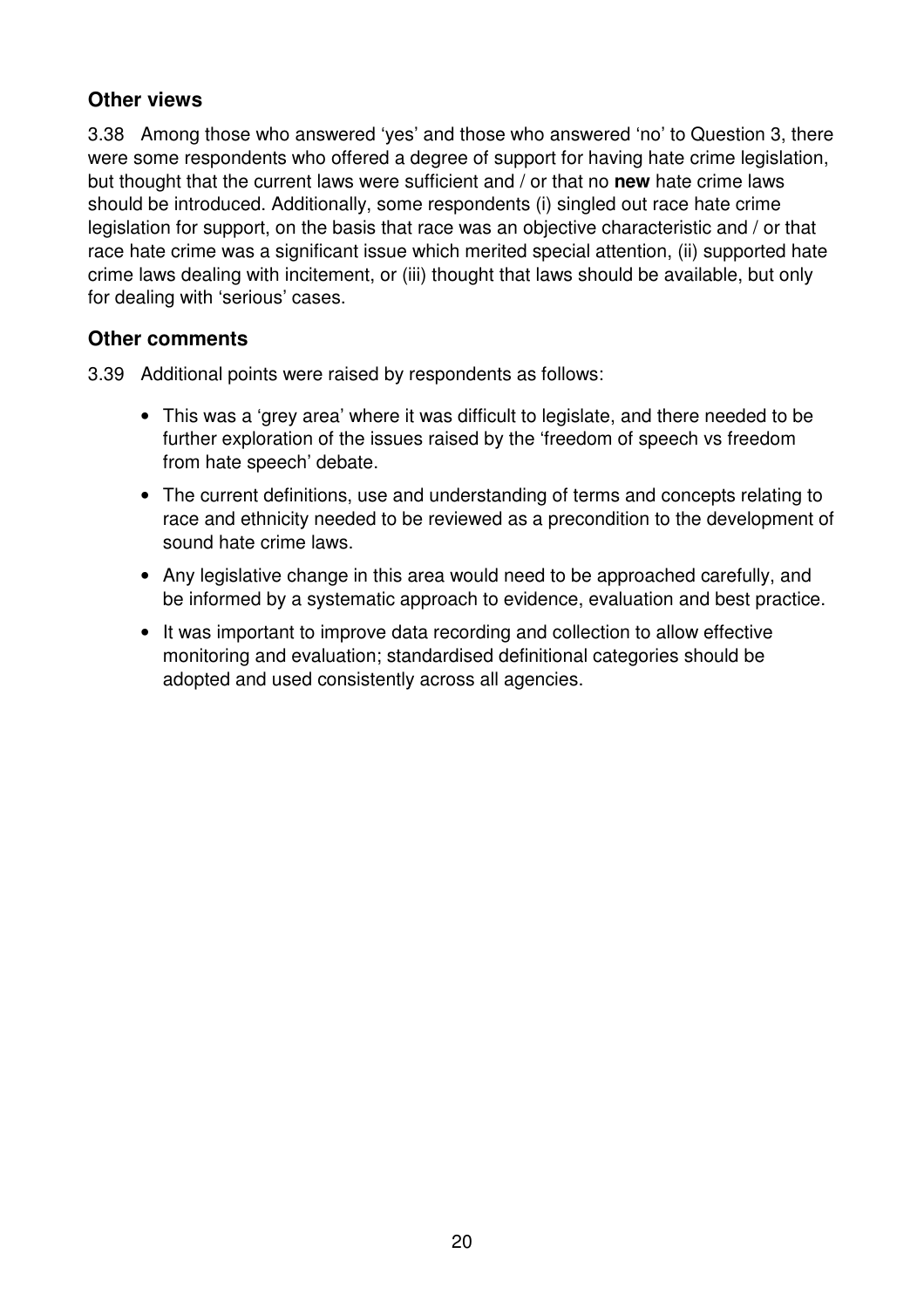# **4. Statutory aggravations (Q4 – Q12)**

4.1 Chapter 4 of the consultation paper covered issues relating to statutory aggravations. These related to (i) the need to bring hate crime legislation together; (ii) tests for determining a hate crime, and the language used in describing those tests; (iii) the possible establishment of two new aggravations; (iv) the language used when referring to transgender and intersex in the law; (v) the effectiveness of the law in dealing with cases involving more than one protected characteristic; (vi) consistency in recording of hate crime; and (vii) the need for judges to explain their sentencing in hate crime cases. The consultation questionnaire included nine questions (Questions 4 to 12) covering these issues.<sup>6</sup>

## **Bringing hate crime provisions and offences together (Q4)**

4.2 Scotland's hate crime laws have evolved over several decades and currently include a mix of standalone provisions and aggravations which can be added to other charges. Question 4 asked for views on bringing these arrangements together into a single piece of legislation:

**Question 4a:** Do you believe there is a need to bring all the statutory sentencing provisions, and other hate crime offences, together in a single piece of legislation? [Yes / No / Don't know]

**Question 4b:** Please give reasons for your answer.

4.3 Altogether, 115 respondents answered Question 4a. Table 4.1 shows views were mixed across all respondents on whether hate crime offences and aggravations should be brought together in a single piece of legislation (31% in favour, 45% against, and 23% saying 'don't know'). The majority of organisations (71%) were, however, supportive of this suggestion, compared to a minority (16%) of individuals.

#### **Table 4.1: Question 4 – Do you believe there is a need to bring all the statutory sentencing provisions, and other hate crime offences, together in a single piece of legislation?**

| <b>Respondent type</b> | Organisations |      |    | <b>Individuals</b> | <b>Total</b> |      |  |
|------------------------|---------------|------|----|--------------------|--------------|------|--|
|                        | n             | $\%$ | n  | %                  | n            | $\%$ |  |
| Yes                    | 22            | 71%  | 14 | 16%                | 36           | 31%  |  |
| No                     | 6             | 23%  | 46 | 54%                | 52           | 45%  |  |
| Don't know             | 2             | 7%   | 25 | 29%                | 27           | 23%  |  |
| Total                  | 30            | 100% | 85 | 100%               | 115          | 100% |  |

\* Percentages may not total 100% due to rounding.

 $\overline{a}$ 

4.4 Eighty-three respondents – 31 organisations and 52 individuals – made comments at Question 4b.

 $6$  Note that Questions 4, 11 and 12 were included in the technical consultation paper only.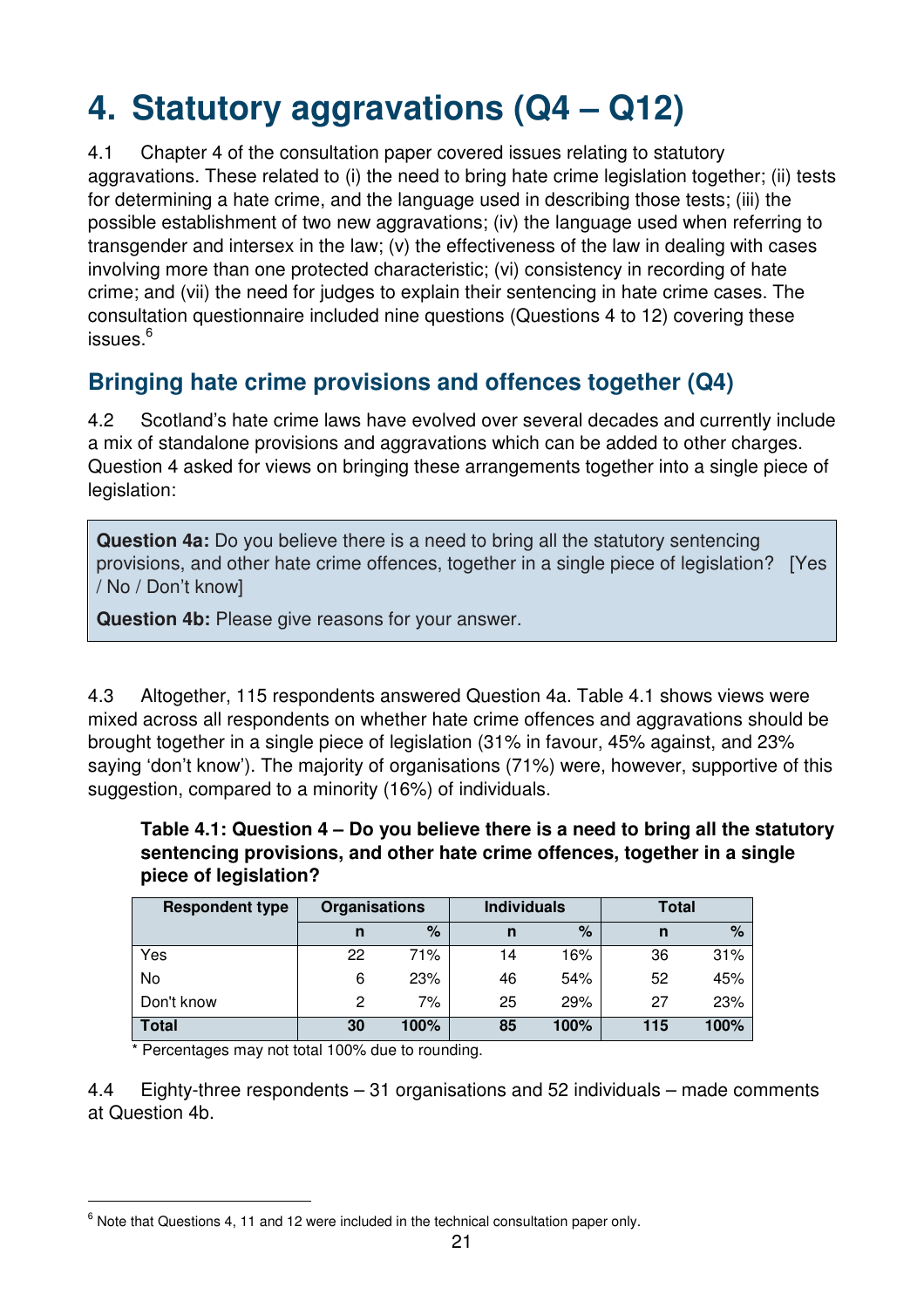4.5 There was a great deal of consensus in the views of those who **supported** consolidation of the law. These respondents were positive about the role of hate crime legislation and thought that consolidated legislation, along with appropriate guidance, would be helpful – for both professionals and the public – in bringing clarity, transparency and consistency of approach to this area of law. Attention was drawn to the perceived benefits of consolidated legislation in other areas (the Sexual Offences (Scotland) Act 2009 and the Offensive Behaviour at Football and Threatening Communications (Scotland) Act 2012 were both mentioned). Respondents also made the following points:

- Adopting a unified approach to all hate crimes was appropriate given the similar issues encountered in most cases. It would avoid the perceptions of a 'hierarchical' approach, associated with the current piecemeal system, and be helpful for crimes involving more than one protected characteristic.
- Consolidation would allow the law to be modernised, and rationalised. More specifically, it would allow overlaps, gaps and inconsistencies to be addressed, and confusion and uncertainty to be dealt with. There would be an opportunity to ensure the law was put on a sound, principled basis, and to focus on factors important in prosecuting and sentencing such crimes. There was a view that consolidation would be particularly welcome if other legislative changes went ahead (e.g. the introduction of new aggravations or offences, or the repeal of the Offensive Behaviour at Football and Threatening Communications (Scotland) Act 2012).
- Consolidation would be helpful in raising awareness and understanding of hate crime, and increasing visibility of cases within the criminal justice system. It would also encourage reporting of crimes by victims, and act as a deterrent to perpetrators.
- Consolidation would allow for greater alignment with wider equality and diversity policies and legislation. It would also be helpful in improving statistics and understanding trends in offending.

4.6 All legal and justice bodies who answered Question 4a or 4b saw benefits to consolidation. They were particularly likely to say that consolidation would bring benefits in terms of modernisation and rationalisation of the law. One justice body noted, however, that those working within the criminal justice system were 'well-versed' in the current system, and that any consolidated legislation would need to be accompanied by appropriate guidance and introduced over a transitional period.

4.7 In some cases respondents noted qualifications or caveats to their support for consolidation. Respondents were, for example, concerned that no current protections were lost, and that the understanding and treatment of individual groups was in no way diminished through any such process. Some respondents suggested that harmonisation which was nevertheless still based on separate aggravations, via separate sections within a single piece of legislation, might provide a way of dealing with this.

4.8 Those **opposed** to consolidation comprised two distinct groups as follows:

• Respondents who were generally supportive of hate crime legislation: These respondents were concerned that consolidation or codification of the law in this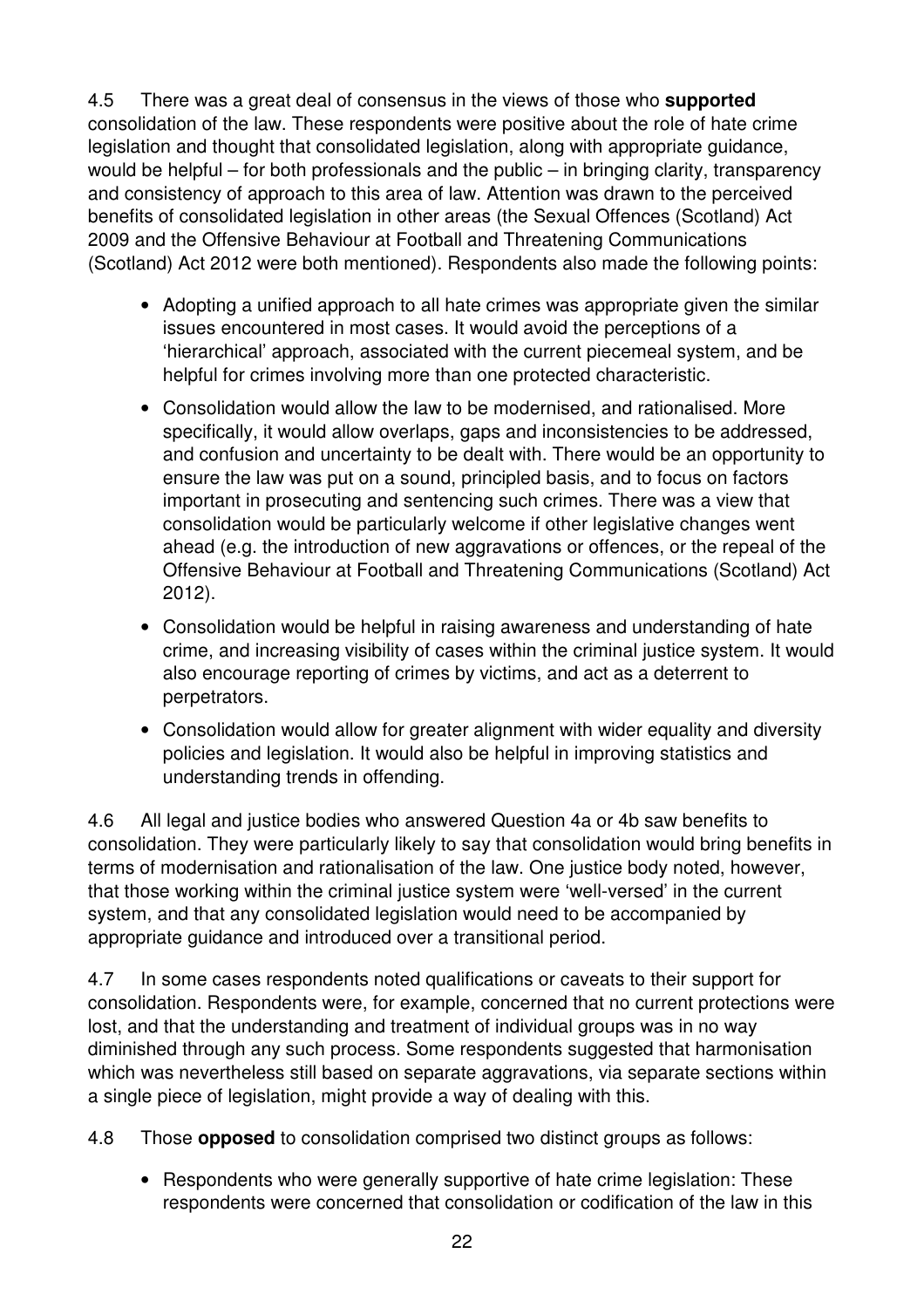area might be detrimental in tackling hate crime offences. Specifically, they thought it might lead to an over-simplified generic approach which did not cater for complex cases or recognise the nuances between the experiences of different groups – this view was expressed particularly in relation to tackling gender-based crime. In relation to race hate crime, there was also a call to retain the current standalone offence which was seen as sending out an important message, even if aggravations were to be consolidated. There was a more general concern that a single piece of legislation would be difficult to achieve, and could become unwieldy or overly prescriptive. There was also a view that the current legislation worked effectively, and the case for consolidation was, therefore, not strong.

• Respondents who expressed general opposition to hate crime legislation: These respondents generally thought current arrangements were adequate and that the time and effort required for the consolidation process was not merited. Alternatively, they simply argued that all hate crime laws (with the exception, in some cases, of race hate crime which was viewed somewhat differently by some respondents) should be repealed rather than consolidated. In a small number of cases respondents in this group argued that consolidation could lead to an oversimplified or vague approach that would present an increased risk to freedom of speech, and an increased risk of inadvertent offending.

## **Thresholds for establishing hate crime (Q5)**

4.9 Under current legislation, there are two thresholds for establishing whether a hate crime has been committed: (i) the offence must be motivated by hate of, or prejudice against, a specified group, or (ii) the perpetrator must at the time of the offence, or immediately before or after, show prejudice or hostility towards the victim because of their membership of a specified group. This is phrased in the legislation as 'evincing 'malice and ill-will' towards the victim relating to their membership of a specified group. Question 5 asked for views on whether these thresholds were appropriate:

**Question 5a:** Do you consider that the current Scottish thresholds are appropriate? [Yes / No / Don't know]

**Question 5b:** Please give reasons for your answer.

4.10 Question ER3 in the easy read questionnaire also focused on the thresholds for hate crime, but asked respondents if they were clear about the 'test' for such crimes:

**Question ER3a:** Are you clear about what the test for a hate crime is? [Yes / No ] **Question ER3b:** How can this be improved?

4.11 Although the questions posed were slightly different, the issues raised in response to Question 5 and Question ER3 were similar, and the two questions are therefore discussed together.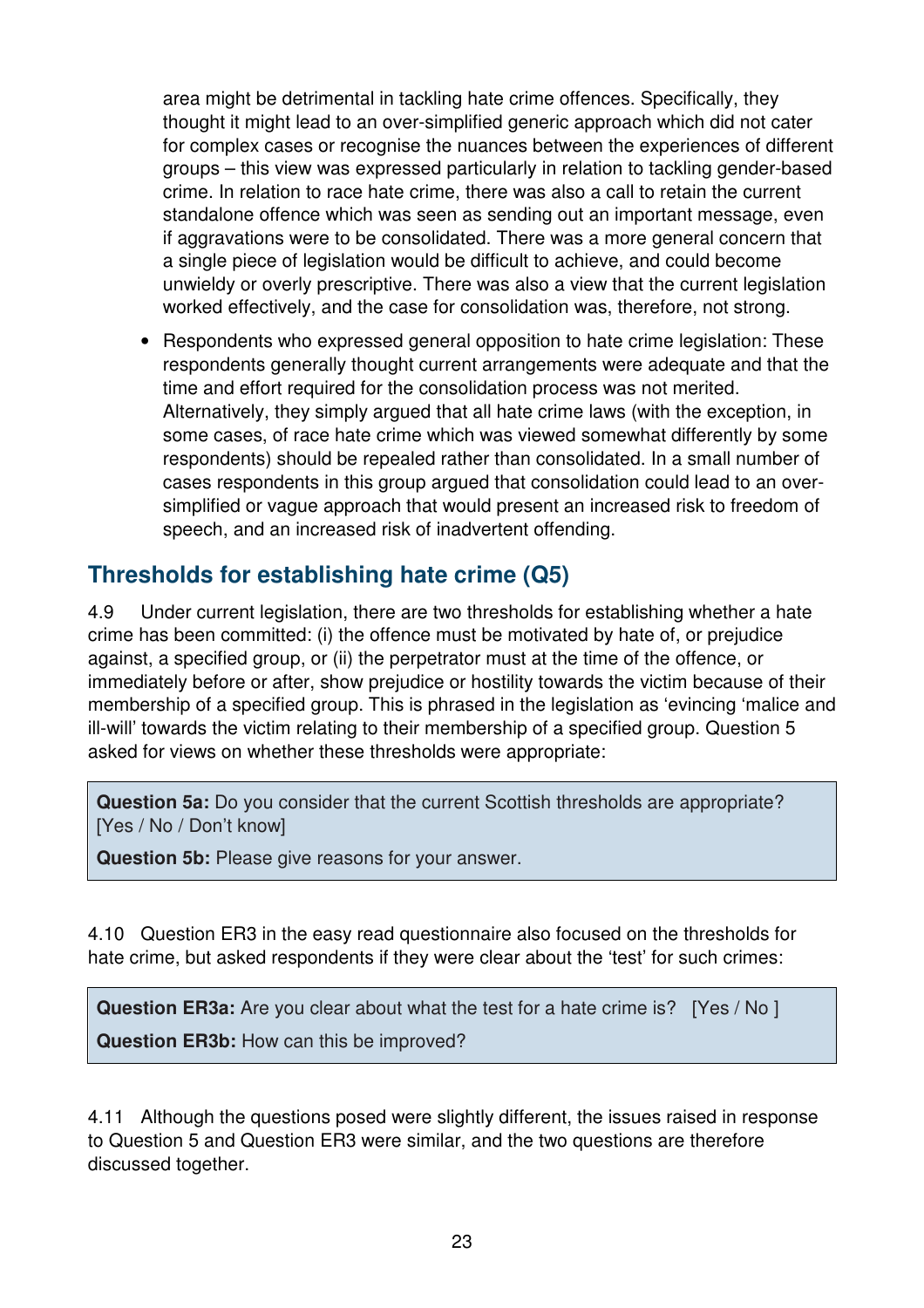4.12 Altogether, 120 respondents answered Question 5a. Table 4.2 shows that just under half of all respondents (48%) thought that the current thresholds for hate crime – relating to motivation, and to evincing malice and ill-will – were appropriate. Organisations were, though, more likely than individuals to offer this view – 64% of organisations thought the thresholds were appropriate compared to 43% of individuals.

| <b>Respondent type</b> | <b>Organisations</b> |      |    | <b>Individuals</b> | Total |      |
|------------------------|----------------------|------|----|--------------------|-------|------|
|                        | n                    | %    | n  | %                  | n     | $\%$ |
| Yes                    | 18                   | 64%  | 40 | 43%                | 58    | 48%  |
| No                     | 8                    | 29%  | 21 | 23%                | 29    | 24%  |
| Don't know             | 2                    | 7%   | 31 | 34%                | 33    | 28%  |
| <b>Total</b>           | 28                   | 100% | 92 | 100%               | 120   | 100% |

**Table 4.2: Question 5 – Do you consider that the current Scottish thresholds are appropriate?** 

Percentages may not total 100% due to rounding.

4.13 Fourteen respondents (2 organisations and 12 individuals) answered Question ER3a, with responses showing divided views on whether people were clear about the test for a hate crime: seven respondents said 'yes', six said 'no' and one said 'yes' and 'no'.

4.14 Eighty-three respondents made comments at Question 5b – 36 organisations and 47 individuals. Twelve respondents – 5 organisations and 7 individuals – made comments at Question ER3b. Views are discussed below. Comments focusing on the wording and clarity of the thresholds are considered at Question 6 below.

## **Support for the current thresholds**

4.15 Respondents who endorsed the current thresholds thought that:

- The thresholds provided clear and objective tests, and incorporated the principle of 'intent' (or 'mens rea').
- There was sufficient flexibility to deal with partial motivations and to consider actions before or after offences were committed in establishing motivation.
- Having two thresholds increased understanding and ensured appropriate interpretation of the latter threshold which requires evidence of the perpetrator's feelings towards victim (referred to by some respondents as the 'animus' threshold).

4.16 It was also noted that the thresholds were in line with the approach adopted in other countries.

## Qualified support

4.17 Some respondents were happy with the current thresholds and thought they provided an appropriate balance between protecting individuals and protecting free speech, but indicated that they would be opposed to any change which would extend the scope of the hate crime legislation. Among this group, some thought that any change would undermine free speech and freedom of religious expression; others were concerned that an increase in the number of offences 'caught' by a lowered threshold would make the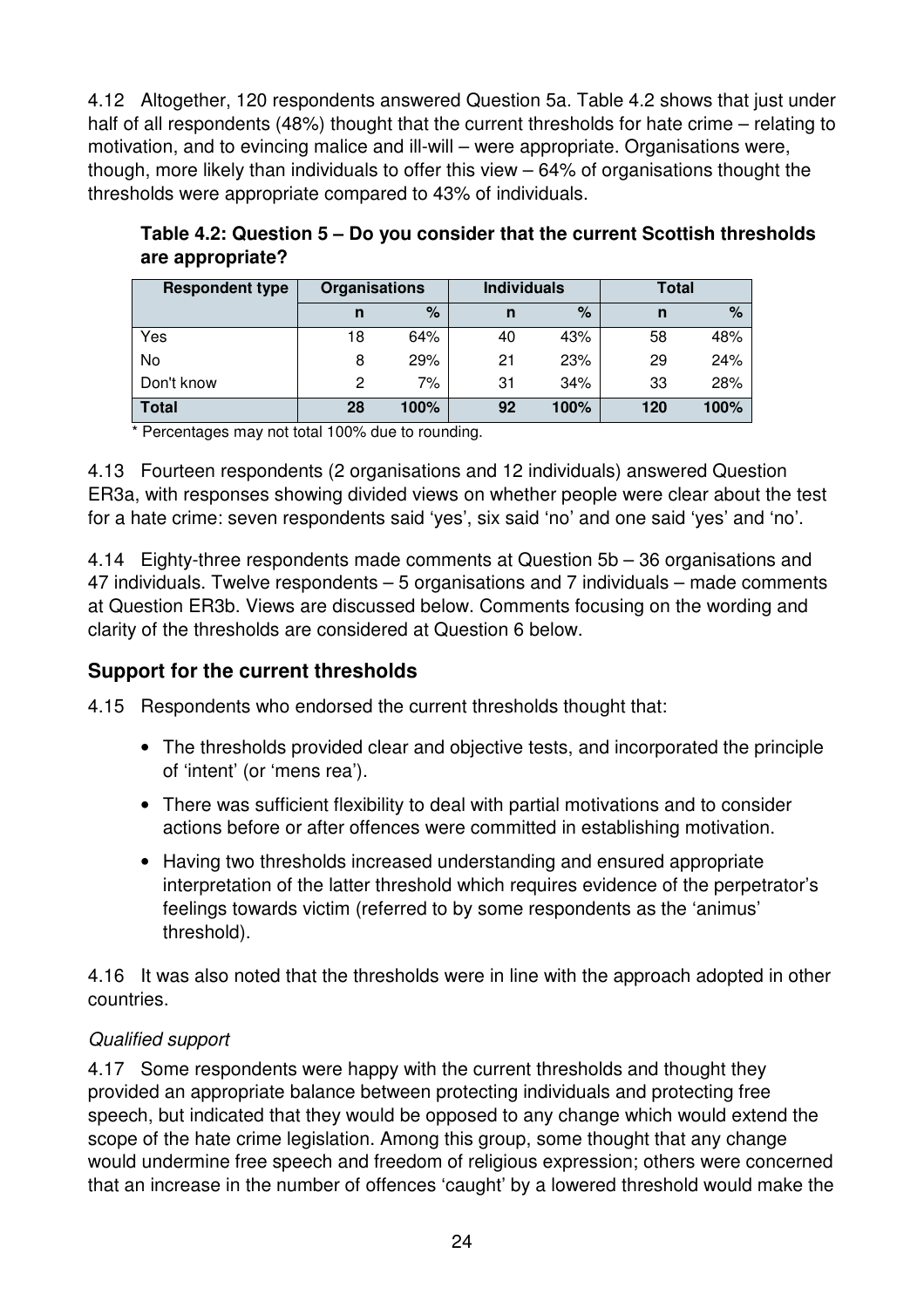law unworkable. In contrast, a few respondents argued that any change which 'tightened' the thresholds risked excluding legitimate cases.

4.18 Some respondents supported the thresholds, but commented on their interpretation and application. Most frequently, respondents commented on the evidence requirements, with some acknowledging that the thresholds could be difficult to evidence, and others noting the importance of proving motivation, or calling for consistency in the requirements for corroboration across different hate crimes.

## **Opposition to the current thresholds**

4.19 Those opposed to the current thresholds fell into two groups: those who thought the thresholds were too 'low', and those who thought they were too 'high'.

4.20 Among those who thought the thresholds were **too low**, there was widespread concern about their subjectivity, and the impact on free speech and / or religious expression. Respondents argued that showing or being motivated by 'hostility' or 'prejudice' towards a group should not be sufficient to constitute a hate crime, and were particularly concerned that this might be based on third party perceptions of an incident. Instead respondents called for thresholds based on showing 'hatred' of or 'malevolence' towards a group. Others argued that the law should be based on actions, rather than motivation.

4.21 Those who thought the thresholds were **too high** made the following main points:

- There could be difficulties in providing evidence to meet the required thresholds, and the evidential timeframe of 'immediately before or after the offence' was too restrictive and would not, for example, allow social media postings over a period of time to be used as evidence of motivation.
- The thresholds excluded particular types of crime which should be regarded as hate crimes. These included (i) crimes in which members of particular groups (e.g. older or disabled people) were targeted because of their vulnerability rather than because of any hostility towards the group in general; (ii) repeated low-level incidents over an extended time period; (iii) crimes involving multiple motivations.
- It was important to understand the context of incidents and not focus solely on the use of specific 'offensive' words or terms in determining if they should be classed as hate crimes.

4.22 Some also thought the thresholds were too open to the perceptions of investigators and prosecutors rather than victims, and there was a suggestion that representatives of protected groups might have a role in advising on this.

## **Other comments**

4.23 Additional points made by respondents included the following:

- It was important that the thresholds had clear legal meaning and were well known to and understood by both professionals and the public.
- Clarity was needed on whether both thresholds needed to be met.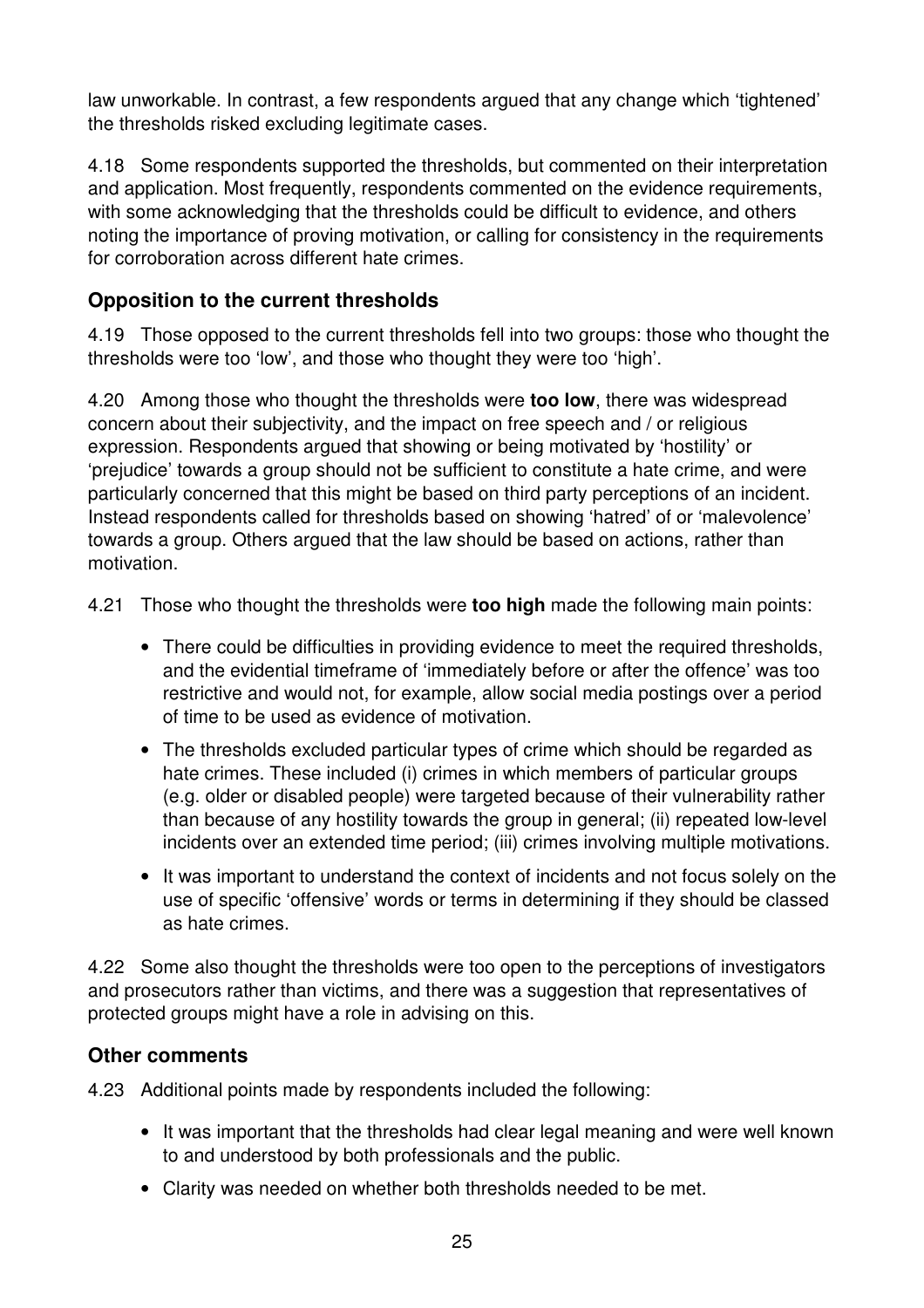4.24 Some respondents restated general opposition to hate crime legislation at this question, without offering specific comment on the thresholds themselves.

## **Wording relating to the thresholds (Q6)**

4.25 In setting out the hate crime thresholds, the law currently uses the phrase 'evincing malice and ill-will' (see paragraph 4.9 above). Although this is a phrase that is widely used in law, it is not commonplace in non-legal contexts, and the consultation sought views on whether this phrase should be replaced:

**Question 6a:** Should 'evincing malice and ill-will' be replaced by a more accessible form of words? [Yes / No / Don't know]

**Question 6b:** Please give reasons for your answer.

4.26 Question 6a was answered by 126 respondents. As shown in Table 4.3, views were divided among all respondents with 41% supporting replacement of the term 'evincing malice and ill-will', and 44% supporting its retention. Organisations were, though, more likely than individuals to think that the wording should be replaced – three-quarters of organisations (76%) answered 'yes' compared to a quarter (28%) of individuals.

| <b>Respondent type</b> | <b>Organisations</b> |      | <b>Individuals</b> |      | Total |      |
|------------------------|----------------------|------|--------------------|------|-------|------|
|                        | n                    | $\%$ | n                  | %    | n     | %    |
| Yes                    | 26                   | 76%  | 26                 | 28%  | 52    | 41%  |
| No                     |                      | 21%  | 48                 | 52%  | 55    | 44%  |
| Don't know             |                      | 3%   | 18                 | 20%  | 19    | 15%  |
| <b>Total</b>           | 34                   | 100% | 92                 | 100% | 126   | 100% |

**Table 4.3: Question 6 – Should 'evincing malice and ill-will' be replaced by a more accessible form of words?** 

\* Percentages may not total 100% due to rounding.

4.27 Ninety-three respondents made comments at Question 6b – 37 organisations and 56 individuals.

4.28 Those supporting revised wording argued that user-friendly language accessible to a wide range of groups was important and would provide greater clarity for the public about hate crime and associated law. This was seen as particularly important for vulnerable groups (e.g. those with learning disabilities) and individuals for whom English was a second language. This reflects the views of respondents who answered Question ER3 and highlighted the need for a clear explanation of the 'test' for hate crime, the use of simple language and the inclusion of examples.

4.29 In terms of alternative proposals, the word 'evincing' attracted particular adverse comment. Common suggestions for replacement phrases were: 'demonstrating malice and ill-will', 'demonstrating hostility', 'showing hostility', 'demonstrating hostility and aggression / ill-will'. The phrase 'demonstrating bias, prejudice, hate or hostility' was also suggested.

4.30 The value of consultation with relevant groups in determining appropriate wording was noted.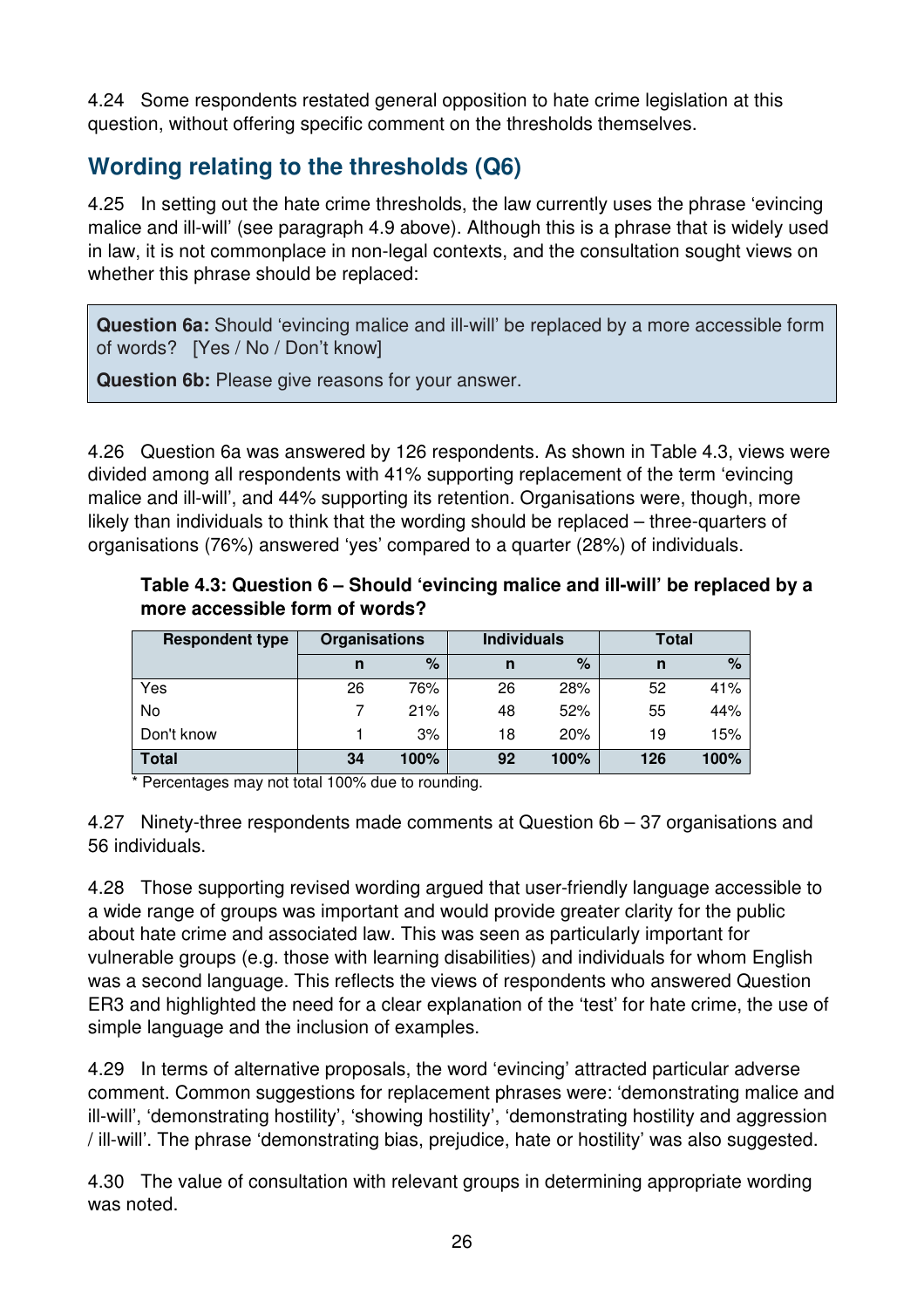4.31 Among respondents who wished to see revised wording (as well as some of those who did not offer a clear view) there was, however, concern that any change (i) took account of precedent and case law and did not lead to unintended change in the substance of the threshold itself, and (ii) should continue to be well understood and precise in meaning.

4.32 In a small number of cases respondents supported revised wording as they thought the phrase 'evincing malice and ill-will' was too subjective and put free speech at risk.

4.33 Those favouring retention of the current wording offered three main arguments:

- The term 'evincing malice and ill-will' provided important legal precision, was underpinned by case law, and was well known and understood by those in the justice system; public understanding could, it was arqued, be improved via information and guidance.
- Any change in wording risked introducing greater subjectivity to the law, and a lower threshold, and there were concerns about the impact on human rights and freedom of speech.
- The phrase was not too difficult for lay people to understand, especially given that other legal terms (e.g. 'culpable homicide') were accepted and used by the public.

## **Malice and ill-will towards a political entity (Q7)**

4.34 The Scottish criminal law currently includes aggravations based on membership of a racial or religious group. However, these aggravations might not cover a situation in which hostility is shown towards a political entity which the victim is perceived to be associated with because of the racial or religious group they belong to. The consultation paper gave examples of Jewish people being targeted because of a perceived association with the state of Israel, and Muslims being targeted because of a perceived association with Isis. Question 7 asked for views on whether such situations should be regarded as 'hate crime' and covered by a specific aggravation:

**Question 7a:** Should an aggravation apply where an offence is motivated by malice and ill-will towards a political entity which the victim is perceived to be associated with by virtue of their racial or religious group? [Yes / No / Don't know]

**Question 7b:** Please give reasons for your answer.

4.35 A total of 115 respondents answered Question 7a. Table 4.4 shows that the introduction of an aggravation based on malice and ill-will towards a political entity which the victim is perceived to be associated with by virtue of their racial or religious group was supported by a minority of all respondents (25%). Organisations were, though, more likely than individuals to favour such an aggravation, with half indicating their support (50% of organisations compared to 19% of individuals).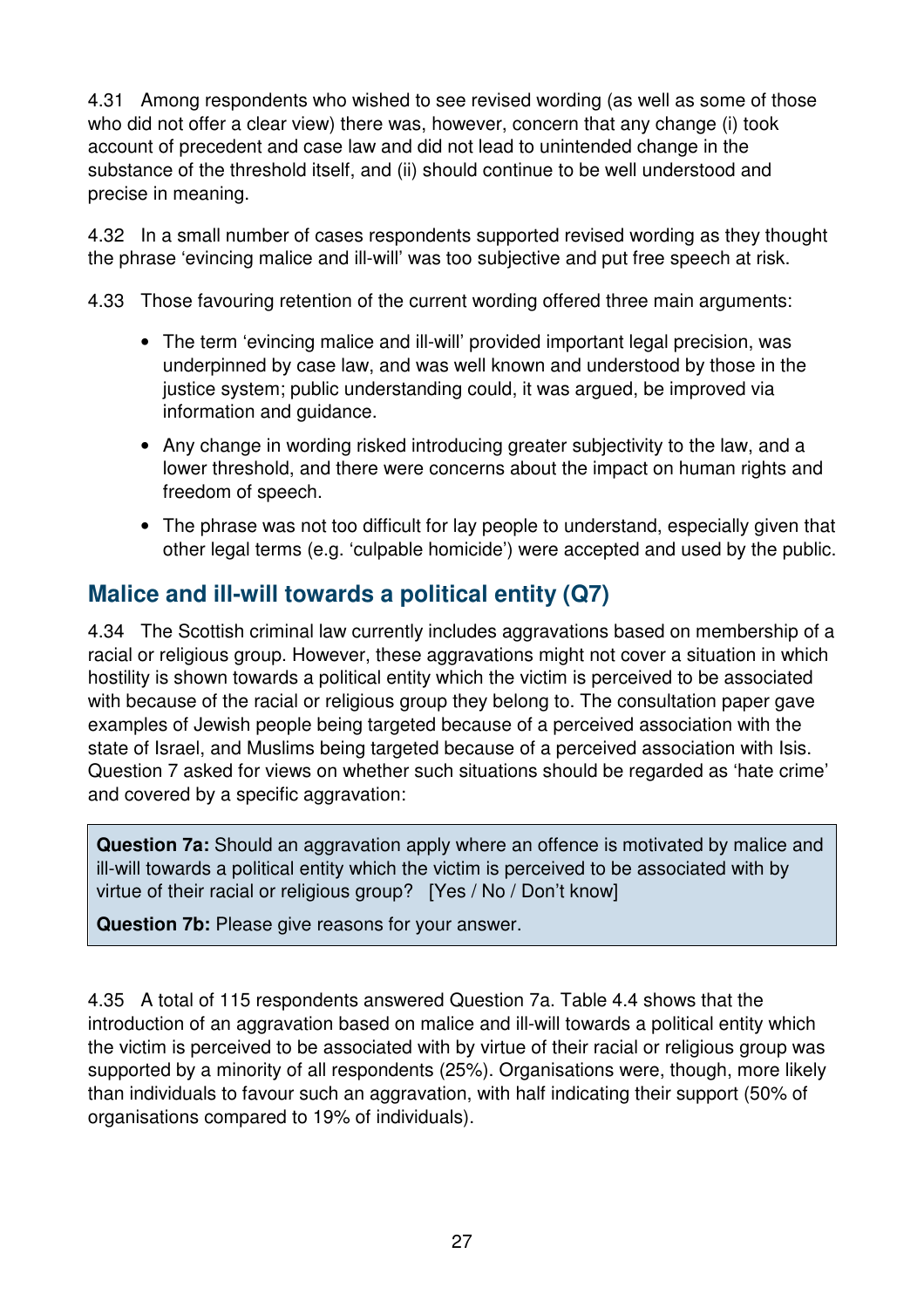#### **Table 4.4: Question 7 – Should an aggravation apply where an offence is motivated by malice and ill-will towards a political entity which the victim is perceived to be associated with by virtue of their racial or religious group?**

| <b>Respondent type</b> | <b>Organisations</b> |      | <b>Individuals</b> |      | <b>Total</b> |      |
|------------------------|----------------------|------|--------------------|------|--------------|------|
|                        | n                    | %    | n                  | %    | n            | $\%$ |
| Yes                    | 12                   | 50%  |                    | 19%  | 29           | 25%  |
| No                     | 8                    | 33%  | 53                 | 58%  | 61           | 53%  |
| Don't know             | 4                    | 17%  | 21                 | 23%  | 25           | 22%  |
| <b>Total</b>           | 24                   | 100% | 91                 | 100% | 115          | 100% |

Percentages may not total 100% due to rounding.

4.36 One hundred and two respondents provided comments on this question – 66 individuals and 36 organisations. Those opposed to the introduction of a new category of aggravation were more likely to offer views than other respondents.

4.37 Those respondents supporting an aggravation of this type thought it was right that protection should be extended to this group, particularly given the linkage to race and religion. They noted the following:

- The malice and ill-will motivating the perpetrator in such cases was no different to the malice and ill-will required to evidence other current aggravations.
- Victims in such cases may be subject to attack because of the perpetrator's perceptions of the victim's membership of a religious or racial group, and such cases should therefore come within the law.
- It would be difficult to distinguish such attacks from other attacks motivated by malice and ill-will towards a racial or religious group per se.
- Such attacks breached equality legislation (e.g. in terms of representing indirect discrimination) and undermined social cohesion in the same way as other hate crimes do, and a new aggravation would therefore be in line with equality and human rights obligations.

4.38 However, the need for careful wording of a new aggravation was recognised, in order to protect free speech and political debate.

4.39 Those opposed to an aggravation of this type offered four main reasons for their views, focusing on the following:

- Principles of equality and hate crime legislation: Legislation in this area is based on protected characteristics reflecting intrinsic personal characteristics. Malice and ill-will towards a political entity could not, it was argued, be equated with malice and ill-will towards groups with protected characteristics, and introducing an aggravation based on malice and ill-will towards political entities would represent a move away from this important principle.
- Practicalities of a new / revised aggravation: A new aggravation in this area would be difficult to legislate for and potentially contentious, and would therefore introduce complexity and uncertainty into the law. In addition, a new aggravation would be open to interpretation and abuse for political ends, and open to change over time, depending on the political climate.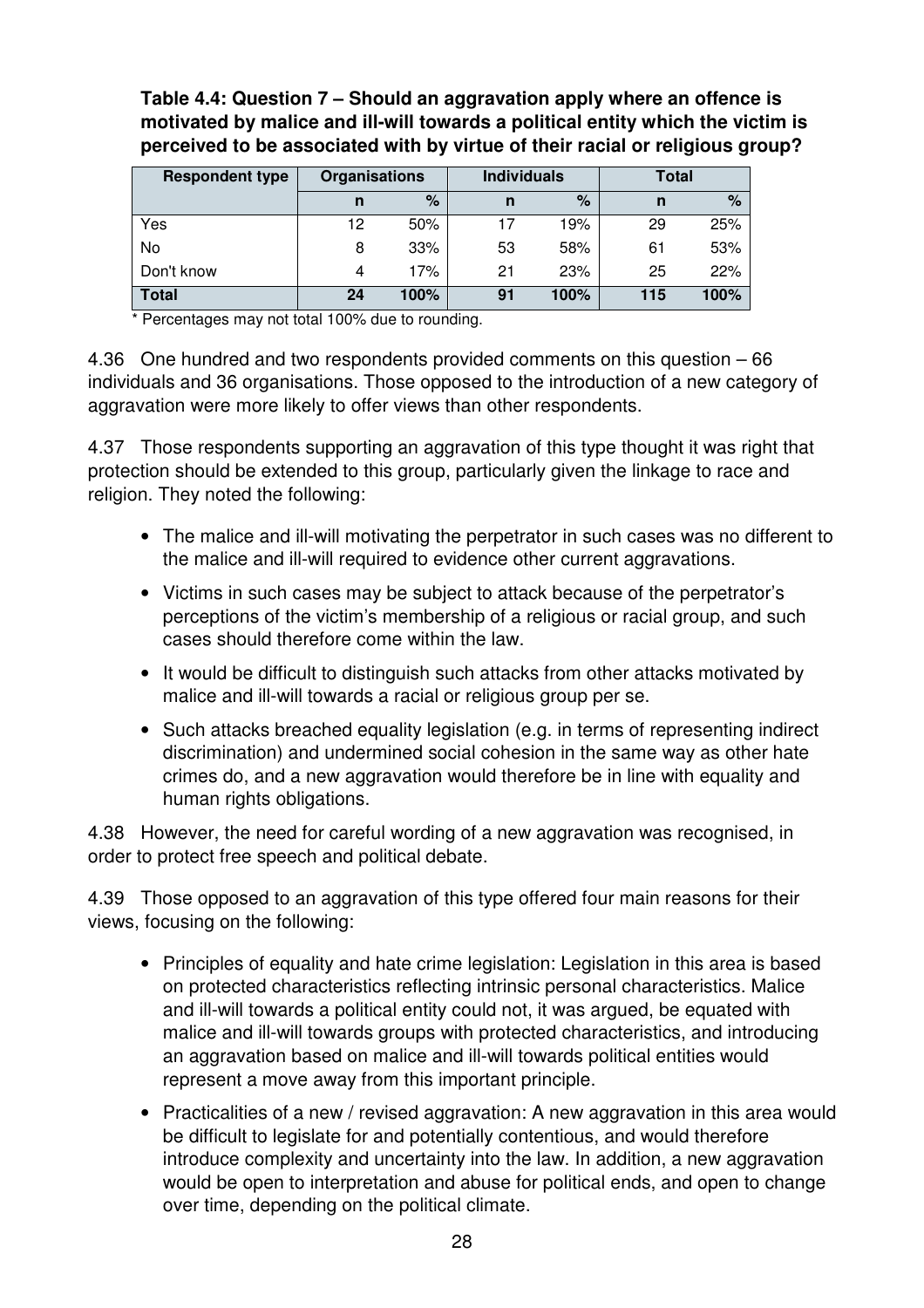- The lack of need for a new / revised aggravation: There are other laws which can be used if an offence is committed or public order is threatened by politically motivated speech or actions. It was also specifically pointed out that, where malice and ill-will towards foreign countries or overseas movements arises from racist or religious sentiment, this could amount to negative stereotyping and generalisation on the grounds of race or religion which could potentially be prosecuted under existing hate crime laws (reference was made to Crown Prosecution Service (CPS) guidance for England and Wales on this issue – Racist and Religious Hate Crime - Prosecution Guidance).
- The risk to free speech: Freedom to hold differing political views, and to debate those views, is fundamental to a democratic society and should be protected. This included freedom to subject political entities and foreign states to legitimate criticism. A new aggravation of this type could, therefore, have unintended consequences regarding the curtailment of freedom of expression and freedom of political debate. It was argued that such an aggravation could be used for political ends – individuals could, for example, find themselves accused of committing a hate crime if they had been critical of policies and practices in other countries.

4.40 Respondents concerned about the risk to free political debate included a distinct group who discussed in some detail the implications of any change in the law for debate relating to the state of Israel. This group made it clear that they opposed anti-Semitism. However, they were keen to maintain a distinction between anti-Semitism and legitimate criticism of the Israeli state. They felt that a new aggravation of the type discussed would open up the possibility of criticism of the state or government of Israel being interpreted as a hate crime. These respondents also argued that the International Holocaust Memorial Alliance definition of anti-Semitism, endorsed by the Scottish Government, risked blurring the distinction between anti-Semitism and expressing opposition to the actions of the government of Israel.

4.41 An additional group of respondents restated their wider general views about hate crime legislation: that is, they thought (i) that the law should treat all groups the same, and thus they were opposed to the creation of aggravations to cover additional groups as this was seen as giving some groups preferential treatment under the law; and (ii) that the law should be based on actions not motivations.

## **Malice and ill-will towards religious beliefs held by individuals (Q8)**

4.42 The consultation paper highlighted a 2016 murder case in which Asad Shah, a Glasgow shopkeeper, was killed. Although the killer made it clear that his actions were religiously motivated, the murder could not be classed as a 'hate crime' as the beliefs held by Mr Shah were individual and not shared by a wider group, as required by the law. Question 8 in the consultation asked if the law should be changed to include offences motivated by malice and ill-will towards religious or other beliefs that are held by an individual rather than a wider group: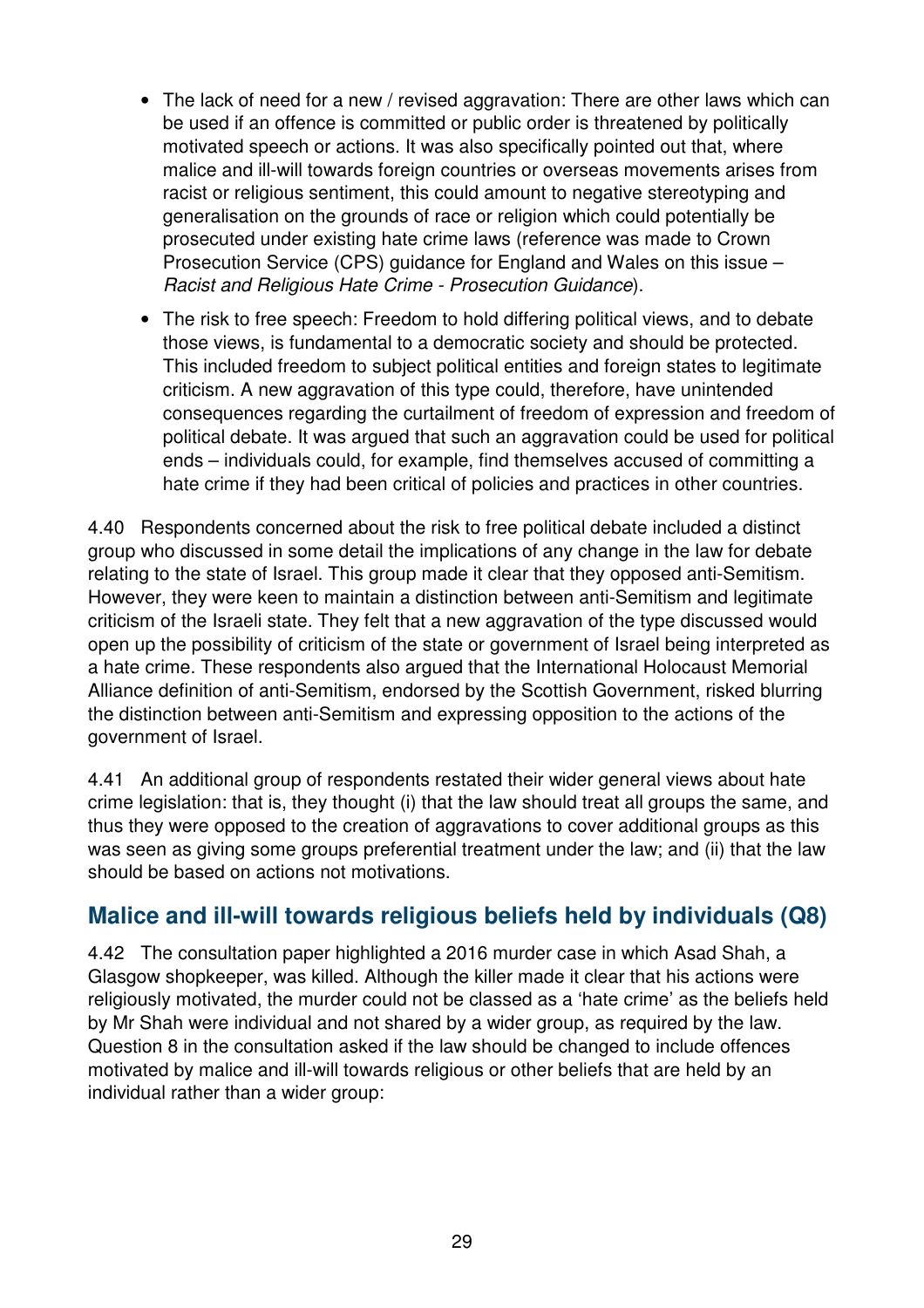**Question 8a:** Should an aggravation apply where an offence is motivated by malice and ill-will towards religious or other beliefs that are held by an individual rather than a wider group? [Yes / No / Don't know]

**Question 8b:** Please give reasons for your answer.

4.43 Altogether, 118 respondents answered Question 8a. Table 4.5 shows that the option of an aggravation based on malice and ill-will towards religious or other beliefs that are held by an individual rather than a wider group was supported by less than half of all respondents (39%). There was, though, a difference in views between organisations and individuals – two-thirds of organisations (68%) supported this option, compared to a third (30%) of individuals.

**Table 4.5: Question 8 – Should an aggravation apply where an offence is motivated by malice and ill-will towards religious or other beliefs that are held by an individual rather than a wider group?** 

| <b>Respondent type</b> | <b>Organisations</b> |      | <b>Individuals</b> |        | Total |      |
|------------------------|----------------------|------|--------------------|--------|-------|------|
|                        | n                    | $\%$ | n                  | %      | n     | $\%$ |
| Yes                    | 19                   | 68%  | 27                 | $30\%$ | 46    | 39%  |
| No                     | 5                    | 18%  | 43                 | 48%    | 48    | 41%  |
| Don't know             | 4                    | 14%  | 20                 | 22%    | 24    | 20%  |
| <b>Total</b>           | 28                   | 100% | 90                 | 100%   | 118   | 100% |

\* Percentages may not total 100% due to rounding.

4.44 Eighty-three respondents offered comments at Question 8 – 52 individuals and 31 organisations.

4.45 Those supporting the introduction of this aggravation felt it was important that the law protected people from being targeted because of their beliefs, regardless of how widely held those beliefs were. In explaining their views, respondents made the following points:

- Society should not tolerate bias or inequality of treatment of any type.
- Religion (or other beliefs) forms part of an individual's personal identity, and the law should apply if a person is attacked because of who they are, or who they are perceived to be.
- The motivation of the perpetrator i.e. their malice and ill-towards the victim's beliefs – is the same, regardless of whether the beliefs are held by an individual or group.

4.46 Some respondents made specific reference to the Shah case which they thought illustrated that the current aggravation was too narrowly defined and highlighted why a change in the law was needed. They argued that the attack had been clearly religiously motivated – i.e. that Mr Shah had been attacked because of his religious beliefs – and it was therefore no different from other religiously motivated hate crimes. They also thought it was difficult to explain to the public why this case had not been classed as a hate crime.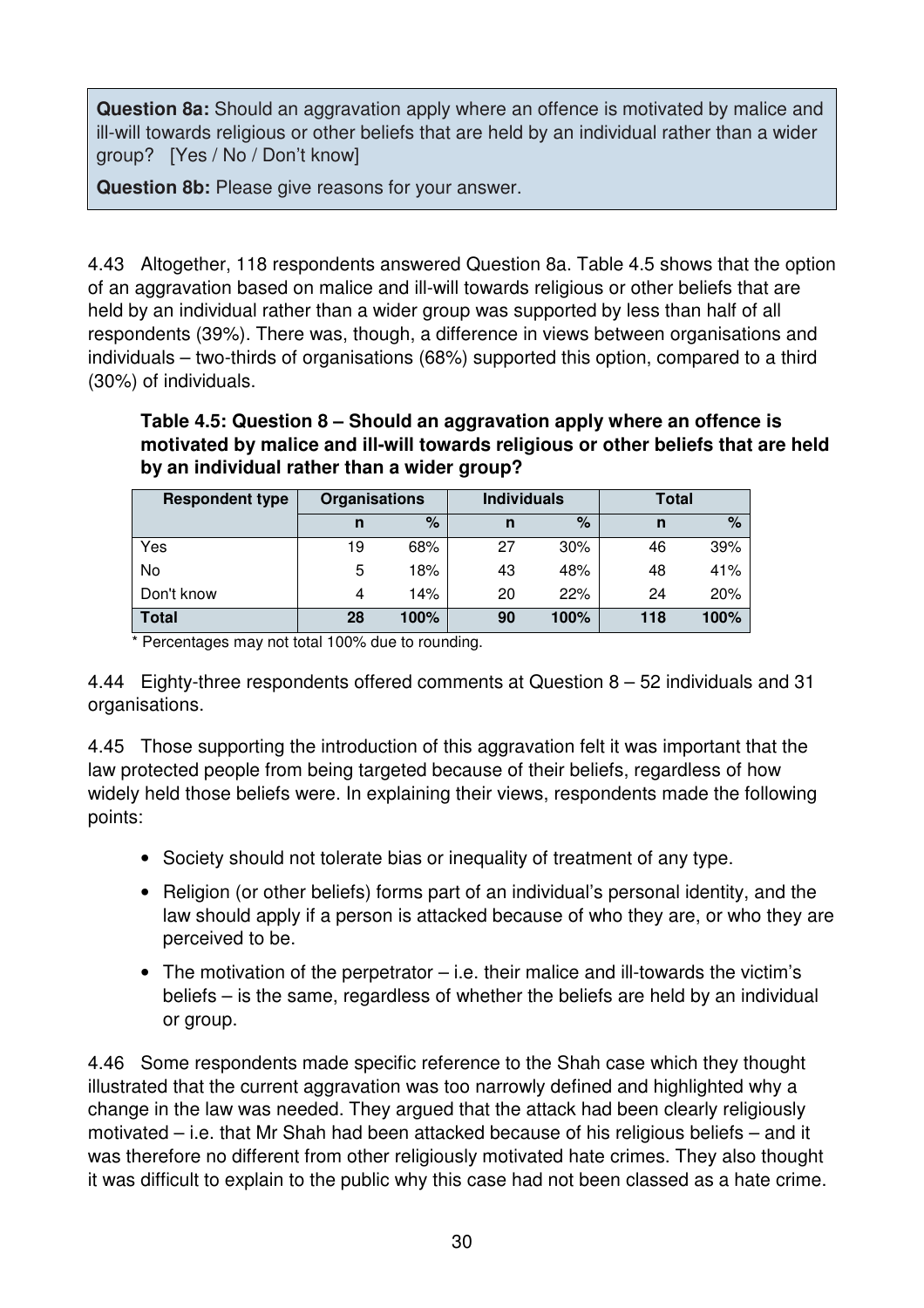4.47 Respondents who were supportive of a revised religious aggravation made two different points regarding how such provision might be defined. Some were positive about the proposed inclusion of 'religious and other beliefs', welcoming the potential inclusion of non-religious beliefs, and suggesting that this approach was in line with wording used in the Equality Act 2010. Others, however, made the point that careful thought would have to be given to how to define religious and / or other beliefs, to prevent the law being open to abuse.

4.48 Those who did not think there should be an aggravation based on malice and ill-will towards religious or other beliefs held by an individual rather than a group offered a range of different reasons for their views focusing on the following:

- Principles of equality and hate crime legislation: Legislation in this area is specifically intended to demonstrate society's intolerance of prejudice and hatred towards identifiable vulnerable **groups** (i.e. those with protected characteristics), and cases involving individually held beliefs fall outwith this remit.
- Practicalities of a new / revised aggravation: It would be too difficult to define individual religious and other beliefs for the purposes of the law.
- The need for a new / revised aggravation: A new / revised aggravation was not required. It would make no material difference to how cases were prosecuted, and existing judicial discretion allowed relevant factors to be taken into account in sentencing. The handling of the Shah case was cited in support of this argument.
- The risk to free speech: It would be difficult to differentiate between a 'difference of opinion' and 'hate speech'. A new aggravation would therefore be open to interpretation and abuse, and would present a risk to freedom of speech and religious expression.
- 4.49 A few other points were made by respondents answering this question:
	- Guidance may be needed for those working in the criminal justice system on investigating and prosecuting cases involving intra-religious intolerance.
	- A new / revised aggravation may be helpful as it would allow trends in offences of this type to be monitored.
	- A new / revised aggravation might provide clarity and ensure compliance with obligations under European Convention on Human Rights (ECHR) article 7 which prohibits criminal convictions and sentencing without legal basis. In addition, it contains the principle that criminal laws have to be sufficiently clear and precise so as to enable individuals to ascertain which conduct constitutes a criminal offence and to foresee what the consequences of transgressions will be.

# **Referring to transgender identity and / or intersex in the law (Q9)**

4.50 Section 2 of the Offences (Aggravation by Prejudice) (Scotland) Act 2009 includes aggravation by prejudice against transgender or intersex people. The consultation paper noted that stakeholder groups had called for these terms to be reviewed and updated, and Question 9 asked for views on how transgender and intersex should be referred to in the law: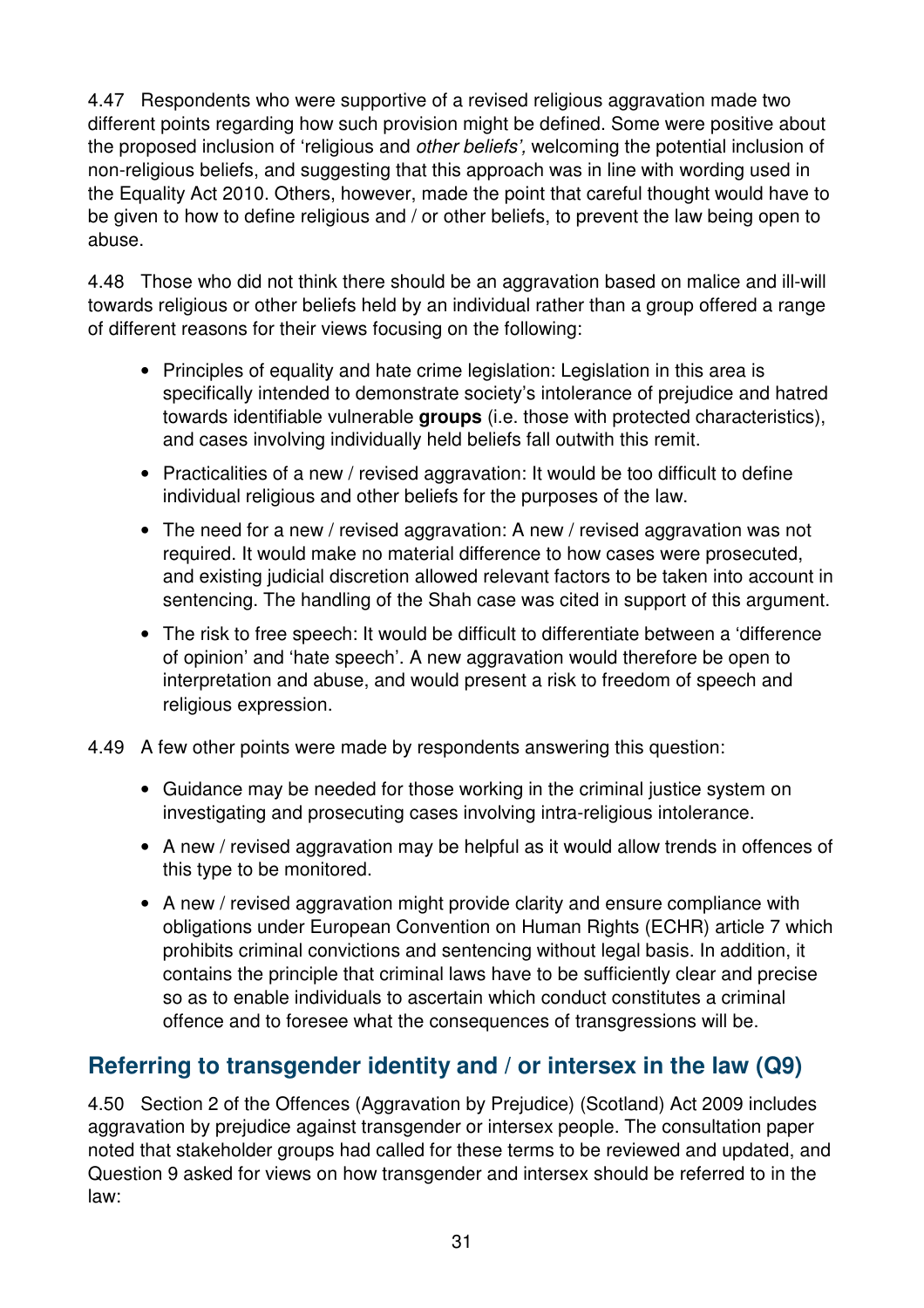**Question 9:** Do you have any views about the appropriate way to refer to transgender identity and/or intersex in the law?

4.51 Respondents were asked for comment only (i.e. there was no tick-box question). Altogether 100 respondents answered Question 9 – 29 organisations and 71 individuals. It should be noted that some respondents simply said that they did not feel qualified to comment on this issue, and some specifically deferred to the experience of others in this field. Among those who did offer fuller comments, there were two main views offered, as discussed in the following paragraphs.

4.52 Some respondents believed that this was an important issue that should be discussed and agreed with relevant stakeholder groups, and that the language adopted should align with other equality policies, legislation and conventions (domestic and international). Such views were generally put forward by organisational respondents, including third sector organisations representing the LGBTI communities. Respondents thought that those in the justice system should be given appropriate training in relation to language and terminology on this issue. Specific suggestions regarding language included the following:

- The need to capture the full diversity of identities, including 'gender fluid' and 'non-binary' individuals, within any language adopted, and to be clear about the distinction between transgender and intersex.
- The need to be flexible in relation to the language and terminology used, and to update over time, in line with best practice
- The updating of the definition of the term 'transgender' to 'trans' as an umbrella term to describe people whose gender is not the same as, or does not sit comfortably with, the sex they were assigned at birth, and specifically the moving away from the terms 'transvestism' and 'transsexualism'
- Use of the term 'sexual identity' to cover both transgender and intersex.

4.53 Other respondents, particularly individuals, argued that the law should be based on biologically determined characteristics (i.e. sex) rather than socially constructed concepts (i.e. gender), and that this should determine the language used. Additionally, respondents in this group did not think that language should be changed to accommodate the current and potentially changing preferences of a small minority of people who did not accept 'traditional' sexual identities. Respondents did think that all people should, nevertheless, be referred to courteously and with respect. Among this group there was some concern that this issue was driven by 'political correctness', and a related concern that the law might penalise people for using incorrect language.

4.54 Respondents in this latter group often made it clear that their views on this issue stemmed from their religious beliefs which did not recognise gender / sexual identities outwith the biological states of male and female. Some respondents within this group did, however, acknowledge 'intersex' as a medical or genetic condition, and said that intersex people should be treated as a separate group.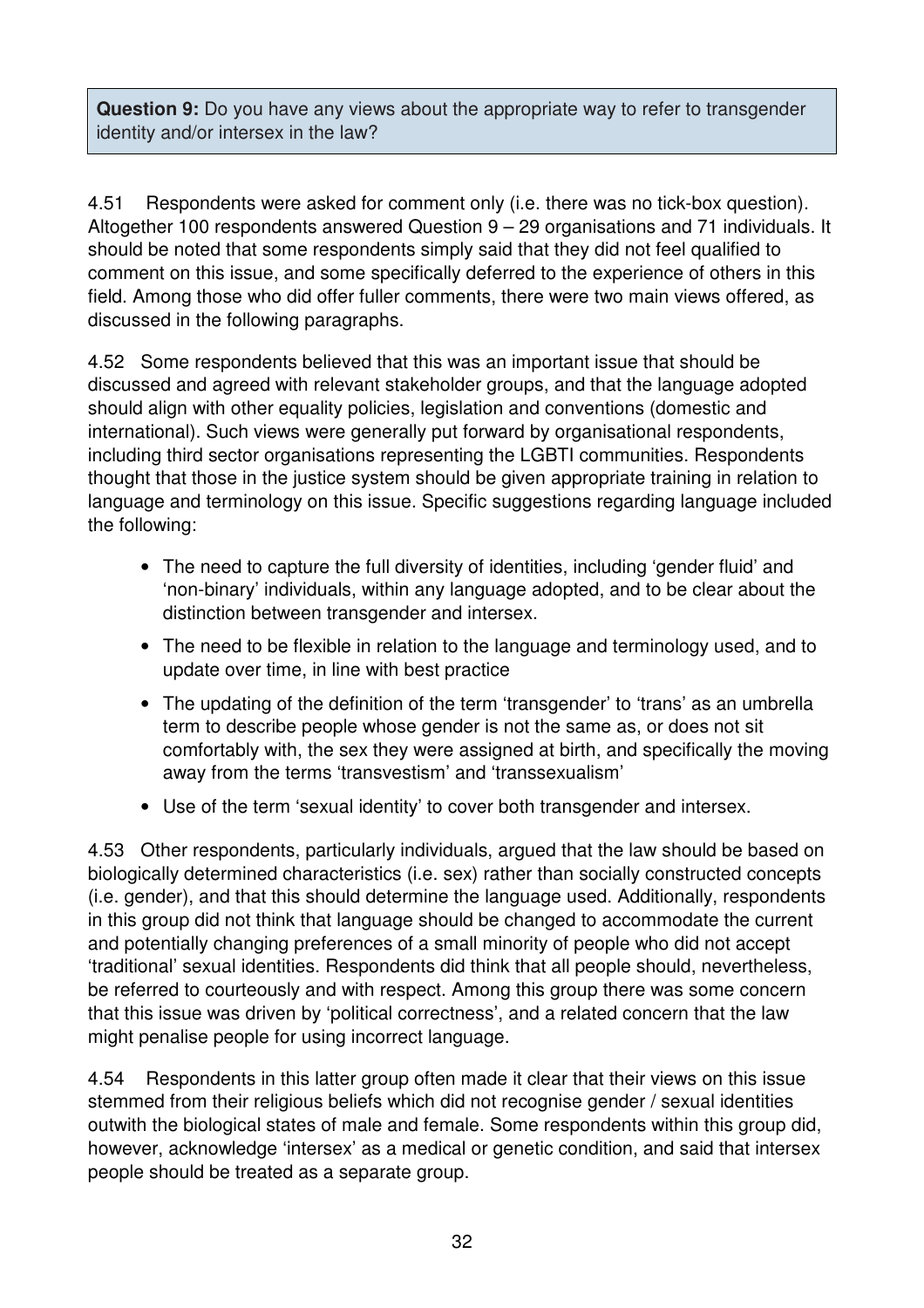4.55 Some respondents in the latter group took the opportunity to restate their concerns about hate crime legislation in general, and the impact on freedom of thought and expression, and their view that the law should not single out specific groups for protection.

# **Malice and ill-will based on more than one characteristic (Q10)**

4.56 Under the current law, aggravations can relate to a single protected characteristic only, although it is possible to record multiple aggravations for a single offence. The consultation paper reported that some groups have suggested that this approach does not reflect the experience of victims, and can lead to an unhelpful 'silo' approach. Question 10 asked for views on whether the current arrangements operated effectively in cases involving malice and ill-will based on more than one protected characteristic:

**Question 10a:** Does the current legislation operate effectively where conduct involves malice and ill-will based on more than one protected characteristic? [Yes / No / Don't know]

**Question 10b:** Please give reasons for your answer.

4.57 A total of 116 respondents answered Question 10a. Tables 4.6 shows that views on the effectiveness of the current law with regard to hate crimes involving more than one protected characteristic were mixed across all respondents – 35% thought the law was effective, 24% thought it was not effective and 41% said they didn't know. This mixed picture was apparent for both organisations and individuals with around a third of each group answering 'yes' to Question 10. However, almost half of organisations (46%) answered 'no', i.e. they did not think the law operated effectively, while a similar proportion of individuals (49%) answered 'don't know'.

| Table 4.6: Question 10 – Does the current legislation operate effectively where |
|---------------------------------------------------------------------------------|
| conduct involves malice and ill-will based on more than one protected           |
| characteristic?                                                                 |

| <b>Respondent type</b> | <b>Organisations</b> |      |    | <b>Individuals</b> |     | Total |
|------------------------|----------------------|------|----|--------------------|-----|-------|
|                        | n                    | %    | n  | $\%$               | n   | $\%$  |
| Yes                    | 10                   | 38%  | 30 | 33%                | 40  | 35%   |
| No                     | 12                   | 46%  | 16 | 18%                | 28  | 24%   |
| Don't know             | 4                    | 15%  | 44 | 49%                | 48  | 41%   |
| <b>Total</b>           | 26                   | 100% | 90 | 100%               | 116 | 100%  |

\* Percentages may not total 100% due to rounding.

- 4.58 Seventy respondents 35 organisations and 35 individuals provided comments.
- 4.59 Those agreeing that the current law **operated effectively** fell into two broad groups:
	- Respondents mainly individuals who simply stated that the current law provided adequate protection for all people, regardless of the characteristics of the victim, and who did not wish to see further change to the law in this area.
	- Organisational respondents of various types who noted that the current arrangements allowed for the recording of more than one aggravation and thought that the process operated effectively in this respect (or indicated that they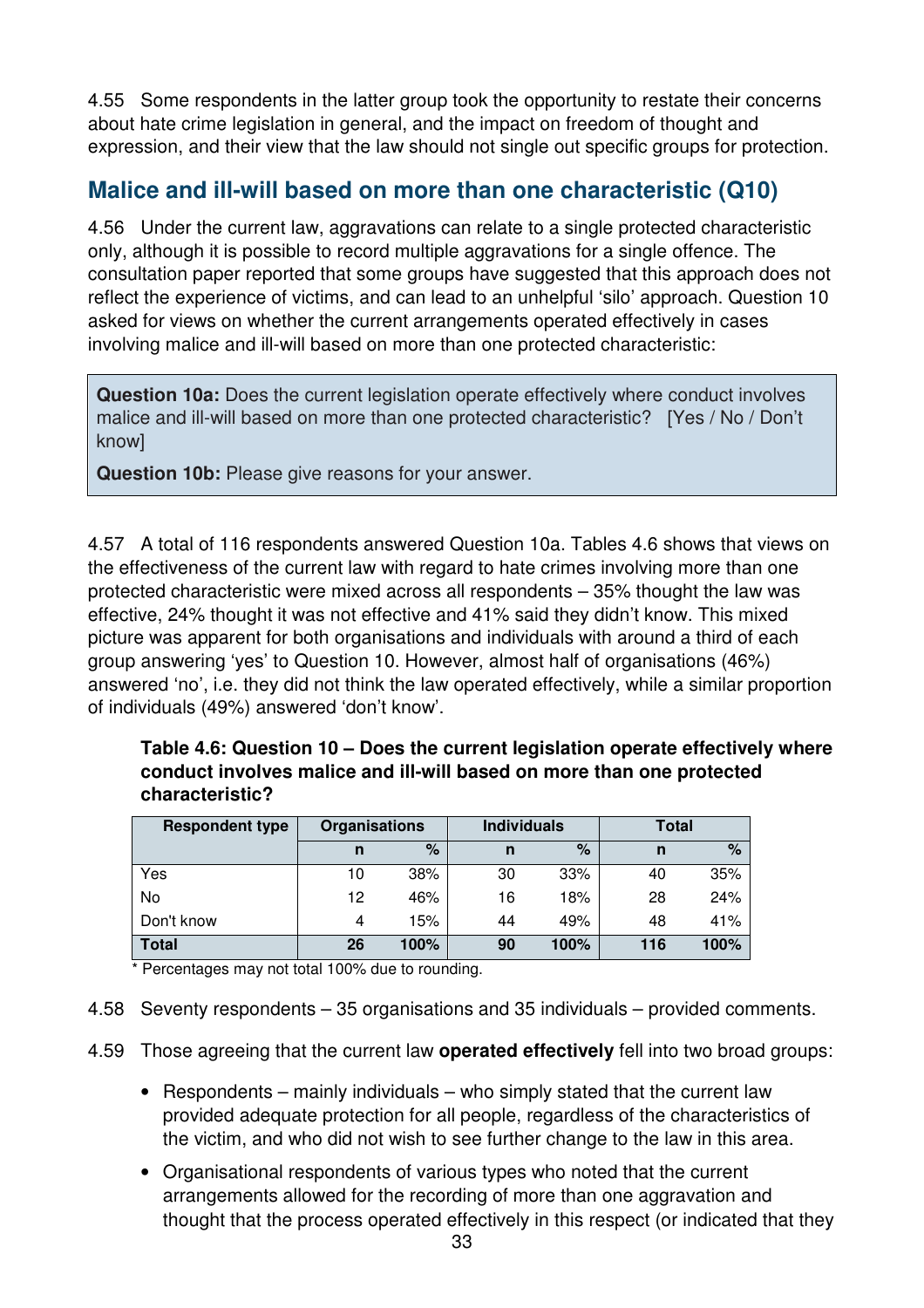were unaware of difficulties arising in this respect). These respondents often cited their experience of the law, or outlined current procedures. Some respondents in this group nevertheless thought that a specific provision for recording malice and ill-will based on multiple characteristics would be useful, or thought that further information on how such cases were dealt with as they progressed through the justice system would be helpful.

4.60 Respondents who thought the law **did not operate effectively** with regard to cases involving malice and ill-will based on more than one characteristic generally wished to see a provision to record and respond to aggravations based on **combinations** of characteristics. They thought this would be beneficial in (i) increasing awareness and understanding of the intersectionality of protected characteristics; (ii) recognising that victims (and all people) did not experience individual protected characteristics in an isolated way – some individuals outlined their own personal experience of suffering abuse directed at multiple characteristics; (iii) reducing complexities and inconsistencies in recording practices resulting from the current system of separate aggravations; and (iv) improving the data available on hate crime offences. In some cases, respondents in this group argued that crimes motivated by multiple characteristics should be regarded as more serious than other crimes and that this should be reflected in sentencing.

4.61 Some respondents in this group thought that consolidation and harmonisation of the law in this area would provide an opportunity for introducing provisions which accommodated cases involving combinations of protected characteristics (see Question 4).

4.62 Across all respondents, there were calls for a consistent approach, clear guidance, and monitoring of the operation of the law in this area.

4.63 Among those who did not think the law operated effectively with regard to malice and ill-will based on multiple characteristics was a group of respondents – mainly individuals – who reiterated the view that all crimes should be prosecuted in the same way regardless of motivation, or the characteristics of the victim.

# **Recording of statutory aggravations (Q11)**

4.64 Question 11 addressed the recording of statutory aggravations in cases brought to court, and whether this should be done consistently. There is a current requirement for aggravations to be recorded as part of court proceedings, but the consultation paper explained that the extent to which that is done and how the requirement is implemented is not clear. Views on this issue were invited as follows:

**Question 11a:** Should the aggravation consistently be recorded? [Yes / No / Don't know]

**Question 11b:** Please give reasons for your answer.

4.65 Altogether, 97 respondents answered Question 11. Table 4.7 shows that the majority of organisations (92%) supported consistent recording of statutory aggravations, with the remaining 8% of organisations answering 'don't know'. Among individuals,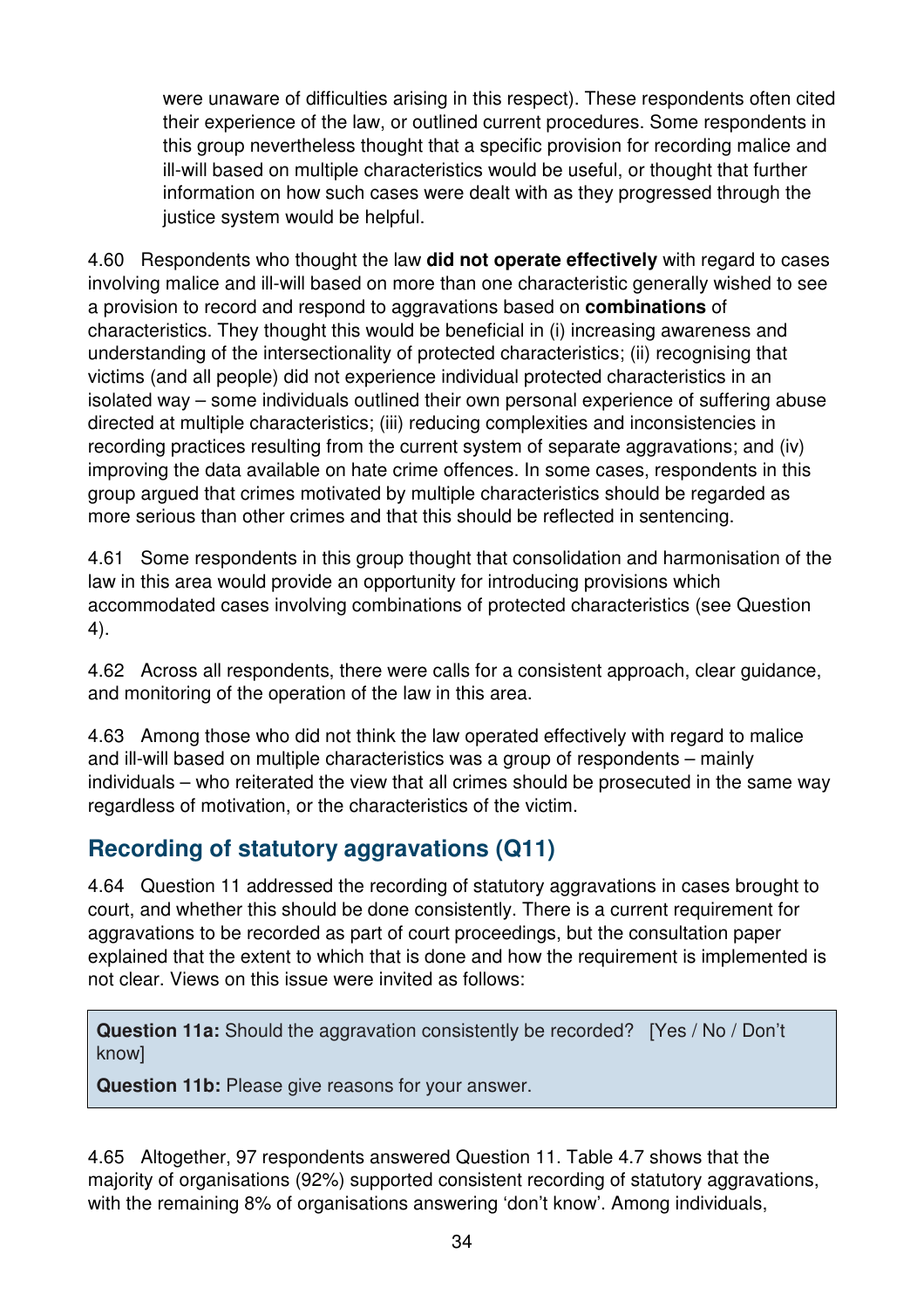however, a majority (54%) answered 'don't know' to this question, while 32% answered 'yes' and 14% answered 'no'.

| <b>Respondent type</b> | <b>Organisations</b>     |       |    | <b>Individuals</b> | <b>Total</b> |      |
|------------------------|--------------------------|-------|----|--------------------|--------------|------|
|                        | n                        | %     | n  | %                  | n            | $\%$ |
| Yes                    | 23                       | 92%   | 23 | 32%                | 46           | 47%  |
| No                     | $\overline{\phantom{0}}$ | $0\%$ | 10 | 14%                | 10           | 10%  |
| Don't know             | 2                        | 8%    | 39 | 54%                | 41           | 42%  |
| <b>Total</b>           | 25                       | 100%  | 72 | 100%               | 97           | 100% |

**Table 4.7: Question 11 – Should the aggravation consistently be recorded?** 

Percentages may not total 100% due to rounding.

4.66 Fifty respondents provided comments at this question – 24 organisations and 26 individuals. Those in favour of consistent recording were more likely to make comments.

4.67 Those in favour of consistent recording wished to see this at all stages of the criminal justice process, from reporting to conviction to sentencing. They offered several reasons for their view, arguing that consistent recording:

- Enhanced transparency of the justice system
- Was helpful to victims of such crimes, would show that hate crime is being taken seriously, would increase confidence in the justice system, and encourage reporting of such crimes
- Would ensure historical information was available for previous offenders which could be used to inform sentencing decisions – in a few cases, respondents suggested highlighting hate crime convictions on PVG (Protection of Vulnerable Group) records, or establishing a separate hate crime 'register'
- Was important in order to understand trends in hate crime, and to monitor the impact of legislation. Respondents additionally noted that consistent and reliable hate crime statistics should be collated and published, in order to inform the development of effective policy and practice.

4.68 Respondents advocated guidance and training to ensure consistent recording; the need for guidance on recording of aggravations in 'art and part' cases (i.e. cases involving aiding and abetting) was noted by one respondent (a legal body). However, several legal and justice bodies provided information on current recording protocols, and suggested that recording of aggravations was not an area which currently caused problems.

4.69 Some of those who indicated support for consistent recording were nevertheless sceptical about hate crime legislation more generally. They noted that **all** crimes should be recorded consistently, regardless of type.

4.70 Those respondents who did not support consistent recording generally had broader concerns about hate crime legislation. In line with those concerns, they thought that there was no need for recording of aggravations, as all crimes should be treated in the same way. Additionally, there was some concern that recording of hate incidents could disadvantage those maliciously accused and subsequently cleared of hate crimes.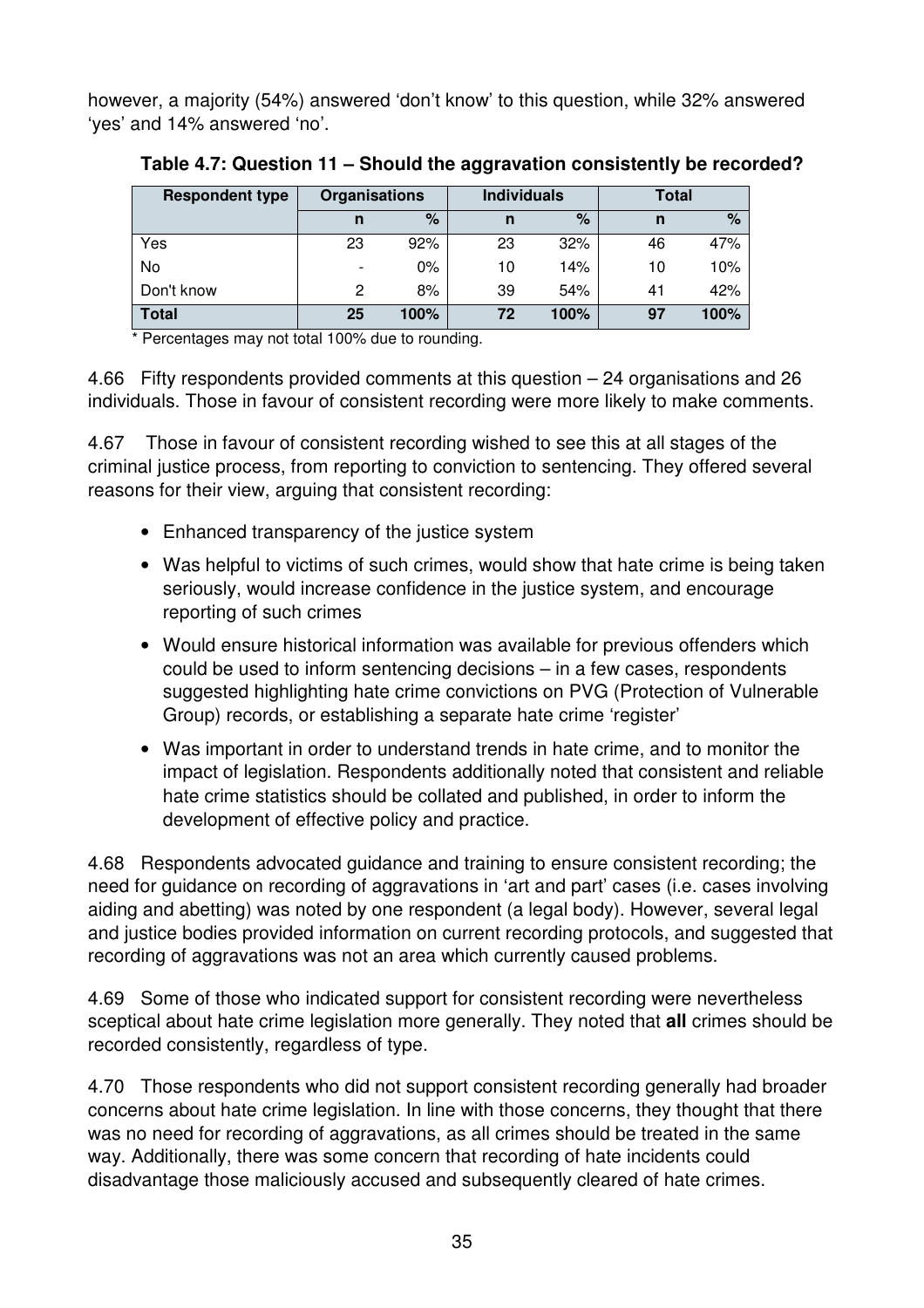# **Explanation of sentences in hate crime cases (Q12)**

4.71 Question 12 of the consultation focused on sentencing, and, in particular, whether judges should be required to explain the difference between a sentence for an aggravated offence and what the sentence would have been without the aggravation: This is required under the current legal arrangements but anecdotal evidence suggests that the latter part of the requirement (that of explaining what the sentence would have been without the aggravation) is not always adhered to. Views were sought as follows:

**Question 12a:** Is it necessary to have a rule that the sentencing judge states the difference between what the sentence is and what is would have been but for the aggravation? [Yes / No / Don't know]

**Question 12b:** Please give reasons for your answer.

4.72 Ninety-six respondents answered Question 12a. Table 4.8 shows a mix of views across all respondents with regard to whether judges should provide information on what a sentence would have been without an aggravation  $-47%$  thought there should be a rule on this, 22% thought there should not, and 30% didn't know. However, three-quarters of organisations (78%) favoured such a rule, compared to around a third (38%) of individuals.

#### **Table 4.8: Question 12 – Is it necessary to have a rule that the sentencing judge states the difference between what the sentence is and what is would have been but for the aggravation?**

| <b>Respondent type</b> | <b>Organisations</b> |      |    | <b>Individuals</b> | Total |               |
|------------------------|----------------------|------|----|--------------------|-------|---------------|
|                        | n                    | $\%$ | n  | %                  | n     | $\frac{9}{6}$ |
| Yes                    | 18                   | 78%  | 28 | 38%                | 46    | 47%           |
| No                     |                      | 17%  | 17 | 23%                | 21    | 22%           |
| Don't know             |                      | 4%   | 28 | 38%                | 29    | 30%           |
| <b>Total</b>           | 23                   | 100% | 73 | 100%               | 96    | 100%          |

\* Percentages may not total 100% due to rounding.

4.73 Fifty-seven respondents commented at Question 12 – 27 organisations and 30 individuals. Those in favour of such a rule were more likely to offer comments than those against.

4.74 Those in favour of such a rule thought that an explanation of this type was helpful in:

- Promoting understanding of the law regarding hate crime and increasing transparency of the judicial process (for professionals involved in the judicial process as well as the public)
- Encouraging consistency in sentencing and allowing for the monitoring of sentencing practices – it was suggested that sentencing data should be published, and that sentencing in hate crime cases might be an issue for consideration by the Scottish Sentencing Council at some future point
- Sending out a message to victims and society in general that hate crime was being treated seriously, which would, in turn, help build trust in the system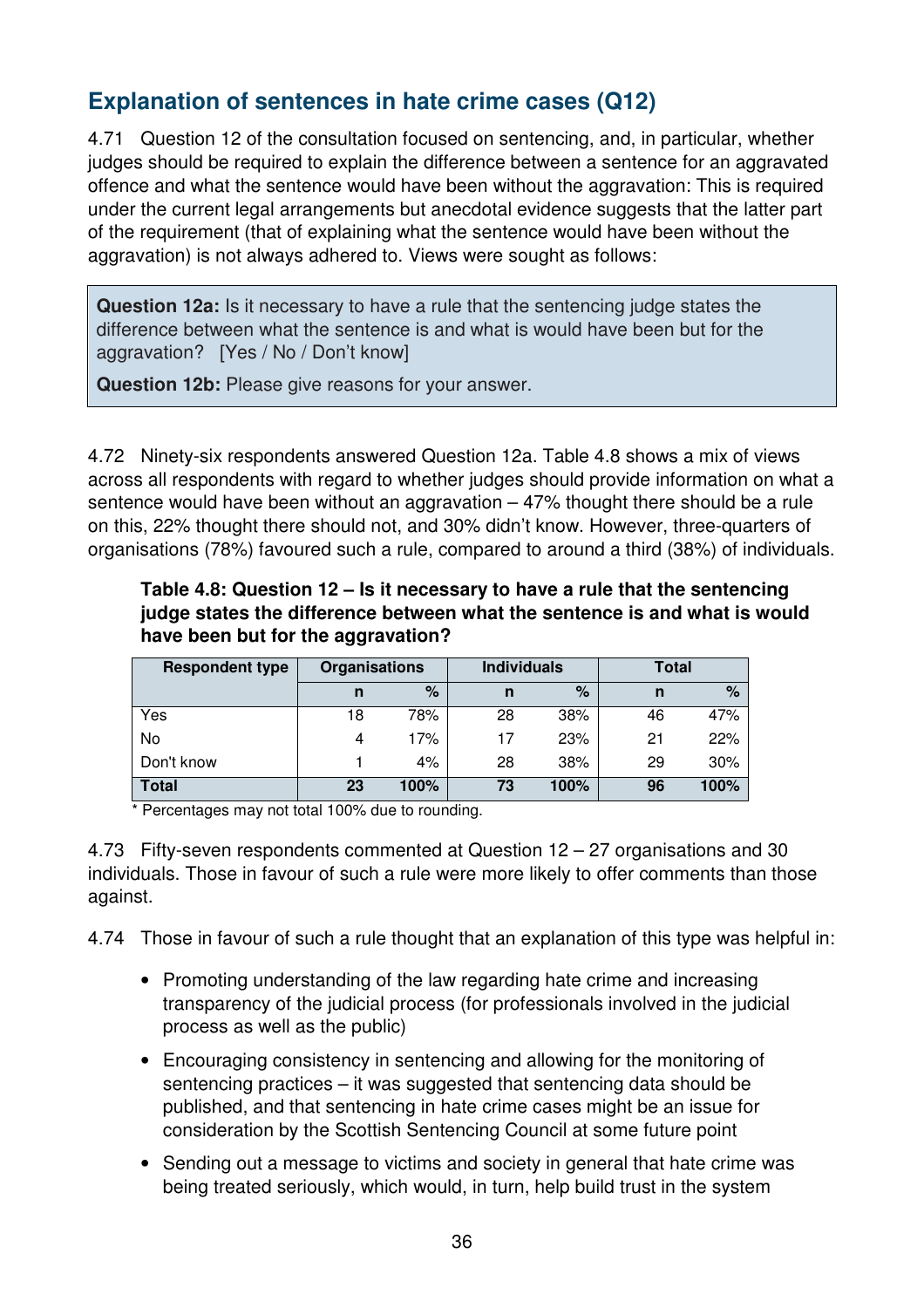• Acting as a deterrent to potential offenders, and ensuring those convicted understood the consequence of committing a hate crime.

4.75 One organisational respondent (a legal body) argued that not providing an explanation of the sentence in hate crime cases undermined the purpose of having hate crime aggravations, and would be out of line with requirements relating to other sentencing aggravations (e.g. previous convictions).

4.76 By and large those opposed to such a rule fell into two distinct groups, as follows:

- The first group, which included some legal / justice bodies, argued that sentencing was already a complex process, and that disaggregating sentences was not always realistic or helpful, and potentially left sentences open to criticism and / or appeal. Among this group, judicial discretion was seen as important – and effective – in delivering appropriate sentences for hate crimes. It was also pointed out that such an approach could not apply with regard to standalone offences which would not exist without the hate element.
- The second group consisted largely of individuals who thought that such a rule was not relevant and / or not required if hate crime did not exist. They argued that sentencing should reflect the crime and not the motive, and that sentencing for a hate crime should be no different to sentencing of a similar crime without an aggravation.

4.77 In addition to offering views on a rule requiring the explanation of sentences in hate crime cases, some respondents made more general comments on sentencing in such cases. In general, those who did so supported tougher sentences, especially for repeat offenders.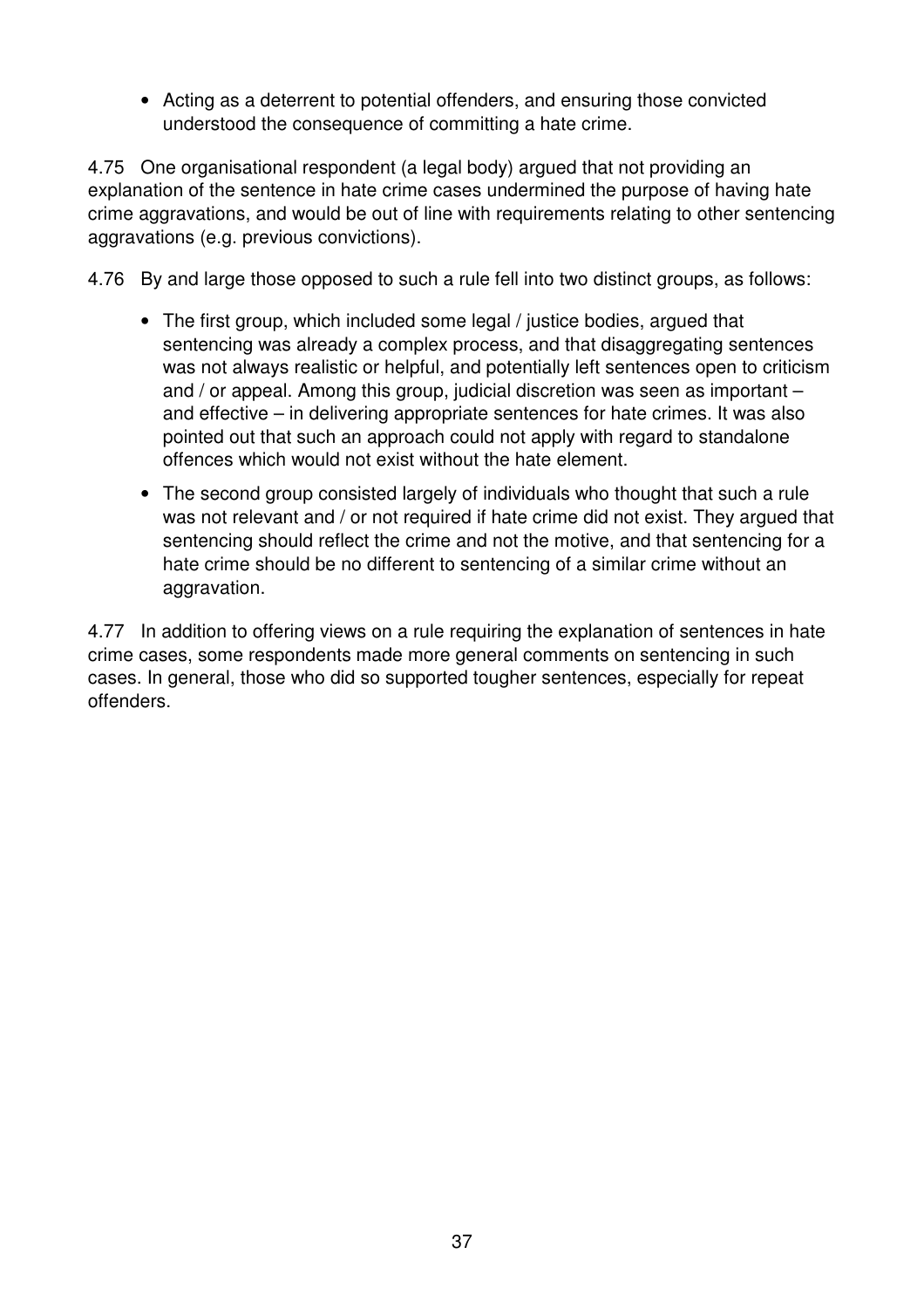# **5. Standalone offences (Q13 and Q14)**

5.1 Scotland currently has a standalone hate crime offence of racially aggravated harassment and conduct under section 50A of the Criminal Law (Consolidation) (Scotland) Act 1995. Chapter 5 of the consultation paper presented information on this standalone offence, and two questions invited views on (i) whether the provision was need, and (ii) whether it should be extended to other groups. The views of respondents are presented below for each of the consultation questions.

# **A standalone charge of racially aggravated harassment (Q13)**

5.2 Questions 13 asked about the continuing need for a standalone charge of racially aggravated harassment:

**Question 13a:** Is this provision [a standalone charge for racially aggravated harassment] necessary? [Yes / No / Don't know]

**Question 13b:** Please give reasons for your answer.

5.3 A total of 158 respondents answered Question 13a. Table 5.1 shows that organisations were evenly divided in their views on the need for this provision – 48% thought the provision was necessary while 48% did not. In contrast just a quarter of individuals (24%) thought the provision was necessary, half of individuals (52%) thought the provision unnecessary while the remaining individuals (24%) selected 'don't know'.

**Table 5.1: Question 13 – Is this provision [a standalone charge for racially aggravated harassment] necessary?** 

| <b>Respondent type</b> | <b>Organisations</b> |      | <b>Individuals</b> |      | Total |      |
|------------------------|----------------------|------|--------------------|------|-------|------|
|                        | n                    | $\%$ | n                  | $\%$ | n     | %    |
| Yes                    | 11                   | 48%  | 32                 | 24%  | 43    | 27%  |
| No                     | 11                   | 48%  | 70                 | 52%  | 81    | 51%  |
| Don't know             |                      | 4%   | 33                 | 24%  | 34    | 22%  |
| <b>Total</b>           | 23                   | 100% | 135                | 100% | 158   | 100% |

Percentages may not total 100% due to rounding.

5.4 Altogether, 119 respondents made comments at Question 13b (33 organisations and 86 individuals), and their views are presented below.

5.5 The following points should be noted about the analysis presented in this section:

- It was common for individuals to use Question 13 to state their views on extending the concept of a standalone offence to other groups – the points made by such respondents are discussed in the section relating to Question 14 (paragraphs 5.19 to 5.29).
- The comments made by some respondents individuals in particular suggest that they were not aware of the existing standalone provision, and thought they were being asked about the possible introduction of such provision.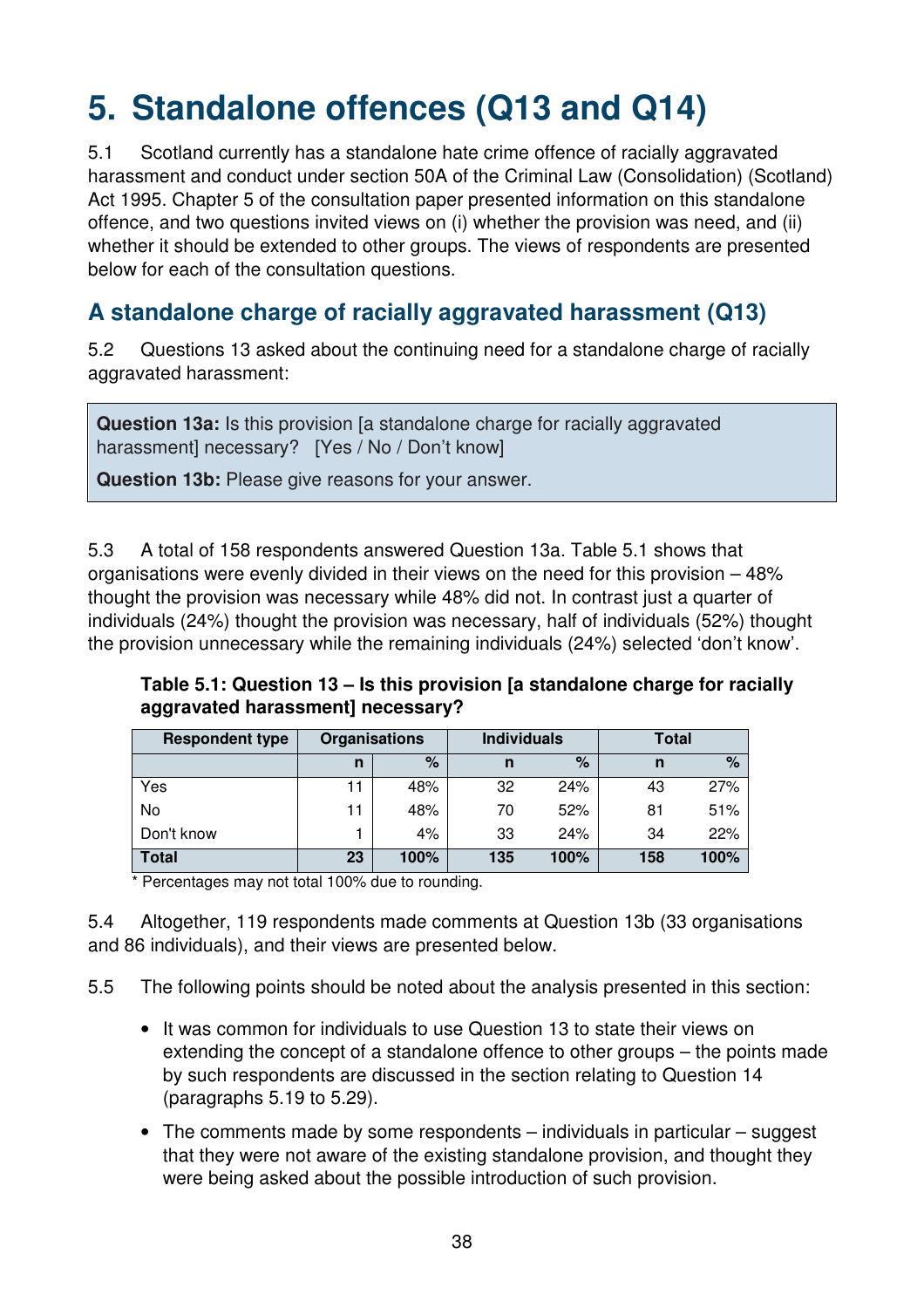## **Views of those who thought a standalone charge was necessary**

5.6 Respondents who thought a standalone charge for racially aggravated harassment was necessary believed this was justified by the particular circumstances surrounding race hate crime, as opposed to other hate crimes. In particular they noted the historical and structural nature of racism, the prevalence and seriousness of race hate crime and the impact that this had on community cohesion. Some respondents noted that the original rationale for introducing the provision (i.e. that race hate crime was a significant issue which the criminal justice system did not take seriously enough) still remained, and the problem of racism still needed to be addressed. Thus, they thought that a specific standalone offence was important in sending out a message that racism would not be tolerated, with some noting that the 'current climate' (in the wake of the EU referendum) made this all the more important. There was a related concern that repealing the provision may send out the wrong message.

5.7 In addition, respondents in this group made the following points:

- They thought that the current standalone provision provided definition and clarity regarding the law in this area.
- They suggested that the provision may allow the prosecution of cases where the harassment concerned did not involve a public element.
- They thought that the provision was useful in allowing monitoring of trends in race hate crimes.

5.8 Some also qualified their view suggesting that (i) the current provision could benefit from updating (e.g. with regard to online hate crime); (ii) standardisation of corroboration requirements across hate crimes might be helpful; and (iii) the provision was currently required, but that may not always be the case in the future.

5.9 Those who thought the current section 50A provision was still necessary included some who had reservations about the concept or impact of hate crime legislation generally but who nevertheless thought that crimes motivated by racial hatred should be treated as a special category and merited specific legislation. They gave similar reasons to other respondents who thought the provision was necessary, but were particularly likely to emphasise the 'objective' nature of 'race' as compared to other protected characteristics, and the deep-rooted nature of racism.

### **Views of those who did not think a standalone charge was necessary**

5.10 Respondents who did not think a standalone charge for racially aggravated crimes was necessary fell into two broad groups: those who thought other hate crime provisions provided equally effective (or more effective) ways of dealing with race hate crime; and those whose opposition to the provision fitted in with more general reservations about hate crime legislation.

5.11 Respondents who thought there were equally or more effective ways of dealing with racially aggravated hate crimes argued that the use of common law offences and appropriate aggravations provided a more flexible option, with potentially better outcomes for victims. In particular, respondents noted that (i) corroboration of evidence was not required for aggravations, and that (ii) should the aggravation itself not be proven, a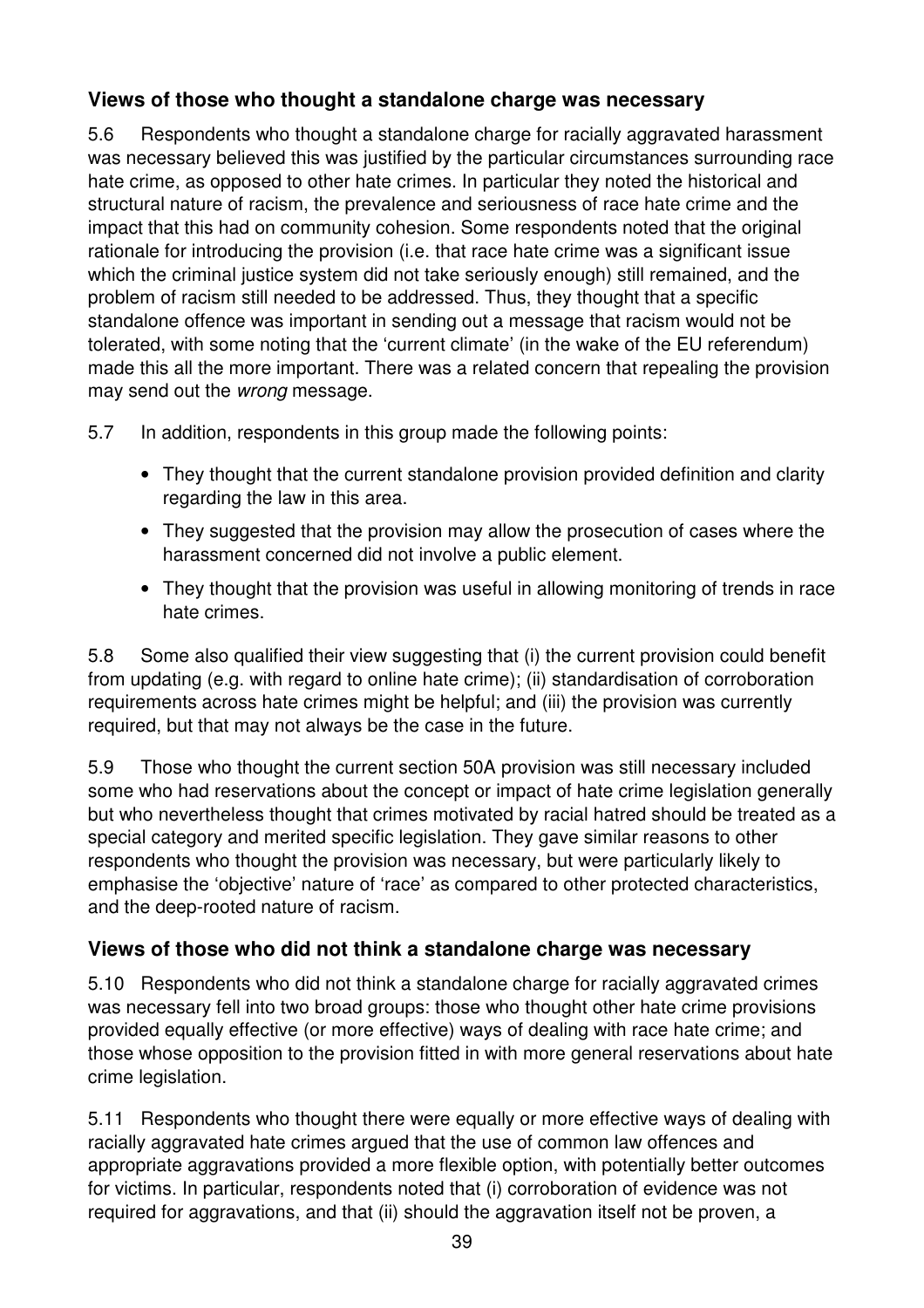conviction for the main common law offence still remained a possibility. Some in this group expressed general concerns about the inconsistencies in the corroboration requirements for different hate crime offences, and stated a preference for a system which treated all hate crimes the same – this was argued by some to be more in line with equality duties.

5.12 Respondents, particularly individuals, whose opposition to the standalone provision was linked to wider reservations about hate crime legislation were concerned about the impact on freedom of speech, debate and religious expression. There was, though, a specific concern about the threshold for the current standalone offence (i.e. conduct 'likely to cause alarm and distress'), which was perceived as too low, or inappropriate for defining criminal conduct. It was also seen as too subjective and open to politically motivated complaints. Respondents in this group often argued that all hate crime legislation should be repealed, and that the criminal justice system did not provide the best route for tackling racism and / or that other laws could deal effectively with criminal behaviour regardless of motivation.

#### **Other comments**

 $\overline{a}$ 

5.13 Respondents answering Question 13 also made a small number of additional points as follows:

- The provision would not be needed IF steps were taken to consolidate all laws in this area, and ensure that the seriousness attached to race hate crimes was attached to all hate crimes.
- Any repeal of the provision would need to be accompanied by (i) a rigorous approach to recording aggravations, and (ii) a communication campaign to highlight the continuing importance of tackling race hate crime.

5.14 There was also some discussion around current use of the provision. While some noted that the provision was well used and accounted for around 40% of racially motivated hate crimes, others cited the falling numbers of charges over recent years as evidence that the provision was no longer needed.<sup>7</sup> Some thought that more evidence and analysis on the use of the provision was required in order to decide on its continuing value.

## **Standalone charges for other groups (Q14)**

5.15 Question 14 asked for views on whether the concept of a standalone charge should be extended to other groups with protected characteristics:

**Question 14a:** Should the concept of a standalone charge be extended to other groups? [Yes / No / Don't know]

**Question 14b:** Please give reasons for your answer.

5.16 The easy read questionnaire included a corresponding question:

 $7$  COPFS figures show the number of charges for racially aggravated harassment to have decreased from 2,574 in 2010/11 to 1,463 in 2016/17 (http://www.copfs.gov.uk/publications/equality-and-diversity).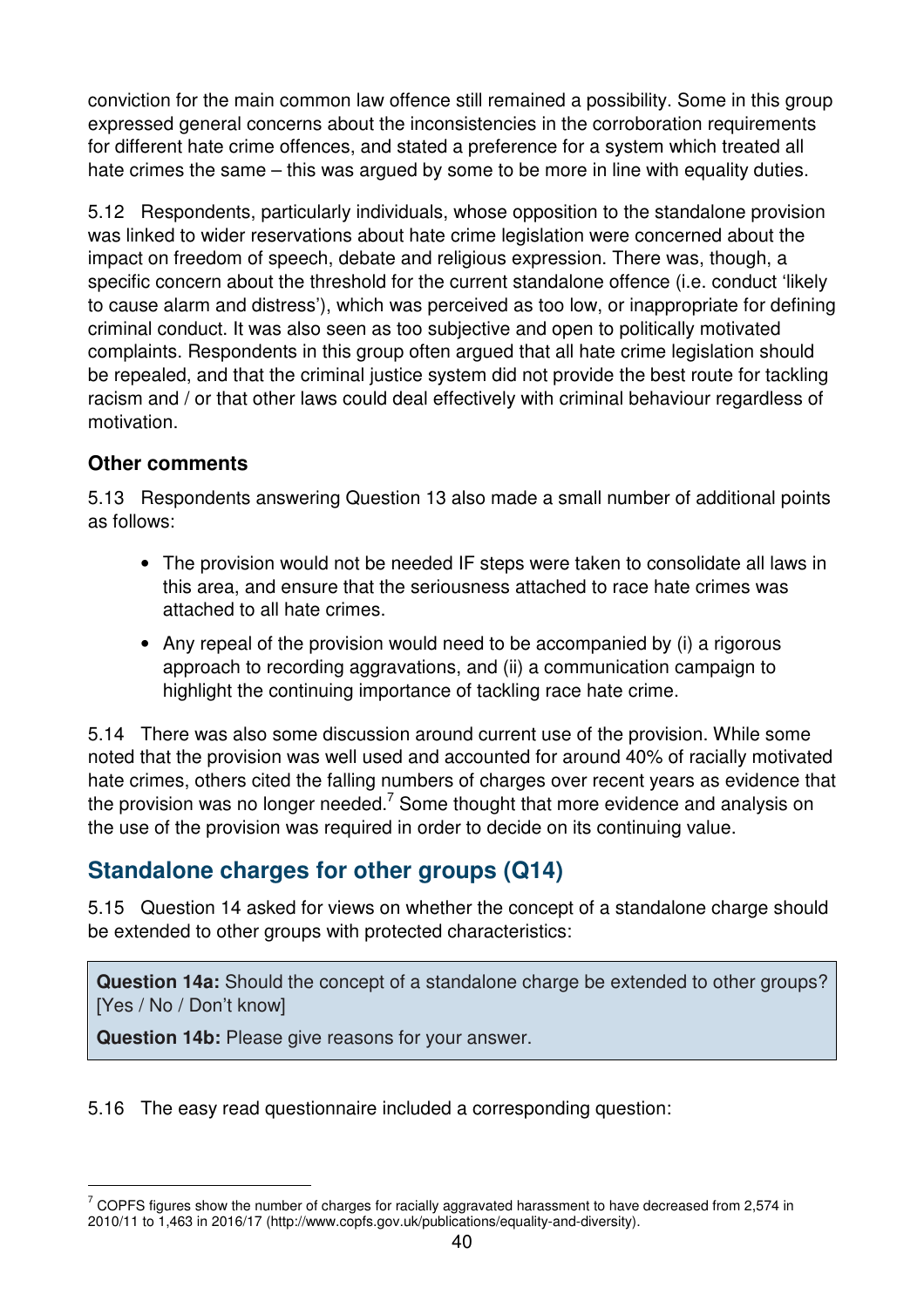**Question ER4a:** Should there be a specific harassment offence for groups other than race? [Yes / No]

**Question ER4b:** Please tell us why.

5.17 A total of 289 respondents answered either Question 14a or Question ER4b – 271 respondents answered Question 14a, and a further 18 answered Question ER4b. Table 5.2 shows a slight majority of organisations (55%) favoured extending the concept of a standalone charge to other groups, while a substantial majority of individuals (92%) were opposed. Those responding to Question ER4a all thought there should be a specific harassment offence for groups other than race.

**Table 5.2: Question 14 – Should the concept of a standalone charge be extended to other groups?** 

| <b>Respondent type</b> | <b>Organisations</b> |      | <b>Individuals</b> |      | Total |      |
|------------------------|----------------------|------|--------------------|------|-------|------|
|                        | n                    | %    | n                  | $\%$ | n     | $\%$ |
| Yes                    |                      | 55%  |                    | 3%   | 25    | 9%   |
| No                     | 9                    | 29%  | 220                | 92%  | 229   | 85%  |
| Don't know             | 5                    | 16%  | 12                 | 5%   | 17    | 6%   |
| Total                  | 31                   | 100% | 240                | 100% | 271   | 100% |

\* Percentages may not total 100% due to rounding

5.18 A total of 239 respondents made comments at Question 14b (37 organisations and 202 individuals), while 16 respondents (6 organisations and 10 individuals) commented at Question ER4b. Points already discussed in relation to Question 13 (paragraph 5.6 to 5.14) are not repeated here in any detail.

### **Support for extending the concept of a standalone charge to other groups**

5.19 Those who wished to see the concept of standalone offences extended to other groups thought that it was right or 'fair' that all protected groups who suffer from harassment should be treated the same under the law. It was argued that extending the concept of a standalone offence to other groups would send a strong message that hate crime was taken seriously, which could act as a deterrent and lead to a reduction in offences.

5.20 Respondents made particular mention of extending the concept to the following groups: women, older people, those with disabilities, members of the LGBTI community, members of the Gypsy / Traveller community, and religious groups. With regard to older people and those with disabilities, some respondents were keen to see standalone offences which recognised the targeting of individuals because of their vulnerability, rather than because of hostility towards a wider protected group as a whole. Other respondents made more general points, suggesting that the standalone concept might be extended to (i) characteristics over which the individual has no control (e.g. race or disability, as opposed to religious beliefs), or (ii) groups who it is judged are not treated seriously enough by the criminal justice system (i.e. where the same rationale as used to justify the introduction of section 50A for racially aggravated harassment can be said to apply).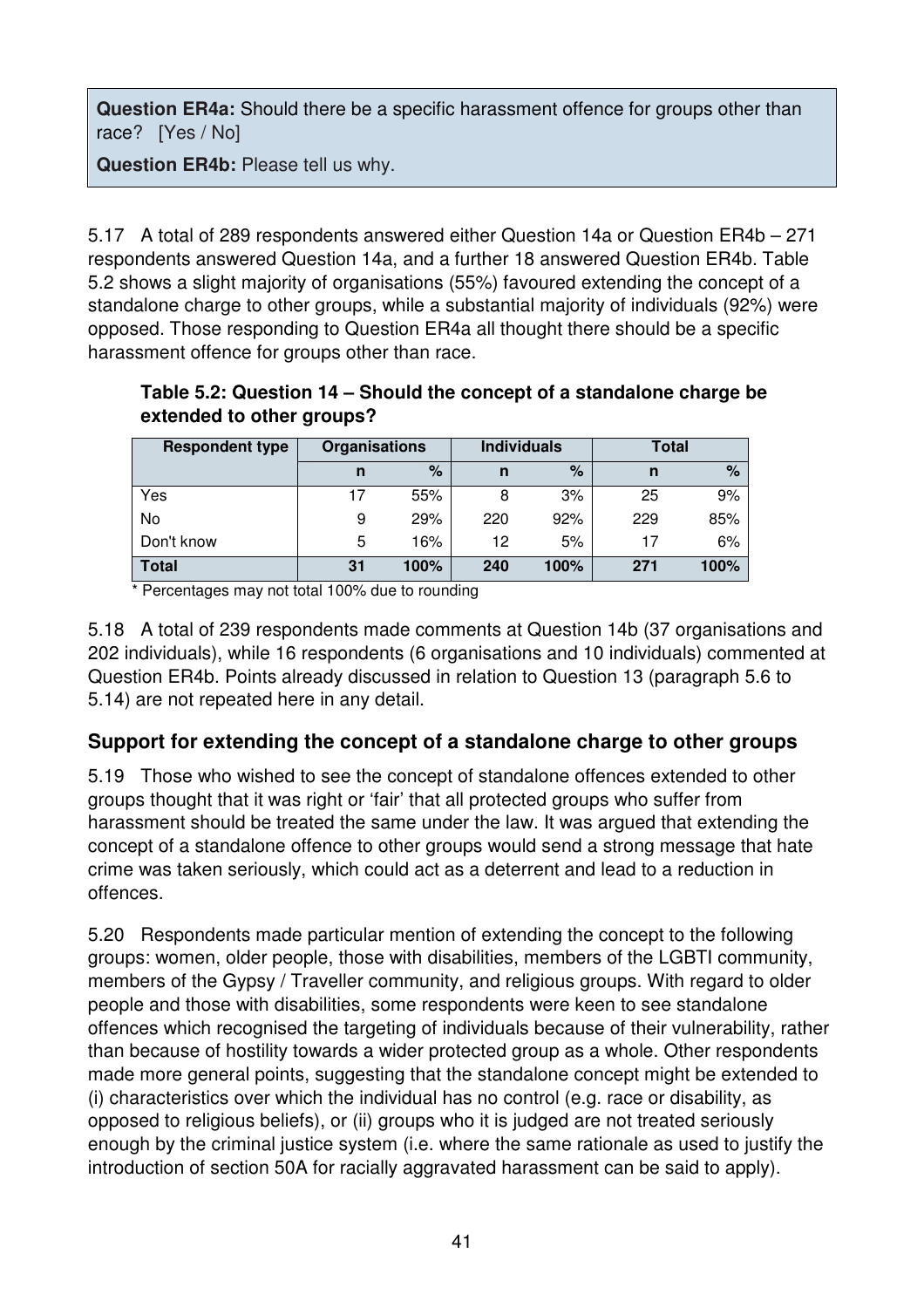5.21 One justice body suggested that there was no practical reason why the law could not be extended in this way. There were, though, some concerns relating to the 'diluting' of hate crime if a wide range of standalone offences were introduced, and some calls for (i) consolidation and harmonisation of the law, and (ii) clarity about the distinction between hate incidents and hate crimes.

## **Opposition to extending the concept of standalone to other groups**

5.22 As with the existing standalone offence for racially aggravated harassment, those opposed to extending the concept fell into two main groups: those generally supportive of hate crime legislation and those with reservations about such legislation.

5.23 Those with reservations about hate crime legislation often restated their general concerns relating to (i) the potential impact on freedom of speech and religious expression, particularly given the 'alarm and distress' threshold for the standalone race offence; (ii) the need to treat all groups the same under the law; and (iii) the adequacy of current laws for dealing with all crimes regardless of motivation. In making the case against extending the provision, respondents made the following additional points:

- Introducing more laws to protect specific groups in society risked creating a hierarchical legal system, which prioritised some groups over others, and could be divisive for society in the long run.
- Such an approach would be unworkable it would lead to shifting boundaries, with continuing pressure to extend the groups protected by standalone offences.
- The creation of new laws would lead to public money being wasted on potentially unsuccessful prosecutions.

5.24 The point was also made that steps would need to be taken to protect freedom of speech and religious expression IF standalone offences were extended to other groups.

5.25 In some instances respondents in this group were opposed to the current standalone offence for racially aggravated harassment, and thus did not wish to see the concept extended further. In other cases, respondents accepted that the specific features and history of racial harassment justified a standalone charge (see paragraph 5.9), but they did not wish to see the concept extended to other characteristics which were seen to be less fixed, harder to define and more open to opinion or debate.

5.26 Respondents who were broadly supportive of hate crime legislation but did not wish to see the concept of a standalone charge extended to other groups generally preferred the option of prosecuting hate crimes using other common law offences along with appropriate aggravations (as discussed above – see paragraph 5.11) and / or were concerned about the perceived hierarchy of hate crime offences which might be created by the introduction of standalone provisions for some groups and not others. This group included some who wished the current standalone charge to be repealed in preference for a system based wholly on aggravations.

5.27 In addition to the two broad grouping discussed above, there were a few respondents who felt unable to make a judgement about the extension of the standalone charge. Such respondents thought this was too broad a question, were unclear about the benefits of the current standalone provision and the benefits that might be achieved by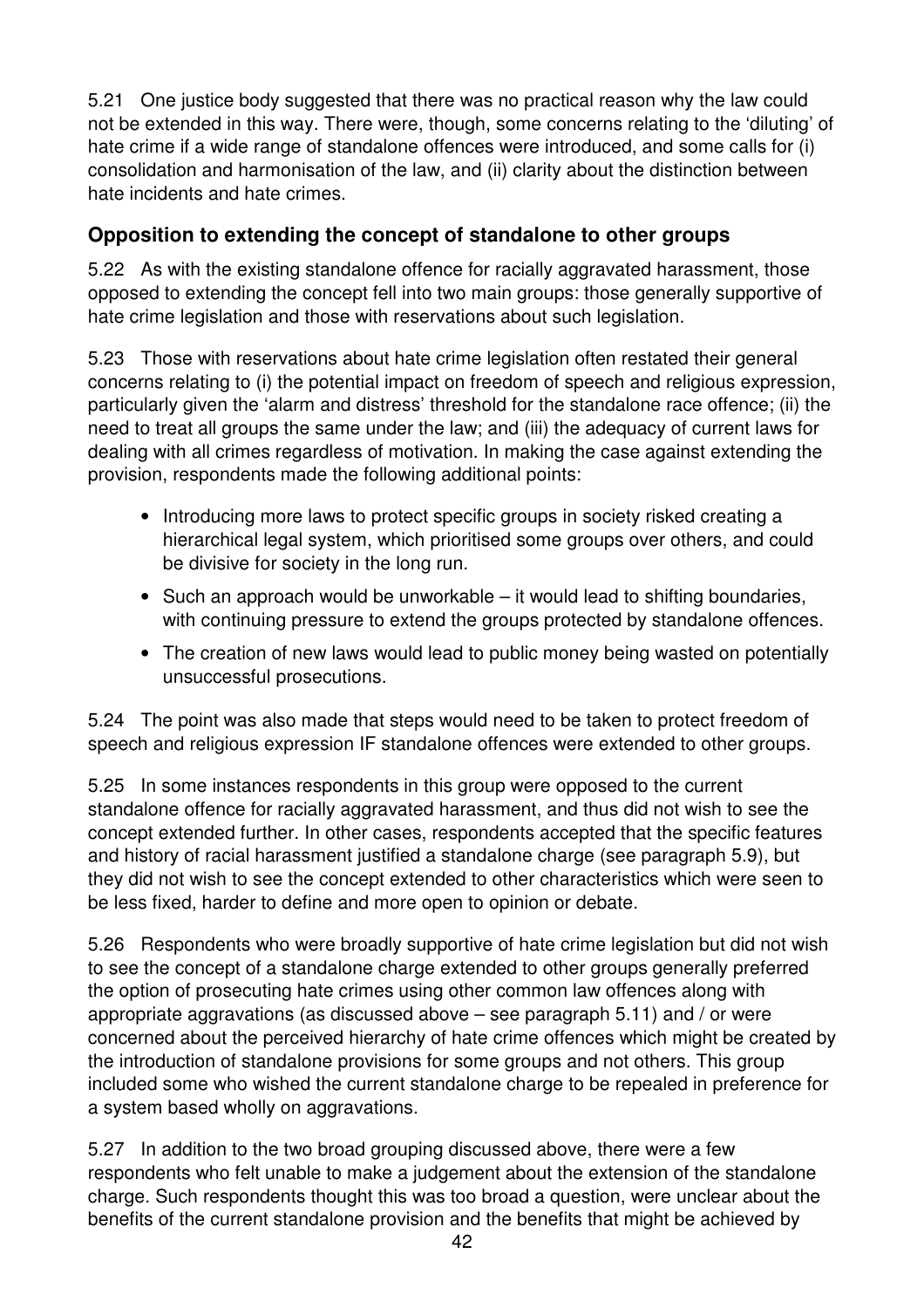extending the concept, or thought a decision should be based on evidence of need. There was also some uncertainty about how this might work in practice (e.g. whether it would mean separate legislation for different groups), and how intersectionality would be covered.

## **Calls for parity of approach regarding standalone charges**

5.28 Across both Question 13 and 14 there were calls for parity of approach in dealing with hate crime against groups with different protected characteristics. Some respondents argued for the removal of the standalone offence for race hate crime and the use of statutory aggravations for all hate crimes; others favoured the extension of the standalone concept to all groups with protected characteristics (this included the suggestion that a single standalone hate crime offence with aggravations which covered each of the protected groups should be introduced). There were also respondents who prioritised parity over their preferred option – for example, their preference was for section 50A offences to be revoked, but IF they should remain, they thought the provision should be extended to all groups.

5.29 Some thought that consolidation of hate crime laws into a single piece of legislation would help achieve parity across different groups.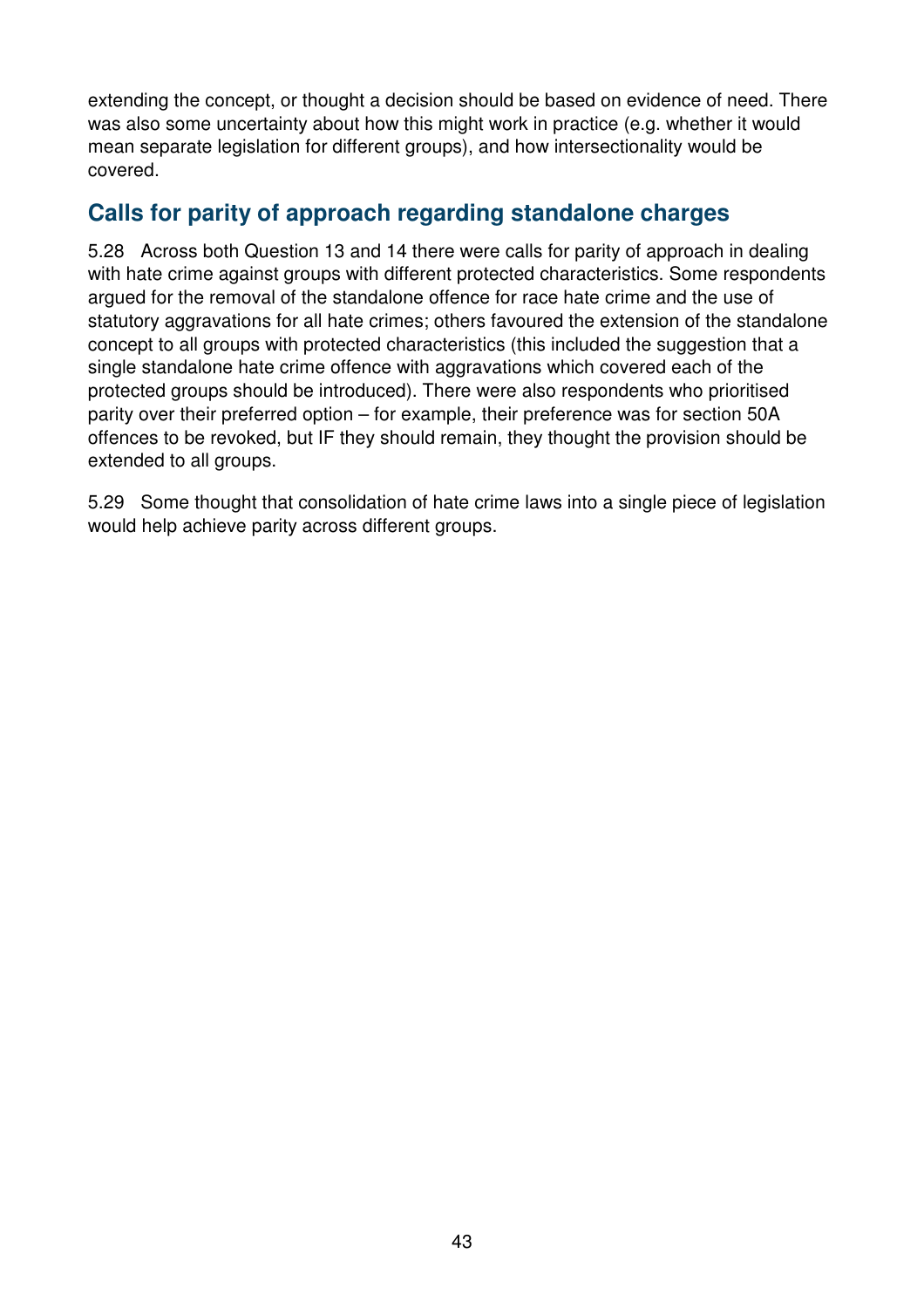# **6. Stirring up hatred and online crimes (Q15 – Q19)**

6.1 Chapter 6 of the consultation paper focused on two issues: (i) stirring up hatred, sometimes referred to as hate speech (which may be either verbal or written); and (ii) online hate crime (which may take a variety of forms, including online verbal, emotional or psychological abuse; offensive literature and websites; abusive private messages and hate mail; and threatening behaviour and online bullying). There were five closed questions which all invited further comments on these two issues, as discussed below.<sup>8</sup>

# **Offences relating to the stirring up of hatred against groups (Q15)**

6.2 The consultation paper noted that hate crime offences were first introduced in Scotland in 1965 and these related to stirring up hatred on the grounds of race. No further 'stirring up' offences were created until the Offensive Behaviour at Football and Threatening Communications (Scotland) Act 2012. The 2012 Act created offences relating to threatening communications which stir up religious hatred (section 6), and offences related to behaviour at regulated football matches which stirs up hatred against individuals or groups based on certain characteristics and incites, or would be likely to incite, public disorder (section 1).

6.3 The consultation paper discussed a range of perceived problems in relation to the existing stirring up offences. It also highlighted that there have been very few prosecutions of stirring up offences compared with other types of hate crimes (for example, racially aggravated harassment) and it discussed the possible reasons for this. Respondents were invited to give their views on whether stirring up hatred offences against particular groups were needed, and if so, which groups.

**Question 15a:** Should there be offences relating to the stirring up of hatred against groups? [Yes / No / Don't know]

**Question 15b:** If so, which groups? Please give reasons for your answer.

6.4 The easy read consultation paper included a corresponding question as follows:

**Question ER5a:** Should there be offences that cover stirring up of hatred against groups other than for race and religion? [Yes / No]

**Question ER5b:** Please tell us why and what groups.

6.5 A total of 281 answered either Question 15a or Question ER5a – 266 respondents answered Question 15a, and a further 15 answered Question ER5a. Table 6.1 below shows that, overall, around three-quarters (74%) of those answering Question 15a were not in favour of offences relating the stirring up of hate against groups. However, there was a difference in views between organisations and individuals on this question: organisations were more likely to say 'yes' (76%), while individuals were more likely to say 'no' (82%).

 $\overline{a}$ 

<sup>&</sup>lt;sup>8</sup> Note that Questions 16 and 19 were included in the technical consultation paper only.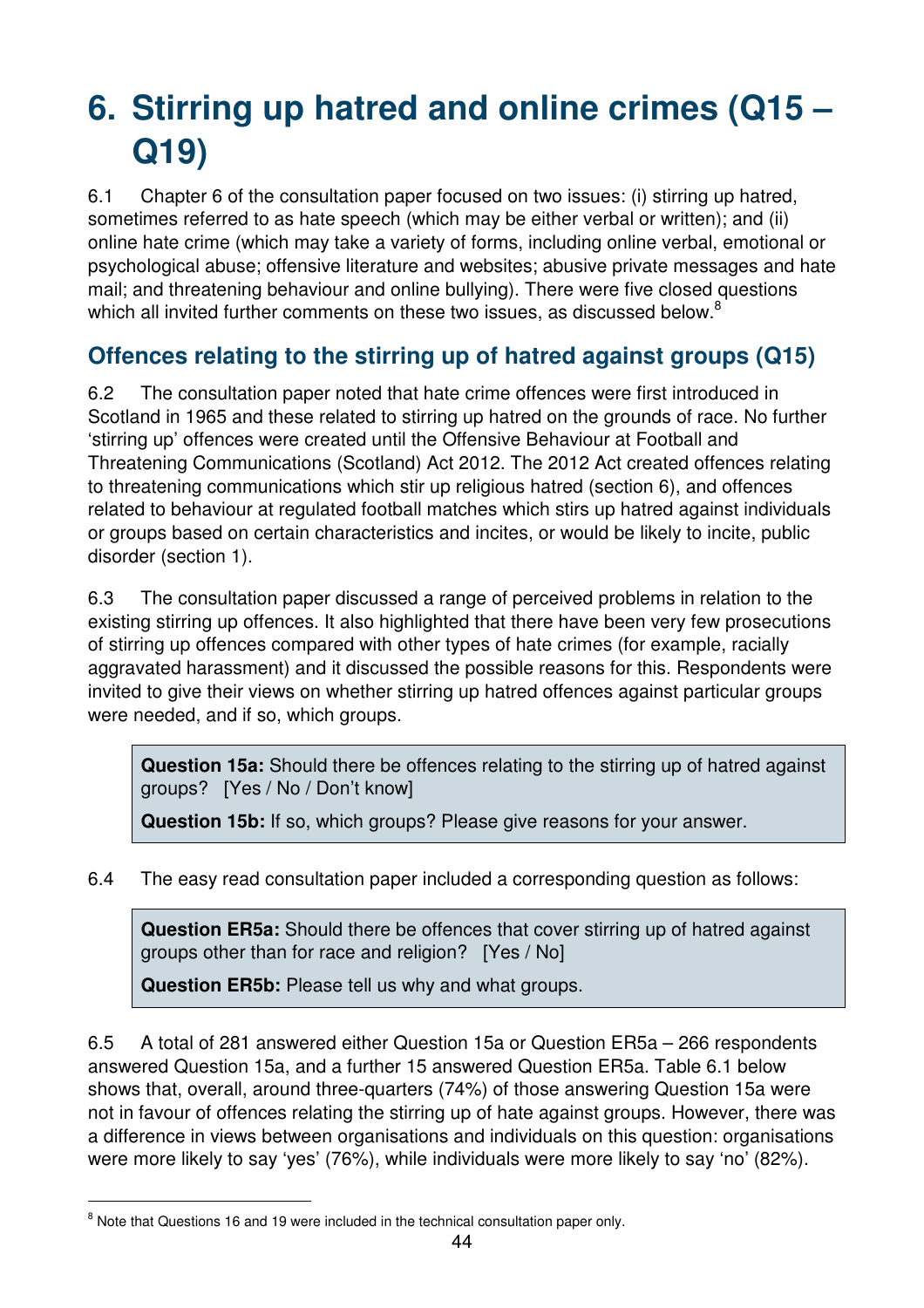| <b>Respondent type</b> | <b>Organisations</b> |      |     | <b>Individuals</b> | Total |      |  |
|------------------------|----------------------|------|-----|--------------------|-------|------|--|
|                        | n                    | %    | n   | %                  | n     | $\%$ |  |
| Yes                    | 25                   | 76%  | 34  | 15%                | 59    | 22%  |  |
| No                     | 6                    | 18%  | 192 | 82%                | 198   | 74%  |  |
| Don't know             | 2                    | 6%   |     | 3%                 | 9     | 3%   |  |
| <b>Total</b>           | 33                   | 100% | 233 | 100%               | 266   | 100% |  |

#### **Table 6.1: Question 15 – Should there be offences relating to the stirring up of hatred against groups?**

\* Percentages may not total 100% due to rounding.

6.6 Respondents replying to Question ER5a (5 organisations and 11 individuals) were nearly unanimous in support of having offences relating to the stirring up of hatred against groups. All but one respondent answered 'yes' to this question; the remaining individual ticked both 'yes' and 'no'.

6.7 A total of 290 respondents (41 organisations and 249 individuals) provided comments at Question 15b and 14 respondents (6 organisations and 8 individuals) provided comments at Question ER5b. Note that, although Question 15b specifically asked for comments from those who answered 'yes' at Question 15a, most of the individuals who answered 'no' also commented, and these comments all tended to focus on the same, relatively clear set of themes. Some of the individuals who answered 'yes' to this question discussed the same set of issues in their comments, and so the figures shown for individuals in Table 6.1 above may need to be treated with caution.

#### **Views in support of having stirring up offences related to particular groups**

6.8 A relatively common view among respondents who answered 'yes' to Question 15a or Question ER5a was that stirring up offences should be extended to **all** groups with a protected characteristic. This would help to avoid creating the perception of a hierarchy of discriminated-against groups. Respondents to Question ER5a emphasised that 'everyone is important' and 'everyone should be treated fairly'.

6.9 This group of respondents tended to see a clear distinction between stirring up hatred (or hate speech) on the one hand, and debating differences of opinion and belief on the other, and they argued that hate speech should be defined in law as inciting violence or expressing actual threats of violence. At the same time, though, other respondents called for greater clarity about what is meant by 'hate' or 'stirring up hate'.

6.10 A less common view among those who answered 'yes' to Question 15a was that offences relating to stirring up hatred should be created (or existing offences should be extended) to cover specific groups. Different respondents suggested the following:

- **Women:** Some respondents pointed to the increasing incidence of hate-related communications targeted at women and thought that any new hate crime should address incitement to misogyny, and that this should cover abuse directed at individuals as well as groups, and incidents where the perpetrator is an individual or a group.
- **Race / ethnicity:** Some respondents noted the large increase in online incitement related to racial groups.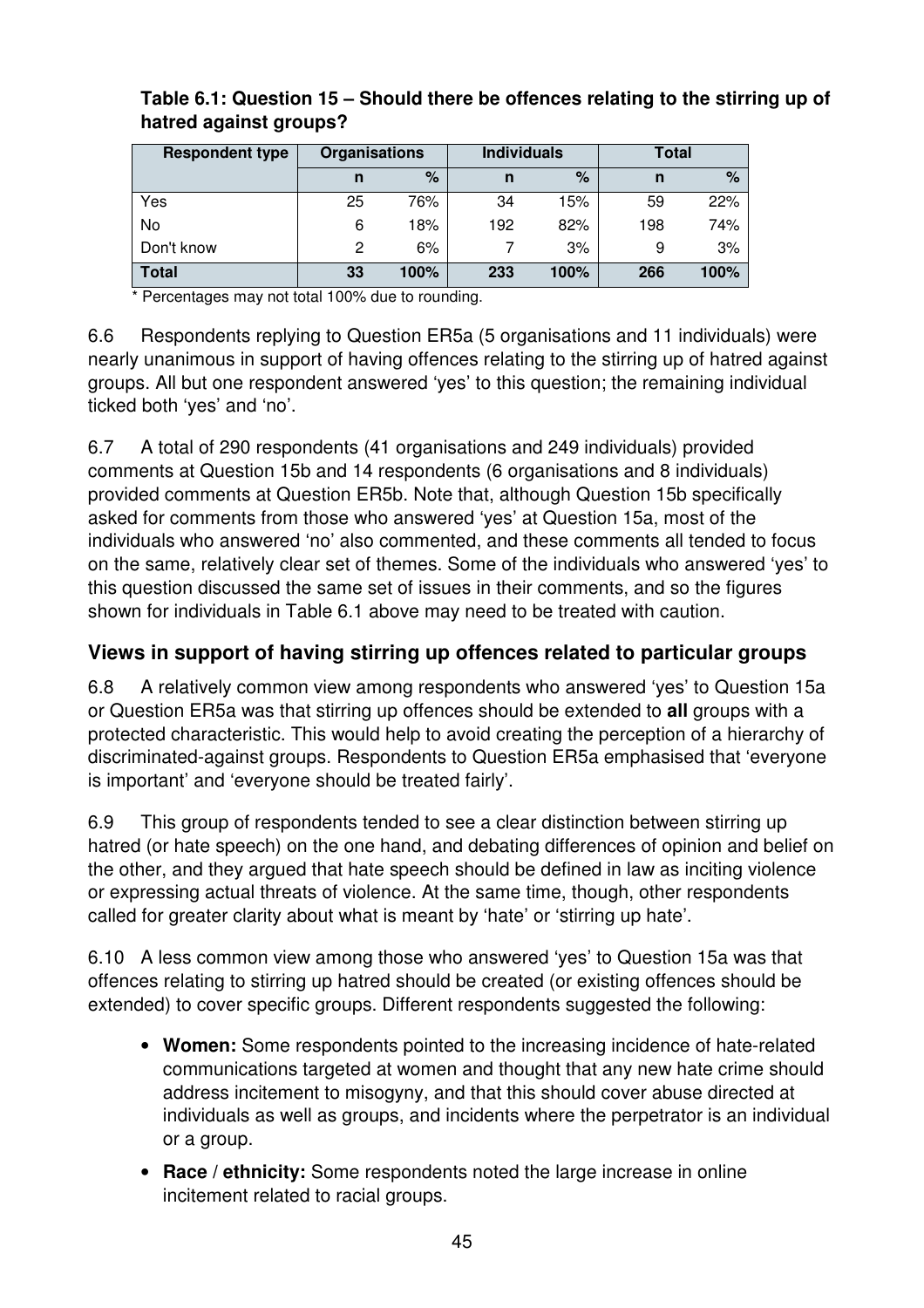- **Disabled people:** Some respondents highlighted a recent tendency among certain political groups or mainstream media outlets and on social media platforms to portray disabled people as 'benefit scroungers', responsible for their own unhealthy lifestyles. Other respondents distinguished between 'someone that looks physically disabled' and 'the less visible manifestations of disability' (including people with mental illnesses), and there was a view that both should be protected from those who would incite hate against them. Several respondents also discussed the pervasive abuse of people with learning disabilities, including online abuse, which can result in people having to avoid certain places, or not leave the house at all. The point was also made that there have been a growing number of 'lynch mob' style attacks on men with learning disabilities who have been falsely accused of paedophilia and other sexual offences.
- **Children and young people:** The impact of hate speech and verbal abuse targeted at young people on the internet and in schools was highlighted, and it was noted that the UK's response to this issue has been criticised internationally, with the United Nations Committee on the Rights of the Child (UNCRC) identifying bullying as a form of violence against children and a violation of their human rights. A report by the UNCRC also raises concerns about the pervasiveness of bullying among LGBTI children, children with disabilities and children belonging to minority groups including Gypsy / Traveller communities.<sup>9</sup>
- **Older people:** Some respondents commented that certain groups were 'stoking inter-generational hatred' of older people by the young. These groups make claims such as: 'baby boomers have stolen the future of the younger generation', that 'all pensioners are rich and have it easy', and that 'older people are a terrible burden on the NHS because they use up too many resources'.
- **Churches and religious groups:** Some respondents saw the potential for hate crime legislation to have an adverse impact on the articulation of religious beliefs, and public preaching in particular. These respondents emphasised that there should be protection for groups who voice religious beliefs, but who are not inciting others to hatred.
- **Speakers of Gaelic:** There was a concern voiced about offensive, abusive and insulting communications about Gaelic speakers, both online and in the mainstream media. This behaviour has resulted in some Gaelic speakers withdrawing from participation in online forums.

6.11 A slightly different view among a few respondents who answered 'yes' to Question 15 was that there should not be stirring up offences related to any **particular** groups; rather, stirring up hatred against **any group**, or **any person** should be prohibited. This argument was similar to that which was put forward by a large proportion of those who answered 'no' to Question 15.

### **Views opposed to having stirring up offences related to particular groups**

6.12 Among the large number of individuals who answered 'no' to Question 15, there were particular concerns about the possible adverse impact of new stirring up offences on

 $\overline{a}$ 

<sup>&</sup>lt;sup>9</sup> CRC/C/GBR/CO/5, paragraph 48(a).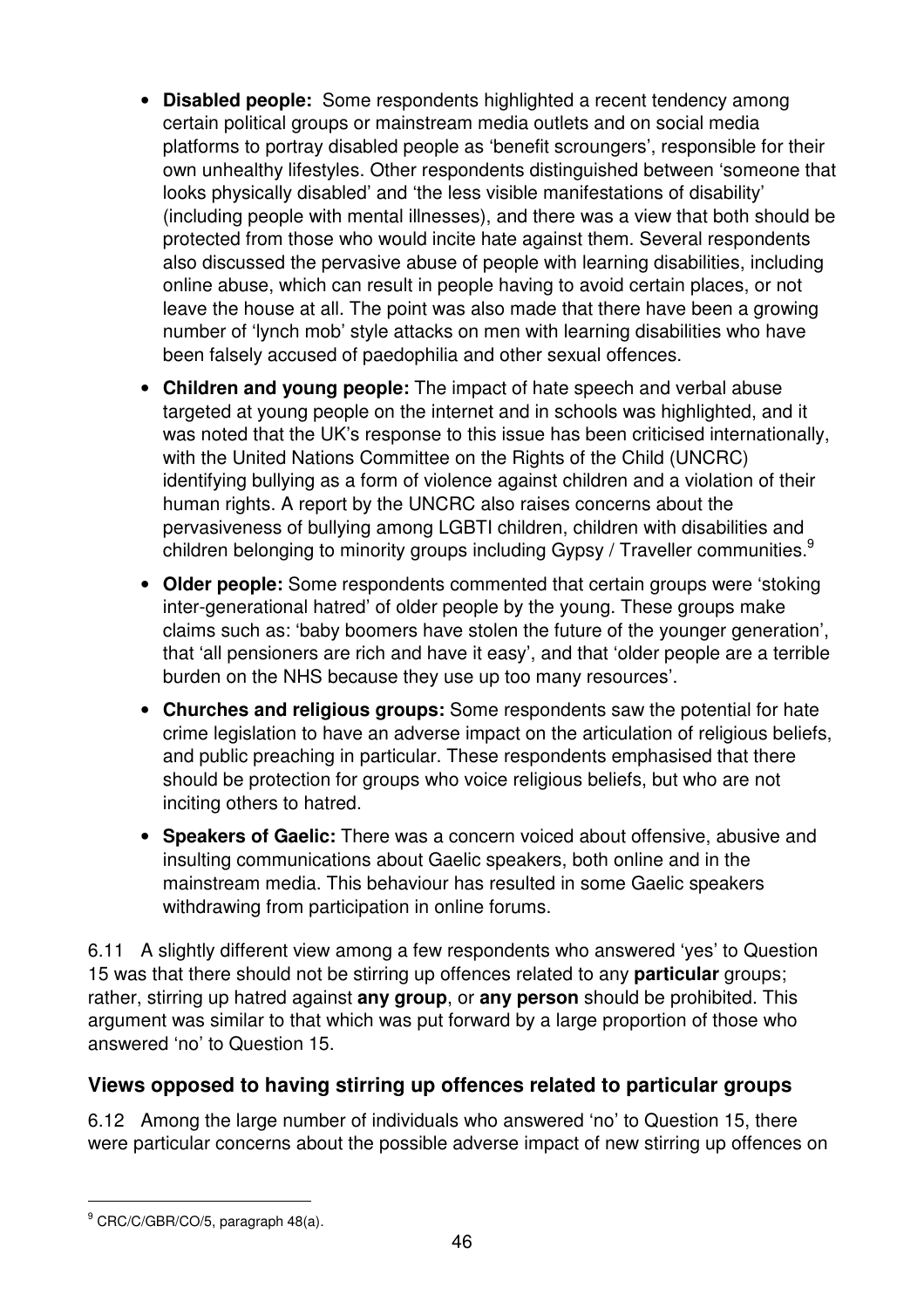freedom of religion and on freedom of expression within the context of religion and public preaching specifically. Respondents made the following five points repeatedly:

- No new incitement laws should be created.
- All people should be protected from threats, not just 'privileged' groups of people.
- The word 'hatred' is too subjective to be used in criminal law, particularly in relation to religion. (Or 'there needs to be clarity about the meaning of 'hate' and the context it occurs in'.)
- Hate speech laws can damage free speech. A person's religion can be debated, whereas their race cannot.
- The existing religious hate law had to include a clause on free speech to prevent it being misused. It would be preferable ('safer', 'more logical') to repeal existing religious hate law.

6.13 Some organisational respondents made these same points – particularly voicing concerns about the possibility of stirring up offences having adverse impacts on freedom of speech, religious liberty, and stifling legitimate criticism. Others raised a diverse range of other issues, as follows:

- There is some evidence that offences relating to stirring up hatred against minority ethnic groups and individuals based on race are still needed. It is less clear that there is a need for stirring up offences for other groups. As the technical consultation paper points out, in England and Wales, offences related to stirring up hatred were created in relation to religious hatred in 2006 (Racial and Religious Hatred Act 2006) and in relation to sexual orientation in 2008 (Criminal Justice and Immigration Act 2008), but further extension to disability and gender was rejected by the Law Commission in England and Wales in 2014 on the basis that a practical need to do so had not been established.
- If a need is identified to extend stirring up offences to other groups, then the standalone offence for inciting racial hatred should not be consolidated with these new offences. This was seen to be essential to avoid weakening the particular message this offence conveys.
- Creating additional stirring up offences for other categories of people could add to confusion in the interpretation of online hate crime.

#### **Other general issues raised in relation to stirring up offences**

6.14 Some organisational respondents did not reply to the first part of Question 15 about whether stirring up offences should be created for other groups. These organisations often made more general points, including that:

• The two existing offences relating to stirring up hatred against groups have been used in relatively limited circumstances to date. However, there were differences of opinion about whether existing common law or other legislation would be sufficient to be able to prosecute hate speech if the 2012 Act were repealed. Related to this, it was noted that the 2012 Act includes different sentencing provisions than other current legislation. For example, section 127 of the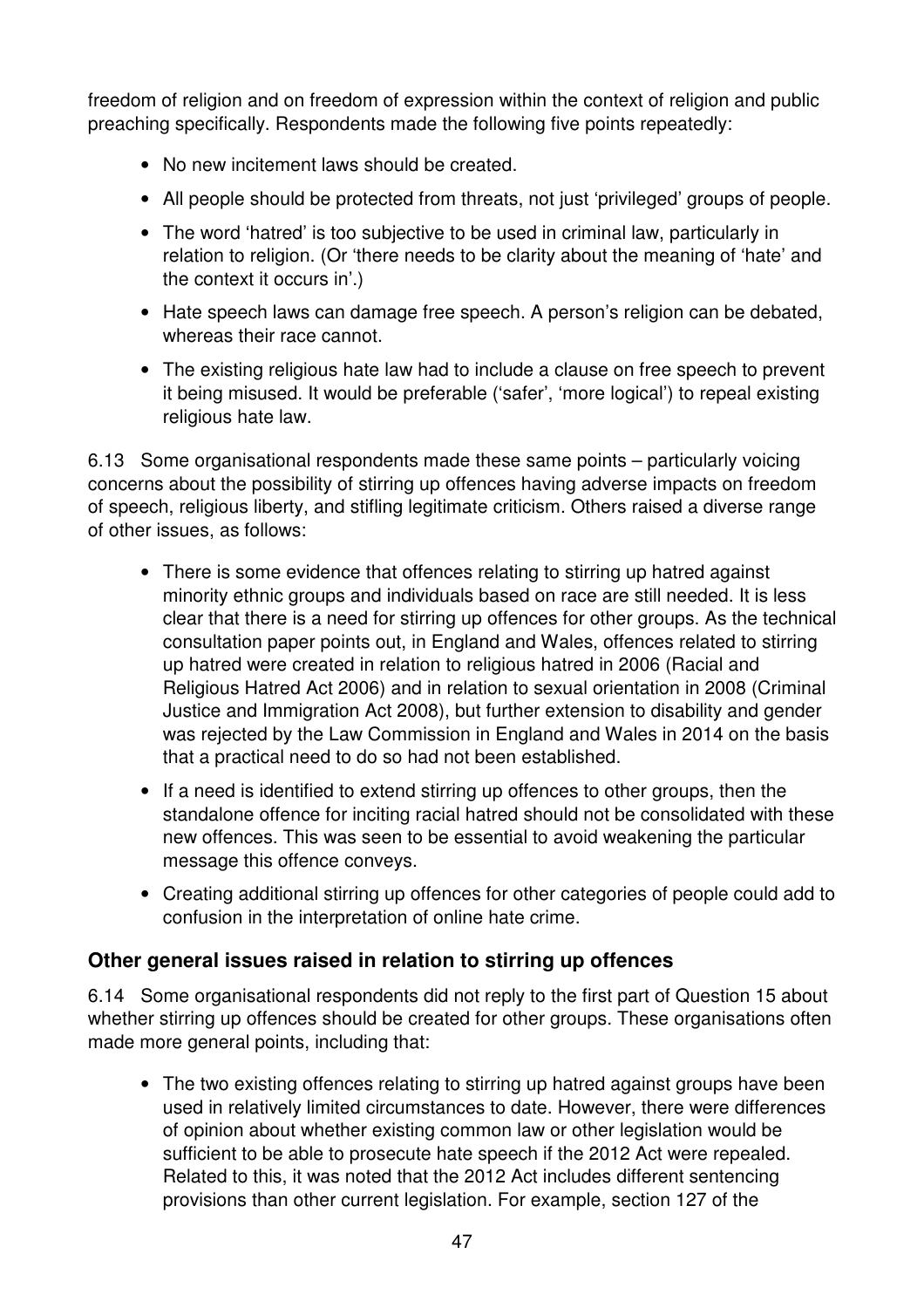Communications Act 2003, which relates to the sending of threatening messages, carries a maximum sentence of 12 months imprisonment whereas section 6 of the 2012 Act carries a maximum sentence of 5 years imprisonment.

- There was a question about the extent to which disability hate crime legislation (for example) could have any positive impact, since current legislation is focused on individuals who stir up hatred, but does not address the stirring up of hatred by politicians or the media through their use of stigmatising language and negative portrayals intended to strengthen negative stereotypes.
- Stirring up hatred online is an increasingly severe threat and a major concern within some communities (including the Jewish community). Such behaviour can lead to great harm, exacerbate prejudice, and result in actual physical threat or attack. It also causes division within targeted communities. When it appears, it can spread quickly and communities may feel powerless against it.

6.15 Finally, some respondents commented on the challenges of identifying the threshold between freedom of speech and stirring up hatred. They made the point that some speech may be mistakenly perceived as stirring up hatred if the views expressed go against the mainstream consensus. Another respondent offered a definition of hate speech developed through discussion with a group of young people: 'when the use of freedom of expression dehumanises someone else and when others then use that expression to justify their actions'.

## **Need for specific provision protecting freedom of expression (Q16)**

6.16 The consultation paper outlined the range of issues which have been raised about the possible impacts (including unintended impacts) of stirring up offences on public debate and freedom of expression, and it discussed arguments for and against including a specific provision within any new hate crime legislation to protect the right of freedom of expression.

6.17 Respondents were asked whether, if there are to be offences dealing with the stirring up of hatred against groups, there needed to be any specific provision protecting freedom of expression.

**Question 16a:** If there are to be offences dealing with the stirring up of hatred against groups, do you consider that there needs to be any specific provision protecting freedom of expression? [Yes / No / Don't know]

**Question 16b:** Please give reasons for your answer.

6.18 A total of 156 respondents replied to Question 16. Table 6.2 shows that most (87%) answered 'yes' to this question. The pattern of response was broadly similar across organisations and individuals.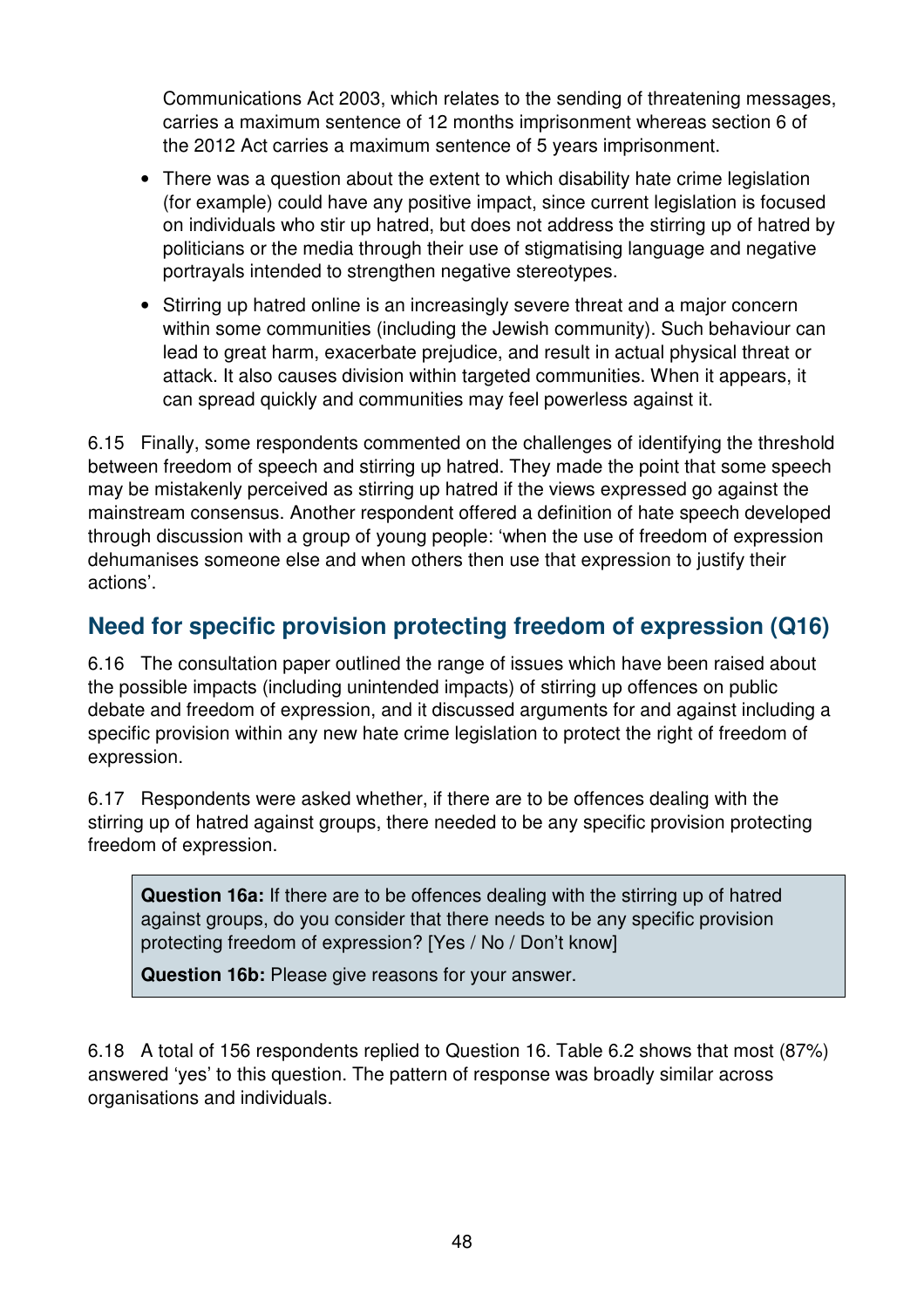**Table 6.2: Question 16 – If there are to be offences dealing with the stirring up of hatred against groups, do you consider that there needs to be any specific provision protecting freedom of expression?** 

| <b>Respondent type</b> | Organisations |      |     | <b>Individuals</b> | <b>Total</b> |      |  |
|------------------------|---------------|------|-----|--------------------|--------------|------|--|
|                        | n             | %    | n   | %                  | n            | $\%$ |  |
| Yes                    |               | 71%  | 119 | 90%                | 136          | 87%  |  |
| No                     | 4             | 17%  | 8   | 6%                 | 12           | 8%   |  |
| Don't know             | 3             | 13%  | 5   | 4%                 | 8            | 5%   |  |
| <b>Total</b>           | 24            | 100% | 132 | 100%               | 156          | 100% |  |

Percentages may not total 100% due to rounding.

6.19 Altogether 160 respondents (29 organisations and 131 individuals) made further comments at Question 16. Note that irrespective of whether respondents answered 'yes' or 'no' to Question 16, they generally acknowledged the importance of freedom of expression, describing it as 'a fundamental right in any modern democratic society'.

### **Views in support of specific provision protecting freedom of expression**

6.20 Respondents who answered 'yes' to Question 16 agreed with the consultation paper that there was the potential for legislation that prohibits stirring up offences to adversely affect the right to freedom of speech and the right to freedom of thought (protected under the ECHR, articles 9 and 10). This group suggested that if there are to be such offences for additional groups, that there should be robust provisions within this new legislation that is equivalent to section 7 of the 2012 Act, or sections 29J and 29JA of the Public Order Act 1986.<sup>10</sup>

6.21 However, some respondents went further and argued that, even with a free speech clause written into legislation, the effect could be that individuals will 'self-censor' their speech more than necessary rather than risk being accused of a hate speech offence. These respondents preferred to see the repeal of the 2012 Act, and called for no further stirring up offences to be created in Scotland.

6.22 It was common for respondents in this group to recognise that the right to freedom of expression is not an absolute right, and may be subject to limits so long as those limits are legitimate and proportionate. They highlighted the necessity of ensuring that the right to freedom of speech is balanced against ECHR article 14 which provides for the right not to be discriminated against, and that the exercise of the freedom of speech must not incite hatred or violence.

6.23 Some respondents believed that the distinction between expressing disagreement, engaging in debate, and expressing opinion on the one hand, and stirring up hatred and inciting violence on the other, was clear. Some also attempted to explain the distinction: for example, it was suggested that 'context, demeanour, vocabulary and previous conduct' all contribute to making the judgement about the distinction between 'rational argument' and 'rabble-rousing'. Others, though, pointed to specific examples where, for example, moderate preaching or discussion of religious beliefs had been (mis)interpreted as racerelated prejudice or homophobia.

 $\overline{a}$ 

 $10$  These sections specifically provide protections for freedom of expression.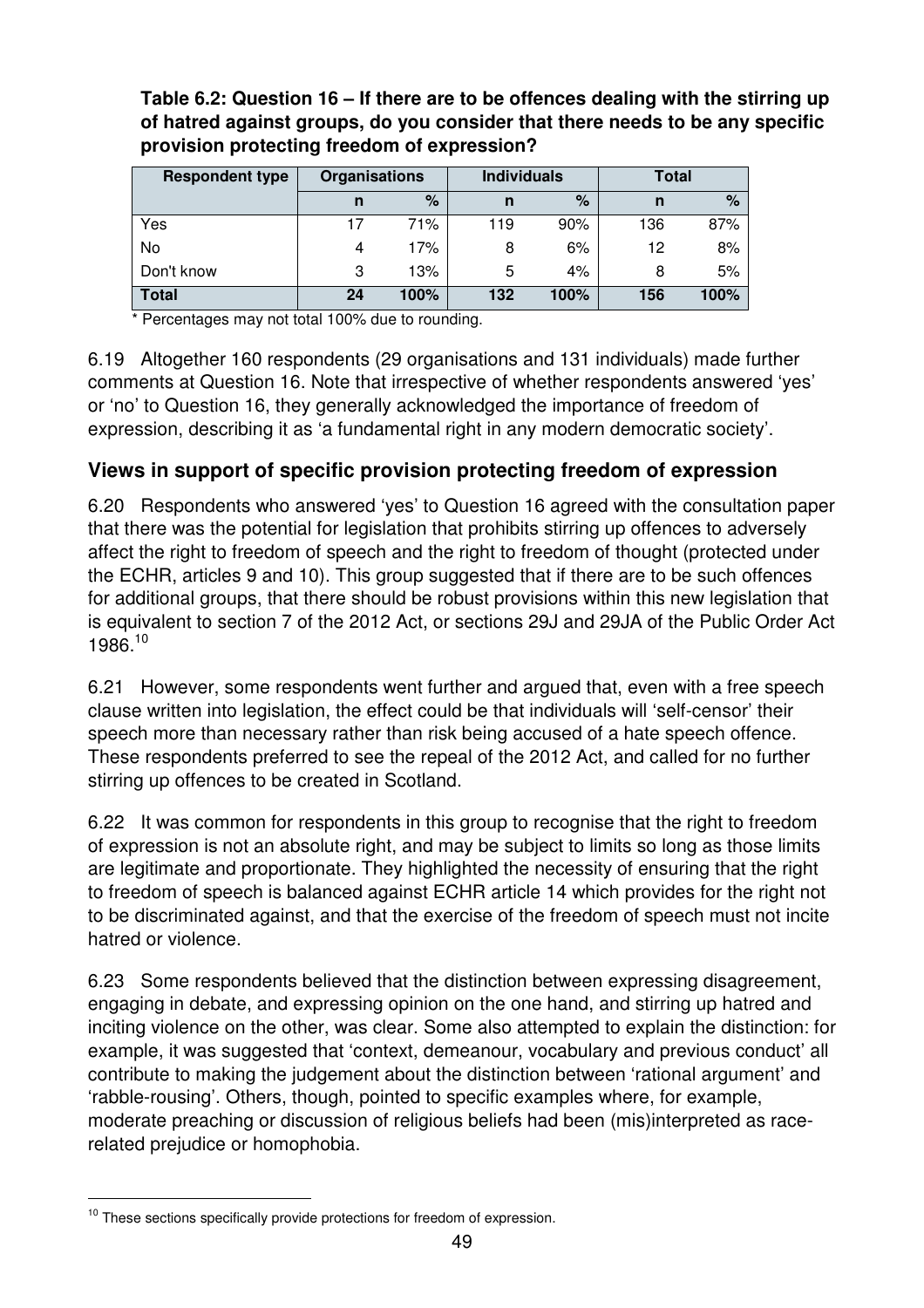### **Views opposed to a specific provision protecting freedom of expression**

6.24 Among the relatively small number of respondents who answered 'no' to Question 16, some believed that specific provision for freedom of expression within any new stirring up offences was unnecessary. These respondents argued that the protection of this freedom is clearly set out in article 9 of the ECHR and is capable of being implemented by member states in a way which is compatible with legislation prohibiting hate speech and communication.

6.25 However, others in this group emphasised the negative impact of hate speech on society, and the need to protect individuals from harassment. These respondents argued (as already discussed above) that freedom of expression was not 'an absolute', and that freedom of expression needs to be balanced against the damage that can be done to communities by 'so-called free speech'.

6.26 One view, which differed from those discussed above, was that if there were to be specific legislation (or specific provision within legislation) to protect freedom of expression, there was the potential for this to be used as a 'shield' by those accused of stirring up hatred. It was claimed that such a defence is already used by groups who publish communications which may be seen as inciting hatred towards other groups.

### **Other general points raised in response to Question 16**

6.27 As noted above, some respondents believed that the boundary between hate speech and lawful freedom of expression was clear. However, others (both those who answered 'yes' to Question 16 and those who answered 'no') called for the law to provide clarity about the boundary between speech which stirs up or incites hatred (which should be sanctioned under criminal law) and speech which may be offensive but is not otherwise unlawful. It was suggested that guidance should be developed to set out the legitimate limits on freedom of expression, which may be used to prevent crime and disorder.

# **Effectiveness of the current law in relation to online hate (Q17)**

6.28 The second part of Chapter 6 of the consultation paper explored issues specific to hate crime and hate speech that takes place online. It set out the current legal position – i.e. that hate crimes which occur online are subject to the same laws which would apply if the crime was committed in person – and it discussed the impacts (particularly on women and young people) of online hate crime, and the practical difficulties of addressing it.

6.29 Respondents were asked for their views about whether the current law deals effectively with online hate.

**Question 17a:** Does the current law deal effectively with online hate? [Yes / No / Don't know]

**Question 17b:** Please give reasons for your answer.

6.30 The easy read consultation paper included a corresponding question as follows: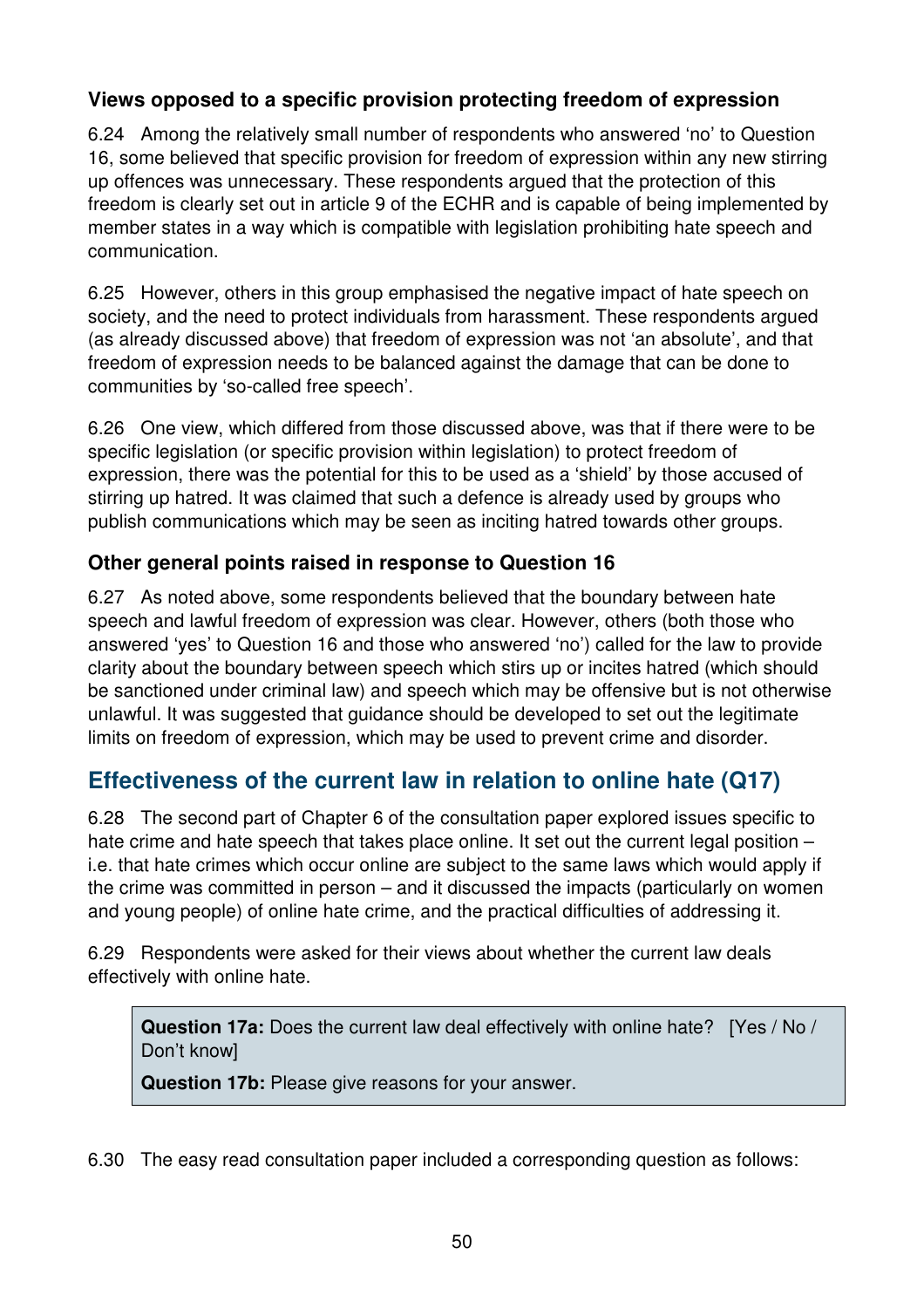## **Question ER6a:** Does the current law deal effectively with online hate? [Yes / No] **Question ER6b:** Please tell us why.

6.31 Altogether, 164 respondents answered either Question 17a or Question ER6a – 148 respondents answered Question 17a, and another 16 respondents answered Question ER6a. Table 6.3 shows that, among those who answered Question 17a, organisations were more likely to reply 'no' to this question (70%) while individuals were divided in their views (34% said 'yes'; 27% said 'no'; 40% said 'don't know'). Respondents to Question ER6a were unanimous in saying that current law does **not** deal effectively with online hate.

| <b>Respondent type</b> | Organisations |      | <b>Individuals</b> |      | Total |      |
|------------------------|---------------|------|--------------------|------|-------|------|
|                        | n             | $\%$ | n                  | %    | n     | %    |
| Yes                    |               | 19%  | 37                 | 34%  | 44    | 30%  |
| No                     | 26            | 70%  | 30                 | 27%  | 56    | 38%  |
| Don't know             | 4             | 11%  | 44                 | 40%  | 48    | 32%  |
| <b>Total</b>           | 37            | 100% | 111                | 100% | 148   | 100% |

**Table 6.3: Question 17 – Does the current law deal effectively with online hate?** 

\* Percentages may not total 100% due to rounding.

6.32 A total of 105 respondents (46 organisations and 59 individuals) provided further comments at Question 17b and 13 respondents (5 organisations and 8 individuals) commented at Question ER6b. An analysis of all these comments is presented here.

6.33 Similar points were often made irrespective of whether respondents answered 'yes' or 'no'. In particular, whether they believed that the current law dealt effectively with online hate or not, respondents repeatedly expressed serious concerns about:

- An increasingly hostile online environment particularly for women, children and vulnerable groups (including disabled people), and that among certain groups (including people with learning disabilities), the responses to this problem have often focused on keeping the victims away from the internet, rather than punishing the perpetrators
- The growing body of evidence about significant harm caused to individuals and groups as a result of online hate and harassment
- The perception (sometimes based on personal experience) that online hate is not taken as seriously as face-to-face abuse or physical assault would be; that it is less likely to be prosecuted; and that the penalties for engaging in it are not as severe and, as a result, it is under-reported
- The far-reaching and often persistent nature of online hate crime (victims can be targeted by international networks of perpetrators), and the long-term (sometimes devastating) impact not only upon individuals, but also upon social cohesion
- The perception that the regulation of social media companies is not adequate.

6.34 Both groups also highlighted the many practical difficulties of prosecuting online hate crime. These were seen by some respondents to be insurmountable. Those who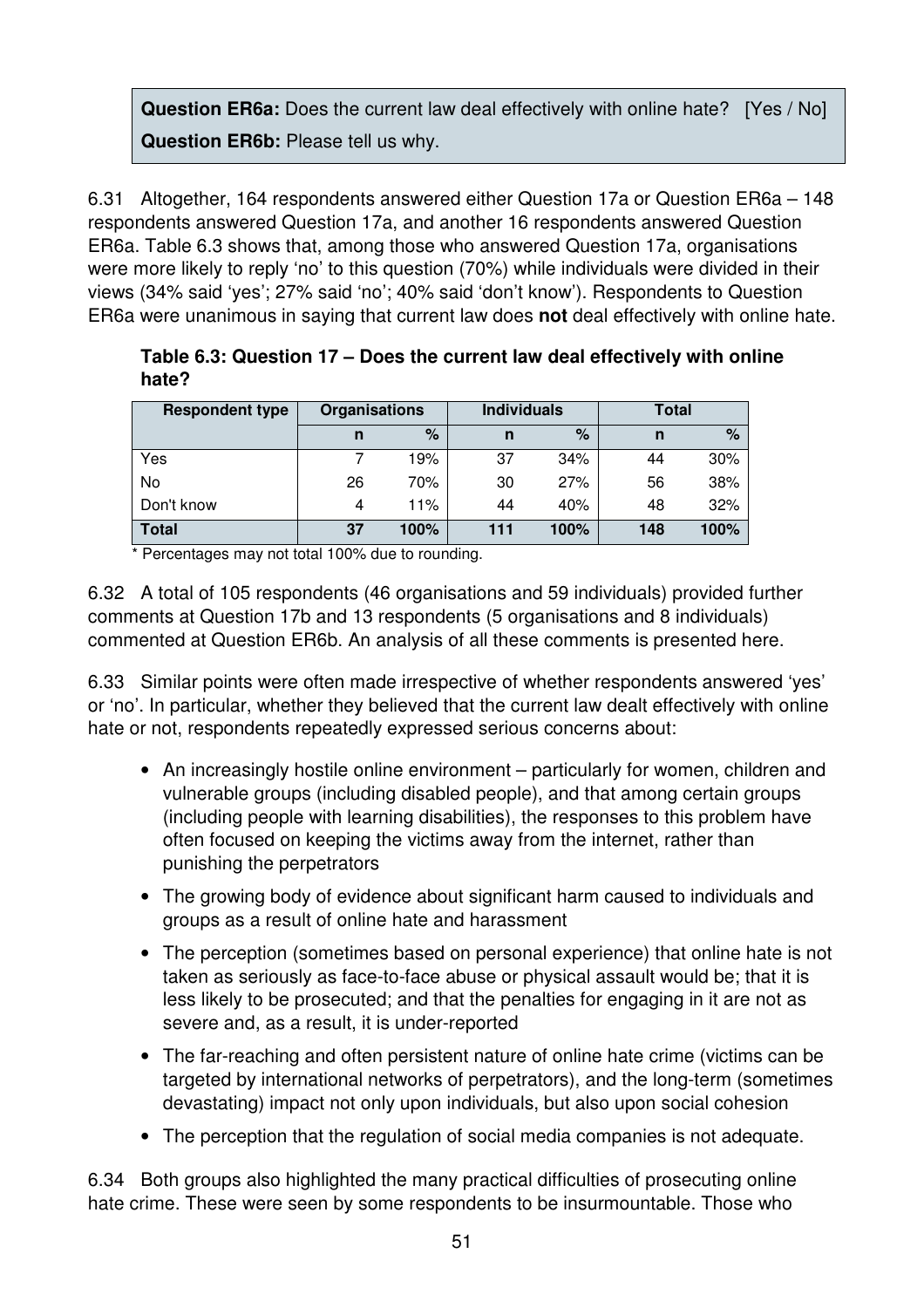answered 'yes' to Question 17a tended to believe that the legal framework for prosecuting online offences was adequate, but that a lack of resources and the practical difficulties of gathering evidence made enforcement difficult; whereas those who answered 'no' said that the law was ineffective because of the difficulties in enforcement.

## **The difficulties of enforcement**

6.35 Some respondents provided detailed information about the practical difficulties of policing online hate crime, highlighting the following issues:

- There can be challenges in identifying suspects the legal process for obtaining information from overseas companies about online 'users' can take months and some companies do not retain information about their users.
- Where comments are posted on chat forums, the police have to rely on data protection requests for user information, but site administrators are not obliged to provide this information.
- Where an individual can be identified, there are challenges in gathering sufficient evidence to be able to attribute comments made online to that individual with the degree of certainty required to prove a criminal charge.
- There are difficulties in having offensive material removed by a service provider, with comments posted years ago still able to be accessed by search engines.

6.36 There was also a suggestion that, in certain cases, even where an attempt is made by the police to bring forward a case for prosecution, the procurator fiscal may deem that the case is not sufficiently in the public interest to warrant a prosecution.

### **Views that the current law requires to be reformed**

 $\overline{a}$ 

6.37 While there was a general view among respondents that online hate crime is difficult to prosecute, there were differing views about how to tackle this situation. Some did not see the need for new legislation in this area, $11$  but instead made other suggestions about how to improve the response to online crime. These are discussed in paragraph 6.38 below. In contrast, others thought that current legislation was not designed to enable it to keep up with technological developments and this group saw a need for improved legislation. The following specific issues were highlighted:

• The various different Acts which can apply in cases of online hate crime have different evidential tests. One of these tests is that the perpetrator's behaviour must be shown to have caused 'fear and alarm'.<sup>12</sup> This particular test was seen to be too restrictive and it was suggested that legislation was needed in which the test is 'causing fear, alarm **or significant distress**'. Other tests were seen to be not strict enough, or too broad and unable to be applied in relation to the wide range of hate-related behaviour which may be encountered online.<sup>13</sup>

<sup>&</sup>lt;sup>11</sup> Some respondents set out in detail the various forms of legislation which can be applied in cases of online hate crime. <sup>12</sup> See Section 38(1), Criminal Justice and Licensing (Scotland) Act 2010.

 $<sup>13</sup>$  The reference here is to section 127 of the Communications Act 2003, which states that it is an offence to send</sup> through a public electronic communications network a message or other matter which is grossly offensive or of an indecent, obscene or menacing character for the purposes of causing annoyance, inconvenience or needless anxiety.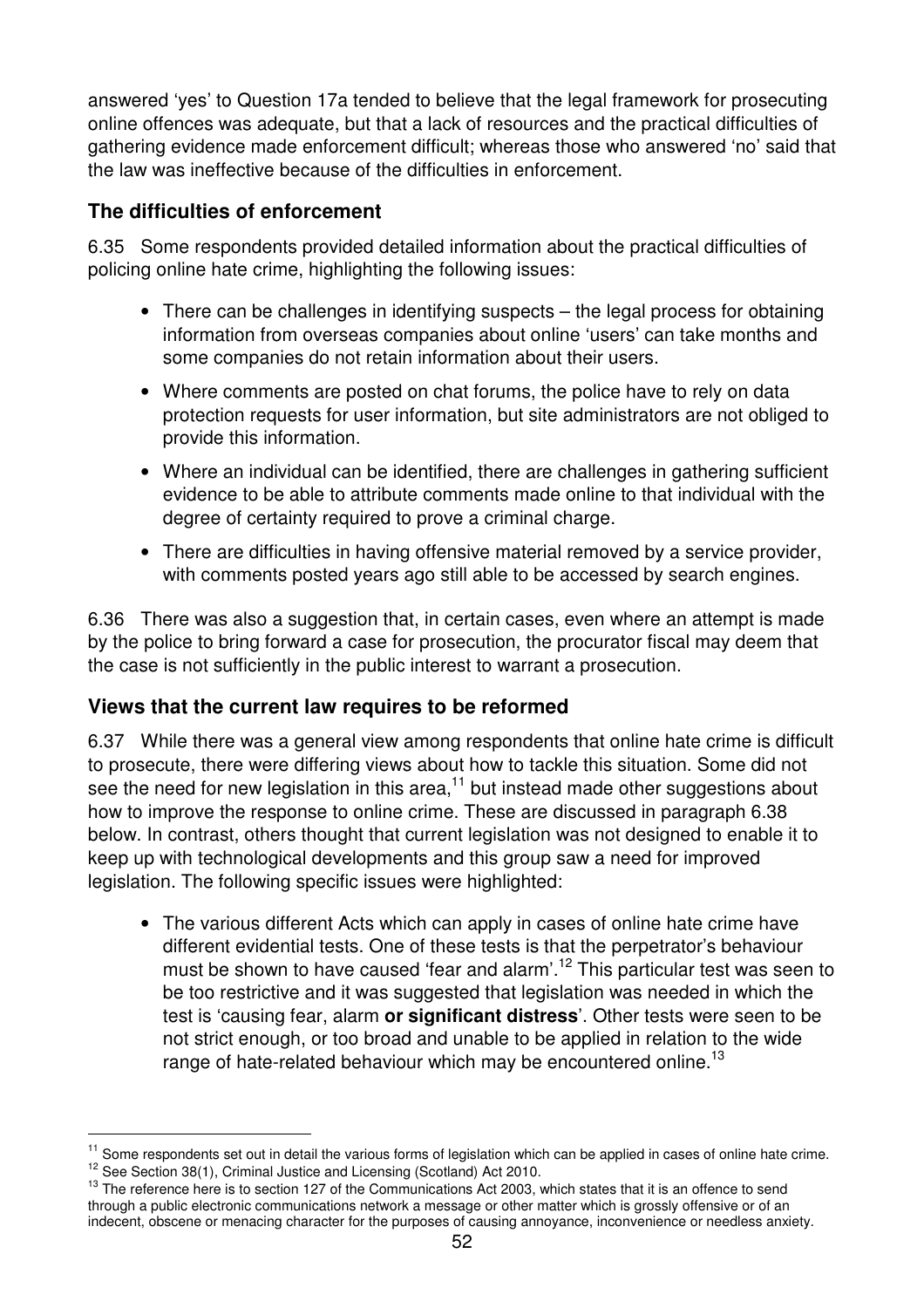- Jurisdictional barriers to online hate crime being tried in court should be removed. In particular, it was suggested that cases should be tried where the victim has reported the crime, rather than in the jurisdiction where the perpetrator committed the crime.
- Recognition should be given to online misogyny as a form of online hate speech.
- Any future legislation in this area should allow for the legal presumption that messages were sent by the owner of a computer or other device, or by the registered owner of an email or social media account, unless that individual is able to prove otherwise.
- Any future legislation in this area should be sufficiently wide to cover future advances in technology that allow for the transmission of online hate.

#### **Potential non-legislative actions / solutions**

 $\overline{a}$ 

6.38 Respondents also made suggestions about how the challenges of prosecuting and preventing online hate offences could be addressed without having to create new legislation. The most frequent suggestion was that social media companies should be expected to take greater responsibility in this area, and to take steps to support enforcement of online hate legislation – for example, by requesting proof of identity for setting up an email or social media account. Some respondents called for increased regulation of social media companies. (These views are discussed further in relation to Question 19 below.) Other suggestions included:

- Increasing the resources available for prosecuting individuals who engage in online hate crime, and removing barriers to evidence gathering by the police and their partners (no specific details were provided about how this should be done)
- Improving awareness and education relating to online hate crime it was noted that members of the public are often not clear about what constitutes an online hate crime, and what the process is for reporting it
- Considering whether there is scope for the Crown Office and Procurator Fiscal Service (COPFS) to take a more robust approach in relation to offences falling within Category 4 of their guidance<sup>14</sup>
- Undertaking research to learn more about disabled people's experiences of online hate crime – in particular, there should be an equivalent response to hate directed at disabled people in person and online
- Considering the possibility of requiring minors to have the approval of a parent, guardian or other responsible adult when opening an account online, and / or considering introducing more general controls on registering for online accounts to enable the owners / users to be identified.

<sup>&</sup>lt;sup>14</sup> Category 4, referred to in the technical consultation paper, refers to communications which cannot be categorised strictly as hate crime, but which are nonetheless considered to be grossly offensive, indecent or obscene or involve the communication of false information about an individual or group of individuals which results in adverse consequences for that individual or group of individuals.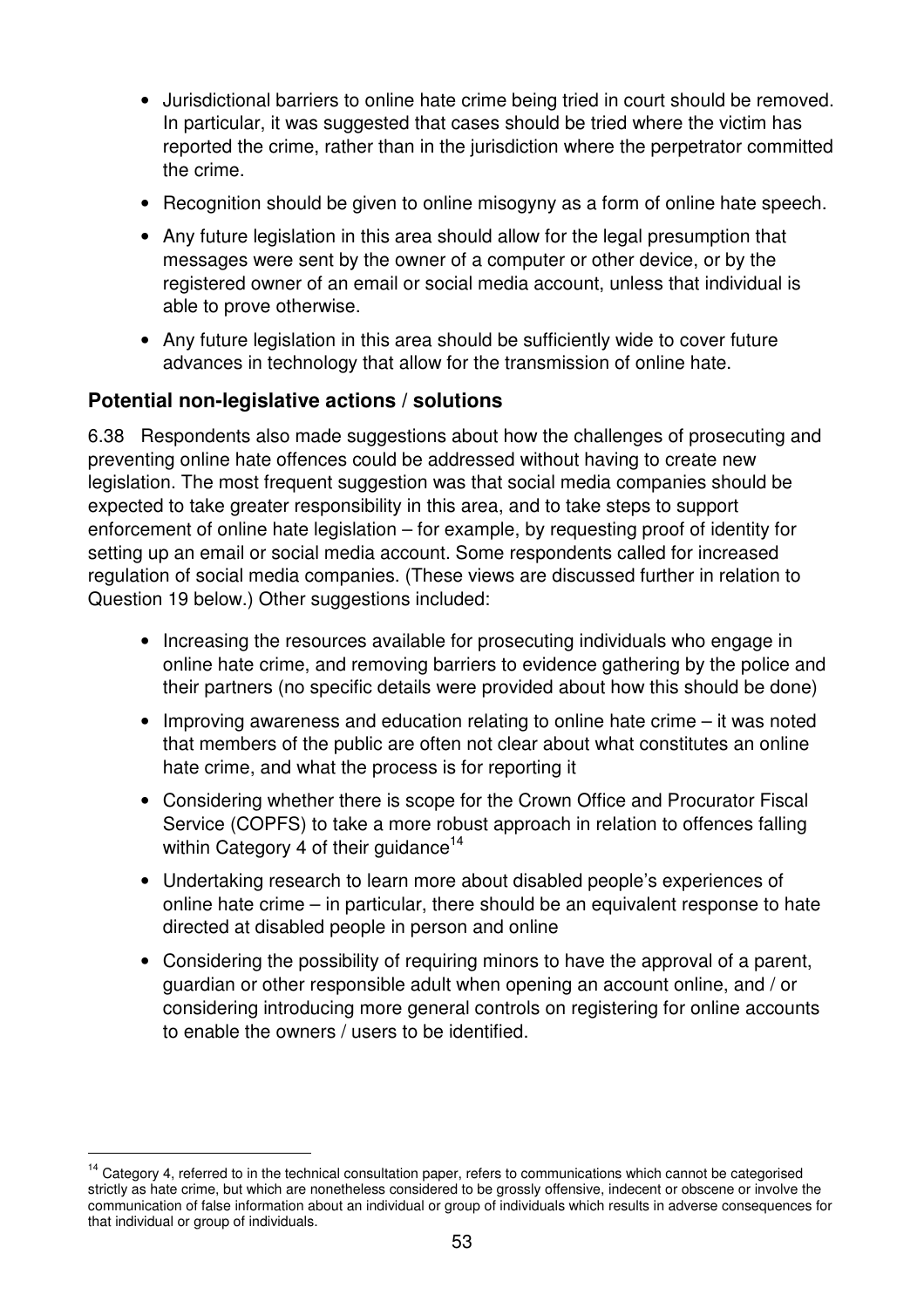#### **Other issues raised in relation to online hate crime**

6.39 Some individual respondents offered comments that were not directly related to the question asked, but were of a more general nature. This group generally thought that existing legislation was sufficient to deal with any online hate that led to criminal behaviour, and that hate crime should be dealt with in the same manner regardless of whether it is expressed verbally, or through paper or online media. Some expressed concerns that if additional legislation were created to deal with online hate, this could have an impact on free speech.

# **Gaps in existing legislation regarding online activity (Q18)**

6.40 Question 18 asked respondents whether there were any specific forms of online activity that should be criminal but which are not covered by existing law.

**Question 18a:** Are there specific forms of online activity which should be criminal but are not covered by the existing legislation? [Yes / No / Don't know]

**Question 18b:** Please give reasons for your answer.

6.41 Altogether 122 respondents answered Question 18a. Table 6.4 shows that a quarter of all respondents (27%) answered 'yes' to this question, while 53% said 'don't know'. However, among organisational respondents, half (50%) answered 'yes'.

| Table 6.4: Question 18 – Are there specific forms of online activity which |
|----------------------------------------------------------------------------|
| should be criminal but are not covered by the existing law?                |

| <b>Respondent type</b> | <b>Organisations</b> |      | <b>Individuals</b> |      | Total |      |
|------------------------|----------------------|------|--------------------|------|-------|------|
|                        | n                    | $\%$ | n                  | $\%$ | n     | $\%$ |
| Yes                    | 12                   | 50%  | 21                 | 21%  | 33    | 27%  |
| No                     | 3                    | 13%  | 21                 | 21%  | 24    | 20%  |
| Don't know             | 9                    | 38%  | 56                 | 57%  | 65    | 53%  |
| <b>Total</b>           | 24                   | 100% | 98                 | 100% | 122   | 100% |

Percentages may not total 100% due to rounding.

6.42 Altogether, 49 respondents (19 organisations and 30 individuals) offered further comments. This included five individuals and two organisations who answered 'no' to Question 18a. The five individuals made a range of disparate comments which suggested that they thought existing legislation was satisfactory, while the two organisations made more general comments about: (i) the overall coverage of legislation relating to online offices, and whether this coverage was satisfactory; and (ii) the need for better information and guidance from social media companies about how to report offensive content. The latter respondent was particularly concerned about how users of British Sign Language (BSL) can report offensive content (including content posted in BSL).

6.43 Those answering 'yes' to Question 18a suggested a range of activity which they believed was not covered by existing law, and which they thought should be considered as criminal, including: online bullying and harassment (also 'crowd sourced harassment'); online misogyny and incitement of misogyny; inciting self-harm or suicide; enabling pornography to be viewed by children; and the publication of 'fake news'. There was also a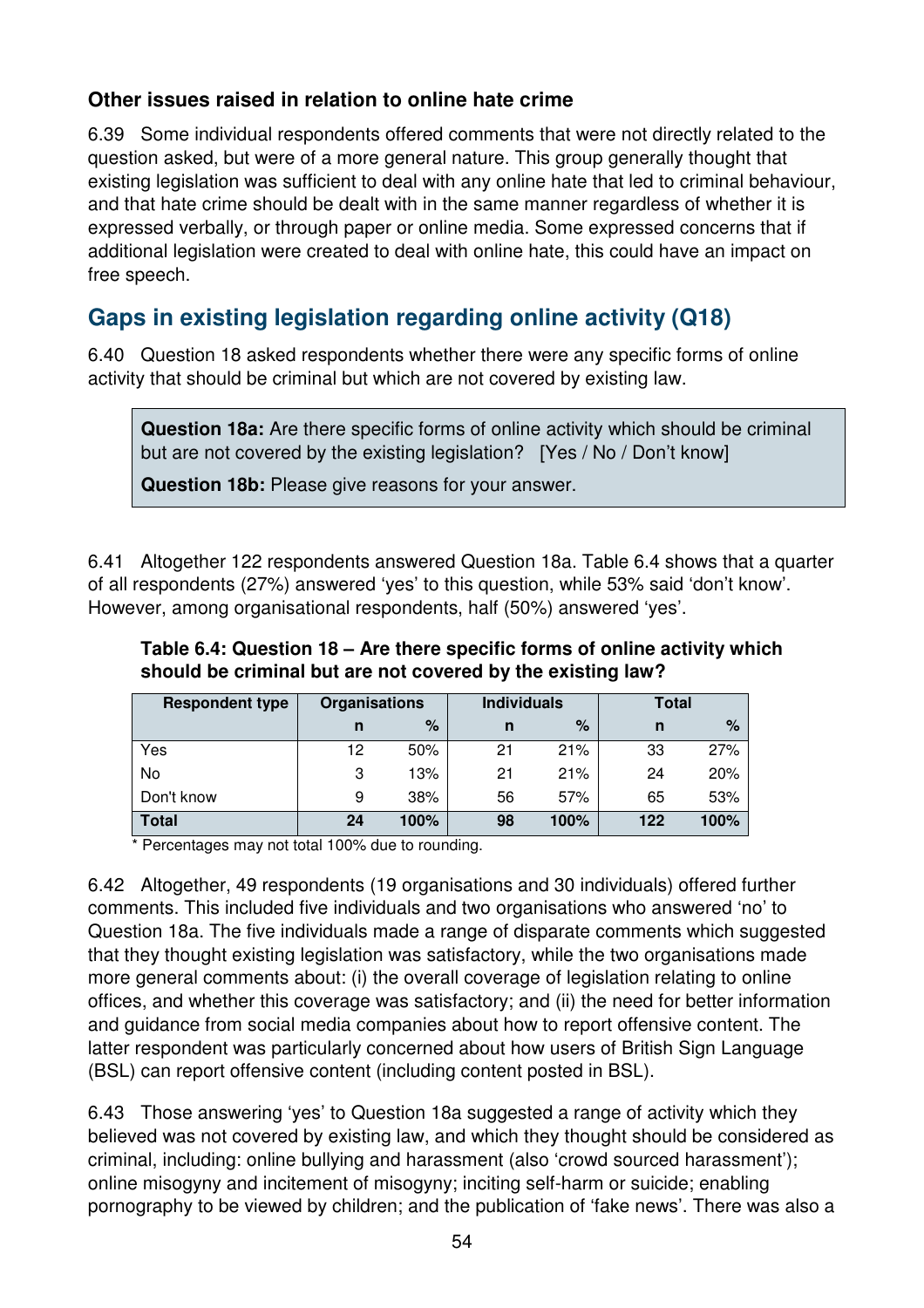suggestion that there was a need to address hate expressed through text, chat and voice on gaming platforms and gaming sites.

6.44 Some respondents in this group also thought that existing legislation was ineffective or too lenient in prosecuting online pornography and paedophilia; race-related harassment and hostility; harassment and hostility towards other groups with protected characteristics; impersonating another person online; posting photographs of a person or personal information about them without their consent and using these to harass, demean or degrade the individual; and threats to an individual's life, family or home.

6.45 A few respondents also offered specific suggestions:

- It should not be possible for children and young people to be able to freely access racially offensive material or pornography. At present, access to offensive sites or material can be blocked through the installation of complicated and ineffective barriers / filters (users can essentially 'opt out' of certain types of content). However, access should be through 'opting in'. Therefore, all computers, phones and tablets should have an inbuilt effective filter system which an individual user must choose to override.
- A new law relating to online offences should be developed to deal with four types of harm caused by online hate:
	- o Harm caused to an individual when the harassment they experience takes place online but in a private form (for example, through emails or text messages). This may take the form of alarm or distress.
	- o Harm caused to an individual when hate is communicated on social media or another public forum. As well as harassment, alarm or distress, a victim may suffer reputational harm (which may result in broken relationships, and harm to career and their ability to maintain a presence on the internet).
	- o Harm caused by speech that is not directed at any one person in particular, but involves generalised hateful comments which 'poison the atmosphere' and demonise particular groups of individuals who share a protected characteristic.
	- $\circ$  The potential radicalisation of individuals or the entrenching of global hate movements.
- According to guidance from COPFS (cited in the technical consultation paper), hate speech targeted at an individual is not considered to be an offence in current law.<sup>15</sup> It was suggested that this made it difficult to obtain a clear picture of an offender's behaviour or to assess the impact of hate speech on health and wellbeing.

 $\overline{a}$ 

 $15$  See pages 39 and 40 of the technical consultation paper. The guidance sets out four categories of online communications which may give rise to criminal activity. Hate speech targeted at an individual appears not to be covered by any of the four categories.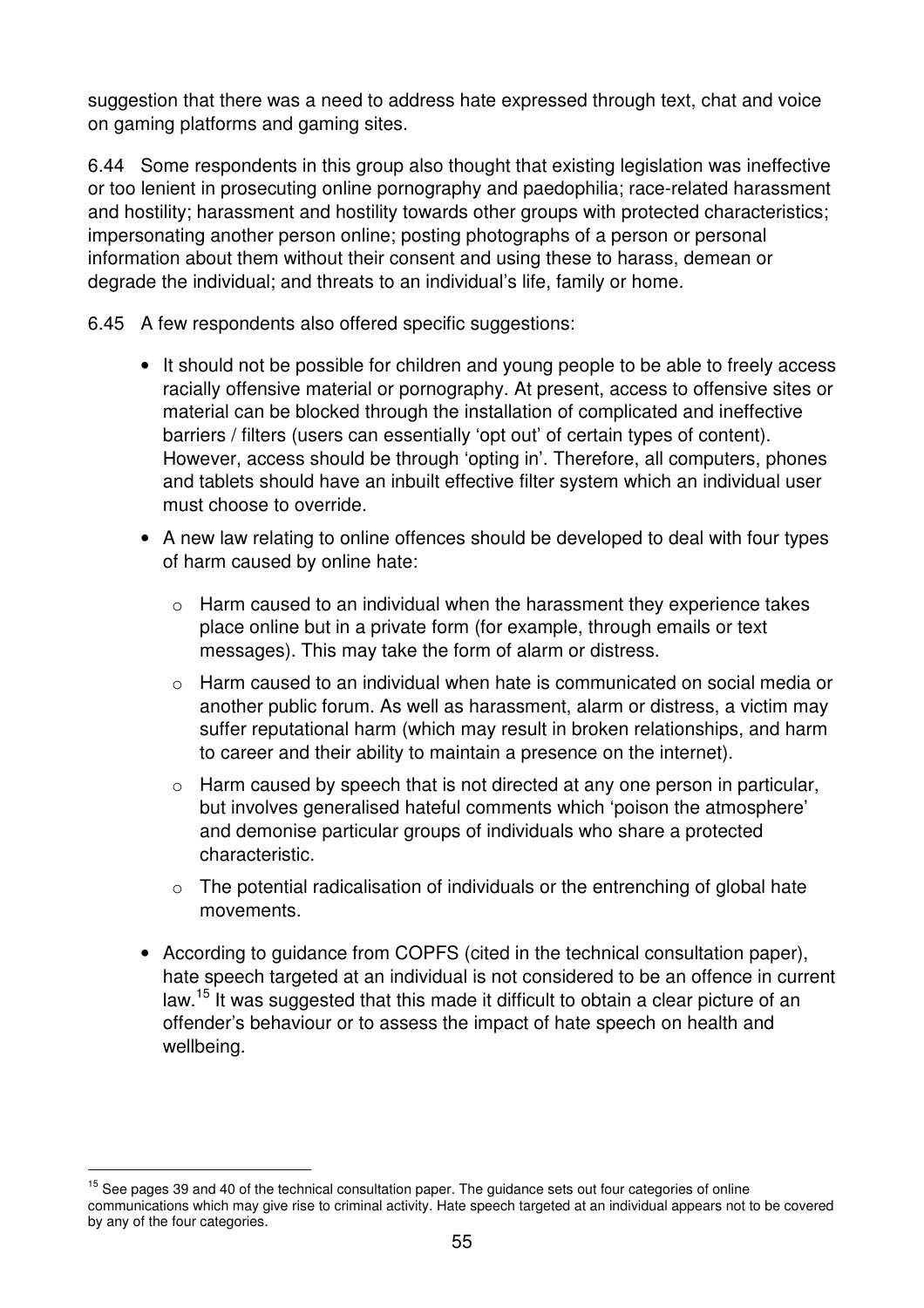# **Target for prosecution in relation to online hate crime (Q19)**

6.46 The consultation paper asked respondents for their views about whether online hate crime should be tackled through the prosecution of individuals or the regulation of social media companies or a combination of the two. This was posed in the consultation questionnaire as a yes / no question, followed by a request to respondents to give reasons for their answer.

**Question 19a:** Should this be tackled through prosecution of individuals or regulation of social media companies or a combination of the two? [Yes / No / Don't know]

**Question 19b:** Please give reasons for your answer.

6.47 As this question offered respondents three choices, it is unclear what a 'yes' or 'no' response would mean in this context. Several respondents pointed out that they were unable to answer the first part of the question for this reason, and so they left the question blank. Table 6.5 is therefore based on an analysis of respondents' written comments.

6.48 Altogether, 74 respondents (25 organisations and 49 individuals) made comments at Question 19. In addition, a further 32 respondents (1 organisation and 31 individuals) answered 'don't know' to the first part of the question.<sup>16</sup> Table 6.5 shows most organisations (73%) and around a third of individuals (34%) were in favour of tackling online hate crime through a combination of the prosecution of individuals and regulation of social media companies. The largest proportion of individuals (39%) answered 'don't know' to this question.

| Table 6.5: Question 19 – Should this be tackled through prosecution of      |
|-----------------------------------------------------------------------------|
| individuals or regulation of social media companies or a combination of the |
| two?                                                                        |

| <b>Respondent type</b>                  | <b>Organisations</b> |      | <b>Individuals</b> |      | Total |      |
|-----------------------------------------|----------------------|------|--------------------|------|-------|------|
|                                         | n                    | %    | n                  | %    | n     | $\%$ |
| Prosecution of<br>individuals           | 2                    | 8%   | 3                  | 4%   | 5     | 5%   |
| Regulation of social<br>media companies |                      | 4%   | 8                  | 10%  | 9     | 8%   |
| Combination of the<br>two               | 19                   | 73%  | 27                 | 34%  | 46    | 43%  |
| <b>Neither</b>                          |                      | 0%   | 6                  | 8%   | 6     | 6%   |
| Don't know                              |                      | 4%   | 31                 | 39%  | 32    | 30%  |
| Other comment                           | 3                    | 12%  | 5                  | 6%   | 8     | 8%   |
| <b>Total</b>                            | 26                   | 100% | 80                 | 100% | 106   | 100% |

\* Percentages may not total 100% due to rounding.

 $\overline{a}$ 

6.49 There were a few lengthy and detailed responses to this question from experts on this topic. The discussion here includes only the key points from these responses.

 $16$  Forty-two (42) respondents answered the first part of the question but made no comments. Of these, 5 said 'yes', 5 said 'no' and 32 said 'don't know'. Only those who answered 'don't know' to this question are included in Table 6.5.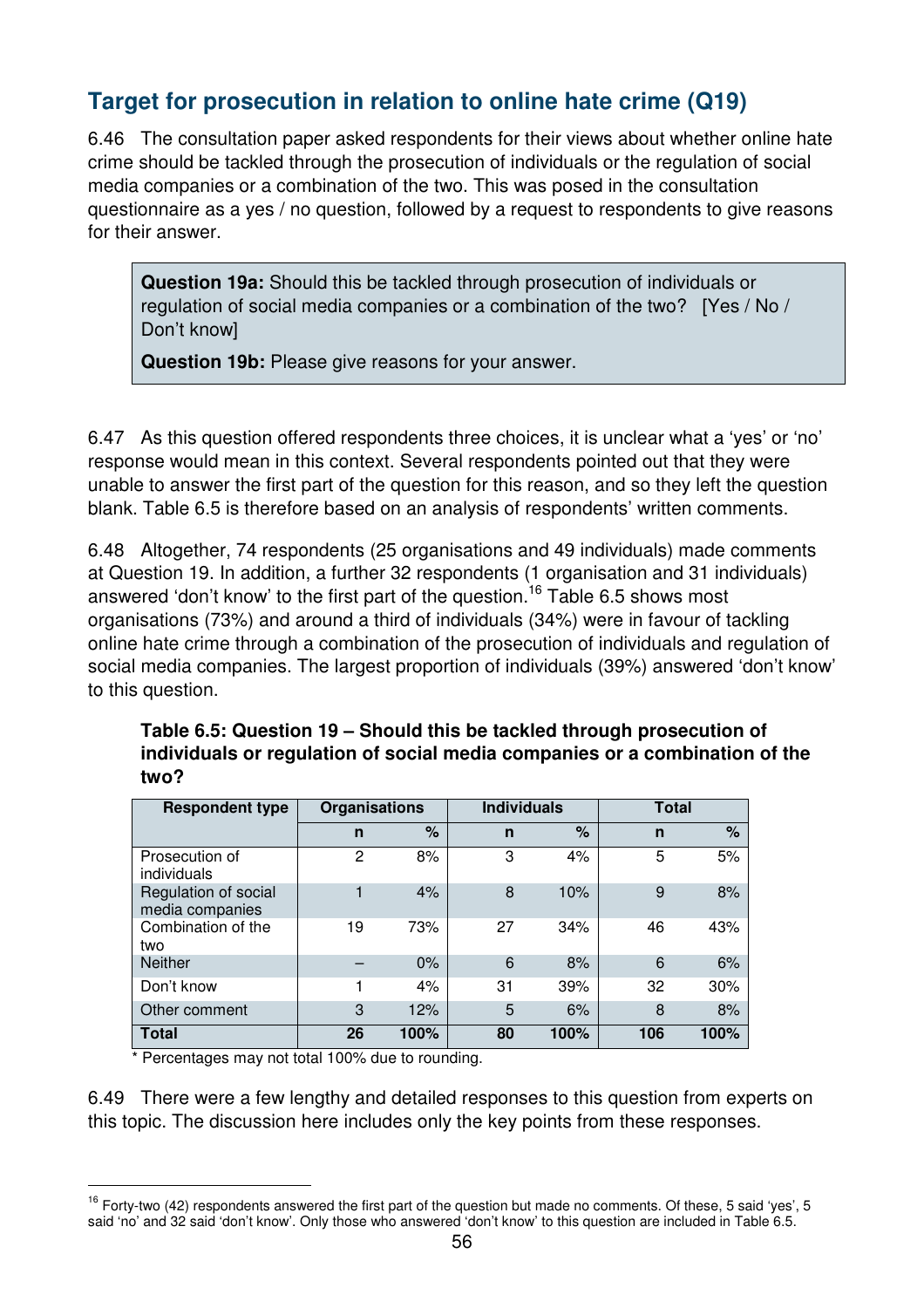## **Views in favour of a combined approach**

6.50 Respondents who were in favour of a combined approach (through prosecution of individuals and regulation of social media companies) thought that individuals who post offensive, defamatory and hateful material should be prosecuted and pay the penalty for their behaviour. However, they also suggested that the prosecution of individuals alone will not be able to address the problem, and that the aim of legislation should be not only to punish individuals who commit online hate offences, but also to discourage them and others from behaving in an offensive way. The latter cannot be achieved without robust regulation of social media companies.

6.51 This group thought that social media companies should be expected to take greater responsibility and to have greater accountability for monitoring and moderating their sites. Respondents argued that such companies are publishers of content and should be subject to the same laws and regulations as any other publisher. They also argued that the major social media companies are reasonably well equipped to tackle these issues through appropriate allocation of resources and policy enforcement.

6.52 This group made a range of suggestions about what 'regulation' of social media might look like, including:

- Fines for social media companies that fail to respond to users who are known to be spreading hate on their sites
- Clearer and more robust reporting mechanisms for flagging up hate content on social media platforms, together with a requirement that such posts are also referred to the police
- Ensuring that users of social media accounts are required to provide proof of identity
- Filtering content generated from outside Scotland for hate crime.

6.53 At the same time, there was also a view that, while a combined approach may be necessary and desirable in principle, it was unclear (i) whether the regulation of social media platforms could be enforced, and (ii) the extent to which potential prosecutions could be actionable. As discussed above in relation to Question 17, respondents highlighted the difficulties of obtaining the necessary evidence for a criminal prosecution, and suggested that the scope of the problem was too great to be dealt with solely by the Scottish criminal justice system. The point was also made that the prosecution of individuals and the regulation of social media are very different, and tackling online hate through these different mechanisms would not necessarily address the same harms, or the seriousness of the harm suffered.

6.54 There was a view within this group that third party intermediaries could have a role in the regulation of online hate. However, if such an approach could be developed, it would be important that: (i) this is not at the expense of pursuing individual perpetrators; and (ii) the activities of the third party intermediaries are monitored to ensure that they are neither under- nor over-zealous in their removal of offensive content (to protect freedom of speech).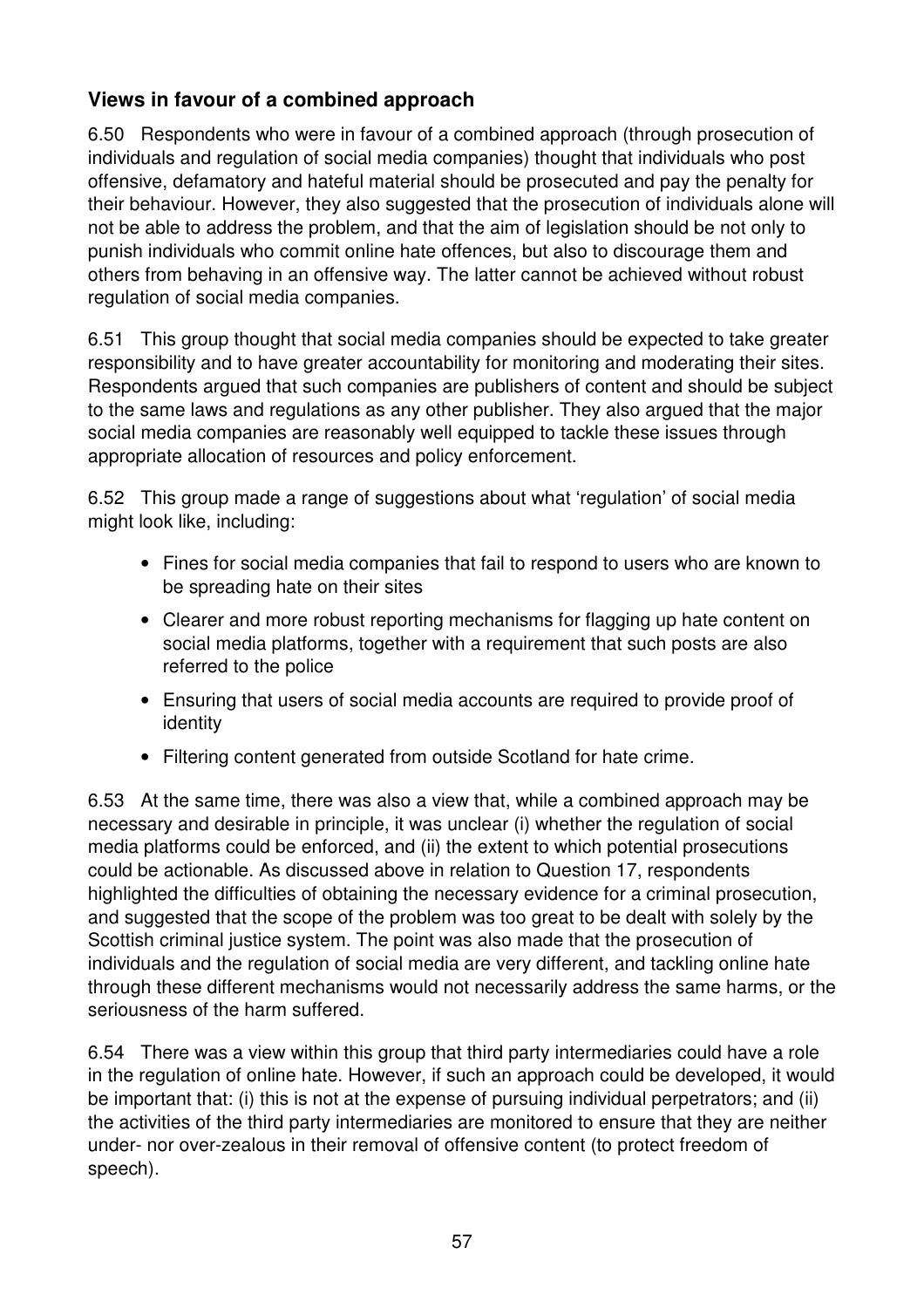## **Views in favour of other types of approaches**

6.55 Some respondents did not think that the regulation of social media companies was practically possible. The point was made that 'companies and online applications start up and evolve every day globally, and regulating this would be unmanageable'. Some within this group argued that the focus should be on individual responsibility ('if a person sends an email inciting violence, it would be unfair to prosecute the internet service provider'), and that this should be addressed within a context of restorative justice.

6.56 Others expressed concern about the proposal to regulate social media companies. Two points were made:

- Any attempt to regulate social media should bear in mind that other jurisdictions may view this as a precedent to justify developing their own regulations which would not be acceptable to people in Scotland.
- The regulation of social media could be viewed as an infringement on human rights and free speech.

6.57 Some respondents suggested expanding efforts to educate the public about the impact of this type of behaviour. It was noted that, in fact, many users of social media sites are very proactive in 'policing' their own communities, and will often report offensive comments or activity. By working alongside social media companies, and demonstrating how harmful online hate can be to their 'communities', it is possible to have offensive posts removed quickly.

6.58 A few respondents were not in favour of an approach that involved prosecuting individuals. These respondents argued that the prosecution of individuals involved in online hate speech or hate crime is impractical ('it would take several generations of lawyers to prosecute all those involved' in such behaviour), nor was it desirable to criminalise large numbers of individuals. These respondents thought that an approach involving the regulation of social media would be more productive. It was suggested that if legislation could focus on charging social media companies with 'complicity in the offence', the companies might be more willing to allocate the necessary resources for developing better automated systems to identify and get rid of offensive material quickly.

6.59 There was also a suggestion that any individuals caught stirring up hatred or using demeaning or derogatory language online should, in the first instance, receive a warning from the social media company. Only if that warning is not heeded should the individual be prosecuted.

### **Views in favour of neither approach**

6.60 A few respondents (all individuals) thought that online hate crime should not be tackled **either** through prosecution of individuals **or** through regulation of social media. This group were primarily concerned about the potential adverse impacts of such actions on freedom of speech. The point was made that social media companies should never be regulated because people cannot agree on what is and is not hate speech. Others described the proposal as 'tyrannical' or 'paternalistic'. Among this group, there was a suggestion that it would be preferable for social media companies to police their own sites, but that a requirement to protect freedom of speech should be imposed upon them.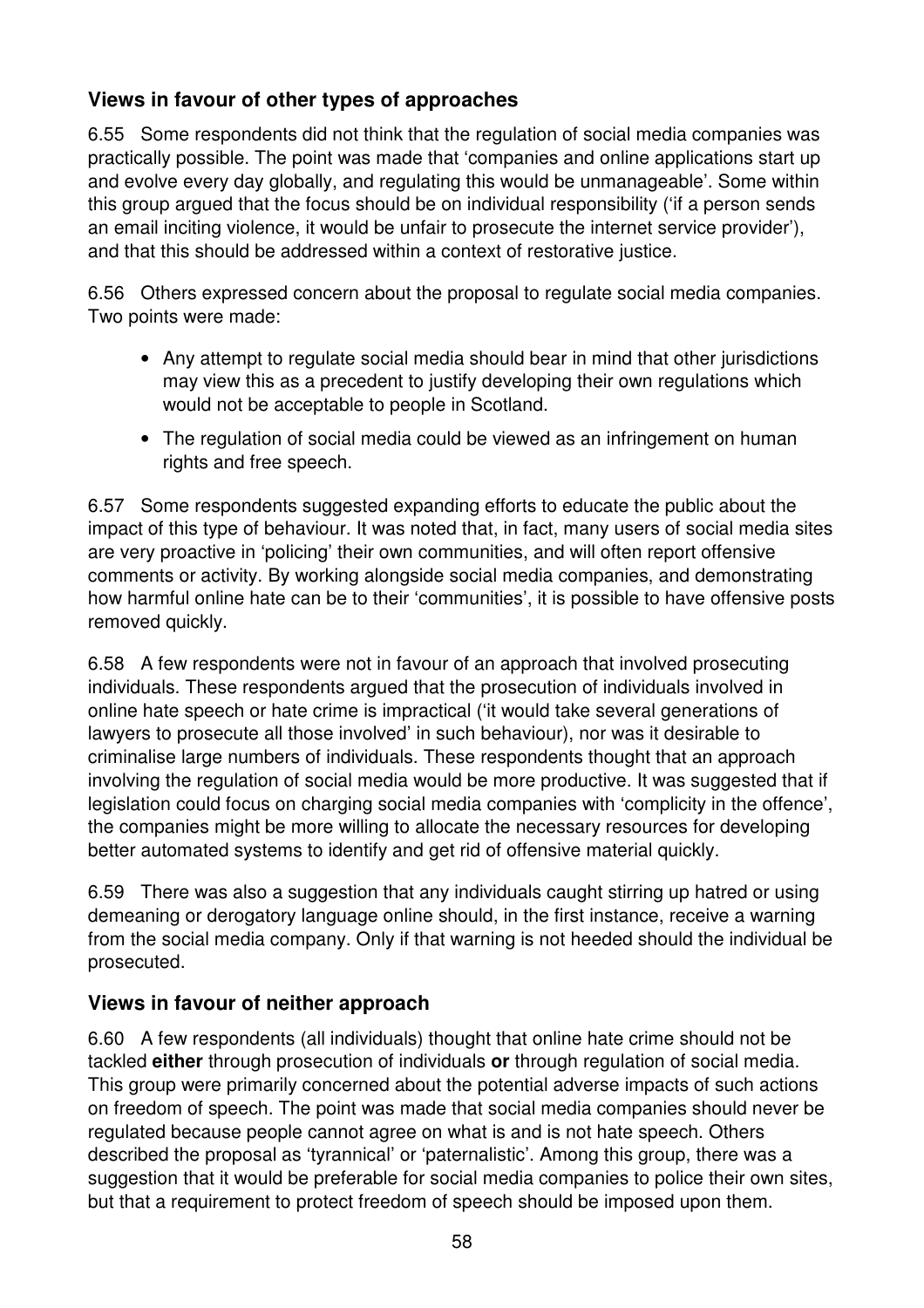# **7. Offensive behaviour at football (Q20 – Q27)**

7.1 Chapter 7 of the consultation paper focused on the issue of offensive behaviour in the context of football matches. The chapter discussed the purpose of the Offensive Behaviour at Football and Threatening Communications (Scotland) Act 2012 (hereafter referred to as 'the 2012 Act'), which came into force on 1 March 2012. Section 1 of the Act creates the offence of 'offensive behaviour at regulated football matches'. The offence also applies to problems of disorder outside and en route to or from football stadia (e.g. on public transport and in the street) and in pubs and other venues where matches are televised.

7.2 The consultation questionnaire contained eight questions<sup>17</sup> focusing on five issues:

- The type of conduct prosecuted under section 1 of the Act (Qs 20, 21 and 22)
- The application of section 1 to conduct outwith Scotland (Qs 23 and 24)
- The implications of the case MacDonald (PF Dingwall) v Cairns 2013 SCCR 422 (Q25)
- The extent to which conduct subject to prosecution under section 1 of the Act is covered by pre-existing common law or other legislation (Q26)
- The use of football banning orders by football clubs (Q27)

7.3 Compared to other sections of the consultation paper, the response rates for these questions were relatively low. Only between 15% and 19% of respondents answered any of the tick-box questions in this section, and between 5% and 16% of respondents answered any of the open questions.

7.4 The low response rate may be related to the ongoing work of the Scottish Parliament Justice Committee concerning the possible repeal of the 2012 Act.<sup>18</sup> The Justice Committee issued a call for written evidence, with a closing date for submissions of 18 August 2017 – just a fortnight before the Independent Review of Hate Crime Legislation issued its consultation paper. Therefore, it is possible that some respondents, having given their views to the Justice Committee, did not feel it was necessary to submit a separate response to the review. Indeed, a few respondents simply provided a reference to their submission to the Justice Committee as their response to the review.

7.5 It is worth reiterating (as stated in the consultation paper) that the review will take into account any evidence submitted to the Justice Committee in the formulation of its final recommendations. However, in relation to the analysis below, only responses submitted directly to the review consultation are included – with one exception.

7.6 The response to the consultation from the Crown Office and Procurator Fiscal Service (COPFS) contained a reply to only one of the eight questions in this section. In lieu of responding to the other seven questions, COPFS attached a list of references with web links to previous statements made by them or evidence provided by them for other consultations or investigations.<sup>19</sup> It was not, therefore, always straightforward to identify

 $\overline{a}$ 

 $17$  Note that Questions 25 and 26 were included in the technical consultation paper only.

<sup>&</sup>lt;sup>18</sup> James Kelly MSP introduced a member's Bill to the Scottish Parliament on 21 June 2017 to repeal the 2012 Act. <sup>19</sup> The list included: the Lord Advocate's guidelines on the 2012 Act, annual statistics published by the Scottish Government in relation to the 2012 Act, and a report of the evaluation of the 2012 Act. It also included the Lord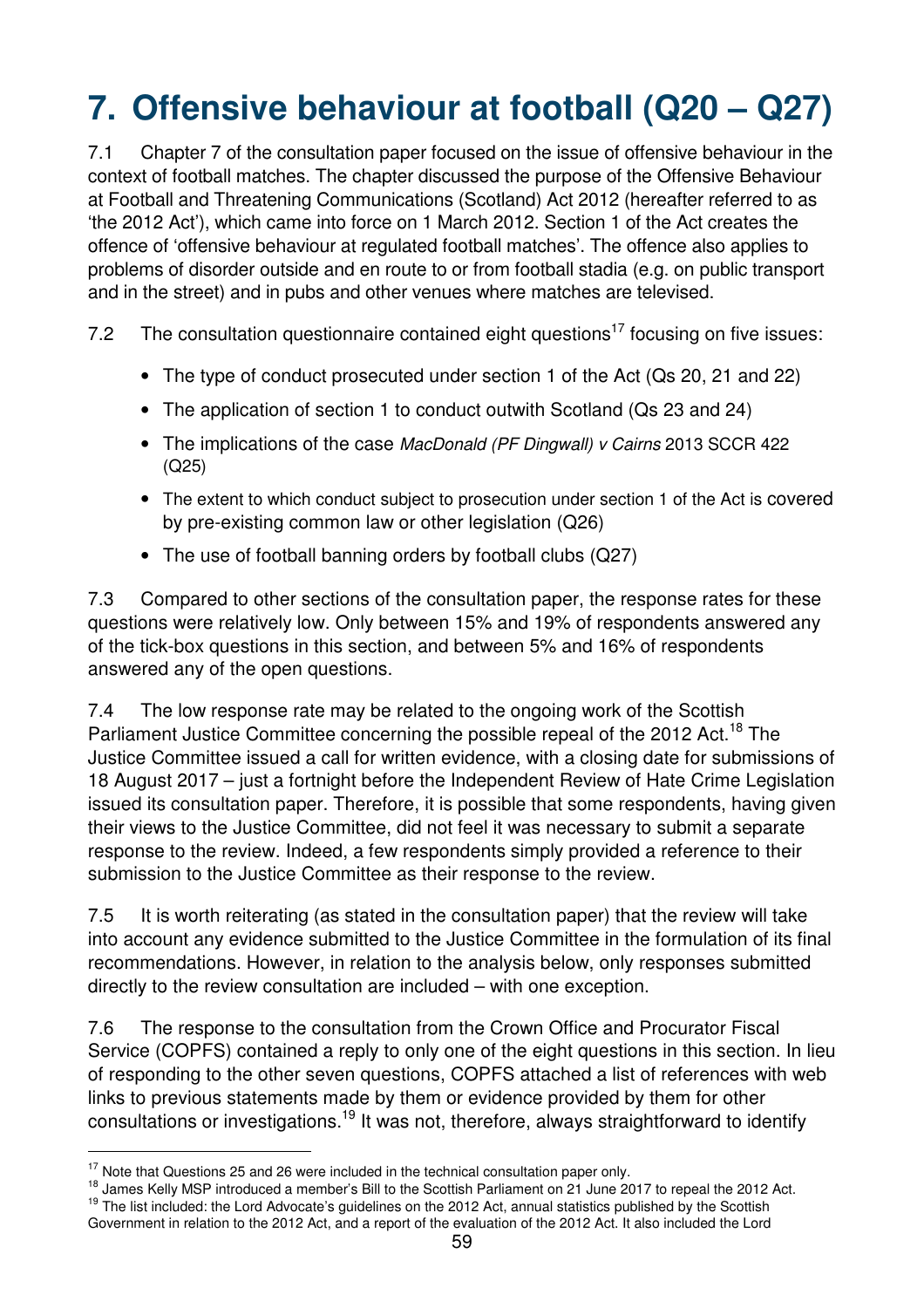their views on the individual consultation questions. However, given the unique perspective that COPFS has in relation to the operation of the 2012 Act, for the purposes of the analysis presented here, a decision was taken to examine two of the external documents cited in their response: (i) their written submission to the Justice Committee, dated 25 August 2017 (this includes a copy of a letter from the Head of Policy at COPFS, to James Kelly MSP in response to the consultation entitled 'Proposed Football Act (Repeal) (Scotland) Bill' dated 21 October 2016)<sup>20</sup> and (ii) the oral evidence presented by COPFS to the Justice Committee on 3 October 2017.<sup>21</sup>

7.7 The analysis of responses to Questions 20–27 is discussed below. Note that, because of the role that COPFS and Police Scotland have in the implementation / enforcement of the 2012 Act, where these two organisations raise issues not otherwise addressed in the responses, this is highlighted.

# **Clarity of 2012 Act (Q20)**

 $\overline{a}$ 

7.8 The consultation paper noted that those who support repeal of the 2012 Act say that it is 'illiberal, confusing and unclear'. It also pointed out that there may be some uncertainty among football fans about what is, and is not, acceptable behaviour in the context of football matches, and who decides what forms of behaviour are acceptable.

7.9 Question 20 was an open question (i.e. there was no tick-box) which sought views about the clarity of the 2012 Act, and in particular its clarity about which actions might constitute a criminal offence in the context of a regulated football match.

**Question 20:** How clear is the 2012 Act about what actions might constitute a criminal offence in the context of a regulated football match?

7.10 Altogether, 70 respondents (31 organisations and 39 individuals) addressed this question and there was disagreement among them about whether the 2012 Act is clear about what actions might constitute a criminal offence in the context of a regulated football match. The most common view, both among individuals and organisations, was that the 2012 Act is **not** clear. Around three-fifths of individuals and around two-fifths of organisations expressed this view, compared with around a quarter of individuals and less than a fifth of organisations who thought the Act **is** clear. Note that approximately two-fifths of organisational respondents did not directly answer the question, but rather raised relevant issues for consideration by the review, or they expressed concerns that the 2012 Act may be perceived by **other** people (football fans, in particular) to be unclear.

Advocate's and COPFS input to the original Bill proceedings, the response from COPFS to James Kelly's consultation in October 2016, and their evidence submitted to the Justice Committee.

<sup>&</sup>lt;sup>20</sup> Written Submission from COPFS on the Offensive Behaviour at Football Act and Threatening Communications (Scotland) Act 2012 dated 25 August 2017: http://www.parliament.scot/S5\_JusticeCommittee/Inquiries/OBR216-COPFS.pdf.

<sup>21</sup> Evidence provided by the Head of Policy at COPFS to the Justice Committee, 3 October 2017: http://www.parliament.scot/parliamentarybusiness/report.aspx?r=11130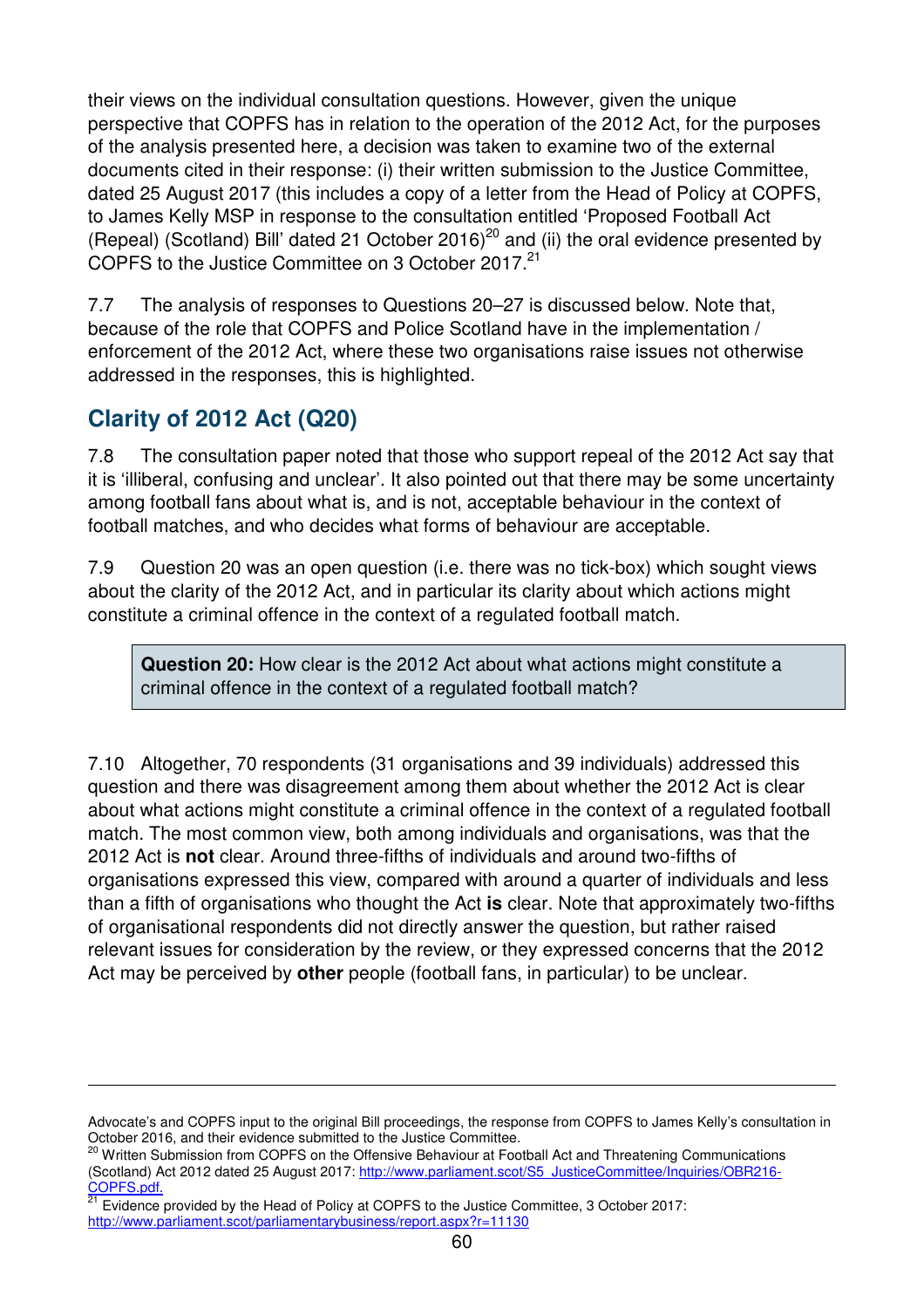### **Views on the clarity of the Act**

7.11 Among those who commented on the clarity of the Act, views ranged from 'I think it is quite clear' on the one hand, to 'it is completely unclear' on the other.

7.12 While some respondents simply stated that it is 'clear enough' or 'not very clear' without further comment, others provided further information about why they believed it was clear; alternatively, they suggested specific aspects of the 2012 Act which they considered to be unclear.

7.13 Among those who thought the 2012 Act was clear (including COPFS and Police Scotland), several points were made:

- The Act sets out a two-part legal test in section 1(1), which must be met before an offence is deemed to have been committed. First, the behaviour must be one of five types set out in section 1(2). Second, the behaviour must also incite, or be likely to incite, public disorder. Both elements in this test must be satisfied before any prosecution can be commenced.
- The Act provides a clear definition of the **classes** of behaviour which would constitute an offence under section 1. It does not provide detailed examples of how this behaviour might be manifested in a real life situation. This approach is similar to that taken in legislation such as the Criminal Justice and Licensing (Scotland) Act 2010, section 38, which provides a broad framework for the offence of 'threatening or abusive behaviour' without specifying precisely what such behaviour entails.
- The Lord Advocate's guidelines on the 2012 Act provide more detail on the type of behaviour to which the Act is likely to apply – although, again, it does not provide a definitive list of every kind of behaviour which could constitute and offence under section 1.

7.14 In contrast, other respondents thought that the following aspects of the Act were not clear (or not clear enough):

- **The specific behaviours defined as offences by the Act:** Some respondents thought that the offences created by the 2012 Act were unclear and 'arbitrary', and that the essential criminal behaviour had not been adequately defined. Specifically, some felt that the language used in section 1(2)(e) of the Act ('other behaviour that a reasonable person would be likely to consider offensive') was subjective, and they claimed that this had resulted in difficulties for enforcement, since what is 'offensive' to any particular individual is highly situational and subjective. A separate point was also made that it can be difficult to distinguish between stirring up hatred on religious and other grounds, which section 1(2)(a) to (c) prohibits, and expressing 'antipathy, dislike, ridicule, insult or abuse' towards religions and their practices, which section 7 allows.
- **The application of the Act during the journey to and from matches:** These provisions in the 2012 Act were seen to be ambiguous and potentially open to misinterpretation, particularly where overnight stays were involved. Respondents also noted the possibility that individuals could be prosecuted under section 1 of the Act, whether or not they actually attended or intended to be at the match.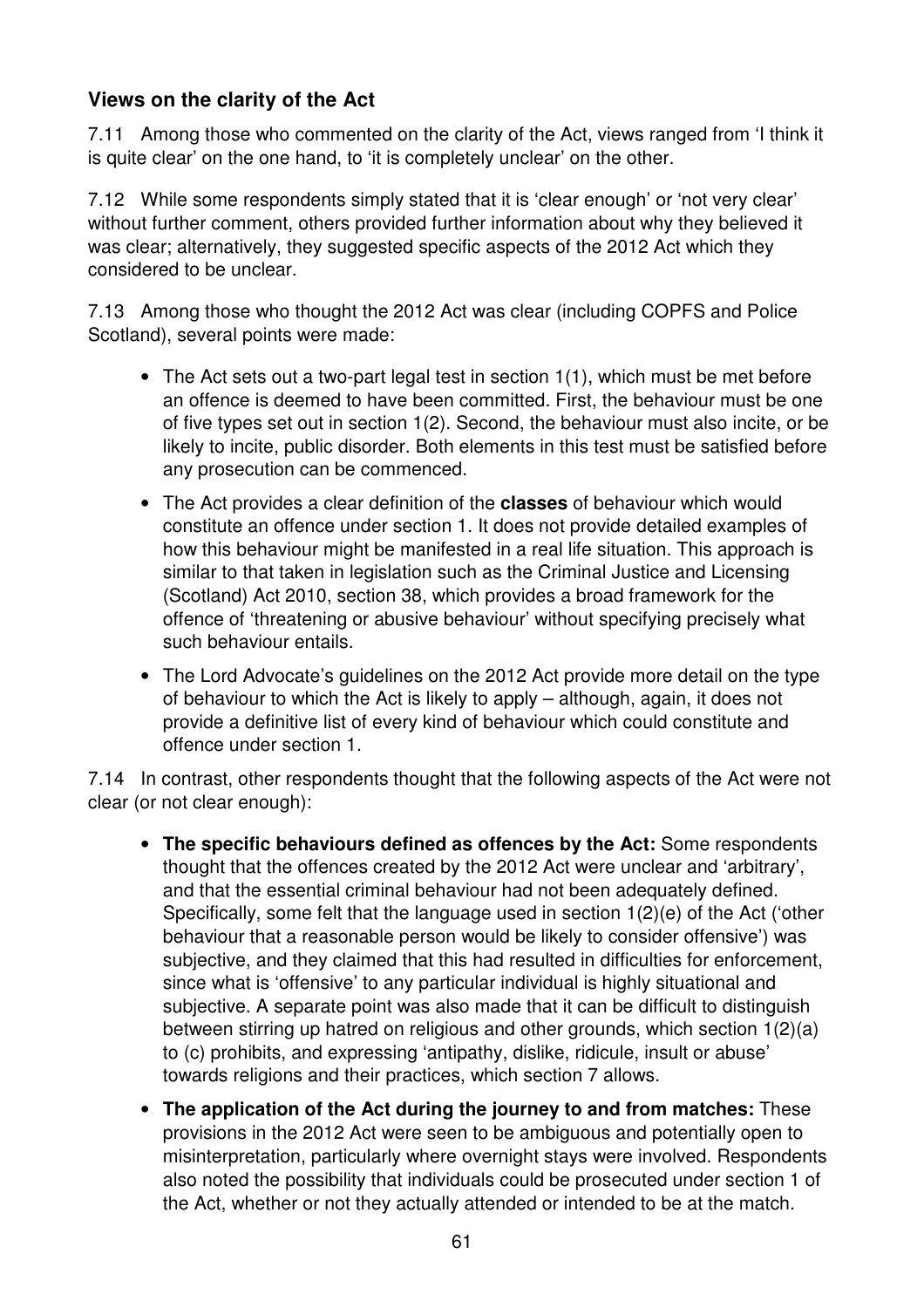7.15 Some within this group suggested that the number of appeals which had arisen following prosecutions under section 1 may be an indication that the legislation is not clear. On the other hand, it was also noted that, in relation to one such appeal (the case of William Donnelly and Martin Walsh vs Procurator Fiscal, Edinburgh (2015) HCJAC 35), the Appeal Court firmly rejected the argument by the appellants that the Act was unclear and did not meet the required standards set out in article 7 of the ECHR.<sup>22</sup>

7.16 As noted in paragraph 7.14 above (first point), some respondents argued the 'reasonable person test' in section 1(2)(e) of the Act was 'subjective'. However, a counterargument to this was that, in fact, this is an objective test, which involves an assessment by a judge or jury as to whether a reasonable person would be likely to find the behaviour offensive. It was also noted that this same test is used in other areas of law, including section 38(1) of the Criminal Justice and Licensing (Scotland) Act 2010.

7.17 Many of those who thought the Act was unclear called for it to be repealed while others simply thought that the lack of clarity needed to be addressed. Finally, regardless of whether respondents thought that the 2012 Act was clear or not, they often expressed the view that there should nevertheless be legislation which made it an offence to incite public disorder or to behave in a bigoted and / or threatening manner, and that anti-social behaviour among football fans needed to be tackled within this wider, more generic legislation. Several organisational respondents were concerned that the 2012 Act should not be repealed before sufficient other legislative provision was put in place.

#### **Other relevant views**

 $\overline{a}$ 

7.18 Respondents who did not comment specifically about the clarity of the 2012 Act made a range of other relevant points, and these points were frequently repeated in response to other questions in this chapter:

- **They disagreed with the principle of singling out anti-social behaviour**  related to football. There were several slightly different variations on this theme; however, the main arguments were that it was inappropriate to target one group of sports fans for special treatment in law, and that any laws that apply to football matches should be applied consistently across society.
- **They argued that the legislation had not been effective in addressing offensive behaviour at football matches.** Respondents suggested that the 2012 Act has been widely flouted by football fans – for example, there was a report of fans holding their hands in front of their mouths while singing certain songs to avoid being identified as singing on CCTV, and a suggestion that the singing of certain songs had increased as fans see this as an act of defiance. It was suggested that this had led to practical problems in enforcing the law – since it is simply not possible to arrest thousands of football fans. One respondent highlighted the very low number of prosecutions under the Act for anti-LGBTI behaviour, and argued that this also was an indication that the Act is not being implemented effectively.

<sup>&</sup>lt;sup>22</sup> Article 7 of the ECHR prohibits criminal convictions and sentencing without legal basis. In addition, it contains the principle that criminal laws have to be sufficiently clear and precise so as to enable individuals to ascertain which conduct constitutes a criminal offence and to foresee what the consequences of transgressions will be.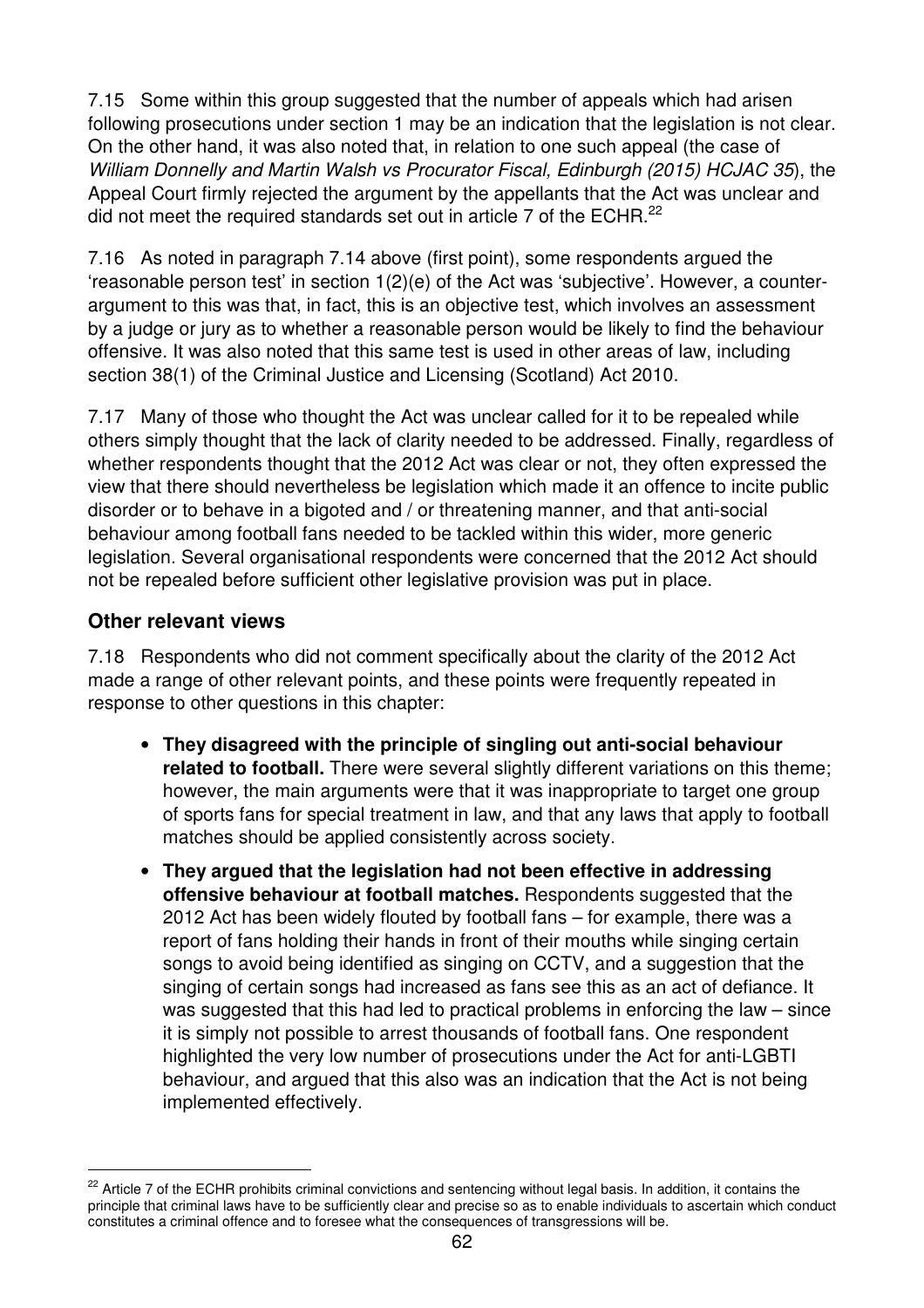- **They considered that football-specific legislation was unnecessary.** Some respondents believed that the issues which the 2012 Act was intended to address are already dealt with elsewhere in Scots law. Note, however, this view was not universally held. (These views are discussed further in relation to Question 26 below.)
- **They considered that the 2012 had the potential to adversely impinge on human rights.** These included the right to freedom of expression. Those who held this view thought that the 2012 Act had criminalised behaviour such as singing offensive songs or distributing literature which others may find offensive but which do not encourage violence.
- 7.19 A few respondents offered suggestions for alternative approaches. For example:
	- The 2012 Act should be repealed and a more generic offence (possibly related to bigoted behaviour) should be enacted – which would also apply in a football context – and in relation to other offences as an aggravation.
	- A restorative justice approach (rather than a punitive approach) should be used in dealing with offenders as this is likely to be the best way of bringing about changes in attitudes and behaviours.
	- A non-legislative approach would be more effective whereby football clubs take responsibility for sanctioning their own fans (including through the cancellation of matches, the revoking of season tickets, and banning orders).

## **Sectarian singing, waving banners, making gestures (Q21)**

7.20 The consultation paper explained that there were three categories of behaviour which have consistently given rise to offences under section 1 of the 2012 Act since its introduction: (i) threatening behaviour; (ii) behaviour which expresses hatred of various groups, stirs up hatred or is motivated by hatred; and (iii) other offensive behaviour. The first category of offences does not fall within the remit of the review. Most of the remaining charges have related to conduct of a sectarian nature (i.e. singing, speech, the waving of banners and making of gestures in support of proscribed terrorist organisations such as the IRA or the UVF). Such behaviour may fall either within category (ii) or (iii).

7.21 The consultation sought views about whether this type of behaviour should be the subject of the criminal law, and if so, what kind of behaviour should be criminalised.

**Question 21a:** Should sectarian singing and speech and the waving of banners and making gestures of a sectarian nature at a football match be the subject of the criminal law at all? [Yes / No / Don't know]

**Question 21b:** If so, what kind of behaviour should be criminalised?

7.22 The easy read consultation paper included a corresponding question as follows: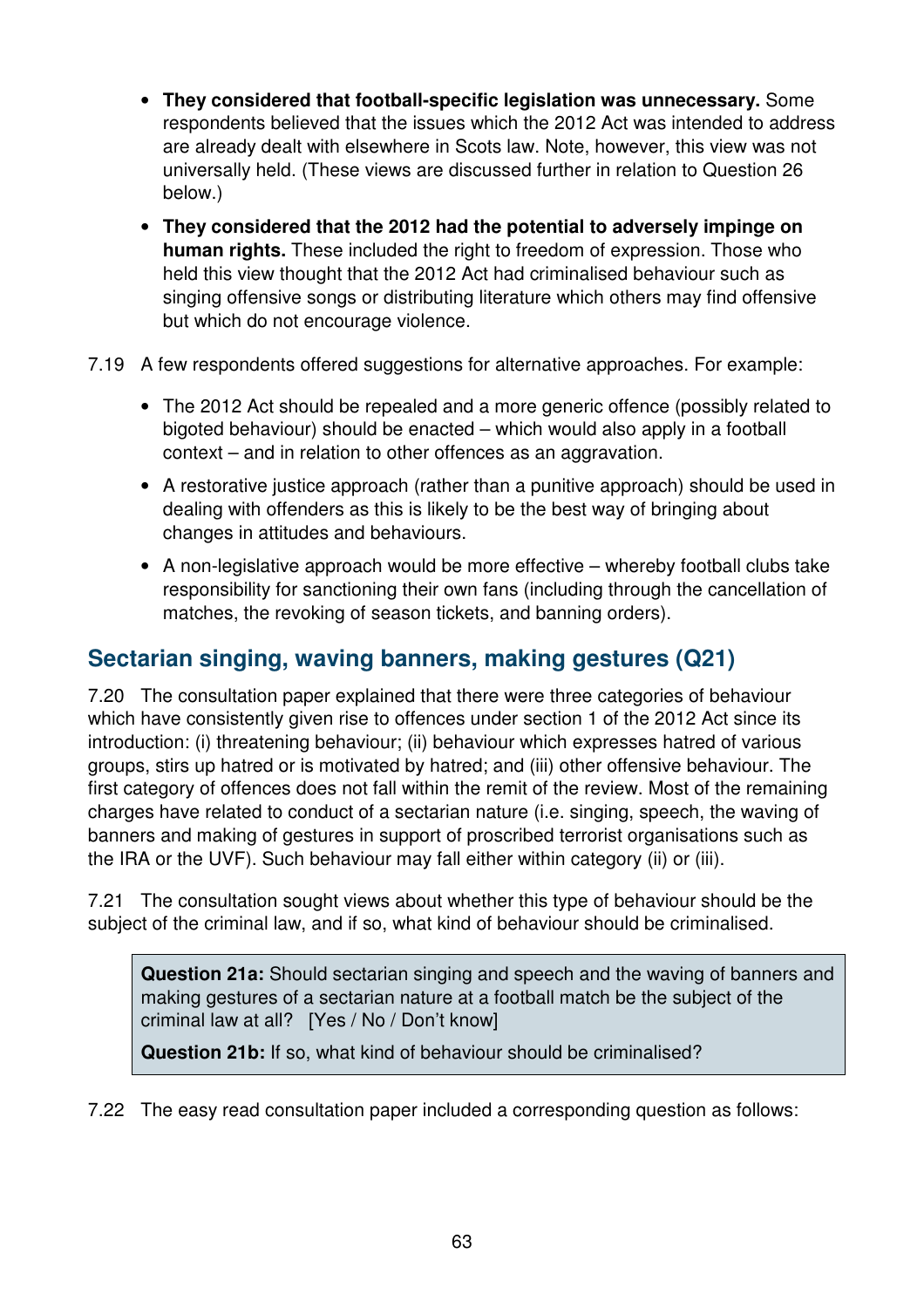**Question ER7a:** Do you think that the singing songs like that [described in the consultation paper] or waving offensive banners or making gestures should be a criminal offence? [Yes / No]

**Question ER7b:** If so, what kind of behaviour should be criminalised?

7.23 Altogether, 98 respondents answered either Question 21a or Question ER7a – 83 respondents answered Question 21a, and 15 respondents answered Question ER7a.

7.24 Table 7.1 shows that, among those who answered Question 21a, there was disagreement about whether sectarian singing and speech, and the waving of banners and making gestures of a sectarian nature at football matches should be the subject of criminal law. Organisations were more likely to say 'yes' (74%) while individuals were divided in their views (35% said 'yes', 42% said 'no' and 23% said 'don't know').

#### **Table 7.1: Question 21a – Should sectarian singing and speech, and the waving of banners and making gestures of a sectarian nature at a football match be the subject of the criminal law at all?**

| <b>Respondent type</b> | <b>Organisations</b> |      | <b>Individuals</b> |      | Total |      |
|------------------------|----------------------|------|--------------------|------|-------|------|
|                        | n                    | $\%$ | n                  | $\%$ | n     | %    |
| Yes                    | 14                   | 74%  | 22                 | 35%  | 36    | 43%  |
| No                     | 2                    | 11%  | 27                 | 42%  | 29    | 35%  |
| Don't know             | 3                    | 16%  | 15                 | 23%  | 18    | 22%  |
| <b>Total</b>           | 19                   | 100% | 64                 | 100% | 83    | 100% |

\* Percentages may not total 100% due to rounding.

7.25 There were also differences of opinion among those who answered Question ER7a (3 organisations and 12 individuals): nine said 'yes', five said 'no' and one answered both 'yes' and 'no'. All of the organisations responding to this question answered 'yes'.

7.26 Sixty-three respondents (23 organisations and 40 individuals) provided further comments at Question 21b, and a further 10 respondents (4 organisations and 6 individuals) commented at Question ER7b. Those who commented included some respondents who did not answer the first part of the question, and some (mostly individuals) who answered 'no' or 'don't know' to the first part of the question. The views of all respondents are discussed below.

## **The types of behaviour that should be criminalised**

7.27 Those who answered 'yes' to these questions offered views about the types of behaviour that should be criminalised. These ranged from the very general (e.g. 'all forms of abusive behaviour' or 'behaviour of a sectarian nature') to the very specific (e.g. 'the singing of songs such as the Famine Song, the Billy Boys, Glasgow Celtic IRA, etc.' or 'expressing or stirring up hatred on the grounds of the five hate crime protected characteristics'). At the same time, there was also a suggestion that care must be taken in banning singing, as many of the songs sung by football fans are 'not obviously sectarian'.

7.28 The response from Police Scotland's Football Co-ordination Unit for Scotland (FoCUS) highlighted that the overwhelming majority of investigations related to offensive behaviour at football (as noted above in paragraph 7.20) have centred on three broad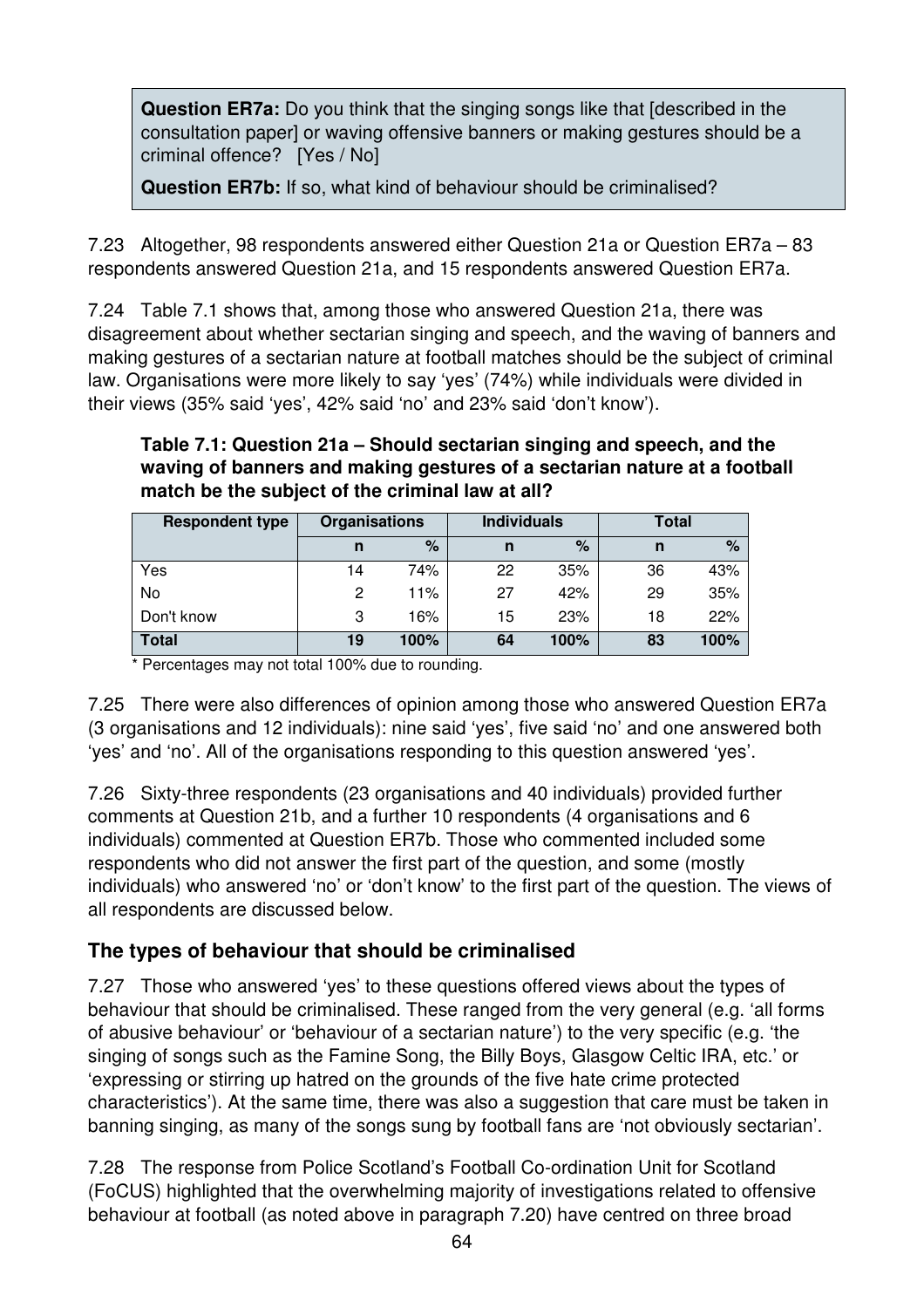categories of behaviour: (i) behaviour which is threatening (often pre-planned disorder); (ii) behaviour motivated by hatred; and (iii) behaviour which supports terrorism, terrorist groups or terrorists. It was noted that in any context, the police would seek to take action in relation to such behaviour.

7.29 However, in general, respondents were more likely to discuss their reasons for being in favour of, or opposed to, criminalisation of the behaviours described in the consultation paper, rather than the types of behaviour they thought should be criminalised.

#### **Views in favour of criminalisation**

7.30 Some respondents thought that sectarian singing and speech, and the waving of banners and making gestures of a sectarian nature unequivocally **should** be the subject of criminal law. Among this group, the following points were made:

- Such behaviour is an expression of hate and prejudice, deliberately intended to stir up hatred and provoke a violent response from opposing fans.
- Such behaviour should not be tolerated 'as it has destroyed communities', 'perpetuates a religious divide in Scotland' and causes its victims distress and 'severe and life changing fear of others'.
- Section 38 of the Criminal Justice and Licensing (Scotland) Act 2010 and the common law offence of breach of the peace already criminalises behaviour which is abusive or threatening as well as behaviour which causes alarm to ordinary people and threatens disturbance to a community – any behaviour which meets these tests should be subject to criminal law.

7.31 A few respondents who answered 'yes' to this question also noted caveats to their response: for example, 'whether the waving of banners should be the subject of the criminal law would depend on the banner message', and 'careful consideration needs to be given to the appropriate boundary / threshold of the offence'.

7.32 Some respondents in this group highlighted the role of football clubs in policing and sanctioning such behaviour, and there were differences of opinion on this issue. Some thought that clubs should have the primary role, and that any offensive behaviour among fans should results in fines or sanctions on clubs – which could be passed on to supporters through cancelled matches or increased ticket prices. However, the more common view among this group was that such acts were too serious to be considered solely as internal matters for football clubs.

#### **Views opposed to criminalisation**

7.33 Among those who did **not** think that sectarian behaviour should be criminalised, the following points were made:

• Although this behaviour is not acceptable by most people's standards, it should be tolerated so long as it does not cross the line into violence (which would include throwing missiles, bottles or coins). This type of behaviour comes from a long-standing ethnic tradition ('it is implicitly part of the culture and ethos'). 'Nobody gets hurt and it can be good natured'.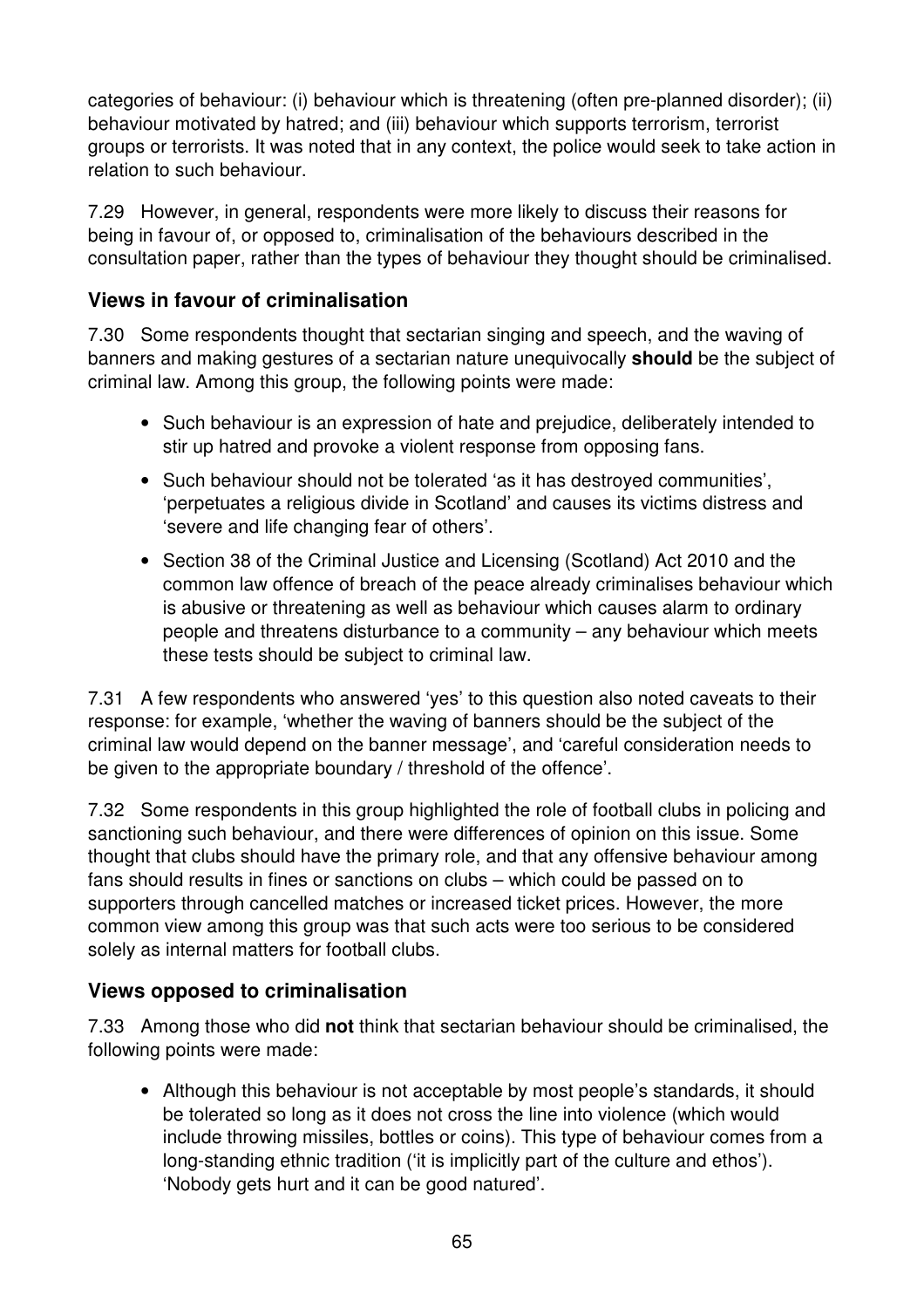- Sport and competition involves 'passion', and passion can cause division, but this is not the same as 'hatred'.
- People should learn to cope with other people trying to offend them because it is a fact of life.
- 'Sectarian' behaviour is far too wide a concept to legislate against, and cannot be legislated against without restricting freedom of speech. The focus of legislation should be on conduct which would be classified as a religious hate crime.

7.34 These respondents were more likely than others to say that such behaviour should be dealt with by football clubs and football authorities.

### **Other issues raised in relation to Question 21**

7.35 Other related views expressed by respondents, included that:

- It may be difficult to recognise or explain what a gesture of a sectarian nature is for the purposes of a criminal prosecution.
- While some people have argued that the 2012 Act unfairly targets football fans, it was pointed out that the Act does not specifically require the perpetrator to be a football fan; rather it requires the behaviour to have occurred in relation to a 'regulated football match'; thus illustrating the point that it is the perpetrator's behaviour that results in police action, not their status as a football fan.

7.36 Finally, a view expressed by both groups was that if such behaviour is treated as criminal in any other context, it should be treated as criminal in the context of a football match too; and likewise, if such behaviour is considered to be criminal at a football match, it should be classed as an offence in other situations too.

## **Sectarian behaviour in a non-football context (Q22)**

7.37 The consultation sought views about whether sectarian behaviour existed outside a football-related context, and if so whether it should be subject to the same criminal law provisions. There were three parts to this question:

**Question 22a:** Does equivalent behaviour exist in a non-football context? [Yes / No / Don't know]

**Question 22b:** If so, should it be subject to the same criminal law provisions? [Yes / No / Don't know]

**Question 22c:** Please give reasons for your answer.

7.38 Table 7.2 shows that more than two-thirds of respondents (69%) thought that sectarian behaviour existed in non-football contexts. Nearly all organisations (91%) answered 'yes' to this question; among individuals, though, nearly one-third (30%) said they did not know.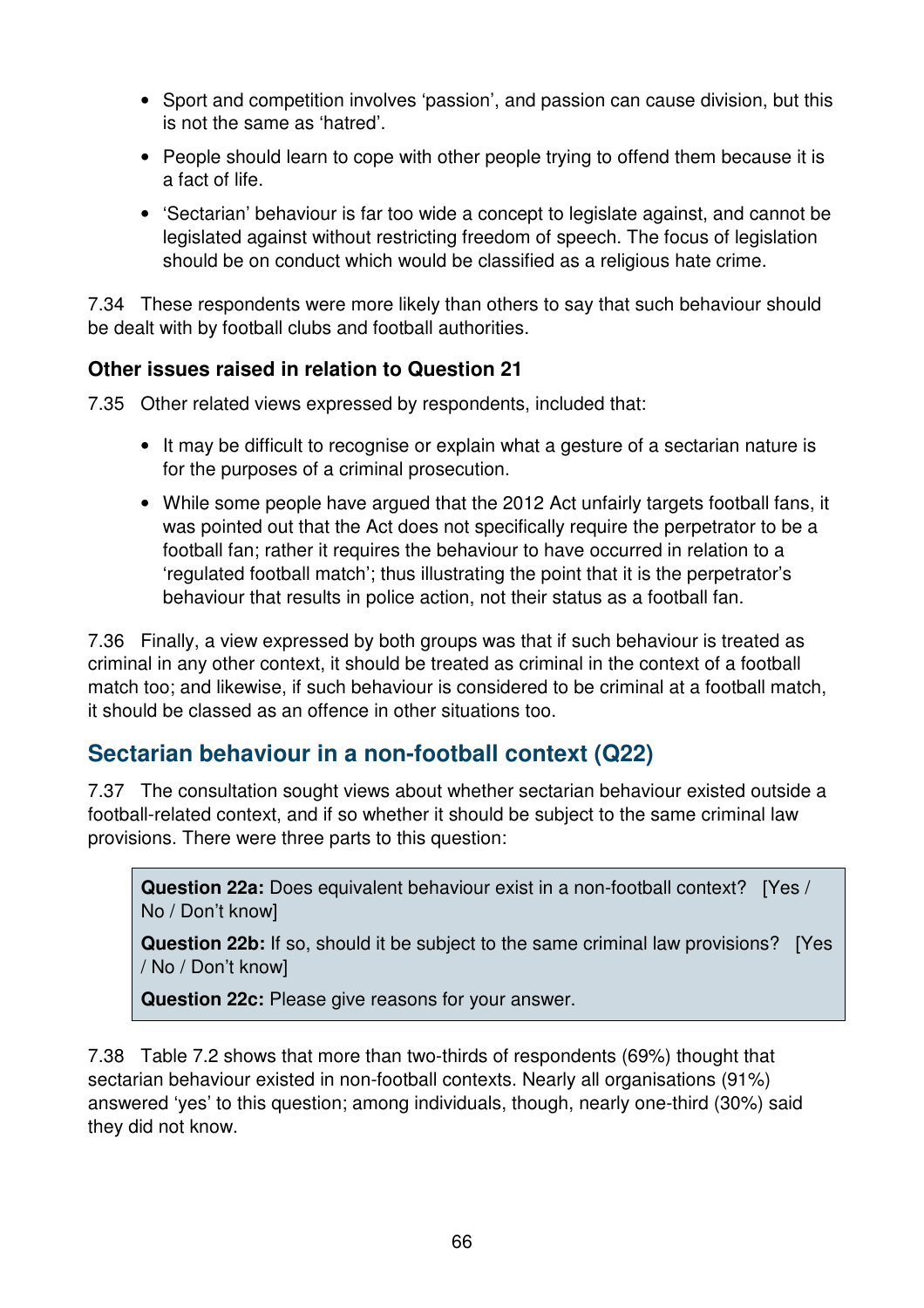| <b>Respondent type</b> | <b>Organisations</b> |      | <b>Individuals</b> |      | Total |      |
|------------------------|----------------------|------|--------------------|------|-------|------|
|                        | n                    | %    | n                  | %    | n     | $\%$ |
| Yes                    | 20                   | 91%  | 39                 | 62%  | 59    | 69%  |
| No                     |                      | 5%   | 5                  | 8%   | 6     | 7%   |
| Don't know             |                      | 5%   | 19                 | 30%  | 20    | 24%  |
| <b>Total</b>           | 22                   | 100% | 63                 | 100% | 85    | 100% |

#### **Table 7.2: Question 22a – Does equivalent behaviour exist in a non-football context?**

\* Percentages may not total 100% due to rounding.

7.39 Respondents pointed to 'Orange and Republican Marches' and other 'parades' as examples of situations where sectarian behaviour existed outside a football match. Others noted cases where they had witnessed individuals being attacked by a crowd for wearing certain football colours (outside the context of a football match). Different respondents suggested that such behaviour could also be seen in pubs, comedy clubs, at concerts and other social gatherings, on the street, and even in workplaces. However, in relation to sporting events, the general view was that such behaviour was peculiar to football (although it was noted that there is evidence of more general discrimination and negative treatment of certain groups, including LGBTI people, within other sporting contexts).

7.40 Table 7.3 shows that, of the 59 respondents who answered 'yes' to Question 22a, more than two-thirds thought that sectarian behaviour outside of a football context should be subject to the same criminal law provisions as it would be within a football context.

**Table 7.3: Question 22b – If so, should it be subject to the same criminal law provisions?** 

| <b>Respondent type</b> | <b>Organisations</b> |      | <b>Individuals</b> |      | Total |      |
|------------------------|----------------------|------|--------------------|------|-------|------|
|                        | n                    | %    | n                  | %    | n     | $\%$ |
| Yes                    |                      | 85%  | 22                 | 60%  | 39    | 69%  |
| No                     |                      | 5%   | 13                 | 35%  | 14    | 25%  |
| Don't know             | 2                    | 10%  | 2                  | 5%   | 4     | 7%   |
| <b>Total</b>           | 20                   | 100% | 37                 | 100% | 57    | 100% |

Note that the table contains data only for those respondents who replied 'Yes' to Question 22a. \* Percentages may not total 100% due to rounding.

7.41 Among those who answered 'yes' to this second question, respondents consistently argued that if 'something is criminal in one context, it should be criminal in other contexts too'. It was also noted that the behaviour dealt with under the 2012 Act would most likely lead to action by the police in other contexts too. At the same time, some offered an alternative view that there may be good reasons for legislating specifically to address certain behaviours in a specific context, if that context requires specific kinds of action from the criminal justice system.

7.42 Table 7.3 above also shows that there were 14 respondents who answered 'yes' to Question 22a, who went on to answer 'no' at Question 22b. In other words, this group believed that sectarian behaviour existed in non-football contexts, but that it should **not** be subject to the same criminal law provisions. Among those who answered in this way, just nine respondents (all but one of whom were individuals) provided further comment, and not all the comments directly addressed the question. A few in this group saw such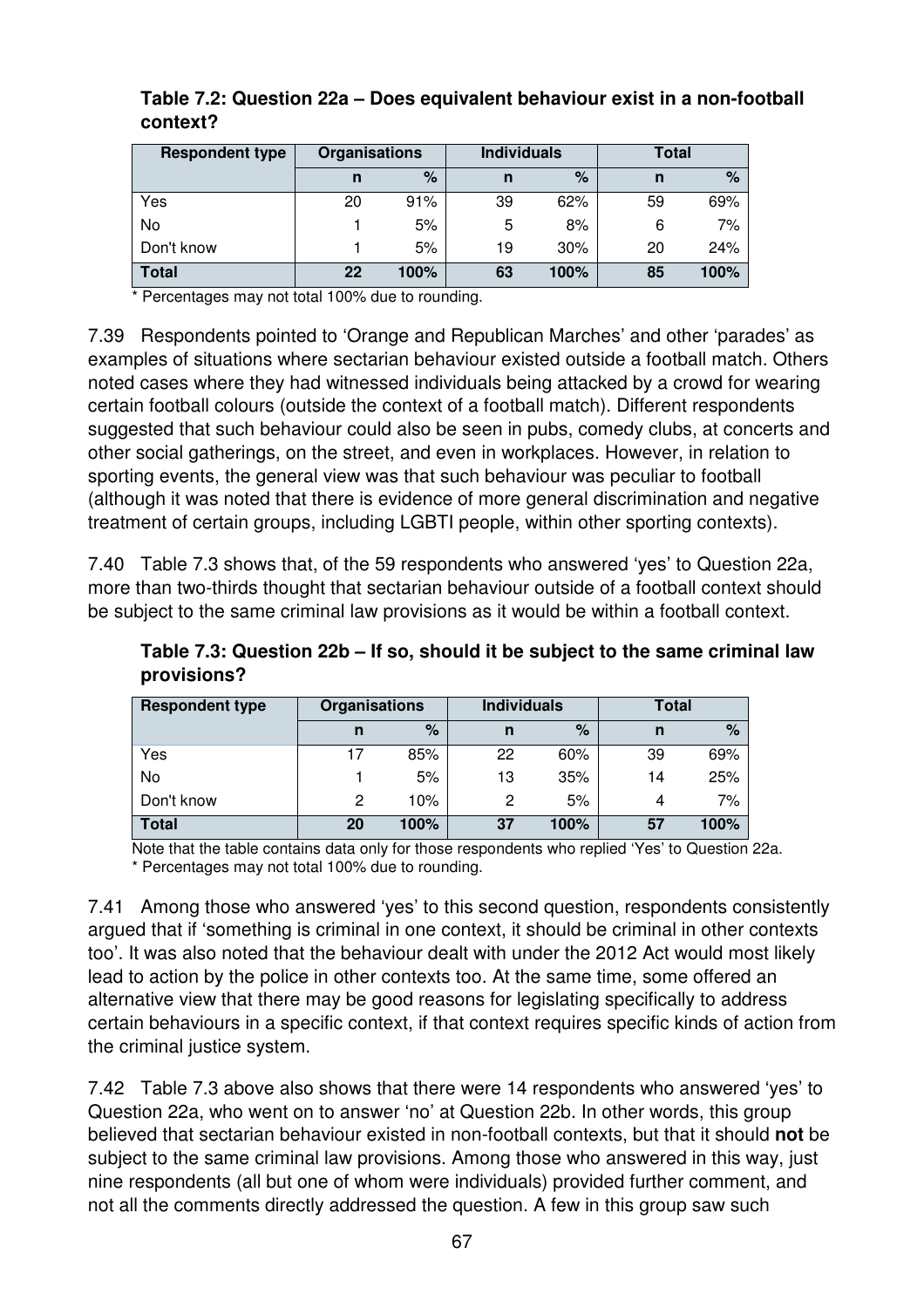behaviour as relatively minor (e.g. describing it as '90 minutes of letting off steam', and 'banter'). However, others thought that: (i) while such behaviour can be unpleasant and objectionable, it is not criminal; (ii) classing it as a form of hate crime is too extreme a response; (iii) such behaviour should be permitted, so long as public safety and security can be guaranteed. It is worth nothing that 13 of these 14 respondents also answered 'no' to Question 21 above, indicating their opposition to criminalising sectarian behaviour at football matches.

## **Extra-territorial provisions of the 2012 Act (Q23)**

7.43 The consultation paper stated that section 1 of the 2012 Act enables the prosecution in Scotland of an offence under section 1 committed outside Scotland by a person who normally lives in Scotland. This provision was used in a case in 2013 when a person was prosecuted for singing offensive songs at a football match in Berwick between Berwick Rangers and (Glasgow) Rangers. The consultation asked for views about whether this provision within the 2012 Act is beneficial. This was a closed question, and respondents were invited to give the reasons for their answers.

**Question 23a:** Is it beneficial to be able to prosecute in Scotland people who usually live in Scotland for offences committed at football matches in other countries? [Yes / No / Don't know]

**Question 23b:** Please give reasons for your answer.

7.44 A total of 86 respondents answered Question 23a. Table 7.4 shows that there was disagreement among respondents in relation to this question. Organisations were more likely to say 'yes' (74%), while individuals were divided in their views (33% said 'yes', 37% said 'no', 30% said 'don't know').

| <b>Respondent type</b> | <b>Organisations</b> |      | <b>Individuals</b> |      | <b>Total</b> |      |
|------------------------|----------------------|------|--------------------|------|--------------|------|
|                        | n                    | %    | n                  | %    | n            | %    |
| Yes                    | 17                   | 74%  | 21                 | 33%  | 38           | 44%  |
| No                     | 4                    | 17%  | 23                 | 37%  | 27           | 31%  |
| Don't know             | 2                    | 9%   | 19                 | 30%  | 21           | 24%  |
| <b>Total</b>           | 23                   | 100% | 63                 | 100% | 86           | 100% |

**Table 7.4: Question 23 – Is it beneficial to be able to prosecute in Scotland people who usually live in Scotland for offences committed at football matches in other countries?** 

\* Percentages may not total 100% due to rounding.

7.45 Altogether, 56 respondents (23 organisations and 33 individuals) made comments at Question 23.

#### **Views in support of extra-territorial provision of 2012 Act**

7.46 Among those who considered the extra-territorial provision of the 2012 Act to be beneficial, respondents gave four main reasons:

• **It acts as a deterrent and promotes good behaviour among individual football fans:** Respondents noted that perpetrators of hate speech in Scotland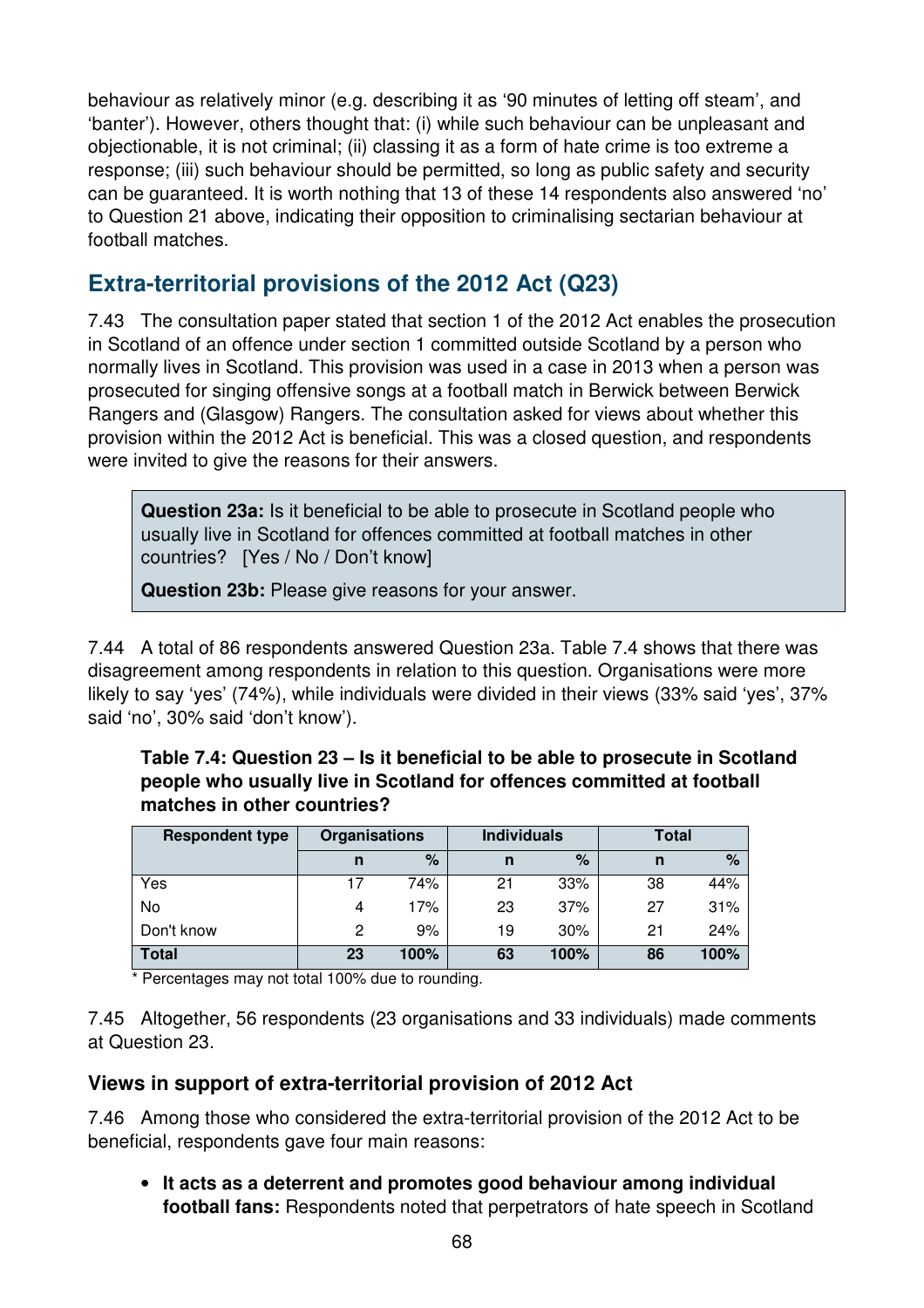are likely to commit the same offence when travelling abroad. Having the ability to prosecute these individuals upon their return to Scotland would help to discourage bad behaviour and 'hooliganism'. Respondents focused on the 'message' that such a provision would send to football fans – i.e. 'that they must behave lawfully' and that 'criminal behaviour will not be ignored' while they are abroad. In addition, it was also thought that having the ability to address such behaviour in Scotland (for example through diversionary programmes, under the Scottish criminal justice system) would help reduce reoffending.

- **It helps to prevent reputational damage (to Scotland, or to Scottish football teams):** Some respondents thought that individuals from Scotland attending football matches in other countries 'represent Scotland as a nation when they travel', and that their behaviour has the potential to 'reflect on the whole nation'. Thus, there was concern about the impact on Scotland's reputation if Scottish fans behaved badly when travelling to football matches in other countries. Other respondents thought that if people from Scotland behaved badly at football matches outside the country, it would 'give the football teams a bad name'.
- **It communicates (to the rest of the world) Scotland's values and high standards:** Some respondents suggested that the extra-territorial provision in the 2012 Act 'sends out a message to the world' that Scotland takes hate crime seriously, that such behaviour is unacceptable among the people of Scotland, and that the Scottish Government is prepared to prosecute offences carried out by its residents regardless of where they are perpetrated.
- **It promotes the safety and security of football fans in other jurisdictions:** Those who offered this reason for their views suggested that section 1 of the 2012 Act enables the prosecution of individuals who behave in ways that are criminal in Scotland, but which are not criminal in the jurisdiction where the game takes place. There was concern that, without this provision, such games would become a focal point for bad behaviour, since it may be perceived that there will be no consequences.

7.47 Among those who answered 'yes' to Question 23, there were also some caveats expressed and / or requests for clarification. These tended to focus on how the extraterritorial provisions of section 1 would operate in relation to the jurisdiction of the country where the offence took place.

7.48 Other caveats were that such a provision is beneficial, but only '**if** the evidence exists **and** it relates to hate crime that is directed to groups and individuals living in Scotland'. Finally, there was also a suggestion that any offences committed by Scottish football fans in other countries should be prosecuted under the law in the country where the offence took place, but that action should **also** be taken upon the individual's return to Scotland – not criminal prosecution, but rather being 'refused entry to future matches or temporary suspension of season tickets'.

#### **Views opposed to extra-territorial provision of 2012 Act**

7.49 Those who answered 'no' to Question 23 described such a provision as 'heavy handed', and thought that if an individual from Scotland committed a crime in another country, it should be the responsibility of that country to prosecute. Some in this group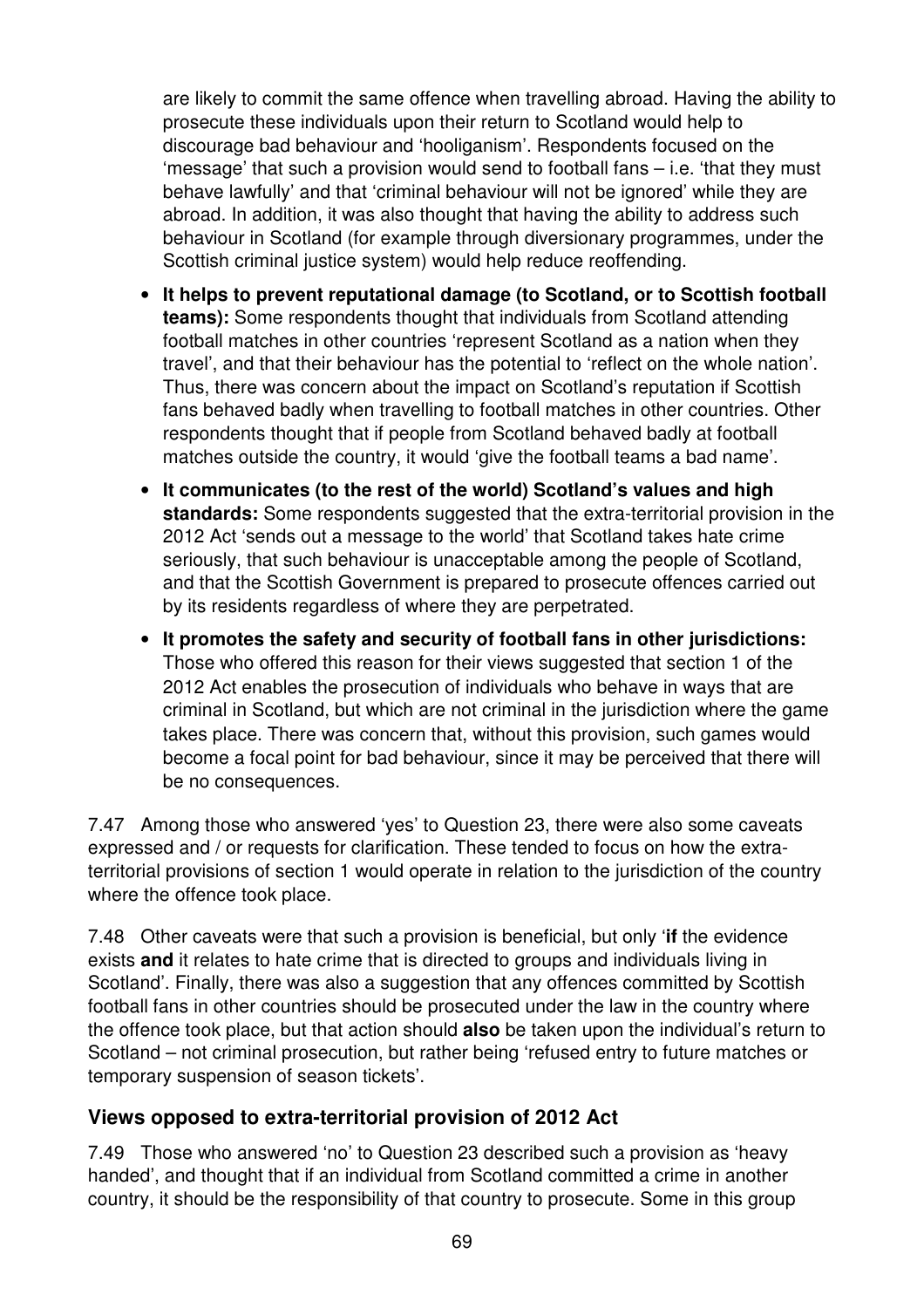supported action being taken by football clubs to ban supporters who misbehave abroad from all organised football matches in the future.

7.50 Additional points made by this group included that: (i) no individual should be prosecuted twice for the same offence (i.e. in the jurisdiction where the offence was committed and also in Scotland); (ii) the extra-territorial provision had been seldom used since the 2012 Act came into force, and therefore, there did not appear to be any benefit from it; (iii) football clubs may be punished by UEFA, FIFA or the SFA (Scottish Football Association) if their supporters misbehave; these penalties should be adequate to discourage poor behaviour among supporters without the need for legislation; and (iv) if a football supporter from Scotland breaks the law in another country, it may be the duty of UK authorities to cooperate with the countries in which the offences took place.

### **Other issues raised regarding extra-territorial prosecution of football-related offences**

7.51 A few respondents focused on the practical and legal difficulties of prosecuting an individual from Scotland for behaviour which took place outside of Scotland. The resource implications for the police and the Scottish legal profession were noted, as well as the potential challenges in gathering the necessary evidence (including corroboration and identification) to be able to prosecute such offences within the Scottish courts.

7.52 There was also a suggestion that the extra-territorial provision of the 2012 Act may be rendered *ultra vires* by section 54 of the Scotland Act 1998. However, written evidence from COPFS to the Scottish Parliament Justice Committee (25 August 2017) refers to the Sheriff's judgement in the case Procurator Fiscal, Glasgow v Jordan Robertson that the extraterritorial power in the Act is **not** outside the legislative competence of the Scottish Parliament and is not contrary to the Scotland Act 1998.

7.53 In addition, oral evidence given by COPFS to the Scottish Parliament Justice Committee (3 October 2017) highlighted that the extra-territorial provisions of the 2012 Act have been used in relation to football-related offences since the law was enacted, and that without these provisions, it would not otherwise be possible to prosecute in Scotland hate crimes committed by Scottish residents in the context of football matches taking place outside of Scotland.

7.54 A few respondents also pointed to other legislation which enables a person from Scotland to be prosecuted for behaviour committed outside of Scotland. This includes section 54 of the Sexual Offences (Scotland) Act 2009 (incitement to commit certain sexual acts outside the United Kingdom) and legislation on forced marriage and female genital mutilation which address crimes committed overseas by individuals normally resident in Scotland.

## **Extra-territorial provisions for non-football related hate crime (Q24)**

7.55 Following the discussion about the extra-territorial provision in the 2012 Act in relation to football, the consultation invited views about whether a similar provision should apply to non-football related hate crime – that is, whether a person normally resident in Scotland should be able to be prosecuted within Scotland for non-football related hate crime committed while outside of Scotland.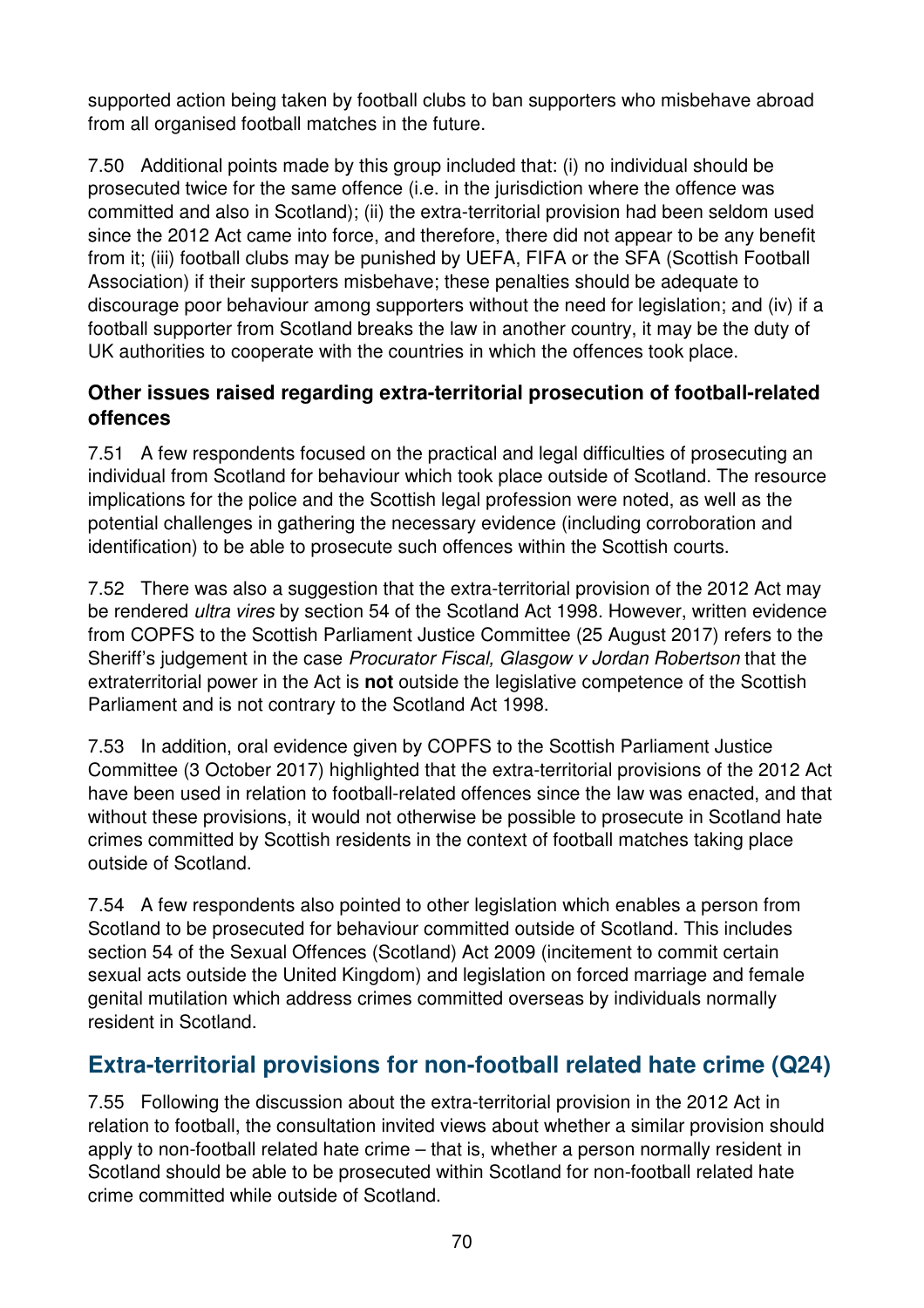**Question 24a:** Should a similar provision apply to non-football related hate crime? [Yes / No / Don't know]

**Question 24b:** Please give reasons for your answer.

7.56 Table 7.5 below shows that the pattern of responses for this question was similar to that for Question 23 above. There was disagreement among respondents in relation to this question. Organisations were, though, more likely to say 'yes' (89%), while individuals were divided in their views (32% said 'yes', 39% said 'no', 29% said 'don't know').

| <b>Respondent type</b> | <b>Organisations</b> |      | <b>Individuals</b> |      | Total |      |
|------------------------|----------------------|------|--------------------|------|-------|------|
|                        | n                    | %    | n                  | %    | n     | %    |
| Yes                    | 17                   | 89%  | 19                 | 32%  | 36    | 46%  |
| No                     |                      | 5%   | 23                 | 39%  | 24    | 30%  |
| Don't know             |                      | 5%   | 17                 | 29%  | 18    | 23%  |
| <b>Total</b>           | 19                   | 100% | 59                 | 100% | 78    | 100% |

**Table 7.5: Question 24 – Should a similar provision apply to non-football related hate crime?** 

\* Percentages may not total 100% due to rounding.

7.57 Altogether, 42 respondents (20 organisations and 22 individuals) made comments at Question 24, and many of the arguments discussed in relation to Question 23 were used again. Indeed it was common for respondents to refer back to their responses at Question 23.

#### **Views in support of prosecution of extra-territorial hate crime offences committed by individuals from Scotland**

7.58 Among those who answered 'yes' to Question 24, an additional reason given was that there should be 'consistency' and 'fairness', and it was 'wrong' to separate out football-related hate crime as a special category. Respondents repeatedly expressed the view that all hate crime was the same and should be punishable, whether it takes place at a football match or in some other context.

#### **Views opposed to prosecution of extra-territorial hate crime offences committed by individuals from Scotland**

7.59 Among those who answered 'no' to Question 24, only nine respondents made further comments. In a few cases, the meaning of these comments was not clear. (It is possible that these individuals may not have understood that this question was asking about the prosecution of hate crime committed by people from Scotland **in other countries**). However, among those who specifically referred to the prosecution of offences committed overseas, the general view was that such offences should be prosecuted by the justice system of the country in which they occurred. Some respondents in this group also questioned whether the detailed evidence required to substantiate such a charge could fairly be brought to court in a country where the offence did not take place.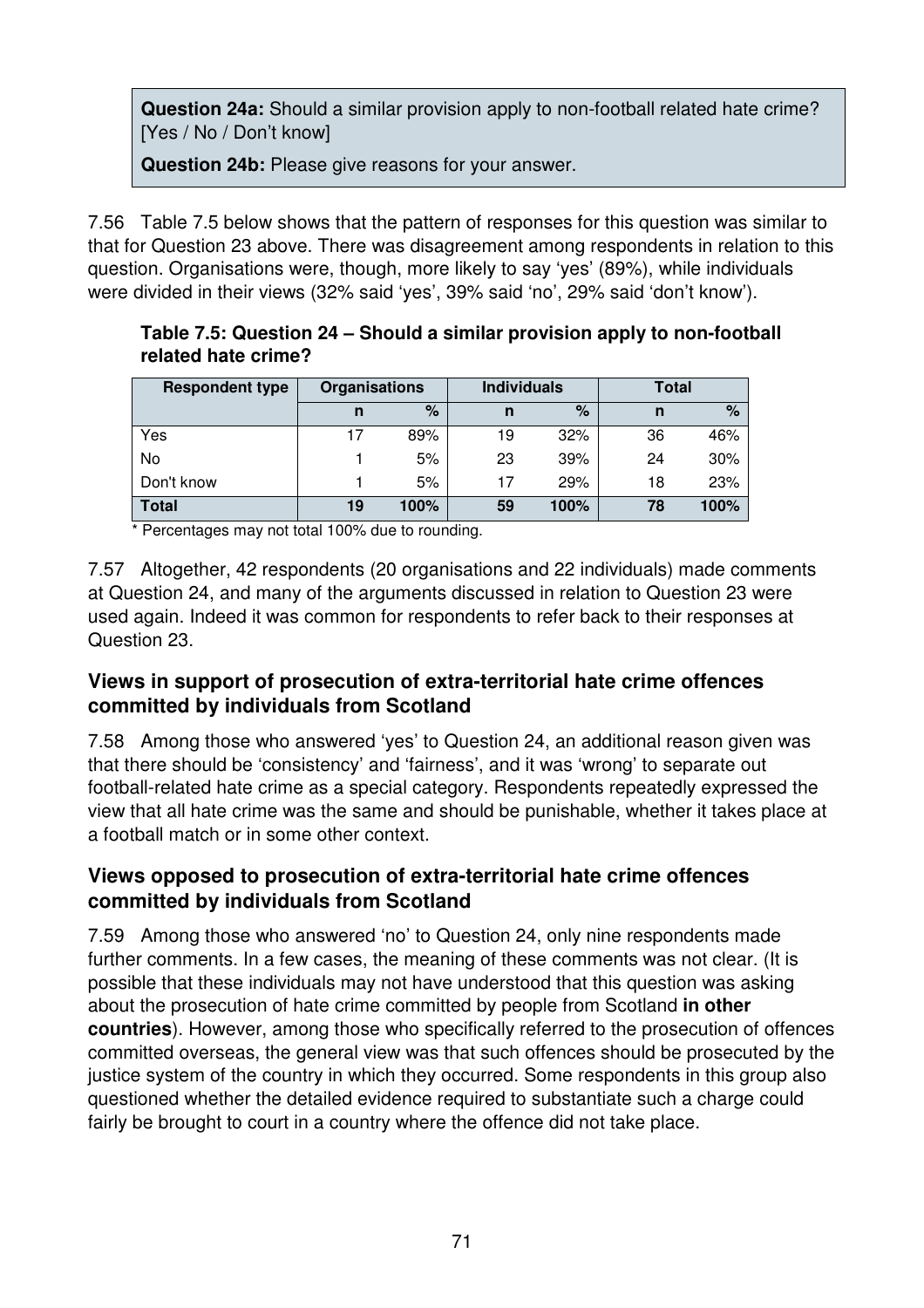#### **Other issues raised in relation to prosecution of extra-territorial hate crime offences committed by individuals from Scotland**

7.60 A few respondents suggested that there could be benefit in having an extraterritorial provision for online hate offences, so that those who live outside Scotland and who target online hate at people living in Scotland would be seen as committing an offence in Scots law (and could potentially be prosecuted, for example if they travelled to Scotland).

7.61 This was a subject also addressed in COPFS oral evidence to the Scottish Parliament Justice Committee. Speaking about section 6 of the 2012 Act, COPFS Head of Policy stated that the Act had provided three main advantages over other existing legislation in addressing incidents of online hate crime: (i) the 2012 Act had greater applicability than other legislation to the variety of ways in which electronic communications can be used by persons engaged in offensive and threatening behaviour; (ii) the 2012 Act provides for greater sentencing powers than other legislation; and (iii) the extra-territorial provisions of the 2012 Act allow prosecutors to address offending by Scottish residents when they are abroad and have targeted offensive communications at a Scottish audience.

7.62 As with Question 23 above, a few respondents highlighted the potential for practical and legal difficulties in conducting investigations, and gathering and presenting sufficient evidence to successfully prosecute offences carried out in other countries, and questioned how this might work in practice.

# **Implications of MacDonald (PF Dingwall) v Cairns 2013 (Q25)**

7.63 The technical consultation paper discussed the application of section 1 of the 2012 Act<sup>23</sup> to the case *MacDonald (PF Dingwall) v Cairns 2013* and its implications for future prosecutions.

7.64 Subsections 1(1) and 1(2) of the 2012 Act set out a two-part legal test which must be met in order for behaviour to be considered an offence within the context of a regulated football match. First, the behaviour must be one of five types, described at subsection 1(2); and second, the behaviour must be (i) likely to incite public disorder, or (ii) would be likely to incite public disorder under certain conditions, described at 1(5). Among the five types of behaviour described at 1(2) is 'other behaviour that a reasonable person would be likely to consider offensive' (subsection 1(2)(e)). Subsection 1(5) states that behaviour would be likely to incite public disorder if public disorder would be likely to occur but for the fact that (a) measures are in place to prevent public disorder, or (b) persons likely to be incited to public disorder are not present, or are not present in sufficient numbers.

7.65 A summary of the key issues relating to the *Cairns* case are set out in the technical consultation paper.<sup>24</sup> It was suggested that the effect of the decision in the *Cairns* case is that, if it can be proved that behaviour would be considered offensive by the 'reasonable person', the likelihood of that behaviour inciting public disorder follows almost naturally.

 $\overline{a}$ 

<sup>&</sup>lt;sup>23</sup> Specifically, subsections  $1(1)(b)$ ,  $1(2)(e)$  and  $1(5)$ 

<sup>&</sup>lt;sup>24</sup> See page 52, https://consult.gov.scot/hate-crime/independent-review-of-hate-crime-legislation/user\_uploads/finalpaper-1.pdf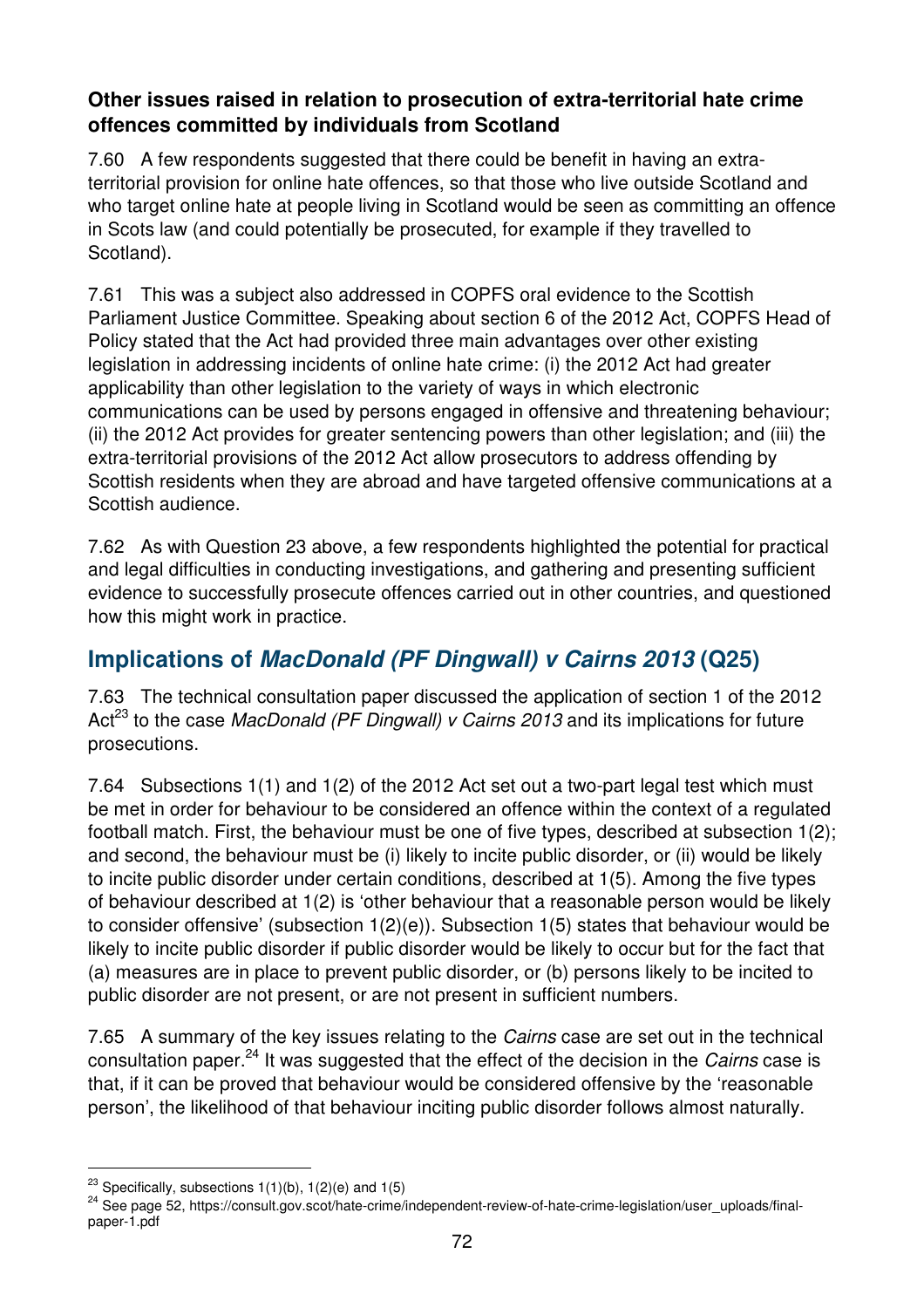7.66 Furthermore, the consultation paper noted that, in the views of some members of the legal profession, the consequence of this decision is that section 1 may be seen as a public disorder offence which could apply in circumstances where there was no real likelihood of public disorder occurring. Thus, the offence is easier to prove in court than was originally envisaged; furthermore, it is easier to prove than a charge of breach of the peace under section 38 of the Criminal Justice and Licensing (Scotland) Act 2010.

7.67 As part of the review of section 1 of the 2012 Act, the consultation asked whether it should be a requirement that behaviour is likely to incite public disorder, or would be likely to incite public disorder, in order for that behaviour to be considered a criminal offence.

**Question 25a:** Is it appropriate to have a requirement that behaviour is or would be likely to incite public disorder in order for it to amount to a criminal offence? [Yes / No / Don't know]

**Question 25b:** Please give reasons for your answer.

7.68 A total of 75 respondents answered Question 25. Table 7.6 shows that respondents were divided in their views about whether there should be a requirement that behaviour is likely to, or would be likely to incite public disorder in order for it to amount to a criminal offence. However, the largest proportion of respondents (39%) answered 'yes'.

#### **Table 7.6: Question 25 – Is it appropriate to have a requirement that behaviour is or would be likely to incite public disorder in order for it to amount to a criminal offence?**

| <b>Respondent type</b> | <b>Organisations</b> |      | <b>Individuals</b> |      | Total |      |
|------------------------|----------------------|------|--------------------|------|-------|------|
|                        | n                    | $\%$ | n                  | %    | n     | %    |
| Yes                    |                      | 37%  | 22                 | 40%  | 29    | 39%  |
| No                     | 8                    | 42%  | 15                 | 27%  | 23    | 31%  |
| Don't know             | 4                    | 21%  | 19                 | 34%  | 23    | 31%  |
| <b>Total</b>           | 19                   | 100% | 56                 | 100% | 75    | 100% |

\* Percentages may not total 100% due to rounding.

7.69 Altogether, 43 respondents (21 organisations and 22 individuals) made further comments at Question 25.

7.70 Comments from some individual respondents were unclear and did not address the question. This may be because these individuals had not read the technical consultation paper prior to attempting to answer the question. The comments of other (mainly organisational) respondents raised a diverse and complex set of issues.

7.71 Before considering these comments below, it is worth noting that the response from COPFS to the consultation (written submission to the Justice Committee, 25 August 2017) states that:

> 'Both elements of the two-part test (see again paragraph 7.64 above) must be satisfied before any prosecution can be commenced. A charge cannot be pursued on the basis that there is behaviour which would be offensive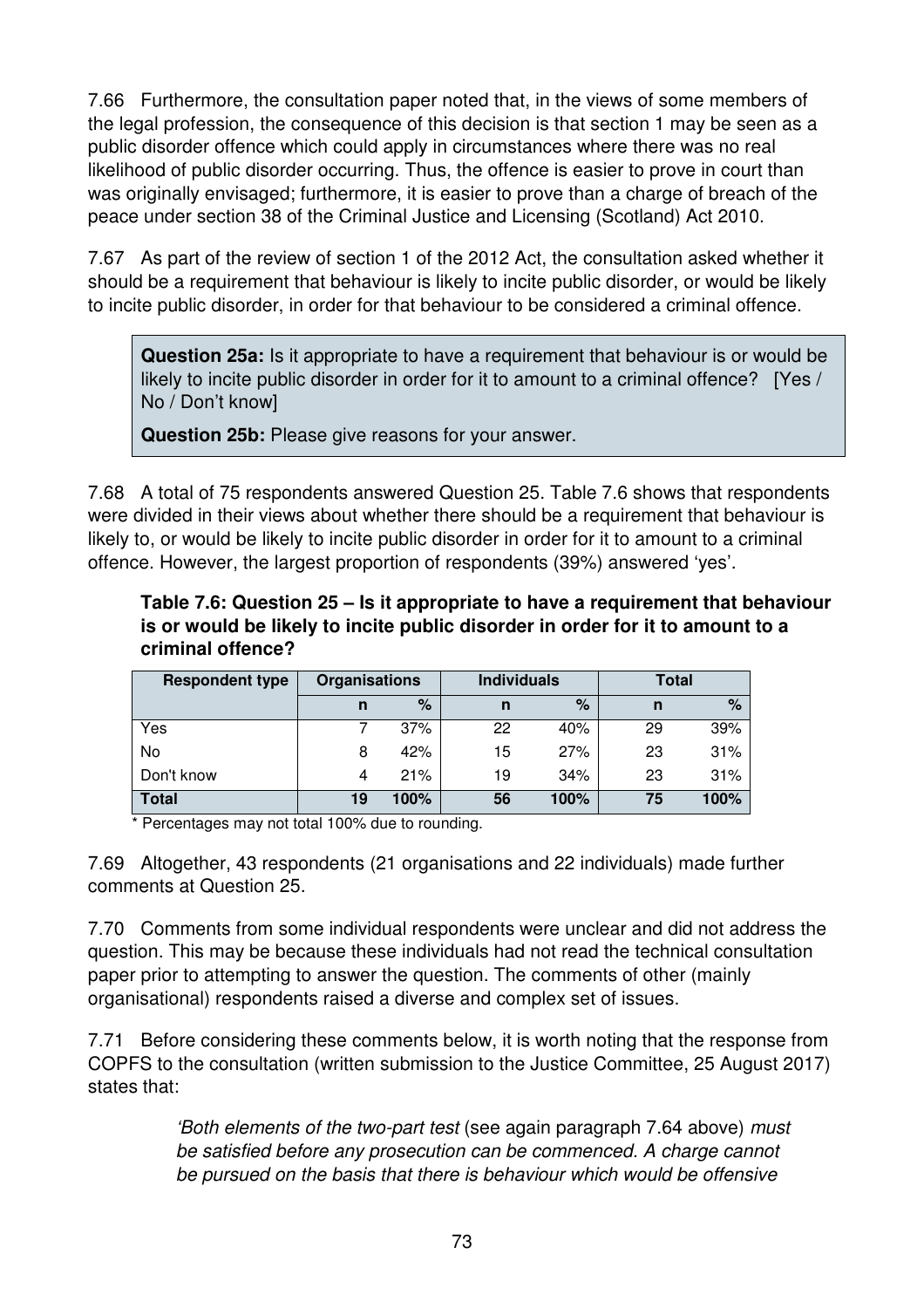to a reasonable person unless that behaviour is also likely to, or would be likely to, incite public disorder.'

7.72 This statement indicates that, as far as COPFS is concerned, the public disorder test must be met in all cases in order for a criminal charge to be brought under section 1 of the 2012 Act.

## **Views supporting a public disorder test for a criminal offence**

7.73 Among those who indicated support for a public disorder test for a criminal offence, comments generally focused on the specific context of the 2012 Act; that is, respondents did not suggest that a public disorder test must be met for **all** criminal offences, or even all **hate-related** offences. Instead, they discussed the requirement for a public disorder test in section 1 of the 2012 Act. This group made a range of comments suggesting that:

- It was the intention of Parliament in drafting the 2012 Act that this legislation be seen as addressing public disorder.
- The way in which section 1 is structured also indicates that this was the intention.
- In a football context, it is reasonable that the likelihood of causing disorder should be the main factor in determining criminality, since the safety and security of those attending matches is the primary concern of the authorities.

7.74 It was pointed out that there are provisions in other existing legislation which consider the effect of a perpetrator's actions on the victim, or the intention behind those actions.<sup>25</sup> The public disorder test distinguishes offences charged under the 2012 Act from these other offences. Moreover, it was thought that without the public disorder test, certain other aspects of section 1 would become 'unworkable'. Two examples were given:

- The first example was in relation to section 1(2)(c) which focuses on behaviour that is motivated (wholly or partly) by hatred of particular groups (defined in 1(2)(a)). Without the public disorder test, prosecutions under this section would have to prove the motivation of the perpetrator.
- The second example was in relation to 1(2)(e). Without the public disorder test, this clause could cover any behaviour which might reasonably be regarded as offensive, rather than behaviour which is sufficiently serious to be regarded as criminally offensive with possible consequences for public order.

7.75 Thus (it was suggested), the public disorder test gives police the ability to take action based on the behaviour of a perpetrator irrespective of the outcome of that behaviour at that specific time. As noted above, though, other legislative provisions have different tests for establishing criminal behaviour, and if the public disorder test were not used, criminal behaviour may be defined in other ways.

 $\overline{a}$ 

 $25$  Specifically: (i) the Public Order Act 1986, section 18, addresses 'threatening, abusive or insulting behaviour' accompanied by an intention to stir up racial hatred or a likelihood that racial hatred would be stirred up; and (ii) the Criminal Justice and Licensing (Scotland) Act 2010, section 38, addresses 'threatening or abusive behaviour' likely to cause a reasonable person to suffer fear or alarm, or that the perpetrator 'intends by the behaviour to cause fear or alarm or is reckless as to whether the behaviour would cause fear or alarm'.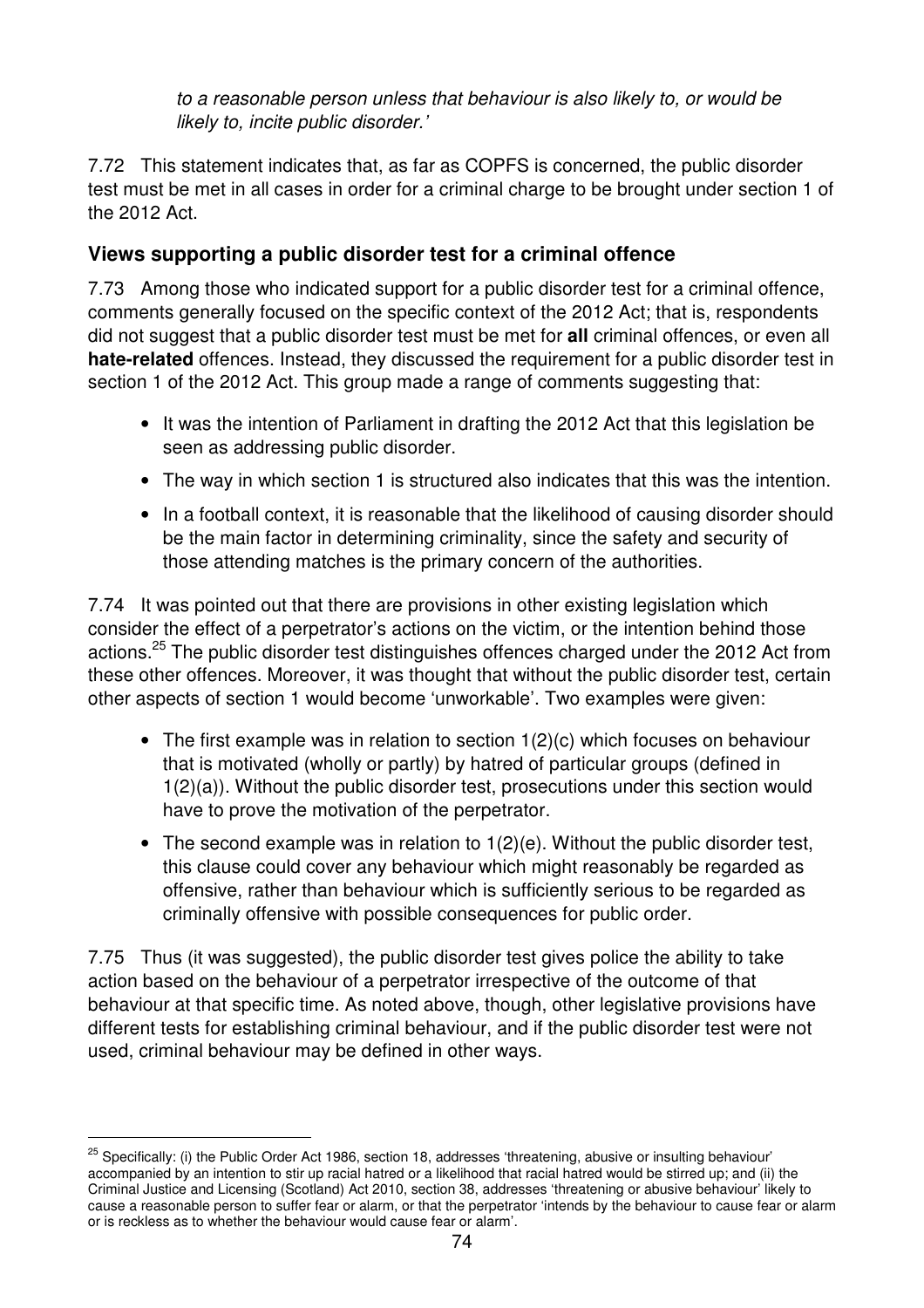7.76 Other respondents made more general comments, but suggested that, in the context of the 2012 Act, the public disorder test was necessary – 'otherwise how would the court separate criminal from offensive / annoying behaviour?' One respondent observed that without a public order problem, 'there is no crime, only words in a free society'. It was suggested that if the decision of the court in the *Cairns* case has caused uncertainties as to what is required for proof of the offence, it would be appropriate to clarify this.

7.77 Some respondents also expressed concern about the 'troubling precedent' set by the Cairns case – that behaviour likely to incite public disorder in one context (i.e. football) might automatically be considered to be criminal behaviour in all contexts, even where it will not incite disorder.

## **Views opposed to the public disorder test for a criminal offence**

7.78 Respondents who answered 'no' to Question 25 tended to interpret the question in a more general way, rather than specifically in relation to section 1 of the 2012 Act. Some in this group (mainly those in the public and third sectors) thought that the public disorder test was too stringent for hate-related offences. The views expressed by this group were that:

- This would require a crowd to be present and fully understanding of the intent to incite public disorder.
- Threatening behaviour targeted at individuals should be criminalised regardless of the potential to incite public disorder.
- It is not merely the disorder, but the effect on the victim's wellbeing that is of concern. In general (and not only in the context of football), it is reasonable to seek to **prevent** offensive behaviour or public disorder, and not to deal only with the perpetrators after the event. The law should therefore provide a clear objective test for conduct likely to have such results in all contexts, to enable the police to act in a timely manner to prevent it.

7.79 One respondent, referring specifically to the context of the 2012 Act, suggested that the focus on 'causing unrest' may be contributing to a low rate of charges for anti-LGBTI abuse in relation to football matches. This behaviour may take the form of insults or slurs directed at individuals, or songs and chants with homophobic or transphobic lyrics, which may not be seen by the police to have the potential to stir up public disorder.

7.80 Other respondents in this group took issue with the suggestion that a public disorder test may depend on the 'likelihood' that disorder may be caused, rather than **actual** disorder being caused, or the **intention** to cause disorder. For example:

- The law should not criminalise 'the possibility of certain actions occurring when no such thing may occur', and people should not be treated as criminals because of what 'others may or may not do'.
- It is an area of concern that the existing legislation contains no requirement for an intention to incite public disorder.

7.81 The point was also made that the existing provisions of criminal law are sufficient to prosecute offensive behaviour and there is no need for any requirement that the behaviour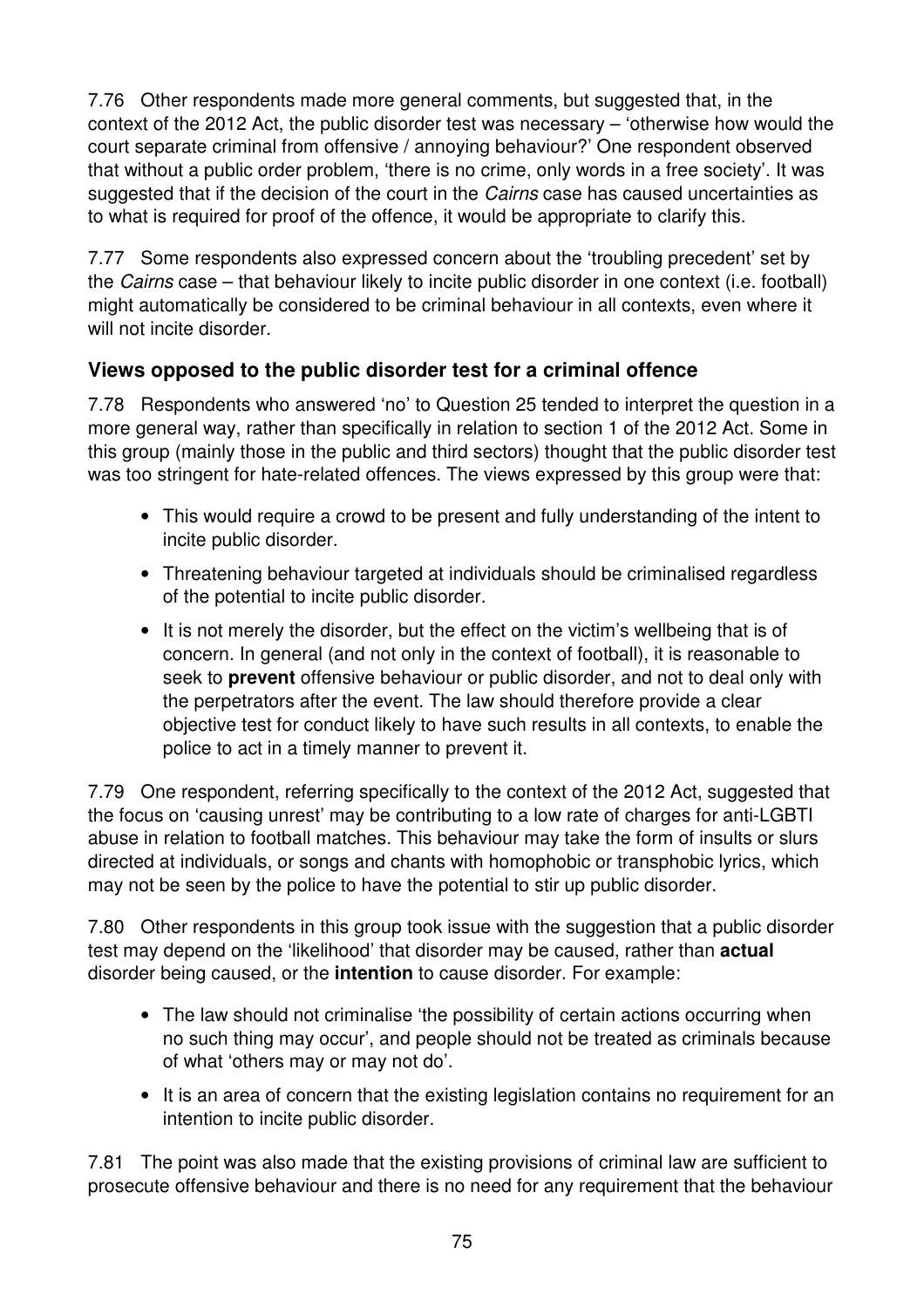is likely to incite, or would be likely to incite public disorder in order for it to be considered as a criminal offence.

## **Coverage of section 1 offences in other legislation (Q26)**

7.82 The consultation paper discussed the issue of whether offences under section 1 of the 2012 Act could be successfully prosecuted under other legislation. It noted that one of the arguments for repeal of the 2012 Act is 'that it is not needed as existing laws already make it possible for offenders to be brought to justice'. The consultation asked respondents for their views on this matter.

**Question 26a:** Is there any conduct currently subject to prosecution under section 1 of the 2012 Act which would not be covered by pre-existing common law or legislation? [Yes / No / Don't know]

**Question 26b:** Please give reasons for your answer.

7.83 A total of 69 respondents answered Question 26a. Table 7.7 shows that most (65%) said they did not know whether there was any conduct currently subject to prosecution under section 1 of the 2012 Act which would not be covered by pre-existing common law or legislation. A relatively small proportion of respondents (10%) answered 'yes' to this question and a quarter (25%) answered 'no'.

**Table 7.7: Question 26 – Is there any conduct currently subject to prosecution under section 1 of the 2012 Act which would not be covered by pre-existing common law or legislation?** 

| <b>Respondent type</b> | <b>Organisations</b> |      | <b>Individuals</b> |      | Total |      |
|------------------------|----------------------|------|--------------------|------|-------|------|
|                        | n                    | %    | n                  | $\%$ | n     | $\%$ |
| Yes                    | 5                    | 29%  | 2                  | 4%   |       | 10%  |
| No                     | 6                    | 35%  | 11                 | 21%  | 17    | 25%  |
| Don't know             | 6                    | 35%  | 39                 | 75%  | 45    | 65%  |
| <b>Total</b>           | 17                   | 100% | 52                 | 100% | 69    | 100% |

\* Percentages may not total 100% due to rounding.

7.84 Altogether, 23 respondents (15 organisations and 8 individuals) made comments at Question 26b. As this question was targeted at a technical / legal audience, the responses from COPFS and Police Scotland, which both have key roles in implementation and enforcement of the 2012 Act, are specifically highlighted here.

#### **Conduct subject to prosecution under section 1 which would NOT be covered by pre-existing common law or legislation**

7.85 COPFS was one of the five organisations who answered 'yes' to Question 26. In their written evidence to the Scottish Parliament Justice Committee, COPFS state that 'there is some behaviour which may be prosecuted under section 1 of the Act which would not be capable, or would not be securely capable, of being prosecuted under any other provision'. They note, in particular:

• The use of different evidential tests: for example, offences such as breach of the peace and other offences under section 38 of the Criminal Justice and Licensing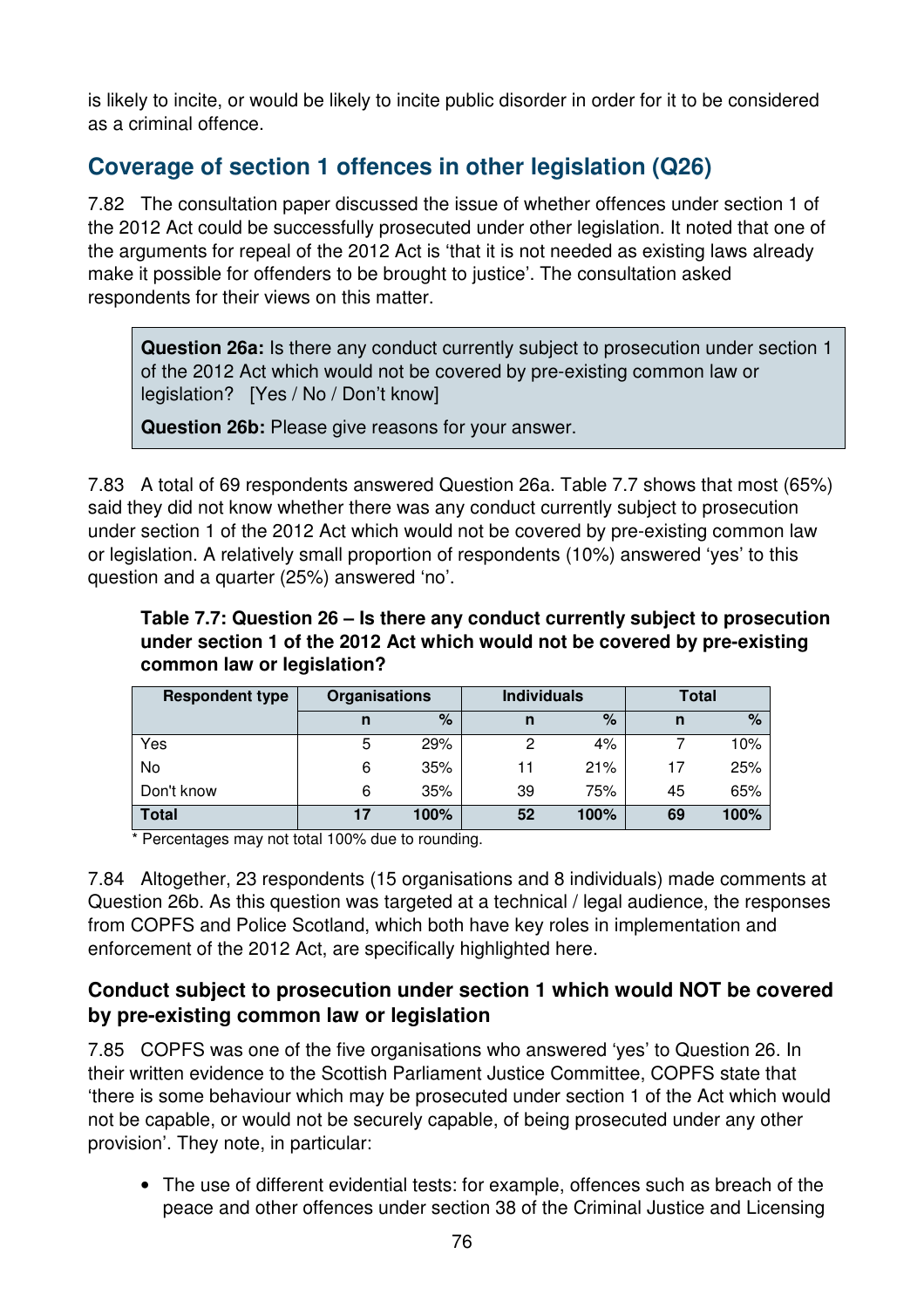(Scotland) Act 2010 would require the prosecutor to demonstrate that the conduct of the perpetrator had caused fear and alarm, or would cause a reasonable person fear and alarm. This test is not required to be met under section 1 of the 2012 Act. Moreover, it is possible to envisage behaviour which would be offensive to the reasonable person and which would cause or risk public disorder (thus allowing prosecution under section 1), but which might not constitute a breach of the peace, or fall within the scope of section 38 of the 2010 Act.

- The extra-territorial provisions of the 2012 Act are not available in other legislation which could be used to prosecute similar behaviour.
- Even where the same behaviour could potentially be prosecuted using another statutory offence, the maximum sentence available to the courts on conviction would not necessarily be the same.<sup>26</sup>

7.86 COPFS also commented in their written evidence to the Justice Committee that 'it is not uncommon for a new statutory offence to be created notwithstanding that the same offending behaviour could be prosecuted, in whole or in part, using existing offences.' The example given was in relation to the Emergency Workers (Scotland) Act 2005 which introduced a number of offences intended to protect health workers, and which would, in most if not all cases, have been capable of being prosecuted under existing common law.

7.87 The response to Question 26 from Police Scotland's Football Co-ordination Unit for Scotland also highlights the extra-territorial provisions of the 2012 Act as being unique and not available in legislation which might otherwise be used to prosecute similar behaviour. This response makes the following additional points:

- Prior to the 2012 Act coming into effect, the police used other legislation principally breach of the peace – to report offenders for behaviour which has subsequently been reported as a section 1 offence. Such behaviour consisted of the singing of more overtly offensive types of songs involving religious prejudice or racist comments.
- Some forms of behaviour, including the singing of songs based on the politics and history of Ireland, have emerged or been identified in more recent years, and prosecution of this type of offensive behaviour has not been tested under alternative legislation, and thus it is not possible to state with certainty where these offences could be dealt with under alternative provisions.

7.88 Other respondents who answered 'yes' to Question 26a highlighted the following behaviour, which they believed would not be covered under alternative provisions:

- Mass singing inside a football stadium (which, it was suggested, would be more difficult to prosecute as a breach of the peace under section 38 of the Criminal Justice and Licensing (Scotland) Act 2010)
- Overtly sexist and demeaning chanting against women.

 $\overline{a}$ 

<sup>&</sup>lt;sup>26</sup> Note that this latter point was made specifically in relation to section 6 offences. In oral evidence to the Scottish Parliament Justice Committee (3 October 2017) COPFS Head of Policy indicated that this disparity in sentencing powers does not exist in relation to section 1 offences.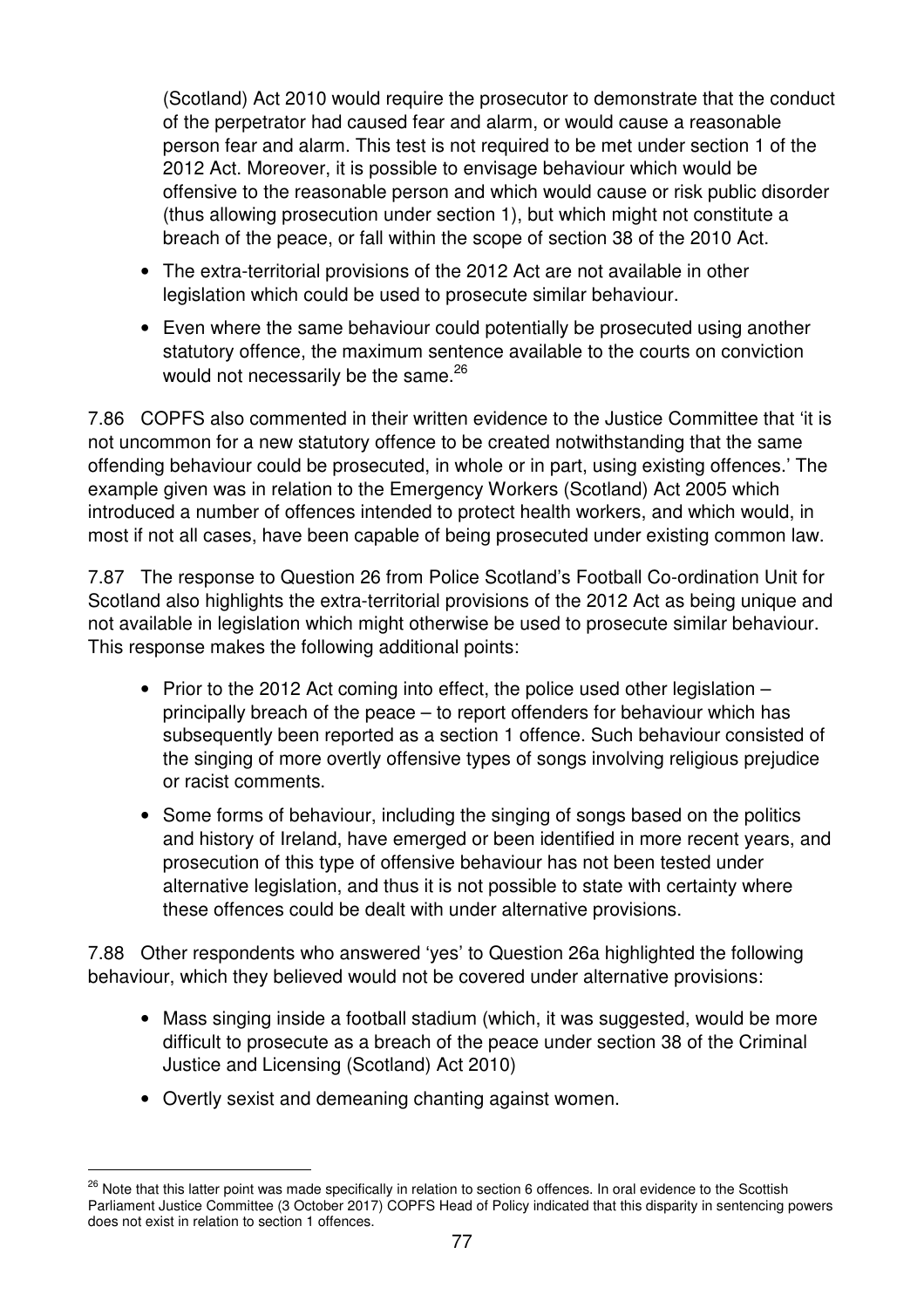7.89 At the same time, however, there was also a call for legislation in this area to be more streamlined.

#### **Views that conduct prosecuted under section 1 would be covered by other legislative provisions**

7.90 Those who answered 'no' to Question 26 generally thought that pre-existing common law and other legislation such as section 38 of the Criminal Justice and Licensing (Scotland) Act 2010 would cover any offences that are currently subject to prosecution under section 1 of the 2012 Act. Some within this group pointed to legal opinion which suggests that the 2012 Act duplicates other legislation, and therefore seems 'unnecessary and illiberal'.

7.91 However, within this group, it was also acknowledged that the 2012 Act is generally understood as relating primarily to sectarian behaviour, and the broader range of offences that the Act seeks to address are not widely known about or understood. One respondent commented that 'the focus on football and sectarianism obscures the intention to address hate crime more broadly'. Another suggested that 'the Act was directed more at emphasising the need for appropriate behaviour at football matches, rather than at creating new crimes'.

# **Use of football banning orders by football clubs (Q27)**

7.92 The consultation paper noted that, where a person has been found guilty of an offence involving violence or disorder at a football match, or in some way associated with a football match, the sentencing court has the option to impose a football banning order for a period of 3, 5 or 10 years. If a person is convicted under section 1 of the 2012 Act, a football banning order is usually imposed.

7.93 It is also possible (though not common) for the police to apply to a court for a football banning order in relation to an individual who has not committed an offence. Such banning orders may be used where the person has been involved in violence or disorder in the past, and a ban may help to prevent future violence or disorder at football matches.

7.94 Football banning orders are seen as effective deterrents, and some football clubs have suggested that allowing clubs to apply for banning orders would be a useful way of maintaining discipline as required by football governing bodies. The consultation asked for views on this proposition.

**Question 27a:** Should a football club be able to apply to the court for a football banning order? [Yes / No / Don't know]

**Question 27b:** Please give reasons for your answer.

7.95 The easy read consultation paper included a corresponding question as follows: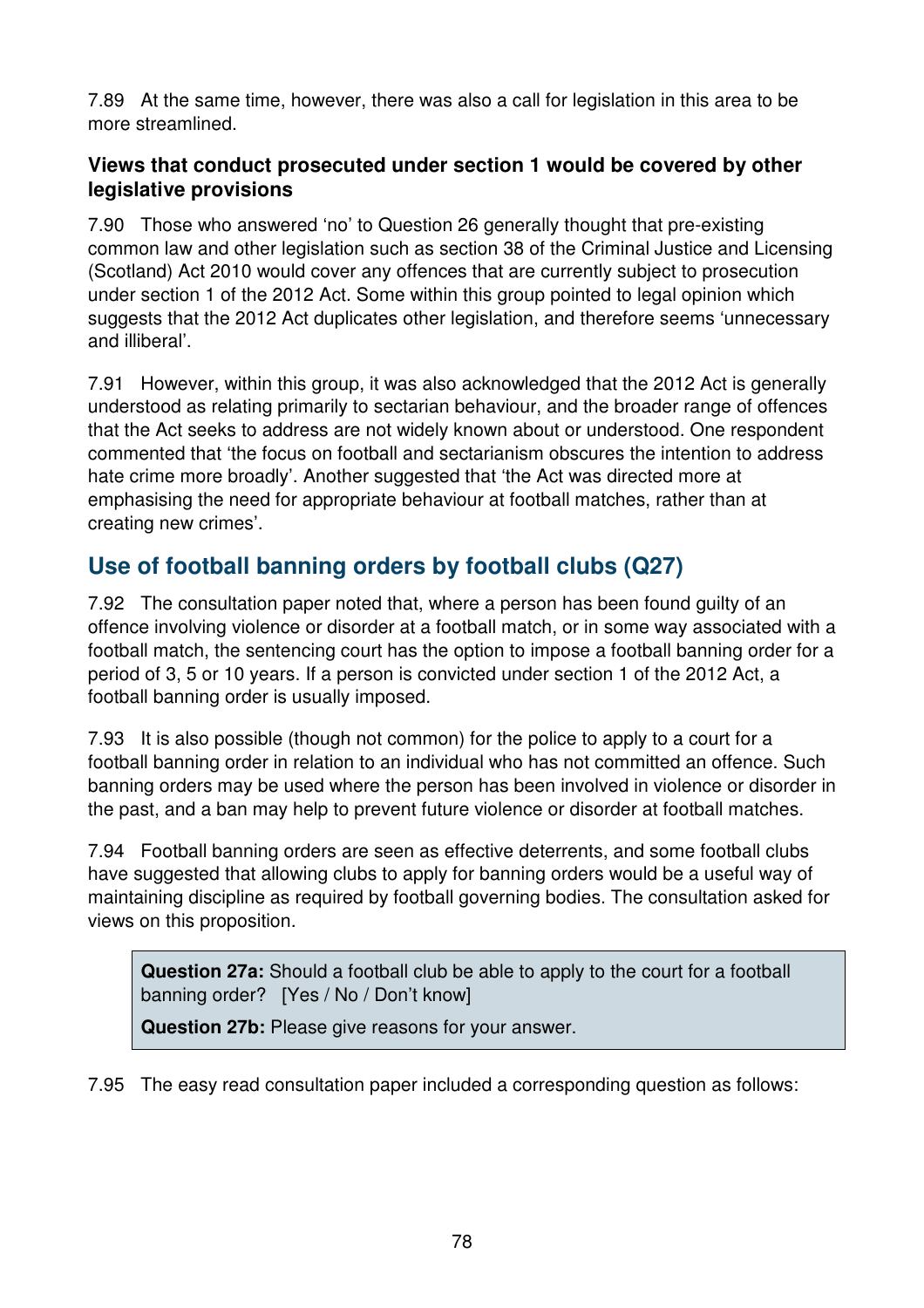**Question ER8a:** Do you think a football club should be able to apply to the court for a football banning order? [Yes / No]

**Question ER8b:** Please tell us why.

7.96 A total of 99 respondents answered either Question 27a or Question ER8a – 85 respondents answered Question 27a, and a further 14 answered Question ER8a.

7.97 Table 7.8 below shows that, among those who answered Question 27a, there was general agreement with the proposition that football clubs should be able to apply to the courts for football banning orders. Nearly all organisational respondents (91%) and more than half of individual respondents (56%) answered 'yes' to this question. However, just over a third (34%) of individual respondents said 'don't know'.

**Table 7.8: Question 27 – Should a football club be able to apply to the court for a football banning order?** 

| <b>Respondent type</b> | <b>Organisations</b> |       | <b>Individuals</b> |      | Total |      |
|------------------------|----------------------|-------|--------------------|------|-------|------|
|                        | $\mathsf{n}$         | %     | n                  | %    | n     | $\%$ |
| Yes                    | 21                   | 91%   | 35                 | 56%  | 56    | 66%  |
| No                     | 2                    | 9%    | 6                  | 10%  | 8     | 9%   |
| Don't know             |                      | $0\%$ | 21                 | 34%  | 21    | 25%  |
| <b>Total</b>           | 23                   | 100%  | 62                 | 100% | 85    | 100% |

\* Percentages may not total 100% due to rounding.

7.98 There was also general agreement among those who answered Question ER8a (2 organisations and 12 individuals), with all but two answering 'yes'.

7.99 Altogether, 48 respondents (26 organisations and 22 individuals) made further comments at Question 27b, and 8 respondents (1 organisation and 7 individuals) commented at Question ER8b.

## **Views in support of football clubs being able to apply for banning orders**

7.100 Those who answered 'yes' to these questions described this proposal as 'sensible' and 'appropriate'. There was general agreement that giving clubs this option would be a useful deterrent in preventing violence and disorder at matches and when travelling to matches, particularly since there are robust procedures already in place for enforcing these orders. This group of respondents thought that football clubs were in the best position to know about the disruptive behaviour of their fans, and that having the ability to apply for a banning order would not only empower clubs to take responsibility for tackling such behaviour, but also demonstrate their commitment to doing so. There was a view that giving football clubs this option would make clubs more accountable for maintaining discipline within their own stadia and for complying with the requirements of their governing bodies.

7.101 However, some respondents did raise the importance of having a fair process and certain protections in place to ensure that this power is not misused, or motivated by personal disagreements between individuals within football clubs.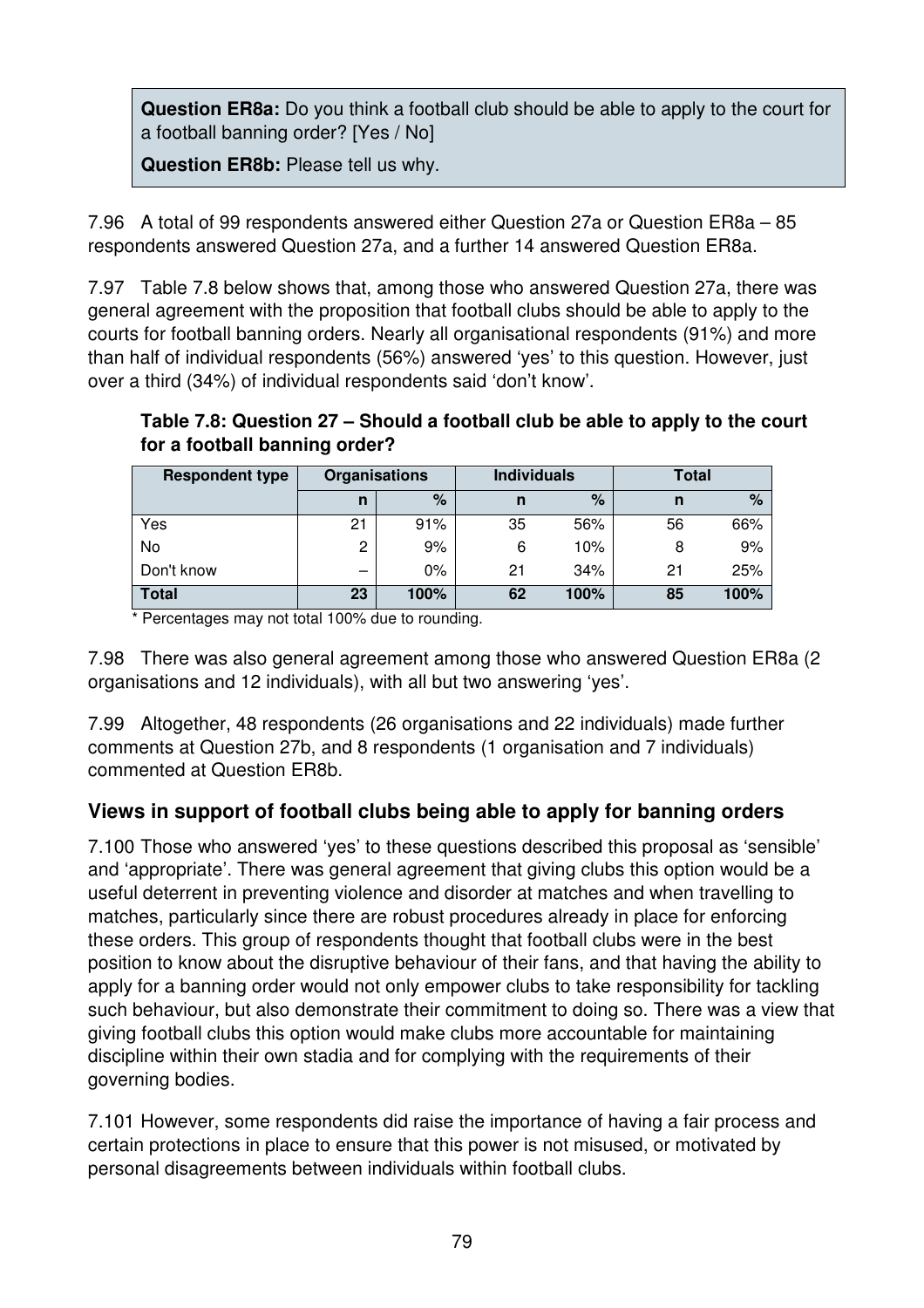7.102 Other views expressed by this group – by just one or two respondents – were as follows:

- The use of football banning orders by football clubs would not show up on the offender's criminal record – whereas (it was thought) that if the order was applied for by the police, it would appear on the person's criminal record.
- If clubs **are** given the power to apply for banning orders, Scottish courts should be able to ban a football club if the club consistently fails to address unacceptable behaviour among their fans.
- The power to apply for banning orders should not be limited to football clubs, but should be available to any organisation faced with an offensive attendee / member.

## **Views opposed to football clubs being able to apply for banning orders**

7.103 Among the relatively small number of respondents who answered 'no' to Questions 27b and ER8b, five made further comments. This group thought that football clubs could not be relied upon to exercise this power sensibly, or they thought that concerns about an individual's behaviour should be reported to the appropriate authorities (the police) for action. There was also a contrasting view that football clubs should be able to impose banning orders on their fans without having to formally apply to a court. However, at the same time, it was noted that current provisions for clubs to ban members (whereby they may request a banning order through the police) had been largely unused.

#### **Other issues raised in relation to use of banning orders by football clubs**

7.104 A few organisational respondents raised a range of issues and concerns (without answering 'yes' or 'no' to this question) about the proposal to give football clubs the power to apply directly to the courts for banning orders. It was noted that, at present, only the Chief Constable of Police Scotland can apply for a football banning order under a summary application procedure set out in section 52 of the Police, Public Order and Criminal Justice (Scotland) Act 2006. This involves gathering a detailed dossier of information sufficient to persuade a sheriff that the banning order is necessary and will prevent violence or disorder in connection with football matches.

7.105 In relation to this, respondents made the following points, some of which echoed issues already mentioned briefly above:

- It was pointed out that provisions are already in place for football clubs to share information with the police to request or support applications by the Chief Constable, but these have not be used to any great extent.
- Further information is needed about how this proposal would work in practice. There was a view that the police and prosecution authorities should not be bypassed by clubs in applying for a football banning order, as this could create difficulties for the courts, and might encourage football clubs to refer alleged offenders to the court rather than taking appropriate steps themselves to address behaviour among their supporters themselves.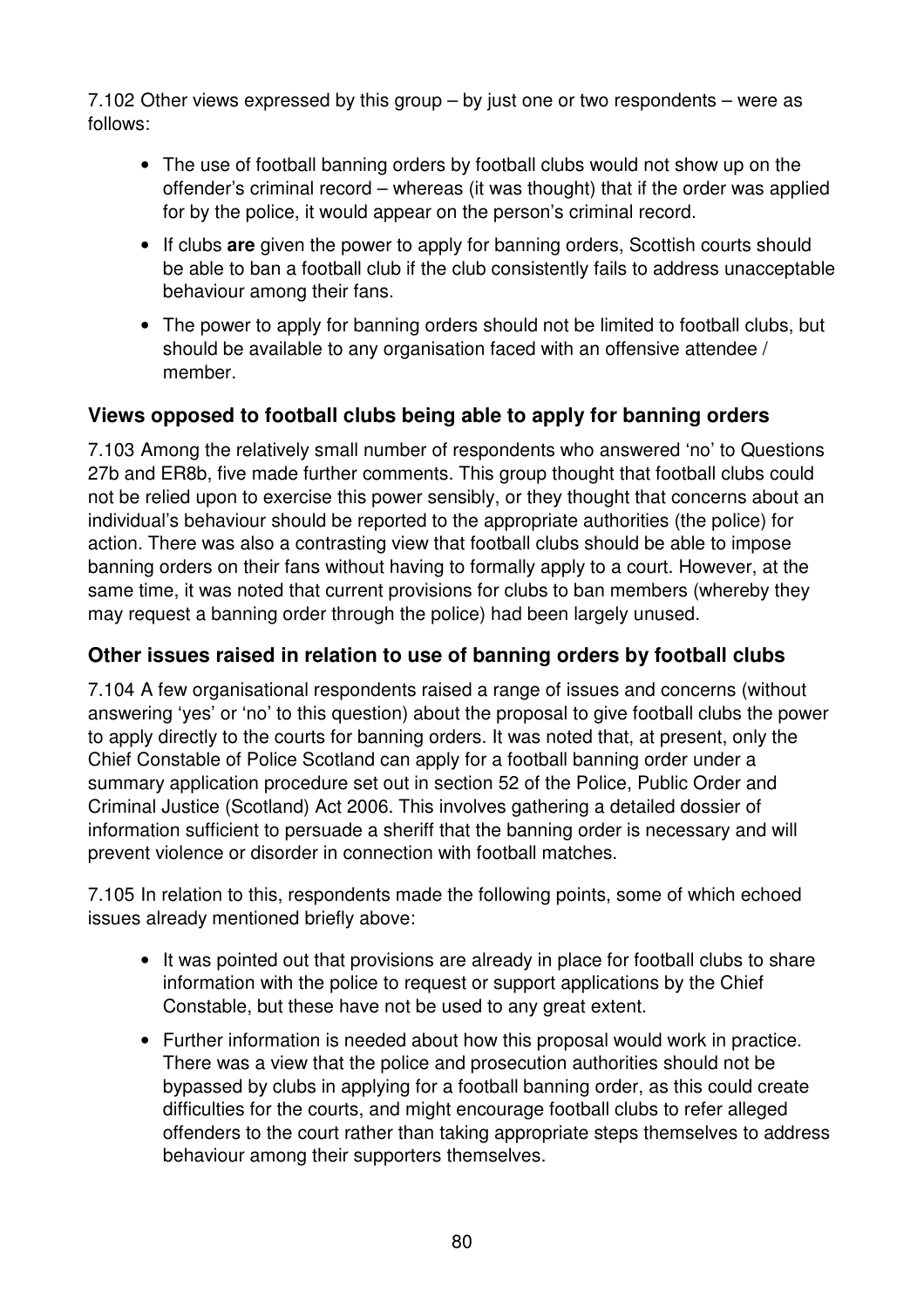- It was suggested that applications for banning orders should be made by the Crown after an assessment of the strength of a particular case. Football clubs would retain the right to apply for a civil interdict if appropriate.
- There was a question about whether clubs would seek additional supporting information or intelligence from the police in order to support an application for a football banning order, and if so, how this would be managed to ensure compliance with data protection regulations, and the management of police intelligence.
- Appropriate safeguards and procedures would need to be in place if the application for such an order was opposed.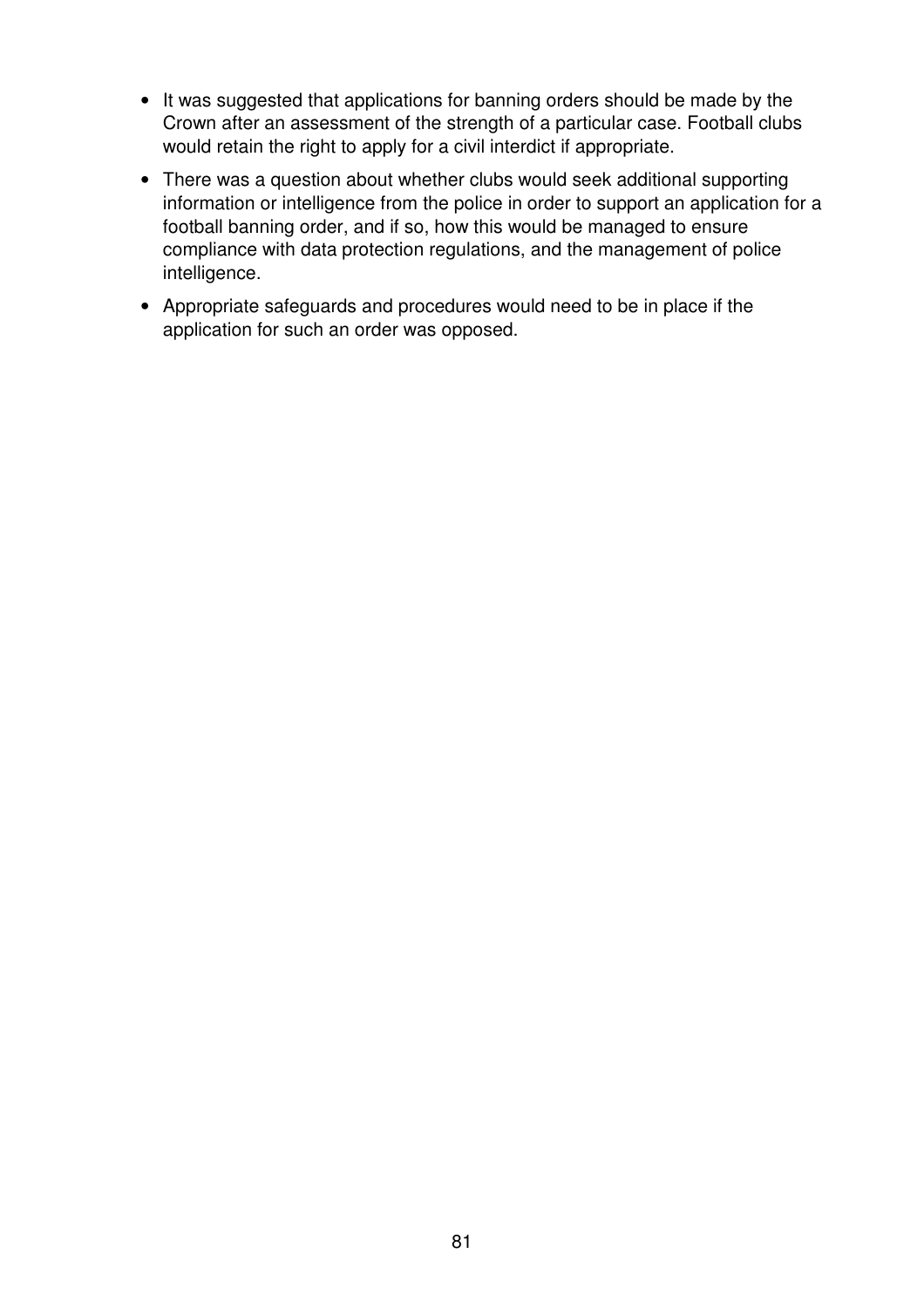# **8. Extending the law to other groups (Q28 and Q29)**

8.1 Chapter 8 of the consultation paper considered the question of whether new categories of hate crime should be created for characteristics such as age and gender (which are not currently covered) and certain other groups based on specific characteristics they have (immigration status, socioeconomic status, membership of Gypsy / Traveller community, etc.). Arguments for and against establishing new categories of hate crime were discussed. There were two questions in this section, the first addressing the distinction between bullying behaviour and hate crimes, the second addressing the creation of new categories of hate crime. The first was a closed question which invited follow-up comments, and the second was an open question.

## **Distinguishing between bullying behaviour and hate crimes (Q28)**

8.2 The consultation paper referred to work carried out by the Scottish Parliament Equal Opportunities Committee, and the report of this committee (6 July 2017) which recommended greater clarity about when bullying behaviour (often carried out by children against other children) constitutes a crime (in particular a hate crime or sexual offence).

8.3 Question 28 asked respondents for their views on this matter.

**Question 28a:** Do you consider any change to existing criminal law is required to ensure that there is clarity about when bullying behaviour based on prejudice becomes a hate crime? [Yes / No / Don't know]

**Question 28b:** If so, what would you suggest?

8.4 A total of 127 respondents answered this question. Table 8.1 shows that organisations were more likely to answer 'yes' (67%) and individuals were most likely to answer 'no' (64%). Note, though, that 10 individuals who replied 'yes' to this question submitted comments which expressed very similar views to those of individuals who answered 'no'. That is, they thought 'all groups should have equal protection under the law', that 'certain groups should not have greater privileges', and that 'all so-called hate crimes' should be abolished. Therefore, the figures shown below, particularly those from individual respondents, should be treated with caution.

**Table 8.1: Question 28 – Do you consider any change to existing criminal law is required to ensure that there is clarity about when bullying behaviour based on prejudice becomes a hate crime?** 

| <b>Respondent type</b> | <b>Organisations</b> |      | <b>Individuals</b> |      | Total |      |
|------------------------|----------------------|------|--------------------|------|-------|------|
|                        | n                    | %    | n                  | $\%$ | n     | $\%$ |
| Yes                    | 18                   | 67%  | 22                 | 22%  | 40    | 31%  |
| No                     | 8                    | 30%  | 64                 | 64%  | 72    | 56%  |
| Don't know             |                      | 4%   | 14                 | 14%  | 15    | 12%  |
| <b>Total</b>           | 27                   | 100% | 100                | 100% | 127   | 100% |

\* Percentages may not total 100% due to rounding.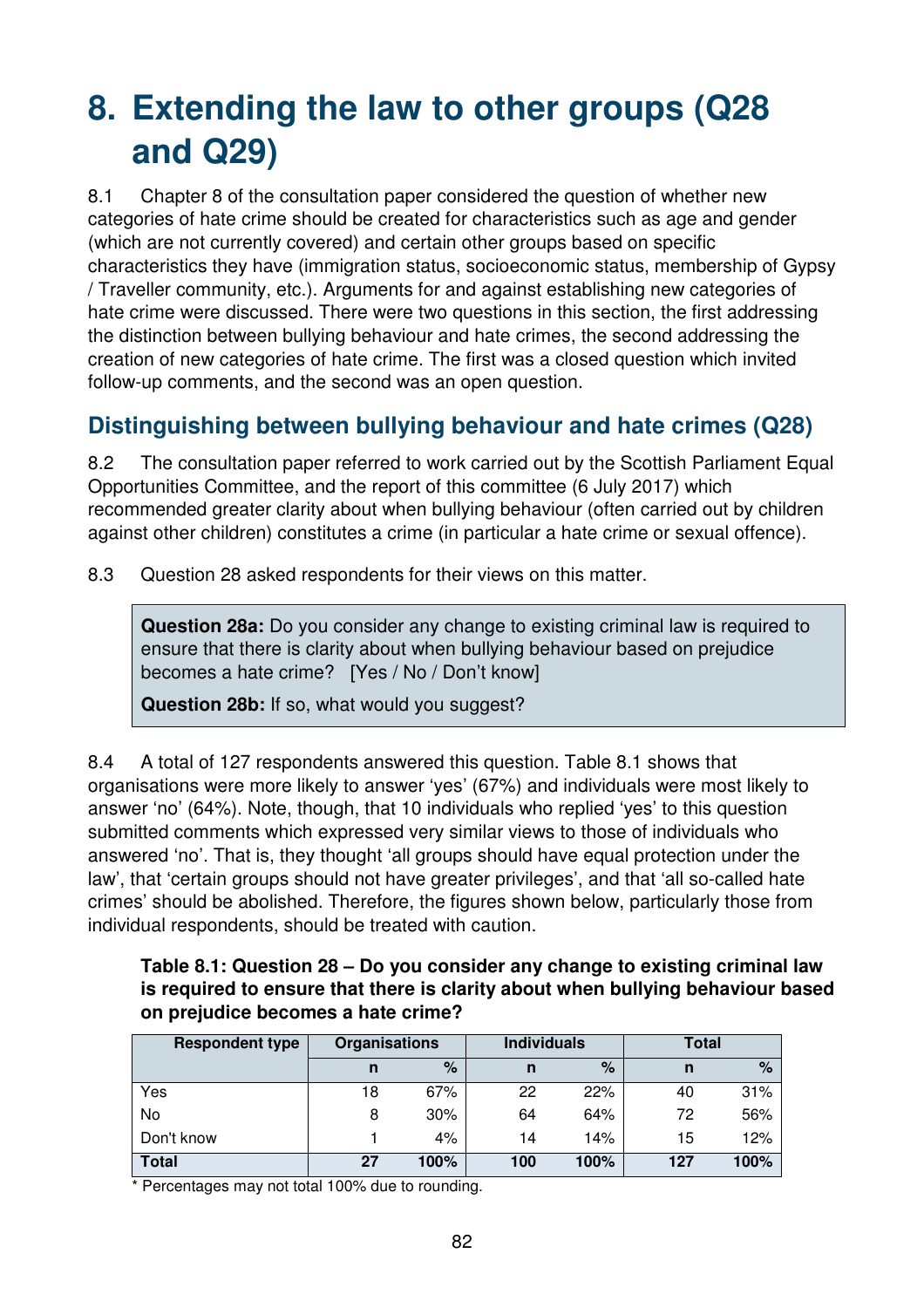8.5 Altogether, 77 respondents (36 organisations and 41 individuals) offered comments at Question 28. This includes 5 organisations and 24 individuals who answered 'no' to the first part of the question. The views of this group are considered separately below.

#### **Views in favour of establishing greater clarity about when bullying behaviour based on prejudice becomes a hate crime**

8.6 Respondents who answered 'yes' to Question 28, were asked a follow-up question: 'If so, what would you suggest?'

8.7 Among this group, there was a general view that clarity was needed in relation to the law in this area. Specifically, respondents in this group called for greater clarity about what constitutes a hate crime; when bullying behaviour based on prejudice reaches the threshold for criminal proceedings to be brought forward; and what the distinctions are between lawful but offensive speech on the one hand, and unlawful and criminal abuse on the other. This group believed that there was confusion, not only among the general public, but also among teachers and other professionals regarding these issues, and they noted some inconsistencies in existing legislation (for example, that a person could be charged with a criminal offence for calling someone a name based on their ethnic origin, but not for calling someone a name based on their disability or sexual orientation). This group suggested that particular attention needed to be given to the issue of online bullying.

8.8 One respondent noted that current criminal law does not address all potential situations of bullying based on prejudice. Examples given were in relation to online bullying, and prejudice based on gender. This respondent discussed four issues which should be considered in any attempt to clarify the law in this area. These were: (i) the threshold for action; (ii) the problem of terminology (and the variety of terms which may be used to refer to 'bullying' and online bullying in particular); (iii) the legal 'tests' for determining the threshold for prosecution; and (iv) the nature and extent of the harm caused to individuals subjected to bullying and hate.

8.9 Several respondents in this group set out what they saw as the distinction between 'prejudice-based bullying' on the one hand and 'hate crime' on the other. These generally focused on: (i) the behaviour / actions of the perpetrator; (ii) the intentions / motivations of the perpetrator; and (iii) the impact on the victim.

8.10 Regarding terminology (mentioned above), respondents pointed out that the term 'bullying' is commonly used to refer to a very wide range of behaviours – from physical violence and damage to property at one end of the scale, to exclusion from social activities at the other. The point was made that behaviours at both ends of the scale are easily recognisable as criminal or non-criminal, but the need for clarity is in relation to those behaviours that fall between the two extremes ('for example, in relation to name calling, the use of derogatory language, and the publication or sending of offensive written materials').

8.11 Respondents in this group expressed different views on the question of where the line between bullying and hate crime should be drawn. Some believed that bullying behaviour based on prejudice (or related to protected characteristics) was always wrong, and should be seen and treated as a hate crime. Those who held this view specifically focused on the cumulative and long-lasting harm caused to those targeted by such abuse,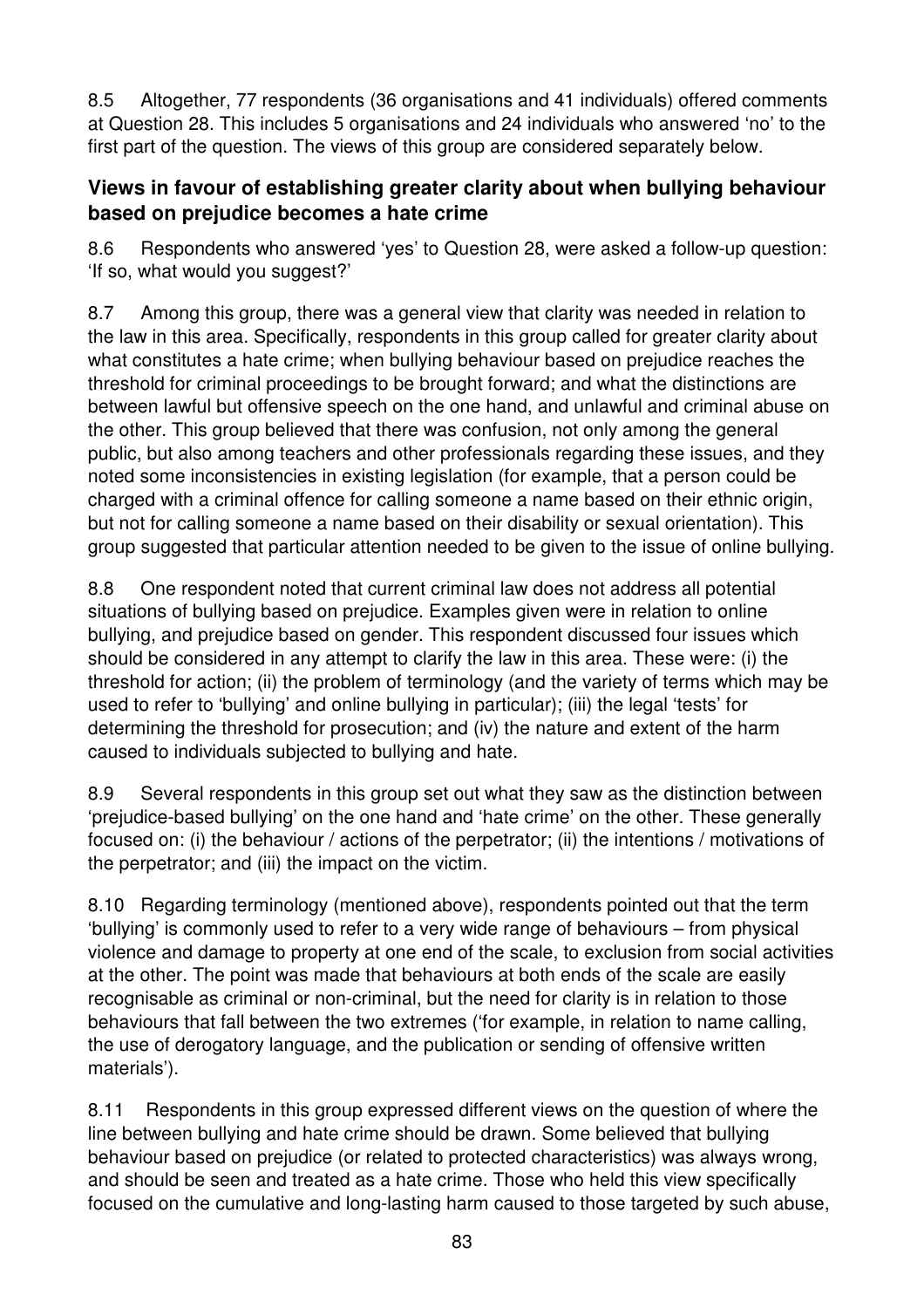and they noted that victims of this type of behaviour seldom have any legislative protection. Some within this group wanted to see specific legislation developed to ensure that prejudice-based bullying attracts criminal sanctions. Those with this view also argued that such a move would help to address the under-reporting of hate crimes directed at certain groups – for example, members of the Gypsy / Traveller community or disabled people.

8.12 Respondents also expressed differing views about the approach to take with children and young people who engage in prejudice-based bullying and hate crimes. One respondent noted that young people (both those in the 11–15 age bracket and those in the 16–20 age bracket) are among the most common perpetrators of reported hate crime in Scotland. Most respondents called for early action to be taken to address bullying and offending behaviour in schools and through public education. These respondents did not necessarily feel that initial responses to prejudice-based bullying by children and young people should involve the criminal justice system, and there was concern that any legislative response should prevent the unnecessary criminalisation of young people. There was a suggestion that dealing with hate crime requires a multi-agency response, with 'policy goals framed within the context of Scotland's fundamental values – which include strong commitments to social justice, advancing equality and upholding human rights'. There was, though, an alternative view that the law should apply to all ages of people including children – and that children and young people can be punished appropriately for this type of crime.

8.13 Finally there was a suggestion that, given the extension of domestic abuse provisions and the concept of 'harm' under the Abusive Behaviour and Sexual Harm (Scotland) Act 2016, there may be an argument to extend the provisions to bullying behaviour in workplaces or other institutions.

#### **Views that clarity within the law is not necessary in relation to the distinction between prejudice-based bullying and hate crime**

8.14 As noted above in paragraph 8.5, 5 organisations and 24 individuals who answered 'no' to Question 28 went on to give further comments. In addition, 10 individuals who answered 'yes' at Question 28 made similar comments to those individuals who answered 'no'. It is possible that some of these respondents had not understood the question or read the consultation paper before responding. All of these comments are discussed here.

8.15 Among the organisations in this group, there were several shared points raised. None of these organisations thought there was any need for a change in existing criminal law. Views were expressed as follows:

- It is of concern that the review team have seen evidence that hate crime and prejudice-based bullying can become conflated. This leaves young people feeling that serious criminal behaviour is not being properly addressed.
- Prejudice-based bullying is distinct from hate crime. In Scotland, there is no legal definition of bullying and as such bullying is not a crime. Moreover, bullying involves a complex interplay of relationships. If laws were amended so as to criminalise bullying, they would be more likely to criminalise children and young people than any other group.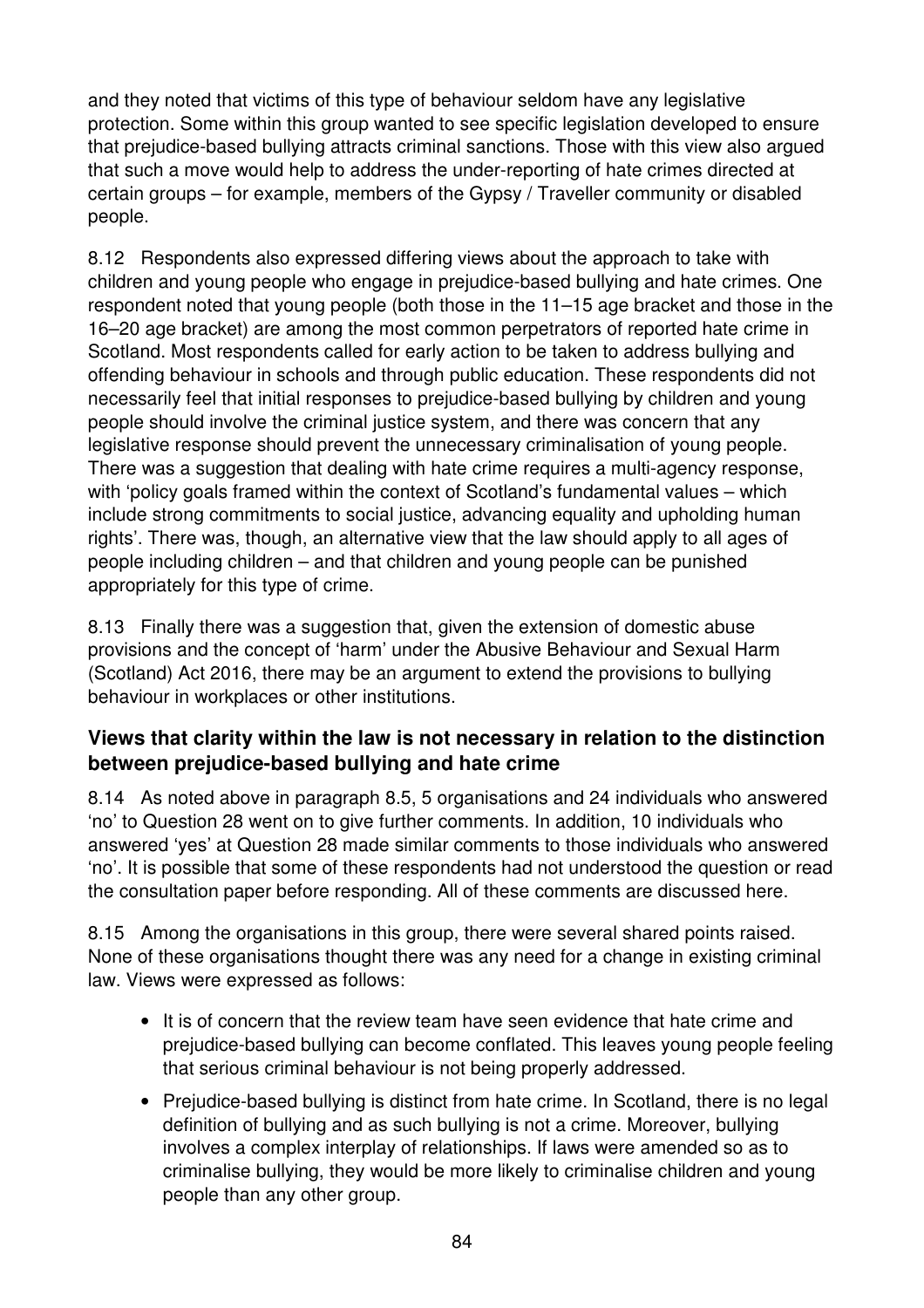- There should be a presumption against criminalising children and young people. (There was one dissenting view which argued that if an act is considered to be criminal, it is criminal regardless of the age of the perpetrator, once the perpetrator reaches the age of criminal responsibility.)
- There is a need to provide better support, quidance and resources to teachers and other adults who work with children and young people to ensure they have a good understanding of when prejudice-based bullying becomes a hate crime. Rather than amending criminal legislation, the existing legal framework could be better implemented by taking action to raise awareness among practitioners and to improve the reporting of hate crime incidents.

8.16 These organisations also often discussed non-legislative approaches and possible changes that may be needed (particularly in relation to the development of resources for young people and teachers). Some of the points raised were that:

- There needs to be greater awareness among young people of what constitutes a 'hate crime', increased awareness of their rights and what the process is if they report an incident. Moreover, young people need to be listened to if they are victims of crime.
- School-based interventions could be used with respect to children and young people who may be perpetrators of prejudice-based bullying. These focus on developing a whole school / system approach, using nurturing and restorative approaches and developing empathy and a greater sense of fairness.
- There are already diversionary and behavioural change programmes in place to deal with bullying behaviour based on prejudice. These programmes involve school pupils working together with parents and teachers, and aim to avoid putting children and young people through the criminal justice system.

8.17 The main points made by individual respondents in relation to this question were that:

- The current law is clear and adequate and does not require to be changed. It is well understood by those working in the police and law courts. The current law should simply be enforced (or 'people need to obey it').
- Special provisions in law for particular groups (beyond race) should be unnecessary since all groups should have the same protection against hate crime. 'Fair treatment should be received by all'.
- Extending hate law could result in any disagreement between people (particularly disagreements on the basis of religious conviction) being treated as harassment, and could lead to severe restriction of free speech and debate.
- The motivation of a perpetrator should be irrelevant in determining the response to bullying behaviour. Only the actions of the perpetrator and the loss suffered by the victim should be considered. Speculation about a perpetrator's motives could risk prejudicing both the alleged bully and the alleged victim.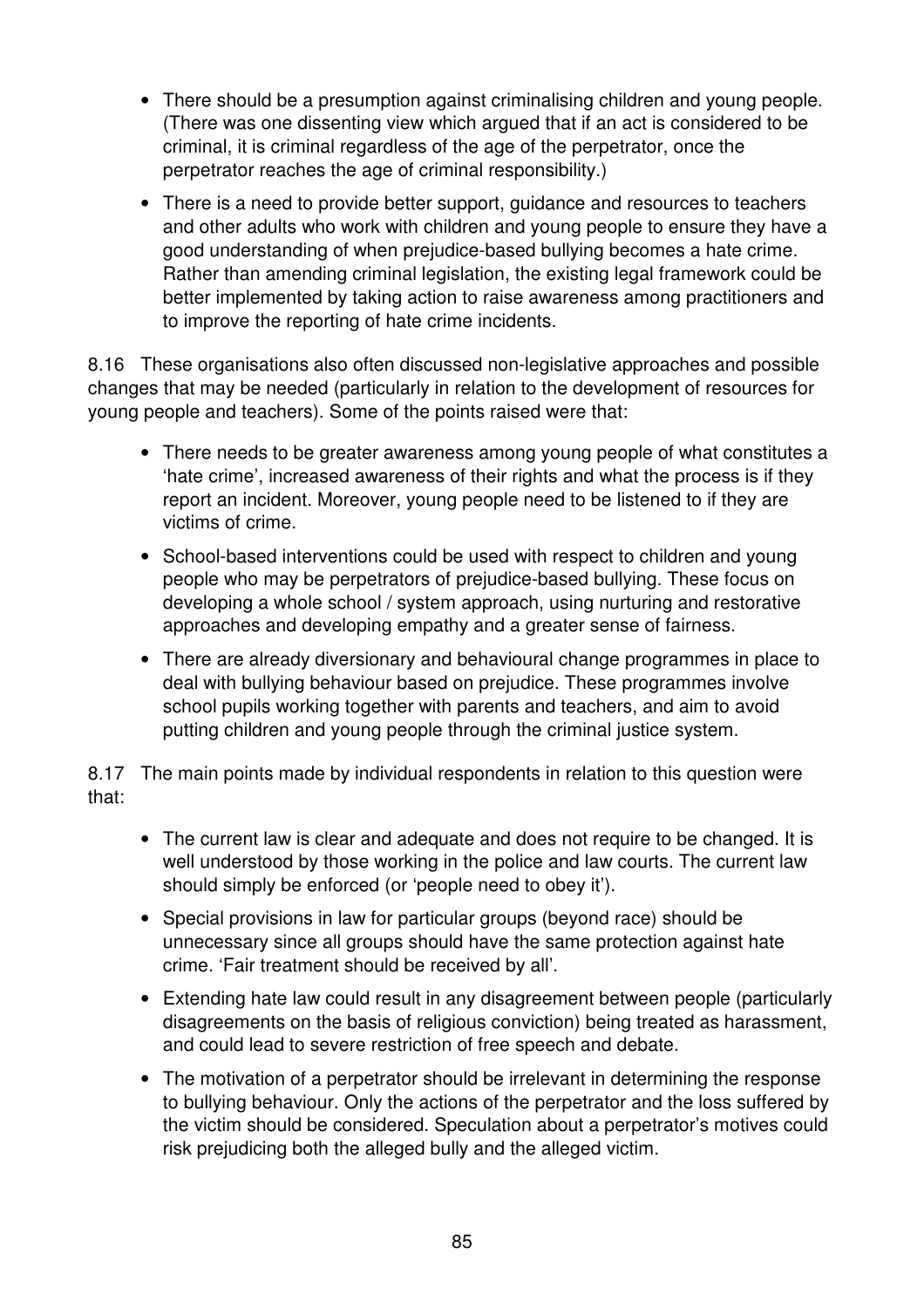# **Requirement for specific legislation for other groups (Q29)**

8.18 The consultation paper discussed the evidence gathered by the review in relation to a range of other groups who may be targeted by hate crime. Respondents were asked whether specific legislation should be created to deal with offences involving malice or illwill directed at members of these other groups.

**Question 29:** Do you think that specific legislation should be created to deal with offences involving malice or ill-will based on: age; gender; immigration status; socioeconomic status; membership of gypsy/traveller community; other group (please specify). For each group in respect of which you consider specific legislation is necessary, please indicate why and what you think the legislation should cover.

8.19 The easy read consultation paper included a corresponding question as follows:

**Question ER9a:** Should there be hate crime laws to cover:

- 1. Age [Yes / No]
- 2. Gender [Yes / No]
- 3. Immigration status [Yes / No]
- 4. Welfare status [Yes / No]
- 5. Membership of gypsy / traveller community [Yes / No]
- 6. Other groups [Yes / No] Please tell us which ones.

**Question ER9b:** Please tell us why.

8.20 A total of 129 respondents (46 organisations and 83 individuals) commented at Question 29. The number of responses to Question ER9a ranged from 10 to 14 for each of the categories listed. An analysis of all these comments is presented here.

8.21 Among individual respondents, there was a recurring view that specific legislation should **not** be created to deal with offences involving malice or ill-will based on the characteristics named in the consultation. In general, this group argued that all victims of crime should have equal protection under the law, and they thought it was inappropriate to give some groups greater protection than others since, if one group is given special protection, it soon becomes evident that other groups deserve similar levels of protection. Some of these respondents thought that a better approach would be to provide support for families, schools and workplaces to foster respect between people, regardless of age, gender or status.

8.22 The alternative and less common view among individual respondents was that there may be some benefit from having specific legislation to deal with hate crime offences targeted at certain groups. These views are discussed below in relation to each of the groups named in the consultation paper.

8.23 Among organisational respondents, there were differences of opinion about whether specific legislation should be created to deal with hate crime targeted at certain groups. Of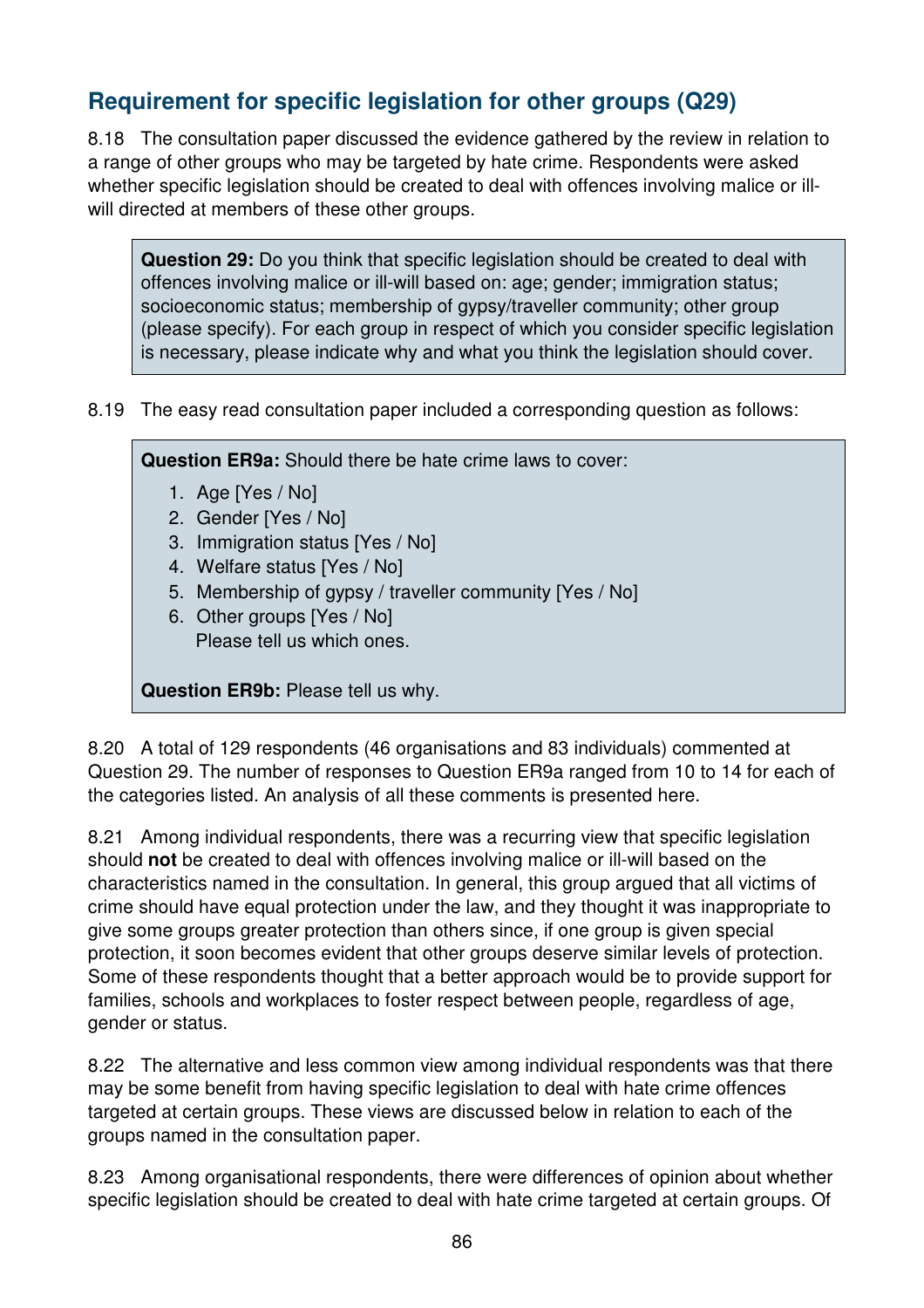the 46 organisations who commented, over two-thirds suggested that specific legislation would be beneficial in relation to one or more groups, whereas around a quarter were **not** in favour of specific legislation being created to address hate crime targeted at certain groups. The remaining organisations made more general points rather than expressing views about the particular groups listed in the consultation paper. A few of these stated that they would defer to other organisations with greater expertise in relation to the needs of the specific groups.

8.24 Among the organisations in favour of specific legislation for one or more groups, there were differences in opinions about: (i) which groups required legislation, and (ii) whether any legislative approach should involve standalone legislation or an extension to the list of statutory aggravations. $27$ 

## **Views in relation to specific groups**

8.25 Among both individual and organisational respondents, there appeared to be widespread support for creating specific legislation to deal with gender-related hate crime (or misogyny). There was also support for creating specific legislation to deal with agerelated hate crime. There was less support for specific legislation to address immigration status, socioeconomic status and membership of the Gypsy / Traveller community, or hate crime targeted at other groups. These findings were broadly consistent among respondents who answered Question 29 and those who answered Question ER9a. (Note, however, that among those who answered Question ER9a, there was relatively strong support for specific legislative protection for the Gypsy / Traveller community.)

8.26 The arguments presented in relation to each of the groups named in the consultation paper were complex and often lengthy, and only the points recurring most often are discussed here.

#### Gender

 $\overline{a}$ 

8.27 As noted above, respondents expressed a great deal of support for developing (or amending) legislation to allow hate crimes directed at women and girls to be prosecuted. Respondents highlighted the serious and routine abuse and harassment that women and girls receive from men and boys, and there was general agreement among respondents that such behaviour was targeted at women **because** of their gender. Such abuse can take the form of unwanted and unsolicited verbal, physical or online contact, and online abuse ('trolling') received by women frequently includes threats of violence and / or incitement of hatred towards women.

8.28 Respondents noted that current protected characteristics include sexual orientation and transgender identity, but legislation does not at present provide a means of addressing misogyny as a hate crime. Several respondents referred to the positive steps taken by some police forces in England and Wales to record incidents of misogynistic hate crime. However, they also noted that it is not possible for such incidents to be prosecuted under existing criminal law.

8.29 Respondents had different views about the best way of addressing this issue through legislation. Some favoured the creation of a new statutory aggravation based on

 $27$  Note, however, that in relation to the discussion about standalone legislation vs statutory aggravation, most respondents did not address this level of detail in their responses.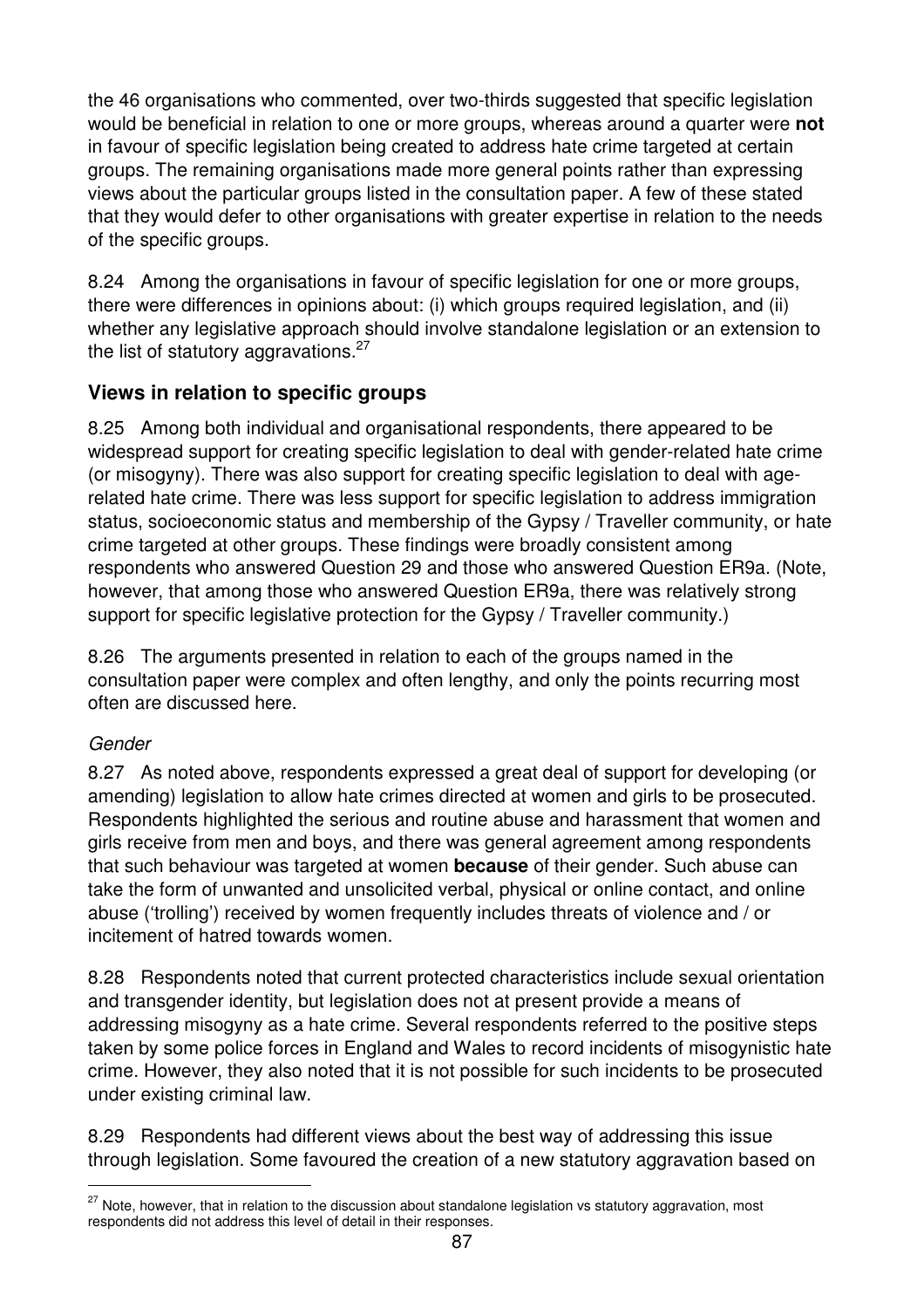misogyny. Others argued for the creation standalone legislation. There was also some discussion about whether a legislative response in this area should be focused on 'gender' or on 'misogyny' more specifically.<sup>28</sup> An argument in favour of the latter was that any new legislation should not inadvertently redefine all violence against women as a hate crime. The counter-argument to this was that crimes such as rape and domestic abuse are, by their nature, 'inflected with misogyny', and crimes such as breach of the peace directed at women often incorporate explicitly misogynistic language.

8.30 Some respondents suggested that any response to this issue in criminal law should cover incitement to misogyny, as well as incitement to violence against individual women and groups of women.

8.31 Respondents thought that treating misogyny as a hate crime would allow such behaviour to be tracked, and provide a basis for improving the safety (both in the real and virtual worlds) for women and girls.

8.32 An alternative view, however, was that gender-related hate crime is seen as stemming from inequality and an imbalance of power, and some questioned whether it was the role of legislation to address these issues. Very occasionally, respondents also voiced reservations about having specific provision in criminal law related to gender / misogyny (e.g. 'I can see a lot of men saying that that's sexist'; and potentially 'furthering the distinction between men and women').

#### Age

 $\overline{a}$ 

8.33 There was general agreement among respondents that older people are often targeted by 'criminals' because they are seen to be vulnerable. There were, though, differences of opinion about whether this type of criminal behaviour should constitute a hate crime and / or whether there were sufficient protections already available in law to deal with it.

8.34 Some respondents pointed out that, in more recent years, older people have been increasingly subjected to abuse because of perceptions about their political views and voting patterns, and perceptions that older people receive more state support (including financial support) than younger people. Thus, this group argued that there is growing evidence of malice and ill-will being directed at older people simply because of their age.

8.35 Similar points were made in relation to children and young people. There was a view that children and young people often become victims of crime because of their powerlessness and vulnerability – rather than because of malice and ill-will. However, others thought that children and young people can be targeted and discriminated against specifically because of stereotypes held about people their age.

8.36 Some respondents argued that current criminal law was sufficient to prosecute crimes against children and young people, whereas others thought that the law required to be strengthened in relation to dealing with online crime against children and young people. It was also noted that the United Nations Universal Periodic Review of human rights in the

<sup>&</sup>lt;sup>28</sup> Note that many respondents used these terms interchangeably, but a few made a distinction between them.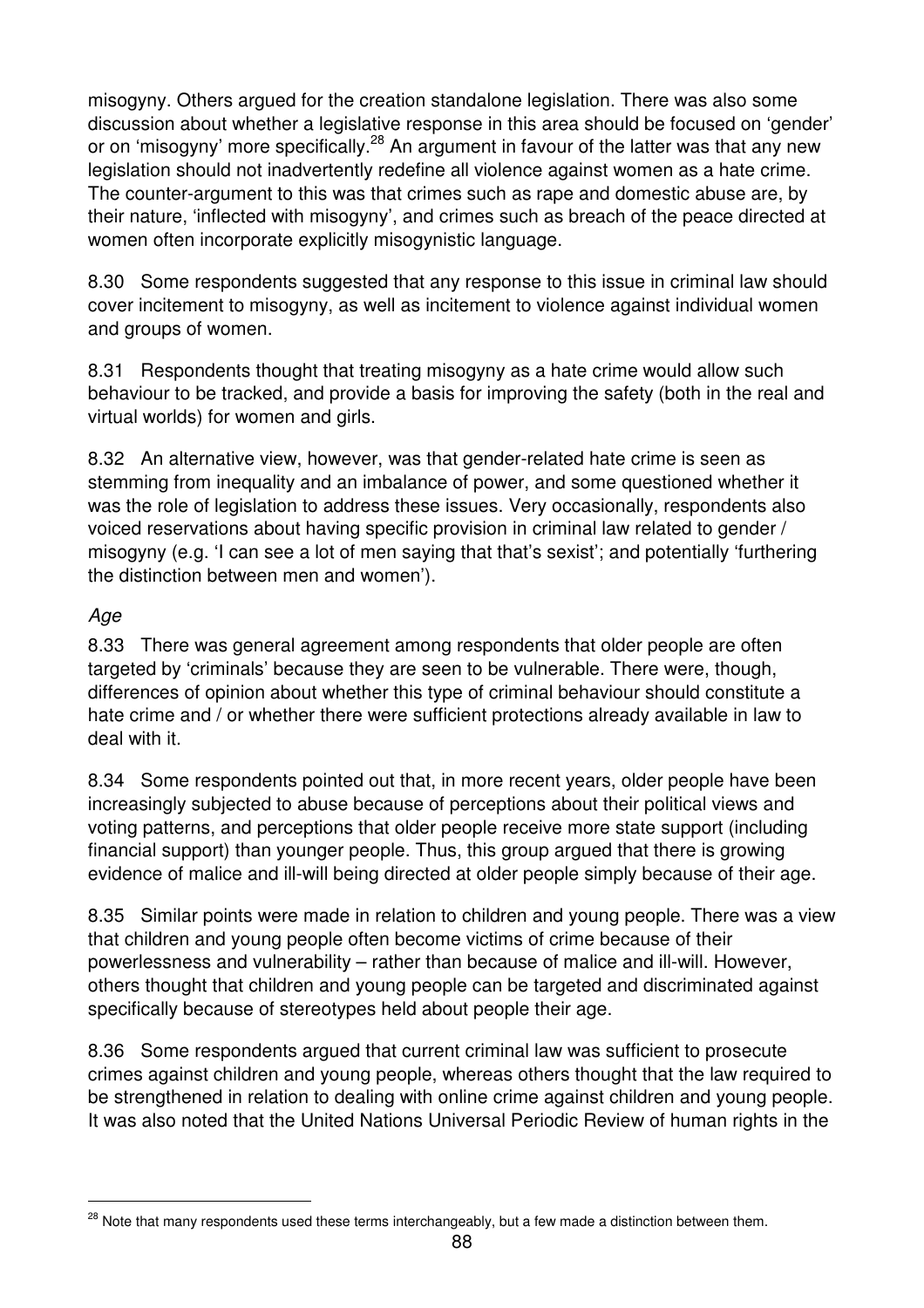UK for 2017 contained a recommendation that the UK 'take appropriate measures against the sharp increase in all hate-related violent crimes especially involving young people.<sup>29</sup>

8.37 A few respondents made the more general point that, while a 'child' or 'young person' is defined in Scottish law, there is no definition of an 'old / older person'. Thus, they suggested that the development of age-related hate crime legislation could be complex and potentially impractical. There was also a suggestion that it may be preferable to create a vulnerability related aggravation which is separate from offences motivated by malice and ill-will.

#### Immigration status

8.38 Some respondents thought there should be specific protection in law for people based on immigration status. This group highlighted the increase in hate crimes directed at refugees and asylum seekers, and at European migrants within the UK, and argued that such groups are often targeted because of their perceived immigration status, rather than their nationality, which makes offences difficult to prosecute under existing legislation.

8.39 However, other respondents thought that malice and ill-will based on immigration status was likely to be covered by the provisions against race discrimination. Reference was made to section 96 of the Crime and Disorder Act 1998 which defines racial groups as 'a group of persons defined by reference to race, colour, nationality (including citizenship) or ethnic or national origins'. There was also a view that it could be difficult to prove that an offender was fully aware of the status of the person targeted. If an offender makes an assumption about an individual's status based on their race or religion, this would be covered by existing legislation.

## Socioeconomic status

 $\overline{a}$ 

8.40 A few respondents supported the development of hate crime legislation in relation to socioeconomic status. These respondents argued that there has been an increasing vilification of people experiencing poverty, including verbal abuse and physical attacks of people who are homeless.

8.41 A counter-argument was that groups based on socioeconomic status would be very difficult to define, and that socioeconomic status was a potentially 'arbitrary' characteristic. It was noted that this characteristic is not inherent, and that socioeconomic status may change over time. There was also a view that crimes committed against economically disadvantaged people were targeted at their perceived vulnerability, rather than based on malice and ill-will.

## Membership of Gypsy / Traveller community

8.42 A few respondents supported specific hate crime legislation to protect members of the Gypsy / Traveller community, although not all of these gave a specific reason for their view. Those who did argued that this group is subjected to high levels of discrimination and abuse, often fuelled by negative stereotypes portrayed in the media. Others noted that this group is defined as an ethnic group within the Equality Act 2010 and should therefore be given the same protection as any other ethnic group.

<sup>&</sup>lt;sup>29</sup> See https://documents-dds-ny.un.org/doc/UNDOC/GEN/G17/192/15/PDF/G1719215.pdf?OpenElement, recommendation 134.103 on page 16.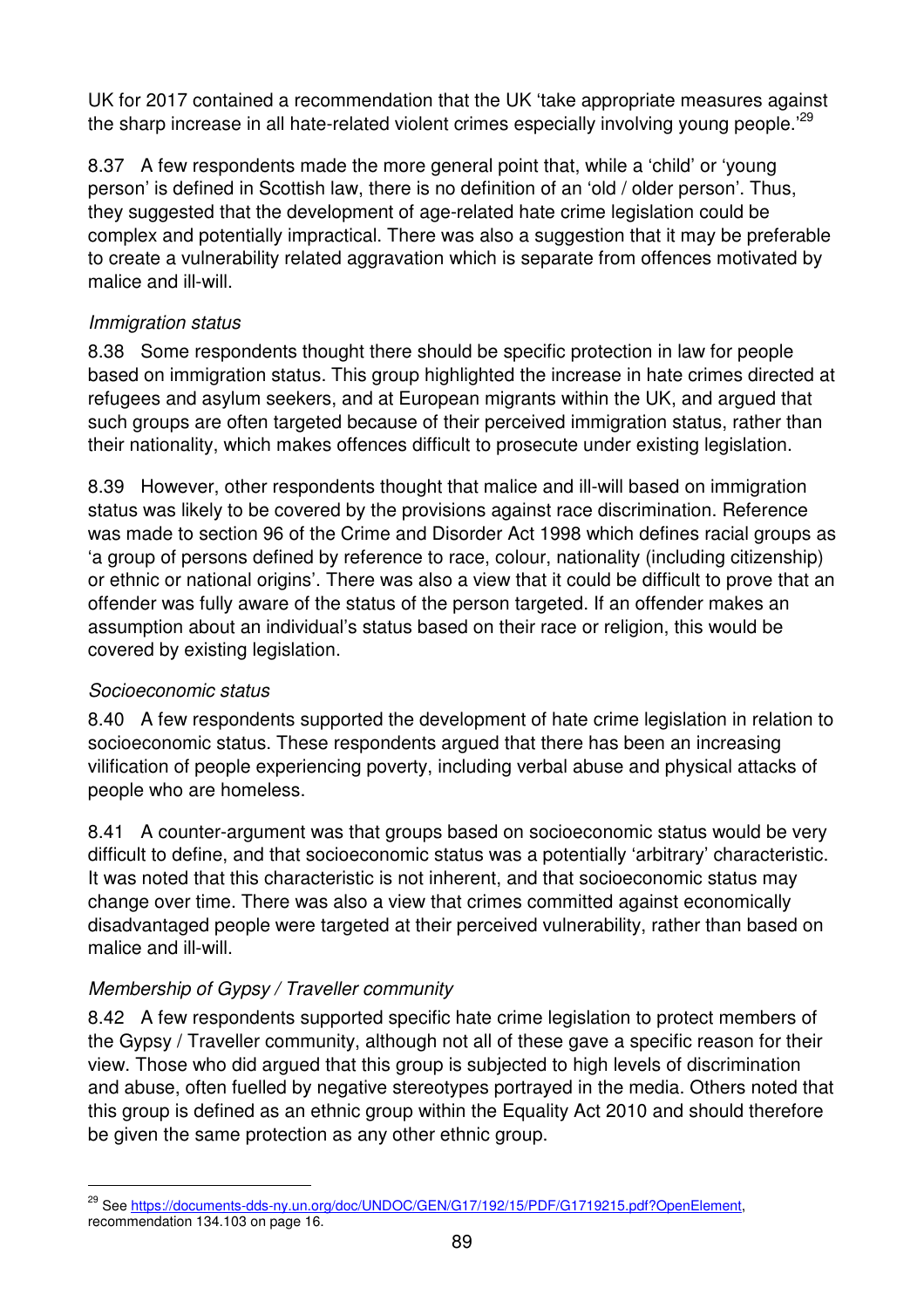8.43 More often, however, it was argued that existing legislation already protects this group which is recognised as a separate (white) ethnic group. Reference was again made to section 96 of the Crime and Disorder Act 1998, which was also cited in relation to immigration status – see paragraph 8.39 above.

#### Other groups

8.44 There were a small number of respondents who proposed additional categories of people who should be protected through the development of specific hate crime legislation. Each of these categories were suggested by fewer than five respondents:

- **Disabled people**<sup>30</sup>**:** A small number of individual respondents and third sector organisations highlighted the vulnerability of people with disabilities to attack and abuse – e.g. people with epilepsy, people will poor mental health and other 'invisible disabilities', people with learning disabilities and people who are deaf. It was noted that people with disabilities are often subjected to abuse and harassment throughout their lives and think that it is 'normal' to be treated in this way.
- **People with non-binary gender identity<sup>31</sup>:** Any definition of transgender identities in any reformed law should cover all identities under the umbrella terms of transgender, including non-binary gender identities.
- **Gaelic speakers and other linguistic minorities:** Two respondents advocated specific protection in legislation for this group, although did not necessarily think that hate crime legislation was the most appropriate vehicle for this. These respondents stated that Gaelic speakers were subjected to ridicule, hostility and prejudice through social media and mainstream print media, and called for the review to consider what further protection may be given to these groups.
- **People who choose not to drink alcohol, or who do not drink to excess:** It is common for people to be teased for not drinking, or pressured to behave in a way they did not intend when they are out for a night with friends. It was suggested that such behaviour is evidence of Scotland's unhealthy relationship with alcohol, and it should not be dismissed as casual banter, but something harmful for the wellbeing of individuals and the country.
- **Christians<sup>32</sup>:** Some respondents thought that Christians are becoming increasingly marginalised in society and that protection in law was needed.
- **Members of alternative subcultures (e.g. Goths, Emos, Punks):** Some subcultures were perceived as being subject to abuse.
- **People in recovery from addictions:** Despite article 12 of the Independent Press Standards Organisation's Editors' Code (which prohibits prejudicial or stigmatising language about health or disabilities), the national press routinely use stigmatising and prejudicial language such as 'junkie' and 'alkie', which inhibits people's ability to seek help with their addictions.
- **Paedophiles:** A few respondents referred to the comment in the consultation paper that paedophiles (whether known or suspected) are frequently targeted for

 $\overline{a}$ 

 $30$  Existing legislation provides protection to people with disabilities.

<sup>&</sup>lt;sup>31</sup> Existing legislation provides protection to LGBTI people, including people with non-binary gender identities.

 $32$  Existing legislation provides protection to people of different faiths / religions.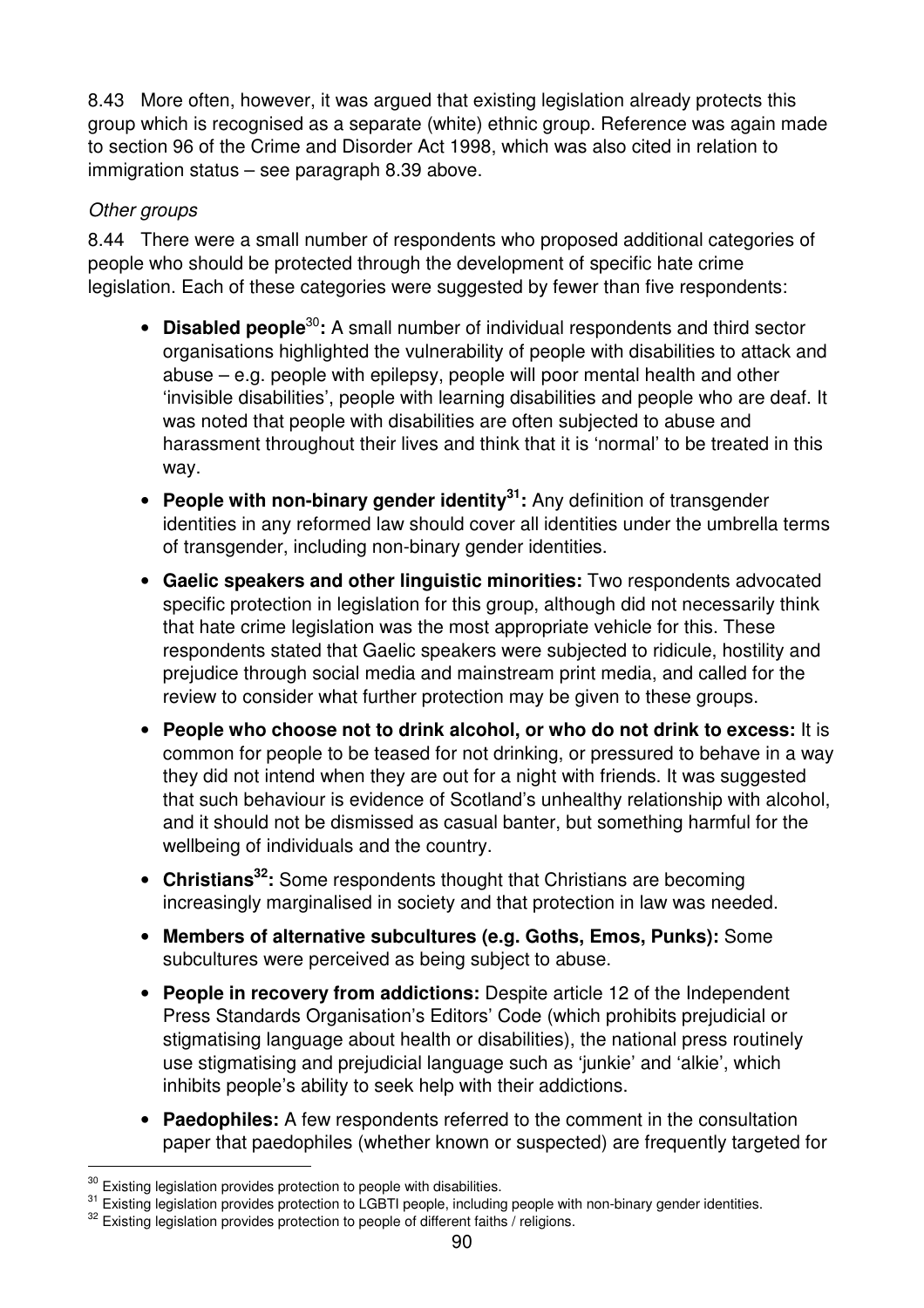abuse. In the views of these respondents, there likely would be little public support to include paedophiles as a group within hate crime legislation.

### **Views opposed to having specific legislation to address hate crime targeted at groups with certain characteristics**

8.45 Organisational respondents who were not in favour of creating specific legislation to deal with offences involving malice and ill-will based on certain characteristics gave a range of reasons for this, including that separate legislation for each personal characteristic was unnecessary, illogical and unwieldy, and, in most cases, the protection of these groups was covered by other legislation. These respondents suggested it would be preferable to have more 'generic' hate crime legislation, rather than separate laws, or separate provisions for a range of characteristics which may overlap.

8.46 Some individual respondents expressed exasperation with the idea of creating separate laws for different protected characteristics ('Height, weight, hair colour, size, gait… where does it end?') and they called for all people to have equal protection against crime under the law. In general, the respondents who expressed these views had also answered 'no' in response to the consultation question about whether Scotland should have specific hate crime legislation (Question 3) – see Chapter 3 above.

#### **Other general points**

8.47 Respondents made a number of general points in relation to Question 29. These included the following:

- Decisions about which characteristics are included in hate crime legislation should be based on a clear articulation of the rationale for hate crime legislation which is consistent with the general principles of the criminal law. One respondent suggested that basing these decisions on the broader equality agenda may offer such a rationale.
- It may be preferable in any new hate crime legislation to refer in a general way, as the working definition does, to 'selection of the victim on the basis of a particular feature', rather than attempting to list 'protected characteristics', as this would allow future changes to be accommodated without the need to amend the legislation.
- The 'intersectional nature' of hate crime means that victims do not necessarily fit neatly into one 'box', and miscategorising victims' identities can mean that they struggle to access appropriate support or they may be deterred for continuing with support.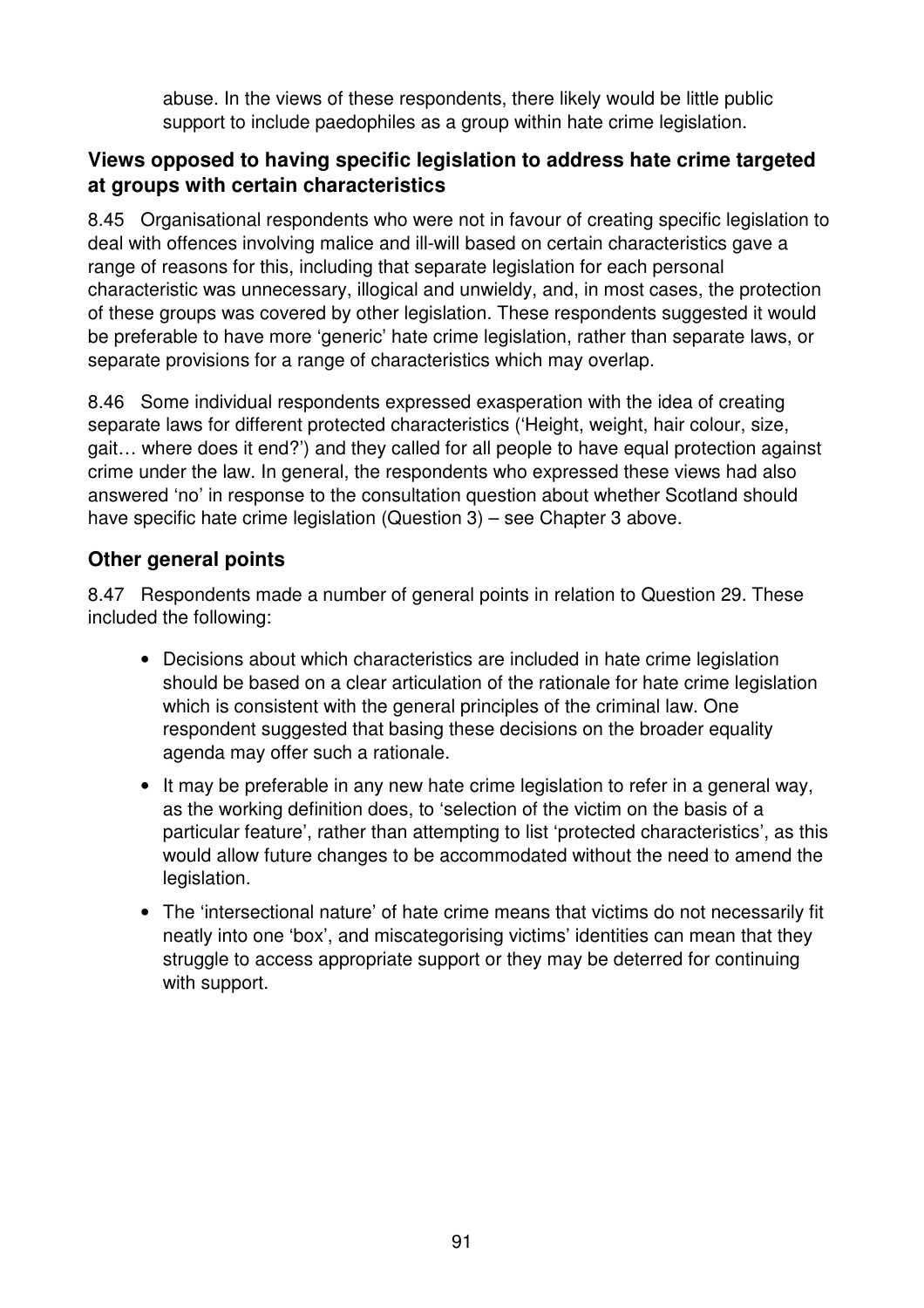# **9. Other specific issues (Q30 – Q34)**

9.1 Chapter 9 of the consultation paper focused on a number of issues related to the reporting of hate crimes, and alternative ways of dealing with cases within the criminal justice system. There were five questions in total, each of which is discussed in turn below.

9.2 A small number of respondents used Questions 30 to 34 to restate their wider concerns about hate crime legislation in general. Such views are not repeated in any detail in the analysis presented below.

## **Addressing under-reporting of hate crimes (Q30)**

9.3 Under-reporting has been identified as a long-standing issue with regard to hate crimes, and this is recognised in the current review. The consultation paper states that 'a criminal justice system designed to deal with criminal conduct motivated by hatred, malice, ill-will or prejudice can only make a meaningful impact if the victims of such offences are willing to report the offence to the authorities', and notes that a multi-agency delivery group had been set up by the Scottish Government to explore the issue of under-reporting. The consultation paper raises the possibility of legislation on this issue, and Question 30 asked for general views on how the problem of under-reporting might be addressed:

**Question 30a:** Do you have any views as to how levels of under-reporting might be improved? [Yes / No / Don't know]

**Question 30b:** Please give reasons for your answer.

 $\overline{a}$ 

9.4 The easy read questionnaire included a corresponding section and question on how reporting of hate crime might be encouraged:

**Question ER10:** How can we encourage people to report hate crime?

9.5 The analysis presented below focuses on the comments made at Question 30b and Question ER10 which explored how respondents thought reporting could be improved.<sup>33</sup> Altogether, 72 respondents provided comments at Question 30b – this comprised 46 organisations and 26 individuals. A further 9 respondents – 6 organisations and 3 individuals – responded to Question ER10.

9.6 Respondents offering comments on how under-reporting might be addressed were in agreement that this was a significant issue, and there was a general view that a change of culture was needed within the police and criminal justice system in order to improve reporting. Respondents thought that the police in particular needed to take hate crimes more seriously, and that there needed to be a clear message conveyed to the public that complaints would be taken seriously and that there would be no negative consequences for individuals who did report crimes. Respondents argued that reporting would improve if

<sup>&</sup>lt;sup>33</sup> Question 30 consisted of two parts – Question 30a was a 'Yes / No' tick-box question, while Question 30b asked respondents to give reasons for their answer. The response to question 30a is not shown in table format, as the results do not add to understanding about respondents' views on addressing under-reporting.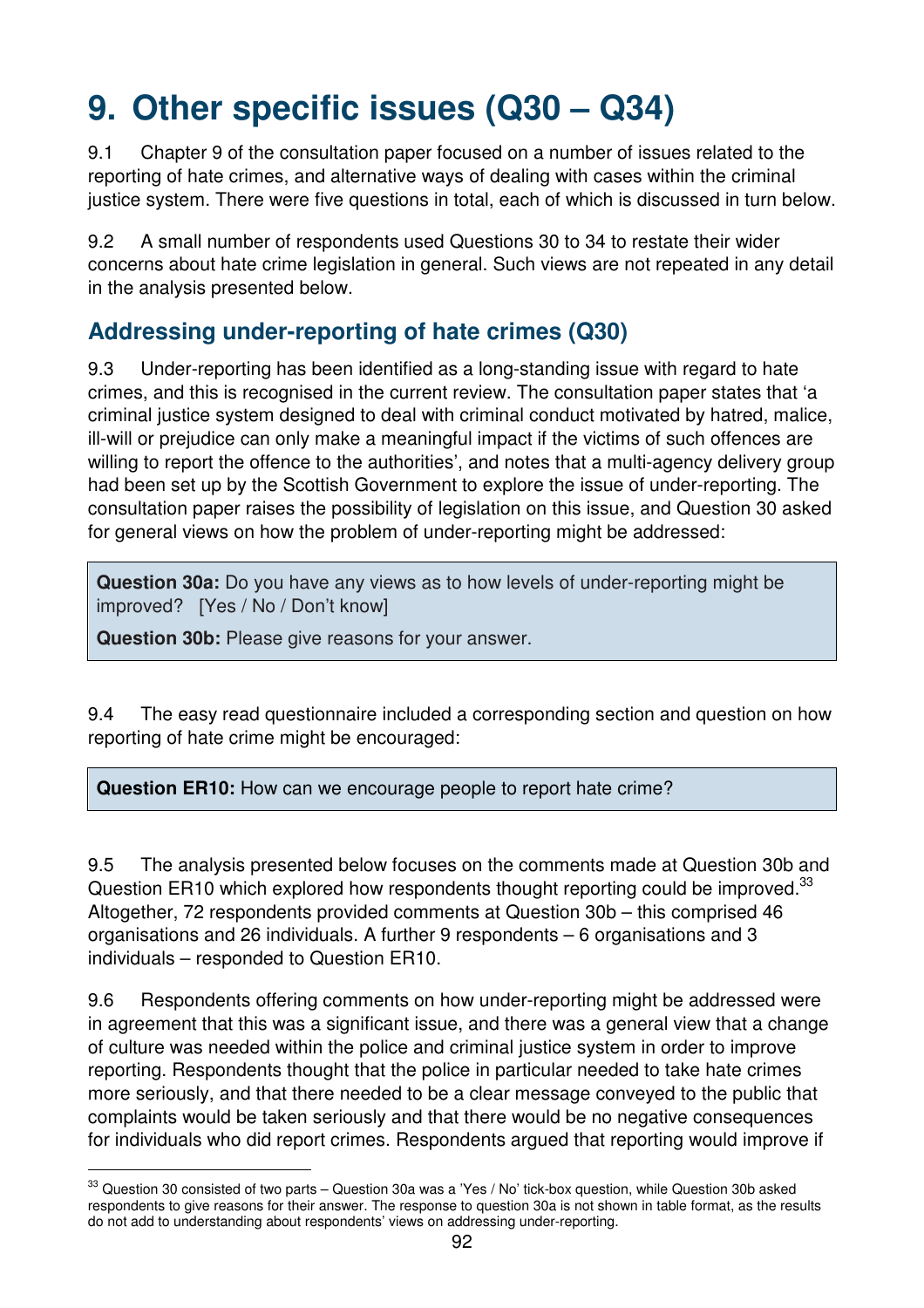trust in the system improved, and that positive experiences and outcomes for complainants would, over time, build trust and confidence in the criminal justice system.

9.7 It was common for respondents to describe multi-stranded approaches to improving reporting, suggesting that this might include a combination of the following:

- Clear laws explained in easily understood language, with the option of consolidation into a single piece of legislation mentioned by some, and guidance as to the type of conduct that falls within the remit of 'hate crime'
- Education and awareness raising among the general public and specific communities (e.g. young people, those with learning disabilities) about what constitutes hate crime, how it might be reported and the processes for prosecuting such crimes. It was seen as important to discourage people from just accepting hostile or abusive behaviour, and to encourage the reporting of lowlevel incidents in particular which people may not readily regard as criminal. Activity in this area might incorporate police engagement with different communities, groups and organisations, as well as the production of leaflets and other resources in accessible formats
- Improved policies and procedures relating to the reporting, recording, investigating and prosecuting of hate crimes to ensure that relevant cases were correctly identified and progressed as hate crimes, and complainants benefited from regular communication and updates throughout the course of a case
- Guidance and training for those working in the criminal justice system to raise awareness of hate crime, and to ensure that cases were dealt with appropriately and promptly, and those reporting crimes were dealt with sensitively, taking account of any special needs they had
- The establishment and promotion of a range of accessible routes for reporting hate crimes, including the use of third party reporting schemes (see paragraphs 9.21 to 9.29), free-phone, text, social media and online reporting
- Appropriate and easily accessible support and assistance for those reporting hate crimes – e.g. the use of appropriate adults to support young people making complaints, the use of independent advocates
- A partnership approach to tackling prejudice and unacceptable behaviour, with an emphasis on education, prevention and empowerment, and staff in relevant agencies (e.g. schools and social care services) trained to identify incidents which meet the hate crime criteria, and encouraged to support individuals in pursuing complaints.

9.8 Some organisational respondents provided information on current programmes and initiatives, or indicated an interest in contributing to improvement work in this area.

9.9 Respondents also suggested:

• Increasing understanding of barriers to reporting, and working with those who have experienced hate crime to find out about the support they would have liked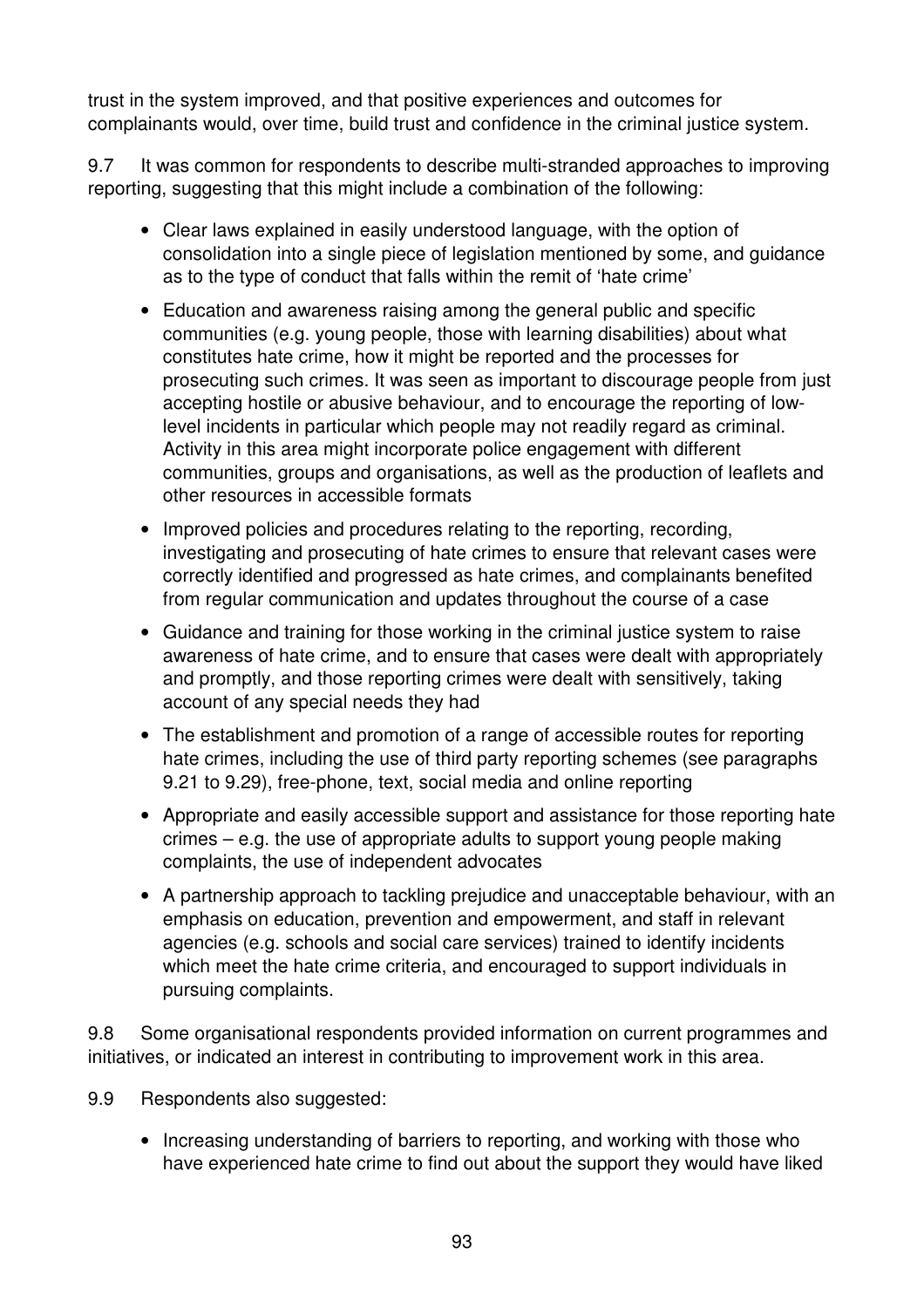- Improved data collection and monitoring and evaluation to allow greater transparency of police and judicial processes and support improvement in performance
- The establishment of a national agency to coordinate the response to hate crime, and a national phone line for reporting incidents.

9.10 In addition, a number of respondents noted the potential roles of anonymity for complainants and third party reporting centres in improving reporting of hate crimes. These issues are discussed in further detail in relation to Questions 31 and 32 below.

9.11 A few respondents who commented at Question 30 did not offer views on how reporting might be improved. Instead, they noted:

- That action to address perceived under-reporting may encourage people to interpret behaviour previously regarded as relatively benign as a 'hate crime', and may encourage a culture of 'victimhood'
- That effort should be put into reducing the incidence of hate crimes and discriminatory behaviour.

# **Reporting of the identity of the complainer in hate crimes (Q31)**

9.12 The consultation paper noted that concern about being identified in press coverage of court proceedings was a potential barrier to reporting hate crimes. This was seen as a particular issue for members of the LGBTI community who may fear being 'outed' as a result of reporting a hate crime. The paper acknowledged the tensions between the standard practice of court proceeding being open to the public and the press, and the need to protect vulnerable individuals, and asked respondents for their views on the option of restricting press coverage in certain circumstances:

**Question 31a:** Do you consider that in certain circumstances press reporting of the identity of the complainer in a hate crime should not be permitted? [Yes / No / Don't know]

**Question 31b:** Please give reasons for your answer.

9.13 A total of 94 respondents answered Question 31a. Table 9.2 shows that the majority of organisations (85%) thought that press reporting of the complainer in a hate crime should not be permitted in certain circumstances, while individuals were divided in their views on this issue – just over a third (37%) answered 'yes' and a similar proportion (38%) answered 'no', while the remaining quarter of individuals (25%) answered 'don't know'.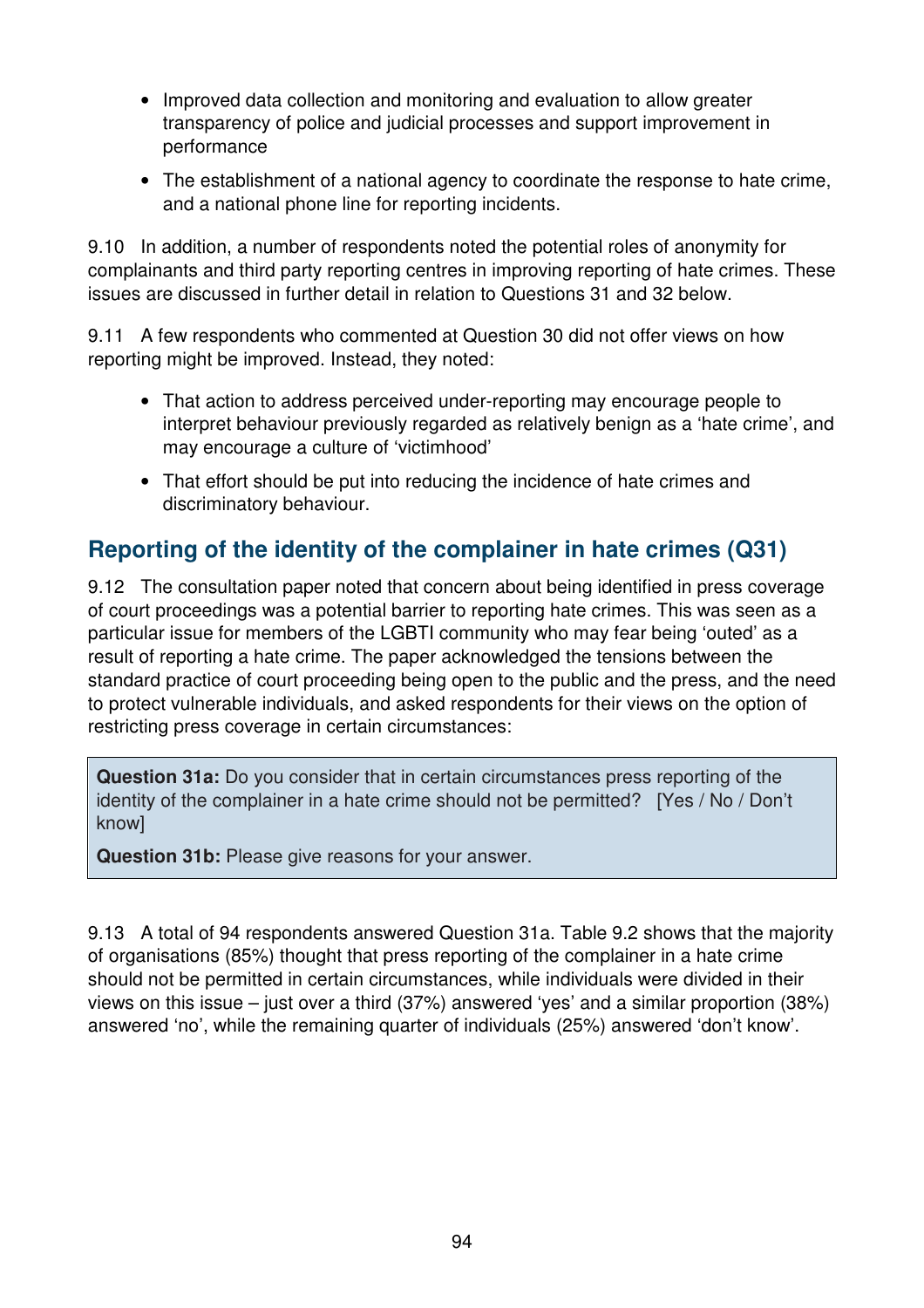| <b>Respondent type</b> | Organisations |      | <b>Individuals</b> |      | Total |      |
|------------------------|---------------|------|--------------------|------|-------|------|
|                        | n             | %    | n                  | %    | n     | $\%$ |
| Yes                    | 22            | 85%  | 25                 | 37%  | 47    | 50%  |
| No                     | 2             | 8%   | 26                 | 38%  | 28    | 30%  |
| Don't know             | 2             | 8%   | 17                 | 25%  | 19    | 20%  |
| <b>Total</b>           | 26            | 100% | 68                 | 100% | 94    | 100% |

**Table 9.2: Question 31 – Do you consider that in certain circumstances press reporting of the identity of the complainer in a hate crime should not be permitted?** 

Percentages may not total 100% due to rounding.

9.14 Altogether, 62 respondents provided comments in response to Question 31. This comprised 27 organisations and 35 individuals.

9.15 Those respondents who thought that reporting of the identity of the complainant in a hate crime should not be permitted in certain circumstances generally endorsed the view that this would remove a potential barrier to reporting of hate crimes. They noted that complainants may be concerned about (i) further victimisation and retaliation; (ii) being shunned by others in their own community; (iii) having personal information made public (e.g. relating to their LGBTI status); and (iv) sensationalised reporting that focused on the victim rather than the perpetrator.

9.16 Respondents additionally noted the following points:

- Negative press reporting could have a wider adverse impact on community wellbeing and social cohesion.
- Reporting that contributed to the perpetuation of negative stereotypical images of different communities should be addressed using appropriate equality laws.
- Restrictions should cover social media as well as traditional press reporting.
- As well as encouraging reporting of crimes, restrictions on press coverage would make the process of taking a case to court less traumatic for victims.
- Cases could still be reported without victims being named.

9.17 Most often, respondents saw this as an issue which affected members of the LGBTI community, but reference was also made to benefits for other groups such as members of black and ethnic minority communities, those with disabilities and long-term illness (especially those with mental health issues), and children and young people.

9.18 While some favoured a standard approach of anonymity for all hate crime victims (and drew comparisons with the situation for victims of sexual offences), others thought restrictions on press reporting should be judged on a case-by-case basis. They thought this might depend on an assessment of the vulnerability of the complainant, the risk to their safety and wellbeing, or the risk to an individual's right to privacy. A few respondents also suggested that reporting restrictions might be lifted once a case had concluded, or should not apply should a complaint be found to be 'vexatious'.

9.19 Those who were opposed to anonymity for victims of hate crime in press coverage offered the following main reasons for their views: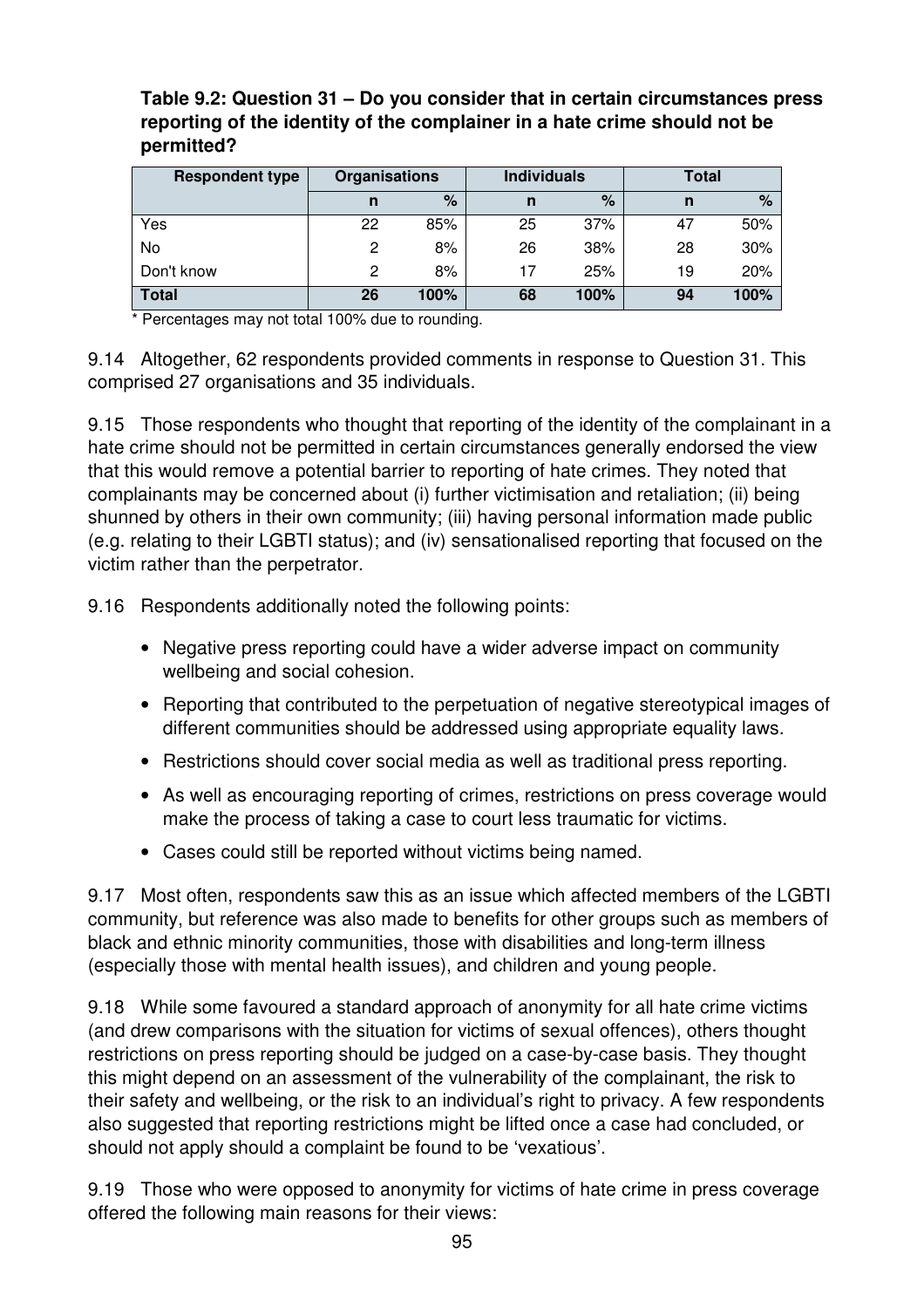- They thought it was important that justice 'was seen to be done', that the press should be free to cover court proceedings, and that the public had a right to know the identity of those making complaints.
- They did not think protection should be offered to complainants without also being offered to those accused of hate crimes (prior to conviction). They thought that protecting the identity of complainants could encourage false accusations.
- They did not think hate crimes should be treated differently to any other crimes.

9.20 In a small number of cases, respondents who answered 'no' felt this should be a matter for judicial discretion, and should be decided on a case-by-case basis.

## **Third party reporting schemes (Q32)**

9.21 Third party reporting schemes allow individuals to report crimes via third party organisations rather than directly to the police. Staff at third party reporting centres can assist victims in reporting a crime or can report a crime on behalf of the victim. The consultation paper notes that, while third party reporting is generally seen as a positive initiative, there have been problems with the operation of such schemes in practice. Question 31 in the consultation questionnaire and Question ER11 in the easy read questionnaire asked for views on the role of such schemes in encouraging the reporting of hate crimes:

**Question 32a:** Do you consider that a third party reporting scheme is valuable in encouraging the reporting of hate crime? [Yes / No / Don't know]

**Question 32b:** Please give reasons for your answer.

**Question ER11a:** Are third party reporting centres a useful way to encourage people to report hate crime? [Yes / No]

**Question ER11b:** Please tell us why.

9.22 A total of 119 respondents answered either Question 32a or Question ER11a – 103 respondents answered Question 32a and 16 respondents answered Question ER11a.

9.23 Table 9.3 shows that the majority of organisations (80%) responding to Question 32a thought that third party schemes were valuable in encouraging reporting of hate crimes. In contrast, a minority of individuals (24%) offered this view, compared to 44% who said that they did not consider such schemes to be valuable, and 31% who answered 'don't know'. In addition, of those answering Question ER11a, all but one (an individual) answered 'yes', i.e. they thought that reporting centres were a useful way to encourage people to report hate crime.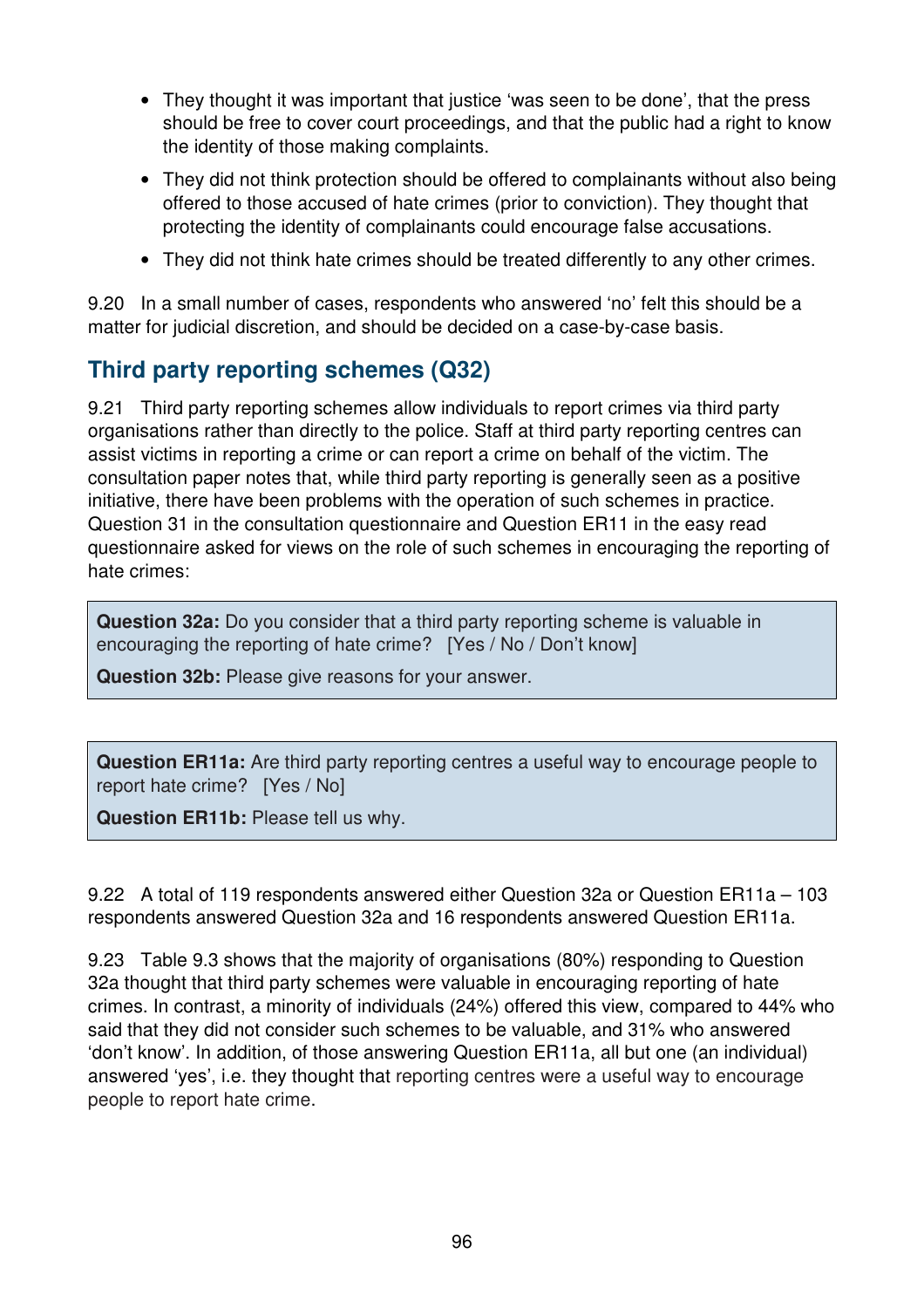| <b>Respondent type</b> | Organisations |      | <b>Individuals</b> |      | <b>Total</b> |      |
|------------------------|---------------|------|--------------------|------|--------------|------|
|                        | n             | $\%$ | n                  | %    | n            | %    |
| Yes                    | 26            | 80%  | 17                 | 24%  | 43           | 42%  |
| No                     | 3             | 9%   | 31                 | 44%  | 34           | 33%  |
| Don't know             | 4             | 11%  | 22                 | 31%  | 26           | 25%  |
| <b>Total</b>           | 33            | 100% | 70                 | 100% | 103          | 100% |

#### **Table 9.3: Question 32 – Do you consider that a third party reporting scheme is valuable in encouraging the reporting of hate crime?**

\* Percentages may not total 100% due to rounding.

9.24 Sixty-five respondents made comments at Question 32b. This comprised 38 organisations and 27 individuals. A further nine respondents – 6 organisations and 3 individuals – provided comments at Question ER11b. Views are discussed below.

9.25 Those who answered 'yes' at Question 32b (or Question ER11b) thought that third party schemes fulfilled an important role in encouraging reporting by those who might otherwise be deterred from contacting the police because of lack of confidence, mistrust of the authorities, poor previous experience, or difficulties in accessing the police. In such circumstance it was seen as useful to allow people to use trusted independent third party organisations who could provide appropriate assistance and support in a less formal or intimidating environment, tailored to the needs of different groups. Some organisational respondents spoke positively of their experience of offering third party reporting services.

9.26 Very often, however, respondents (including some with third party reporting scheme experience) also argued that the current scheme was not working as well as it should be – they noted low awareness, low usage, and variable quality in service provided – and that action was needed to address this. This perception was confirmed by some individuals who noted that they had not heard of third party reporting centres.

9.27 Some respondents suggested learning from successful schemes elsewhere, undertaking a review of third party reporting schemes or acting on the recommendations of a review which had already been undertaken. Other respondents suggested specific improvements which included the following:

- Clarifying the role of third party reporting centres (and potentially extending it to include awareness raising and education), and building commitment among stakeholders
- Providing increased funding for the development of high quality sustainable services at local level, and the provision of resources and support at national level (e.g. access to translation and BSL assistance; provision of guidance; the collation of statistics for monitoring purposes)
- Improving coverage and accessibility of schemes some suggested the police should establish partnerships with additional existing organisations and groups (statutory and voluntary) already working with different sectors within the population to improve geographic coverage of the scheme; others suggested the development of online reporting routes, although it was noted that not everyone had access to a computer or smartphone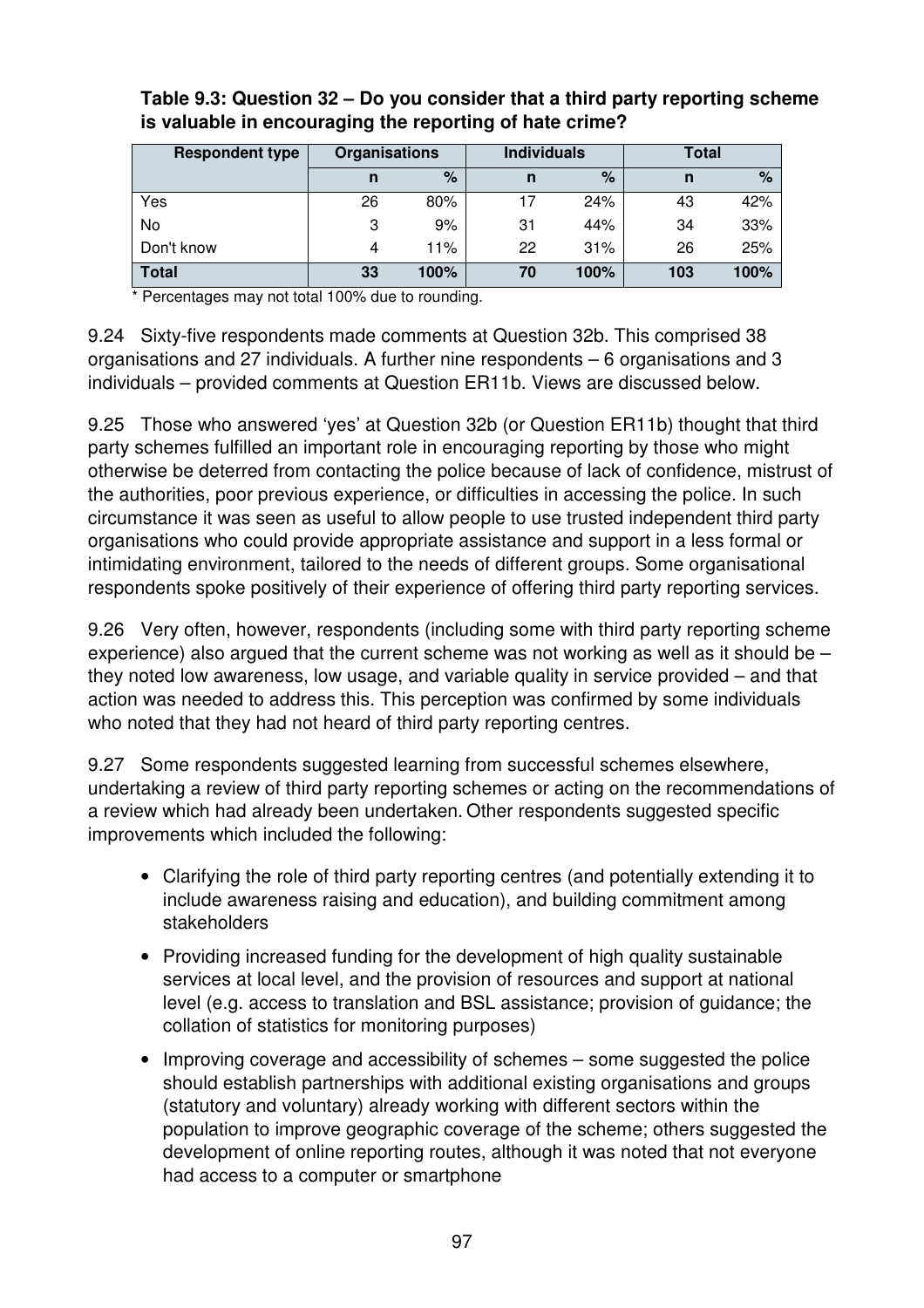- Raising awareness of schemes through information campaigns and marketing strategies including the introduction of an easily recognisable name, and ensuring that police officers are familiar with the scheme
- Increasing the quality and consistency of support provided through improved training and resources – an accreditation scheme was suggested.

9.28 Those who did not think that third party schemes were valuable in encouraging the reporting of hate crime, or who offered mixed views on this question, made three main points:

- The problems associated with schemes already in operation (as discussed at paragraph 9.26) suggested that the model was not effective in its current form. Some in this group suggested the need to review and reform the scheme, while others favoured alternative models such as services which provided support and assistance to those who wished to make a complaint directly to the police.
- Any reticence to contact the police should be tackled directly by taking steps to improve relations between the police and different groups, and ensure the service provided by the police was sensitive to the needs of all groups. This might be achieved through active community engagement initiatives, improved training and resources for frontline officers, and the provision of accommodation, facilities and support that met the needs of those wishing to report crimes (e.g. wheelchair accessible premises, translation services etc.).
- The involvement of third parties potentially complicated cases, introduced additional 'hassle' for complainants in having to deal with multiple agencies, and could interfere with or hinder the police and judicial process.

9.29 It should be noted that the comments from some respondents (individuals in particular) suggest that they may not have been entirely clear about the nature of 'third party reporting schemes', and believed them to be schemes which allowed people other than the victim to report hate crimes, based on their perceptions of an incident. Such respondents generally noted that they were concerned that a crime could be classified as a hate crime based on the perceptions of a third party. This misunderstanding may also be a factor in the responses provided at Question 32a and shown in Table 9.3.

## **Diversion and restorative justice (Q33 and 34)**

9.30 The consultation paper described current national and local schemes which provide options for diversion from prosecution for particular types of cases – i.e. cases involving low-level crimes, where the person responsible accepts that they committed the offence and the victim is willing to be involved. The consultation paper also noted that consideration is currently being given to developing similar programmes which would apply as a form of community order following conviction. Question 33 asked for views on whether such options were useful in dealing with hate crimes: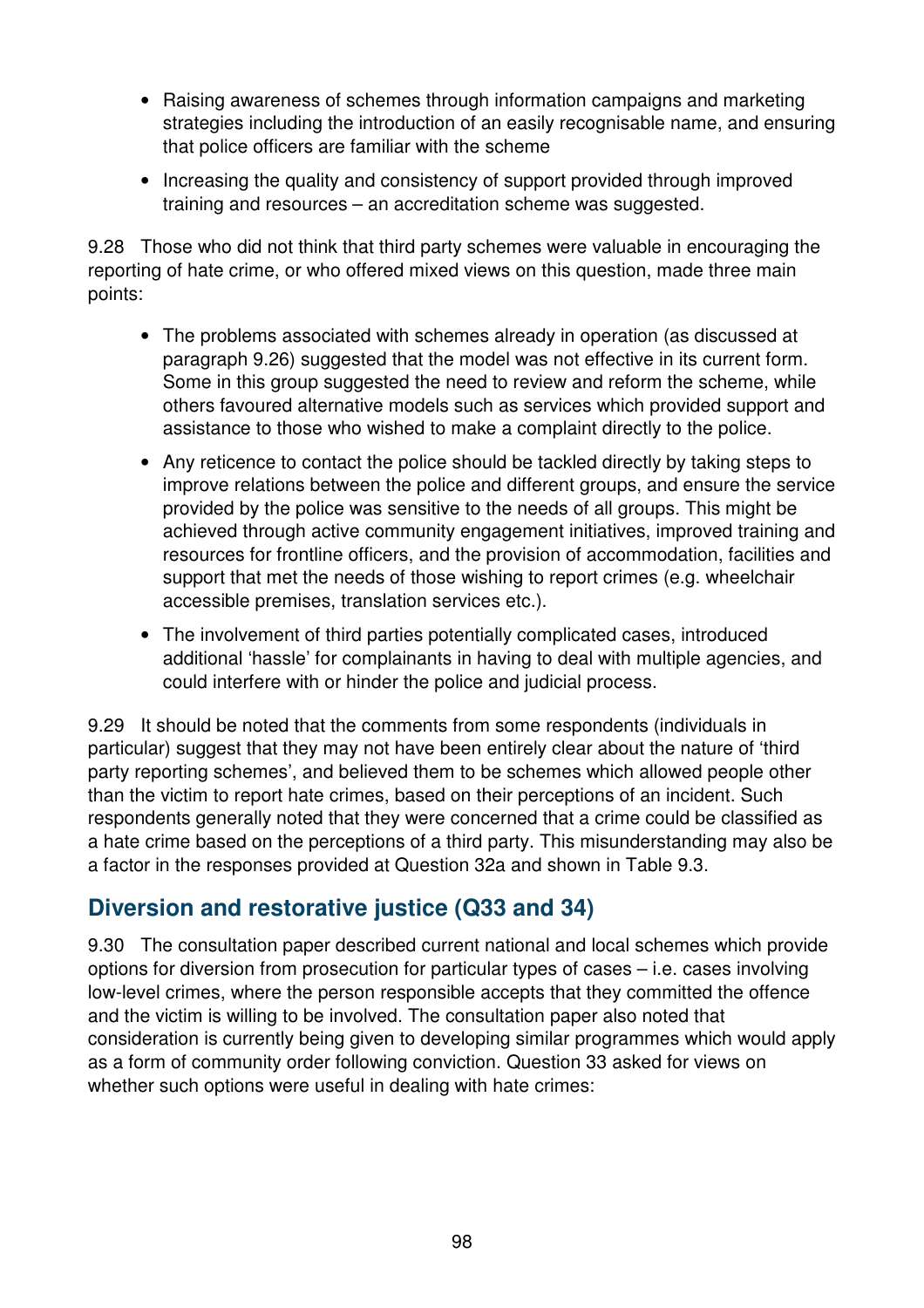**Question 33a:** Are diversion and restorative justice useful parts of the criminal justice process in dealing with hate crime? [Yes / No / Don't know]

**Question 33b:** Please give reasons for your answer.

9.31 The easy read consultation paper included a section on 'other approaches to deal with hate crime', and Question ER12 asked for views on this:

**Question ER12a:** Do you think that programmes can be useful in dealing with hate crime? [Yes / No]

**Question ER12b:** Please tell us why.

9.32 A total of 115 respondents answered Question 33a or Question ER12a – 98 respondents answered Question 33a and 17 respondents answered Question ER12a

9.33 .Table 9.4 shows that around half of respondents to Question 33a (54%) thought such schemes could be useful in dealing with hate crime. Organisations were, though, more likely than individuals to offer this view: 85% of organisations answered 'yes', compared to 42% of individuals. Of those who answered Question ER12a, all but one (an individual) answered 'yes', i.e. they thought that programmes can be useful in dealing with hate crime.

| <b>Respondent type</b> | <b>Organisations</b> |      | <b>Individuals</b> |      | <b>Total</b> |      |
|------------------------|----------------------|------|--------------------|------|--------------|------|
|                        |                      | %    | n                  | %    | n            | %    |
| Yes                    | 23                   | 85%  | 30                 | 42%  | 53           | 54%  |
| No                     |                      | 4%   | 13                 | 18%  | 14           | 14%  |
| Don't know             | 3                    | 11%  | 28                 | 39%  | 31           | 32%  |
| <b>Total</b>           | 27                   | 100% | 71                 | 100% | 98           | 100% |

**Table 9.4: Question 33 – Are diversion and restorative justice useful parts of the criminal justice process in dealing with hate crime?** 

\* Percentages may not total 100% due to rounding.

9.34 Sixty-eight respondents made comments at Question 33b – 37 organisations and 31 individuals, and a further 15 respondents – 6 organisations and 9 individuals – made comments at Question ER12b. All views are considered below.

9.35 Those who thought that diversion and restorative justice were useful tools in dealing with hate crime gave the following main reasons for their views, arguing that such programmes:

• Could play an important part in educating offenders and building empathy and understanding about the experience of victims, and challenging attitudes and behaviours which in turn could lead to reducing reoffending – some respondents cited evidence that programmes had been found to be effective in this way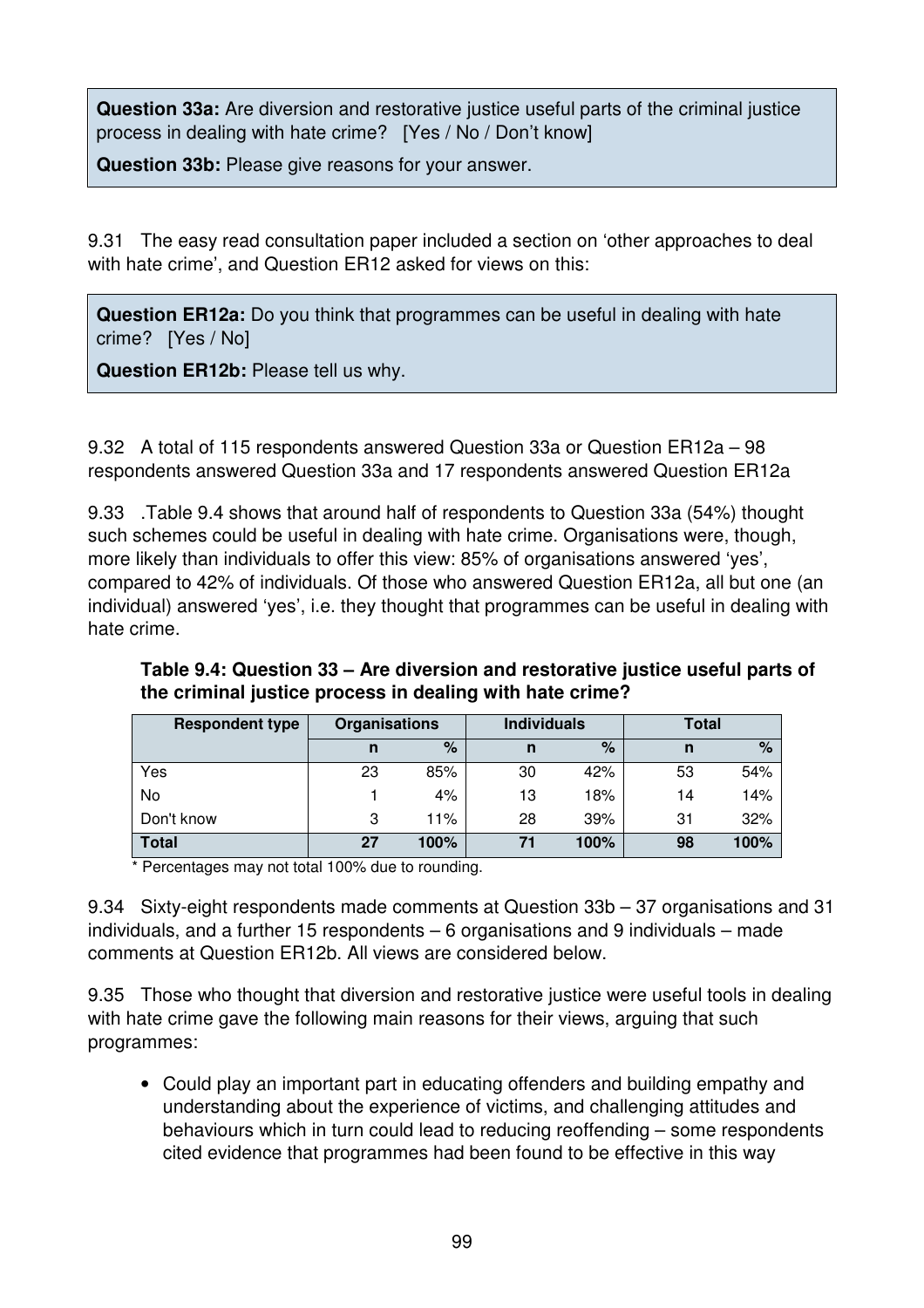- Could be particularly helpful in avoiding criminalisation of low-level first-time offenders, including young offenders, and were generally preferable to short custodial sentences which, it was suggested, would not stop future offending
- Could give victims a voice in the criminal justice system
- Were in line with approaches to reducing (re)offending based on early intervention and prevention, and with wider efforts to tackle prejudice and promote equality and diversity.

9.36 Some made the point that diversion and restorative justice had a role to play across the whole criminal justice system, not just in relation to hate crimes.

9.37 It was common for respondents to stress that the use of programmes of this type needed careful consideration, and should prioritise the protection and support of victims and accommodate any special needs. Some suggested that their use should be assessed on a case-by-case basis or restricted to certain circumstances, e.g. cases in which the victim consented; cases involving low-level offending; cases in which the offender showed genuine commitment to the process.

9.38 The importance of adequate funding was noted.

9.39 Those who did not think diversion and restorative justice programmes could play a useful part in dealing with hate crime offered the following reasons for their views, each of which were noted by a few respondents only:

- There was insufficient evidence on the effectiveness of such programmes, and more work on this was need.
- Such programmes were not effective.
- Such programmes were not appropriate offenders should be prosecuted and sentenced in the normal way.
- Such programmes were not appropriate as the criminal justice system should not have a role in trying to change the views of individuals.

9.40 In a few cases, respondents stated that this was not a straightforward issue, and that there were tensions between punishing offenders, deterring future offenders and rehabilitating offenders by addressing their attitudes and behaviours. Some respondents were keen that such programmes were not viewed as 'soft options' by offenders, and should not undermine victims' faith in the justice system. There was also a suggestion that programmes might be used in combination with other sentencing options.

9.41 Question 34 was a follow-up question to Question 33, asking for views on whether diversion and restorative justice schemes should be put on a statutory footing:

**Question 34a:** Should such schemes be placed on a statutory footing? [Yes / No / Don't know]

**Question 34b:** Please give reasons for your answer.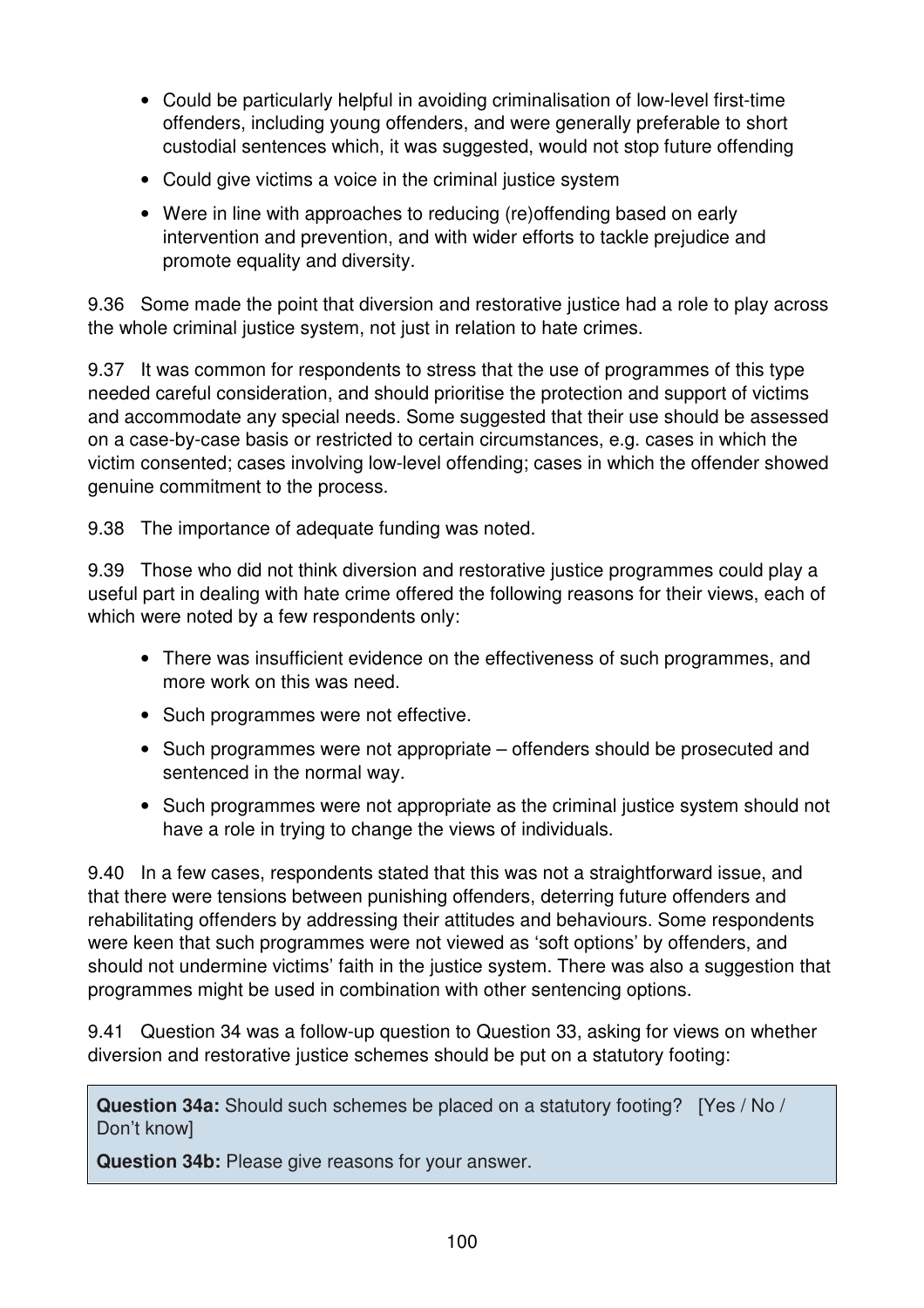9.42 Eight-eight respondents answered Question 34a. Table 9.5 shows that almost twothirds of organisations (64%) supported diversion and restorative justice schemes being put on a statutory footing compared to only a quarter of individuals (22%). Almost half of individuals (47%) answered 'don't know' to this question.

**Table 9.5: Question 34 – Should such schemes be placed on a statutory footing?** 

| <b>Respondent type</b> | <b>Organisations</b> |      | <b>Individuals</b> |      | Total |      |
|------------------------|----------------------|------|--------------------|------|-------|------|
|                        | n                    | %    | n                  | %    | n     | $\%$ |
| Yes                    | 14                   | 64%  | 14                 | 22%  | 28    | 31%  |
| No                     | 2                    | 9%   | 21                 | 32%  | 23    | 26%  |
| Don't know             | 6                    | 27%  | 31                 | 47%  | 37    | 42%  |
| <b>Total</b>           | 22                   | 100% | 66                 | 100% | 88    | 100% |

\* Percentages may not total 100% due to rounding.

9.43 Thirty-three respondents provided comments at Question 34 – 20 organisations and 13 individuals. Those who thought that such schemes should be placed on a statutory footing were more likely to explain their views.

9.44 Respondents who thought that such schemes should be placed on a statutory footing believed that this:

- Was important in establishing appropriate governance, oversight and standards and in bringing consistency in access and approach across the country
- Would ensure schemes were regarded as legitimate options by sheriffs in considering post-conviction disposals for those convicted of hate crimes
- Would assist with compliance, as offenders could be brought back to court if they did not engage with the process.

9.45 Respondents also suggested that schemes would need to be properly resourced, and that a statutory basis would ensure this happened.

9.46 Those who did not think such schemes should be placed on a statutory footing offered two main reasons for their views: some thought there was not enough evidence on the effective of such schemes to justify this move; others thought that there was no need to have different disposals for some crimes and not others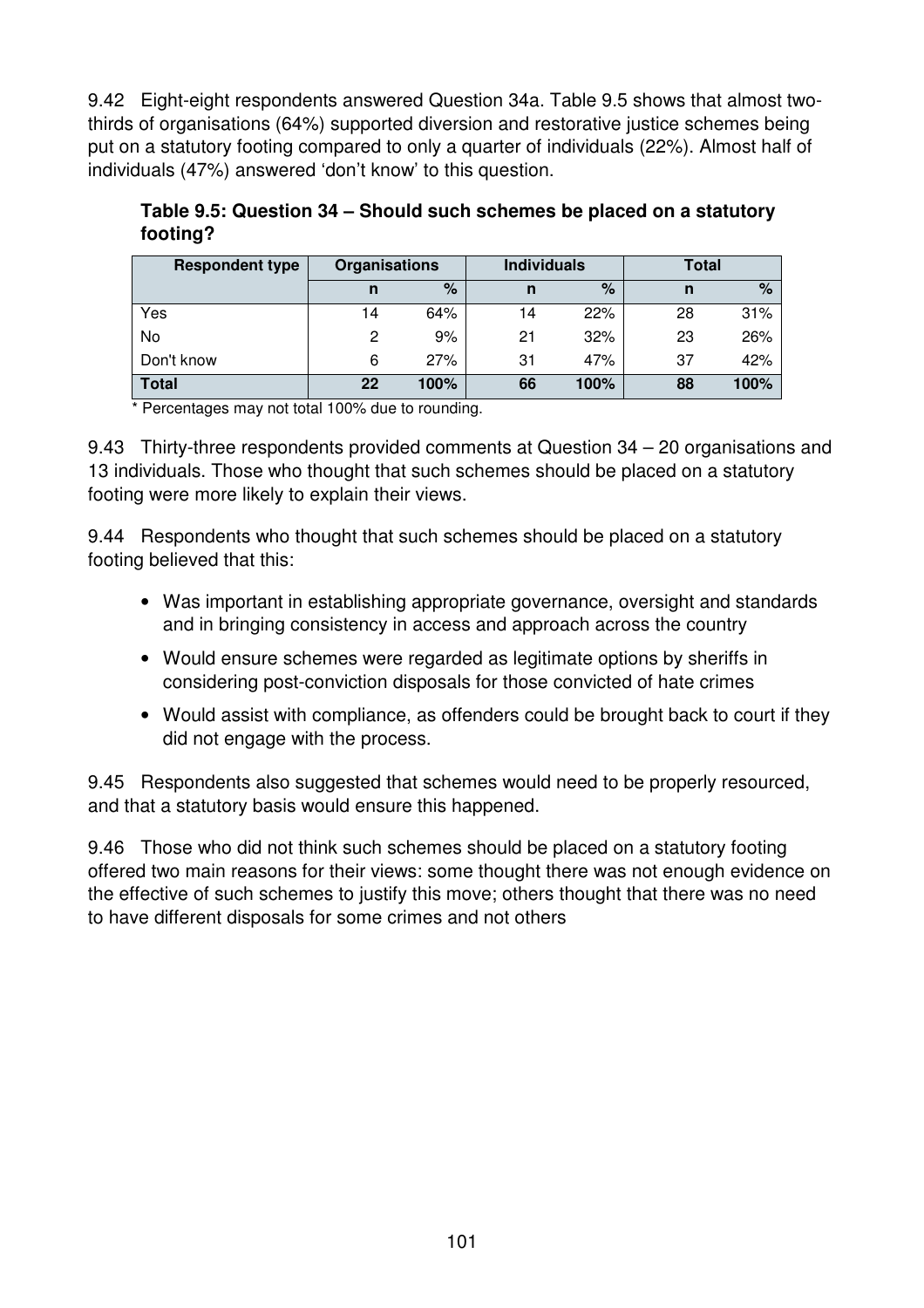# **Annex 1: Organisational respondents**

#### **Third sector (42)**

- Action on Elder Abuse Scotland
- African Council Ltd
- Amina The Muslim Women's Resource Centre
- Blackhall Mosque, Edinburgh
- British Deaf Association Scotland
- CARE for Scotland
- Catholic Parliamentary Office of the Bishops' Conference of Scotland
- Central Scotland Regional Equality Council (CSREC)
- Coalition for Racial Equality and Rights
- Comunn na Gàidhlig
- Disability Equality Scotland
- Dumfries and Galloway Equalities Partnership
- Engender
- Equality Network
- Evangelical Alliance Scotland
- Glasgow Disability Alliance
- Grampian Opportunities and Learning Disability Group of Aberdeen and Aberdeenshire
- Health and Social Care Alliance Scotland
- Humanist Society Scotland
- I Am Me Scotland
- Inclusion Scotland
- LGBT Youth Scotland
- MECOPP
- Network of Photographers for Palestine
- People First (Scotland)
- Rape Crisis Scotland
- Respectme
- Scottish Friends of Palestine
- Scottish Commission for Learning Disability (SCLD)
- Scottish Council of Jewish Communities (SCoJeC) / Glasgow Jewish Representative Council
- Scottish Independent Advocacy Alliance
- Scottish Palestine Solidarity Campaign
- Scottish PEN
- Scottish Women's Aid
- Stonewall Scotland
- The Association of Palestinian Communities in Scotland (APCS)
- The Christian Institute
- The Tron Church, Glasgow
- Together (Scottish Alliance for Children's Rights)
- Victim Support Scotland
- West of Scotland Regional Equality Council Advisory Panel for SAREC Hate Crime Project
- Youthlink / Young Scot / Scottish Youth Parliament

#### **Local authorities, partnership bodies and other public sector organisations (16)**

- Bòrd na Gàidhlig
- City of Edinburgh Council
- City of Edinburgh Council Criminal Justice Social Work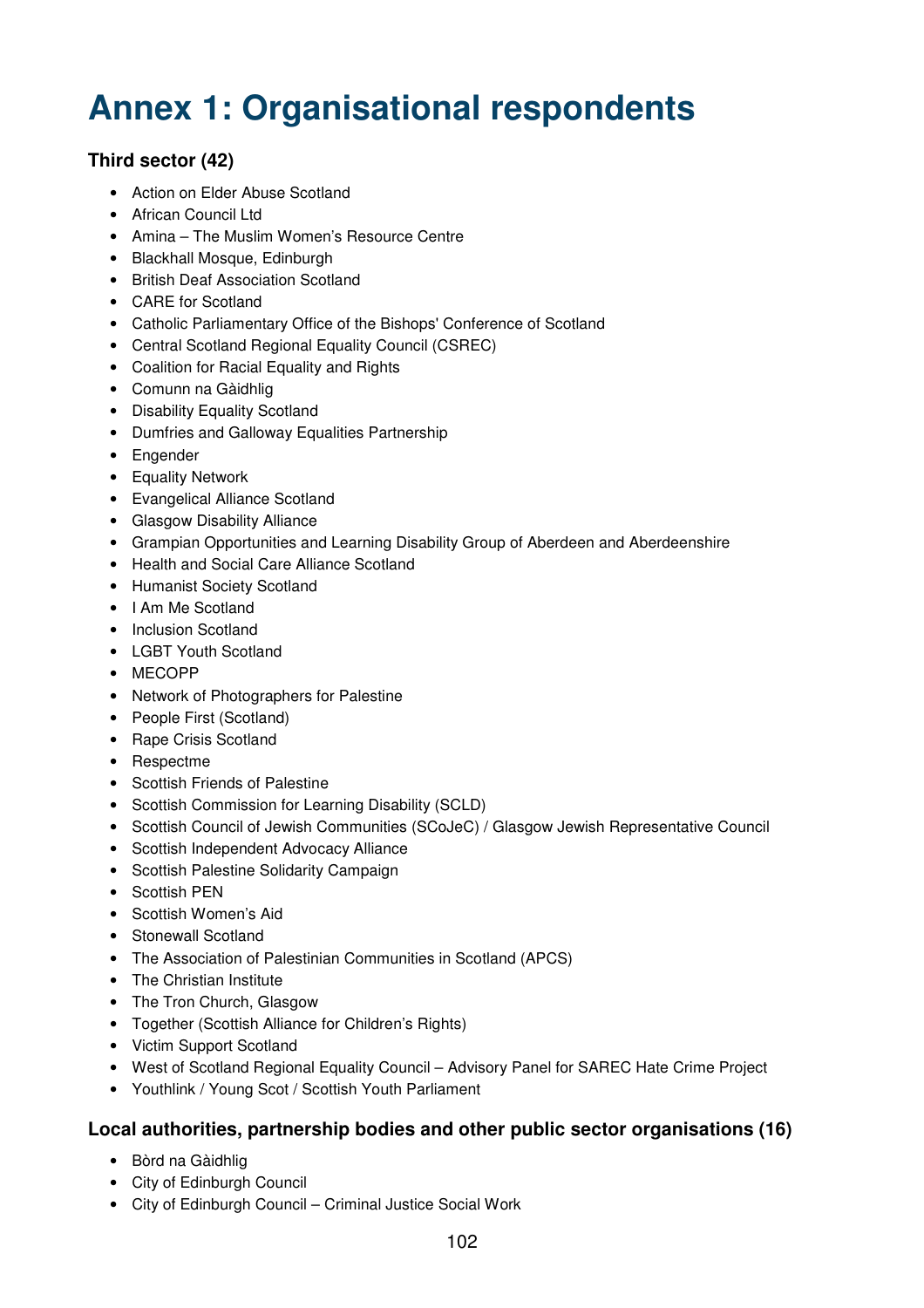- Community Safety Glasgow on behalf of Glasgow City Council
- COSLA
- East Ayrshire Council
- Falkirk Council
- Fife Centre for Equalities
- Inverclyde Council
- Kelvinbank Resource Centre (East Dunbartonshire Council)
- NHS Greater Glasgow & Clyde
- North Ayrshire Council
- Renfrewshire Council
- SEStran (South East Scotland Regional Transport Partnership)
- Stirling Council
- West Lothian Council

#### **Legal, justice and law enforcement organisations (9)**

- British Transport Police
- Crown Office and Procurator Fiscal Service
- Faculty of Advocates
- Glasgow Bar Association
- Law Society of Scotland
- Police Scotland
- Senators of the College of Justice
- Sheriffs' Association
- The Scottish Courts and Tribunals Service

#### **Other organisational respondents (9)**

- ADF International
- Corra Foundation
- Equalities and Human Rights Committee of the Scottish Parliament
- Scottish Parliament Equalities and Human Rights Committee / Scottish Youth Parliament Equalities and Human Rights Committee
- Scottish Parliament Cross Party Group on Palestine
- Scottish Trades Union Congress
- Supporters Direct Scotland
- The Scottish Professional Football League Limited
- University of Stirling / Open University Law School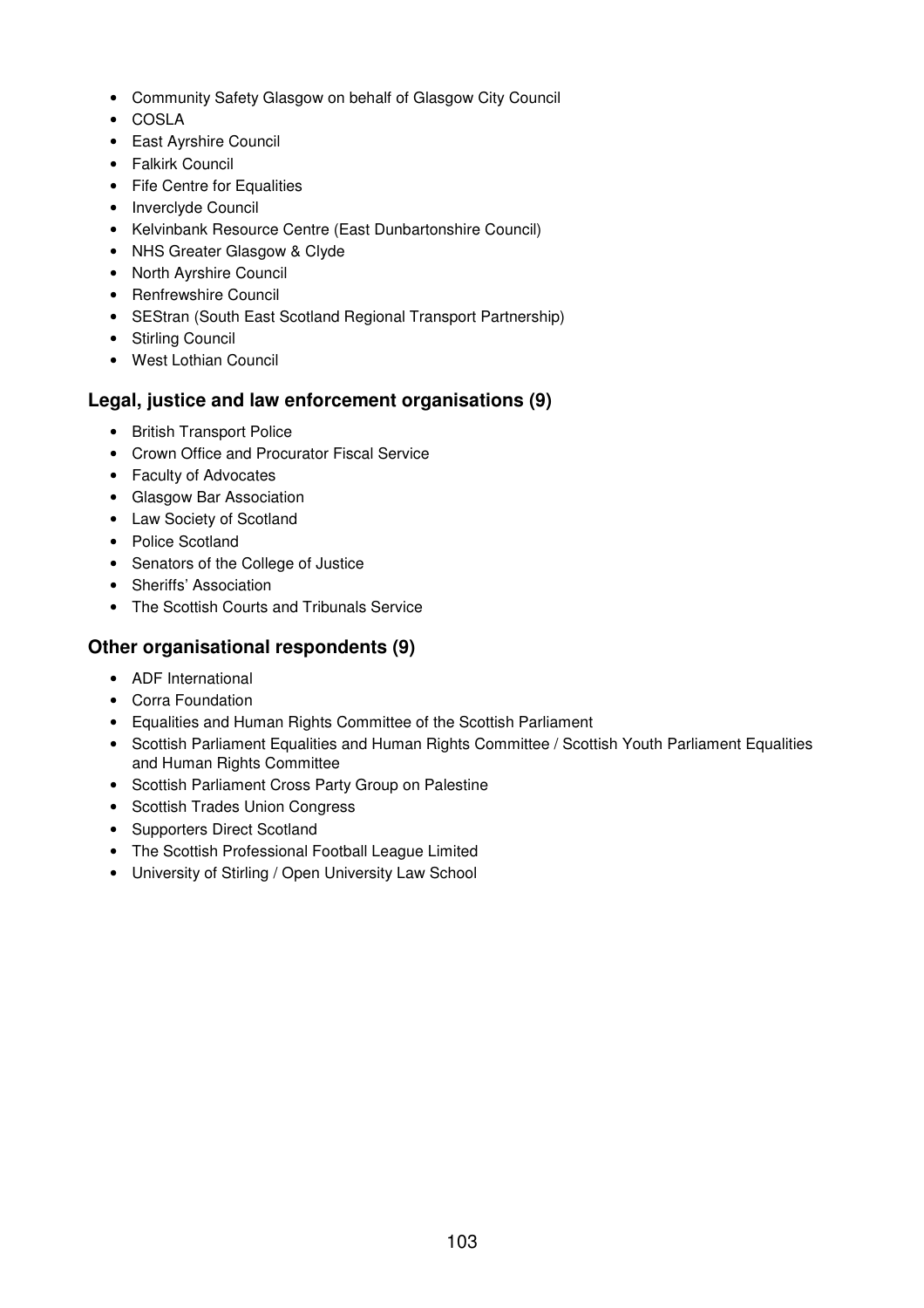# **Annex 2: Response rates for individual consultation questions**

#### **Chapter 1 – Hate crime: definition and justification**

| Question |                                                                                                                                                                                                                            | <b>Number of</b><br>responses | $%$ of<br>total<br>(438) |
|----------|----------------------------------------------------------------------------------------------------------------------------------------------------------------------------------------------------------------------------|-------------------------------|--------------------------|
| 1a       | Do you consider that the working definition, discussed in this chapter,<br>adequately covers what should be regarded as hate crime by the law of<br>Scotland? [Yes / No / Don't know]                                      | 184                           | 42%                      |
| 1b       | Please give reasons for your answer.                                                                                                                                                                                       | 215                           | 49%                      |
| 2        | How can we prevent tensions and misunderstandings arising over differences<br>in what is perceived by victims, and others, to be hate crime, and what can be<br>proved as hate crime? Please give reasons for your answer. | 176                           | 40%                      |
| 3a       | Should we have specific hate crime legislation? [Yes / No / Don't know]                                                                                                                                                    | 302                           | 69%                      |
| 3b       | Please give reasons for your answer.                                                                                                                                                                                       | 326                           | 74%                      |

#### **Chapter 4 – Statutory aggravations**

| <b>Question</b> |                                                                                                                                                                                                                                                                                           | Number of<br>responses | % of<br>total<br>(438) |
|-----------------|-------------------------------------------------------------------------------------------------------------------------------------------------------------------------------------------------------------------------------------------------------------------------------------------|------------------------|------------------------|
| 4a              | [This question appears in the technical consultation paper only]<br>Do you believe there is a need to bring all the statutory sentencing provisions,<br>and other hate crime offences, together in a single piece of legislation? [Yes /<br>No / Don't know]                              | 115                    | 26%                    |
| 4b              | Please give reasons for your answer.                                                                                                                                                                                                                                                      | 83                     | 19%                    |
| 5a              | Do you consider that the current Scottish thresholds are appropriate? [Yes / No<br>/ Don't know]                                                                                                                                                                                          | 120                    | 27%                    |
| $\overline{5b}$ | Please give reasons for your answer.                                                                                                                                                                                                                                                      | 83                     | 19%                    |
| 6a              | Should 'evincing malice and ill-will' be replaced by a more accessible form of<br>words? [Yes / No / Don't know]                                                                                                                                                                          | 126                    | 29%                    |
| 6b              | If so, please give examples of what might be appropriate.                                                                                                                                                                                                                                 | 93                     | 21%                    |
| $\overline{7a}$ | Should an aggravation apply where an offence is motivated by malice and ill-<br>will towards a political entity (e.g. foreign country, overseas movement) which<br>the victim is perceived to be associated with by virtue of their racial or religious<br>group? [Yes / No / Don't know] | 115                    | 26%                    |
| 7b              | Please give reasons for your answer.                                                                                                                                                                                                                                                      | 102                    | 23%                    |
| 8a              | Should an aggravation apply where an offence is motivated by malice and ill-<br>will towards religious or other beliefs that are held by an individual rather than a<br>wider group? [Yes / No / Don't know]                                                                              | 118                    | 27%                    |
| 8b              | Please give reasons for your answer.                                                                                                                                                                                                                                                      | 83                     | 19%                    |
| $\overline{9}$  | Do you have any views about the appropriate way to refer to transgender<br>identity and/or intersex in the law?                                                                                                                                                                           | 100                    | 23%                    |
| 10a             | Does the current legislation operate effectively where conduct involves malice<br>and ill-will based on more than one protected characteristic? [Yes / No / Don't<br>know]                                                                                                                | 116                    | 26%                    |
| 10 <sub>b</sub> | Please give reasons for your answer.                                                                                                                                                                                                                                                      | 70                     | 16%                    |
| 11a             | [This question appears in the technical consultation paper only]<br>Should the aggravation consistently be recorded? [Yes / No / Don't know]                                                                                                                                              | 97                     | 22%                    |
| 11 <sub>b</sub> | Please give reasons for your answer.                                                                                                                                                                                                                                                      | 50                     | 11%                    |
| 12a             | [This question appears in the technical consultation paper only]<br>Is it necessary to have a rule that the sentencing judge states the difference<br>between what the sentence is and what it would have been but for the<br>aggravation? [Yes / No / Don't know]                        | 96                     | 22%                    |
| 12 <sub>b</sub> | Please give reasons for your answer.                                                                                                                                                                                                                                                      | $\overline{57}$        | 13%                    |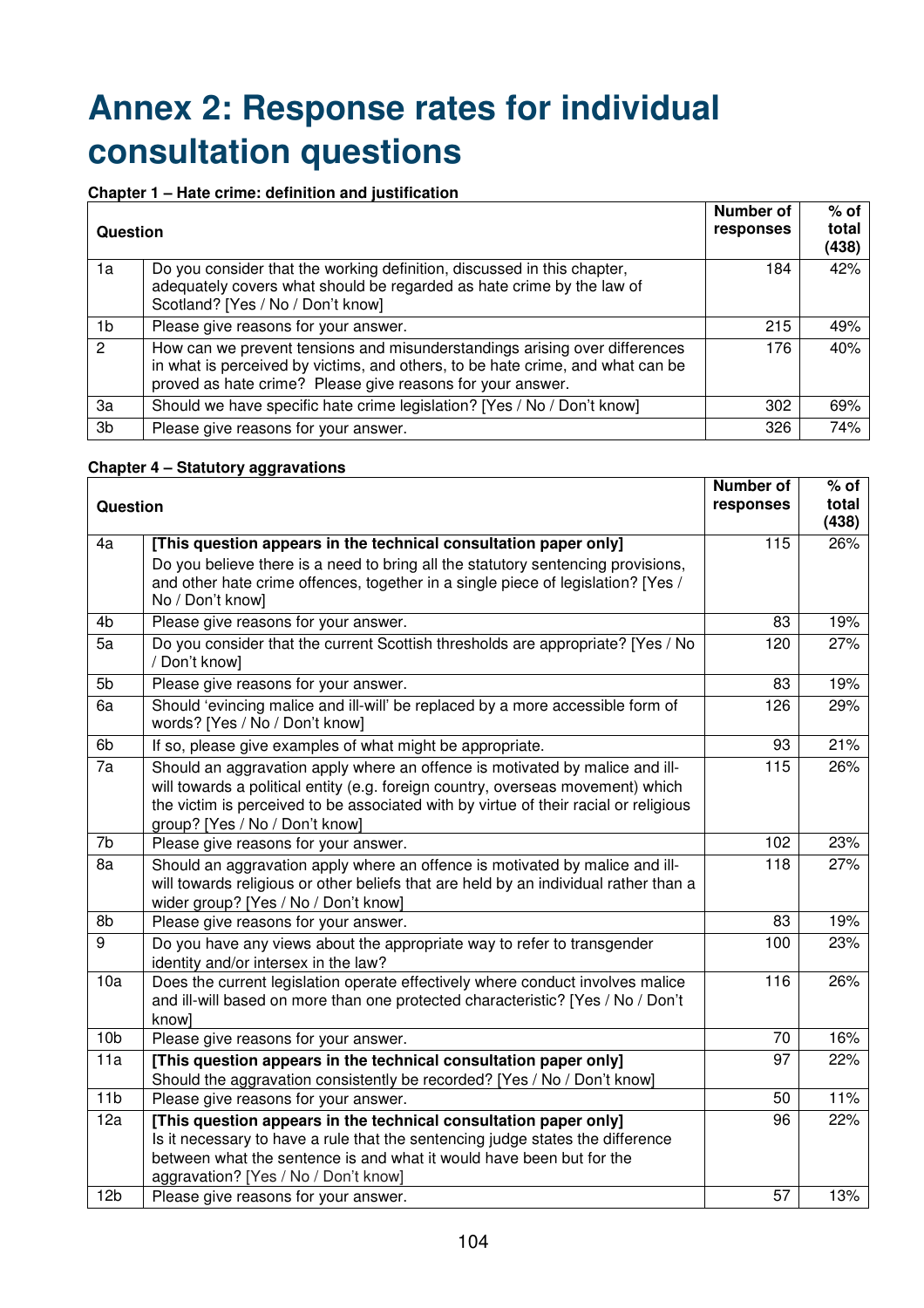# **Chapter 5 – Standalone offence: racially aggravated harassment and conduct**

| Question        |                                                                                                   | Number of<br>responses | $%$ of<br>total<br>(438) |
|-----------------|---------------------------------------------------------------------------------------------------|------------------------|--------------------------|
| 13a             | Is this provision necessary? [Yes / No / Don't know]                                              | 158                    | 36%                      |
| 13 <sub>b</sub> | Please give reasons for your answer.                                                              | 119                    | 27%                      |
| 14a             | Should the concept of a standalone charge be extended to other groups? [Yes /<br>No / Don't know] | 271                    | 62%                      |
| 14 <sub>b</sub> | If so, which groups? Please give reasons for your answer.                                         | 239                    | 55%                      |

## **Chapter 6 – Stirring up hatred and online hate crime**

| <b>Question</b> |                                                                                                                                                                                                                                                                                      | Number of<br>responses | $%$ of<br>total<br>(438) |
|-----------------|--------------------------------------------------------------------------------------------------------------------------------------------------------------------------------------------------------------------------------------------------------------------------------------|------------------------|--------------------------|
| 15a             | Should there be offences relating to the stirring up of hatred against groups?<br>[Yes / No / Don't know]                                                                                                                                                                            | 266                    | 61%                      |
| 15b             | If so, which groups? Please give reasons for your answer.                                                                                                                                                                                                                            | 293                    | 67%                      |
| 16a             | [This question appears in the technical consultation paper only]<br>If there are to be offences dealing with the stirring up of hatred against groups,<br>do you consider that there needs to be any specific provision protecting<br>freedom of expression? [Yes / No / Don't know] | 156                    | 36%                      |
| 16b             | Please give reasons for your answer.                                                                                                                                                                                                                                                 | 160                    | 37%                      |
| 17a             | Does the current law deal effectively with online hate? [Yes / No / Don't know]                                                                                                                                                                                                      | 146                    | 33%                      |
| 17b             | Please give reasons for your answer.                                                                                                                                                                                                                                                 | 108                    | 25%                      |
| 18a             | Are there specific forms of online activity which should be criminal but are not<br>covered by the existing law? [Yes / No / Don't know]                                                                                                                                             | 120                    | 27%                      |
| 18b             | Please give reasons for your answer.                                                                                                                                                                                                                                                 | 50                     | 11%                      |
| 19a             | [This question appears in the technical consultation paper only]<br>Should this be tackled through prosecution of individuals or regulation of social<br>media companies or a combination of the two? [Yes / No / Don't know]                                                        | 102                    | 23%                      |
| 19b             | Please give reasons for your answer.                                                                                                                                                                                                                                                 | 74                     | 17%                      |

### **Chapter 7 – Offensive behaviour at football**

|                 |                                                                                                                                                                                                       | Number of | $%$ of         |
|-----------------|-------------------------------------------------------------------------------------------------------------------------------------------------------------------------------------------------------|-----------|----------------|
| <b>Question</b> |                                                                                                                                                                                                       | responses | total<br>(438) |
| 20              | How clear is the 2012 Act about what actions might constitute a criminal<br>offence in the context of a regulated football match?                                                                     | 70        | 16%            |
| 21a             | Should sectarian singing and speech, and the waving of banners and making<br>gestures of a sectarian nature at a football match be the subject of the criminal<br>law at all? [Yes / No / Don't know] | 83        | 19%            |
| 21 <sub>b</sub> | If so, what kind of behaviour should be criminalised?                                                                                                                                                 | 63        | 14%            |
| 22a             | Does equivalent behaviour exist in a non-football context? [Yes / No / Don't<br>know]                                                                                                                 | 85        | 19%            |
| 22 <sub>b</sub> | If so, should it be subject to the same criminal law provisions? [Yes / No / Don't<br>know]                                                                                                           | 57        | 13%            |
| 22c             | Please give reasons for your answer.                                                                                                                                                                  | 53        | 12%            |
| 23a             | Is it beneficial to be able to prosecute in Scotland people who usually live in<br>Scotland for offences committed at football matches in other countries? [Yes /<br>No / Don't know]                 | 86        | 20%            |
| 23 <sub>b</sub> | Please give reasons for your answer.                                                                                                                                                                  | 56        | 13%            |
| 24a             | Should a similar provision apply to non-football related hate crime? [Yes / No /<br>Don't know]                                                                                                       | 78        | 18%            |
| 24 <sub>b</sub> | Please give reasons for your answer.                                                                                                                                                                  | 42        | 10%            |
| 25a             | [This question appears in the technical consultation paper only]<br>Is it appropriate to have a requirement that behaviour is or would be likely to                                                   | 75        | 17%            |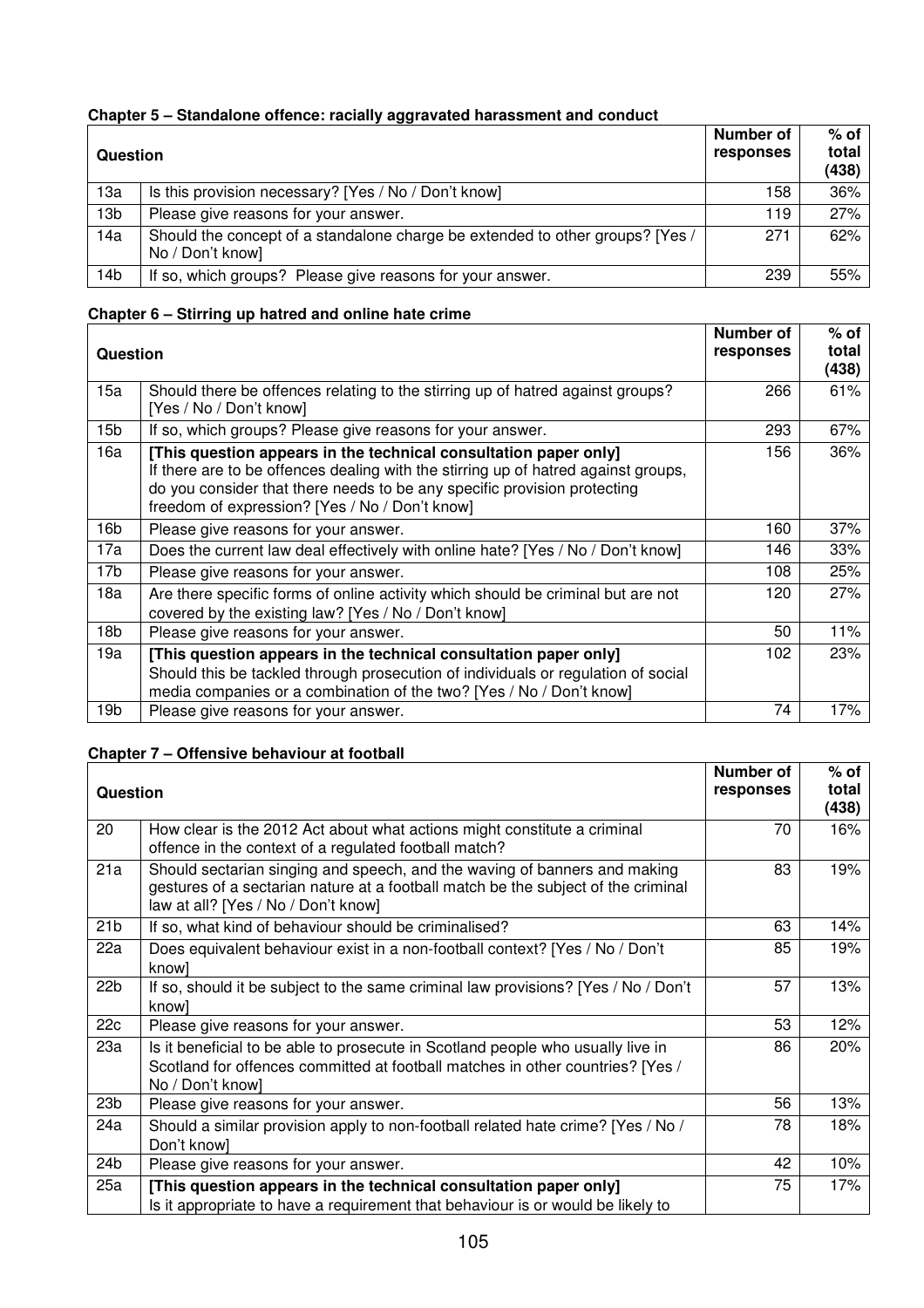|                 | incite public disorder in order for it to amount to a criminal offence? [Yes / No /<br>Don't know]                                                                                                                                                            |    |     |
|-----------------|---------------------------------------------------------------------------------------------------------------------------------------------------------------------------------------------------------------------------------------------------------------|----|-----|
| 25 <sub>b</sub> | Please give reasons for your answer.                                                                                                                                                                                                                          | 43 | 10% |
| 26a             | [This question appears in the technical consultation paper only]<br>Is there any conduct currently subject to prosecution under section 1 of the<br>2012 Act which would not be covered by pre-existing common law or<br>legislation? [Yes / No / Don't know] | 69 | 16% |
| 26 <sub>b</sub> | Please give reasons for your answer.                                                                                                                                                                                                                          | 23 | 5%  |
| 27a             | Should a football club be able to apply to the court for a football banning order?<br>[Yes / No / Don't know]                                                                                                                                                 | 85 | 19% |
| 27 <sub>b</sub> | Please give reasons for your answer.                                                                                                                                                                                                                          | 48 | 11% |

## **Chapter 8 – Should the law be extended to other groups?**

| Question        |                                                                                                                                                                                                                                                                                                                                                                                                                                                        | <b>Number of</b><br>responses | $%$ of<br>total<br>(438) |
|-----------------|--------------------------------------------------------------------------------------------------------------------------------------------------------------------------------------------------------------------------------------------------------------------------------------------------------------------------------------------------------------------------------------------------------------------------------------------------------|-------------------------------|--------------------------|
| 28a             | Do you consider any change to existing criminal law is required to ensure that<br>there is clarity about when bullying behaviour based on prejudice becomes a<br>hate crime? [Yes / No / Don't know]                                                                                                                                                                                                                                                   | 127                           | 29%                      |
| 28 <sub>b</sub> | If so, what would you suggest?                                                                                                                                                                                                                                                                                                                                                                                                                         | 80                            | 18%                      |
| 29              | Do you think that specific legislation should be created to deal with offences<br>involving malice or ill-will based on:<br>$\cdot$ age<br>• gender<br>• immigration status<br>• socioeconomic status<br>• membership of gypsy / traveller community<br>• other groups (please specify).<br>For each group in respect of which you consider specific legislation is<br>necessary, please indicate why and what you think the legislation should cover. | 132                           | 30%                      |

#### **Chapter 9 – Other specific issues**

| Question        |                                                                                                                                                                     | Number of<br>responses | $%$ of<br>total<br>(438) |
|-----------------|---------------------------------------------------------------------------------------------------------------------------------------------------------------------|------------------------|--------------------------|
| 30a             | Do you have any views as to how levels of under-reporting might be improved?<br>[Yes / No / Don't know]                                                             | 113                    | 26%                      |
| 30 <sub>b</sub> | Please give reasons for your answer.                                                                                                                                | 72                     | 16%                      |
| 31a             | Do you consider that in certain circumstances press reporting of the identity of<br>the complainer in a hate crime should not be permitted? [Yes / No / Don't know] | 94                     | 21%                      |
| 31 <sub>b</sub> | If so, in what circumstances should restriction be permissible?                                                                                                     | 62                     | 14%                      |
| 32a             | Do you consider that a third party reporting scheme is valuable in encouraging<br>the reporting of hate crime? [Yes / No / Don't know]                              | 103                    | 24%                      |
| 32b             | If so, how might the current scheme be improved?                                                                                                                    | 65                     | 15%                      |
| 33a             | Are diversion and restorative justice useful parts of the criminal justice process<br>in dealing with hate crime? [Yes / No / Don't know]                           | 98                     | 22%                      |
| 33b             | Please give reasons for your answer.                                                                                                                                | 68                     | 16%                      |
| 34a             | Should such schemes be placed on a statutory footing? [Yes / No / Don't know]                                                                                       | 88                     | 20%                      |
| 34 <sub>b</sub> | Please give reasons for your answer.                                                                                                                                | 33                     | 8%                       |

Notes: The figures in this table include text from non-standard responses (i.e. letters and emails) allocated to specific questions for the purpose of analysis. It should be noted that while the online questionnaire consisted largely of yes / no tick box questions with a follow-up question asking for further comment, the questionnaire which could be downloaded from the website for completion included only the open questions. This is reflected in the number of respondents answering different parts of different questions.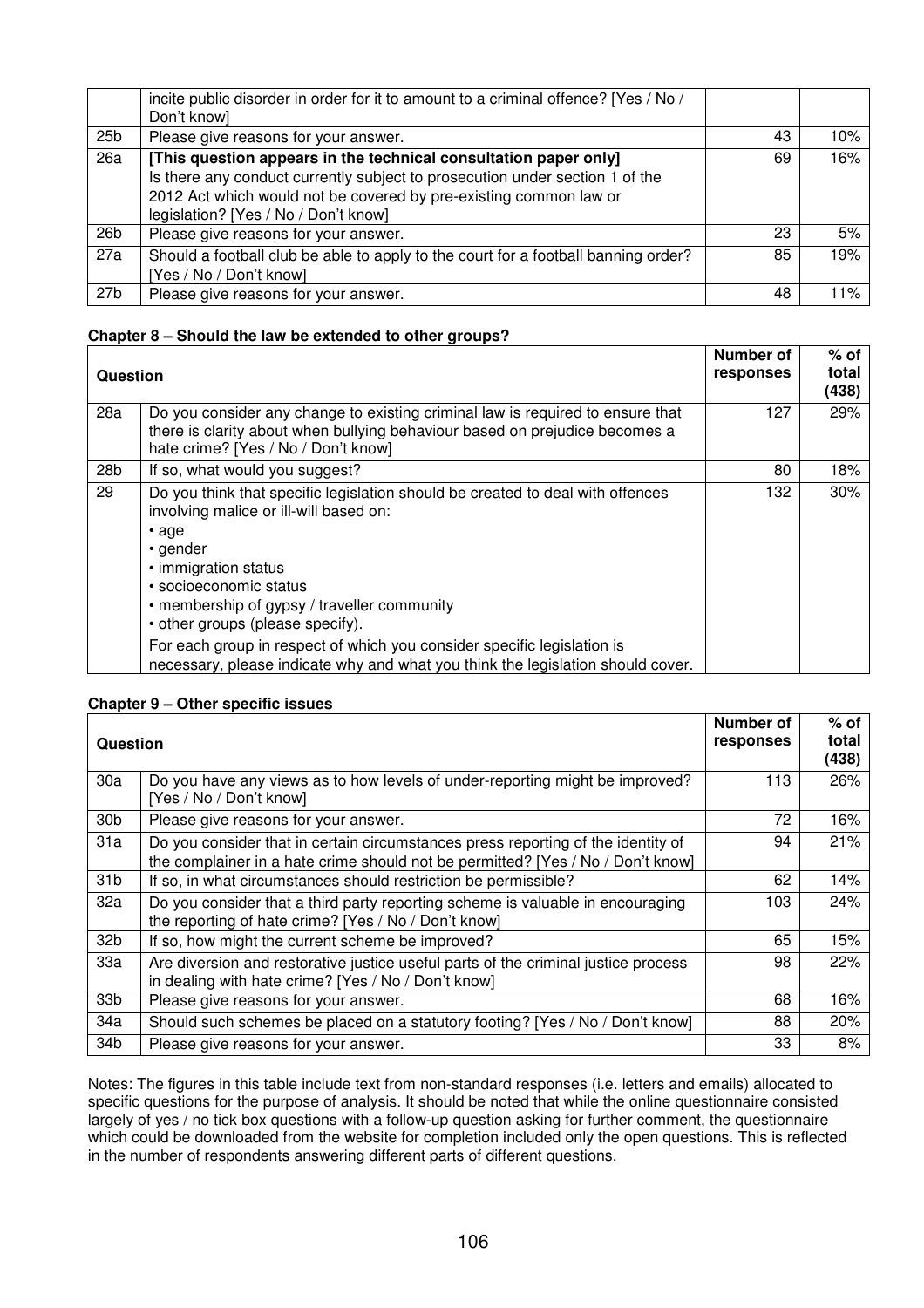### **Easy read questions**

The table below shows response rates for the questions included in the easy read consultation paper. It also shows how the questions broadly align with the questions included in the main consultation questionnaire. Note that not all the easy read questions corresponded directly to a question in the main consultation questionnaire, but the table shows how the questions were grouped for the purposes of the analysis.

| Easy read question (and alignment with question(s) in main consultation<br>questionnaire) |                                                                                    | Number of<br>responses | % of<br>total<br>(19) |
|-------------------------------------------------------------------------------------------|------------------------------------------------------------------------------------|------------------------|-----------------------|
| ER <sub>1a</sub><br>(Q1a)                                                                 | Do you think the meaning of hate crime needs to be better explained? [Yes<br>' No] | 14                     | 74%                   |
| ER <sub>1</sub> b<br>(Q1b)                                                                | Please tell us why.                                                                | 15                     | 79%                   |
| ER <sub>2a</sub><br>(Q3a)                                                                 | Do you think we should have hate crime law? [Yes / No]                             | 15                     | 79%                   |
| ER <sub>2</sub> b<br>(Q3b)                                                                | Please tell us why.                                                                | 16                     | 84%                   |

#### **Chapter 1 – Hate crime: definition and justification**

#### **Chapter 4 – Statutory aggravations**

|                             | <b>Easy read question</b>                                          | Number of<br>responses | $%$ of<br>total<br>(19) |
|-----------------------------|--------------------------------------------------------------------|------------------------|-------------------------|
| ER <sub>3a</sub><br>(Q5/6)  | Are you clear about what the test for a hate crime is? [Yes / No ] | 14                     | 74%                     |
| ER <sub>3</sub> b<br>(Q5/6) | How can this be improved?                                          | 12                     | 63%                     |

#### **Chapter 5 – Standalone offence: racially aggravated harassment and conduct**

|                | <b>Easy read question</b>                                                               | Number of<br>responses | $%$ of<br>total<br>(19) |
|----------------|-----------------------------------------------------------------------------------------|------------------------|-------------------------|
| ER4a<br>(Q14a) | Should there be a specific harassment offence for groups other than race?<br>[Yes / No] | 18                     | 19%                     |
| ER4b<br>(Q14b) | Please tell us why.                                                                     | 16                     | 84%                     |

#### **Chapter 6 – Stirring up hatred and online hate crime**

|                             | <b>Easy read question</b>                                                                                                | Number of<br>responses | $%$ of<br>total<br>(19) |
|-----------------------------|--------------------------------------------------------------------------------------------------------------------------|------------------------|-------------------------|
| ER <sub>5a</sub><br>(Q15a)  | Should there be offences that cover stirring up of hatred against groups<br>other than for race and religion? [Yes / No] | 15                     | 79%                     |
| ER <sub>5</sub> b<br>(Q15b) | Please tell us why and what groups.                                                                                      | 14                     | 74%                     |
| ER <sub>6a</sub><br>(Q17a)  | Does the current law deal effectively with online hate? [Yes / No]                                                       | 16                     | 84%                     |
| ER6b(Q)<br>17 <sub>b</sub>  | Please tell us why.                                                                                                      | 13                     | 68%                     |

#### **Chapter 7 – Offensive behaviour at football**

|                | Easy read question                                                                                                                                                            | Number of<br>responses | $%$ of $ $<br>total<br>(19) |
|----------------|-------------------------------------------------------------------------------------------------------------------------------------------------------------------------------|------------------------|-----------------------------|
| ER7a<br>(Q21a) | Do you think that singing songs like that [described in the consultation<br>paper] or waving offensive banners or making gestures should be a criminal<br>offence? [Yes / No] | 15                     | <b>79%</b>                  |